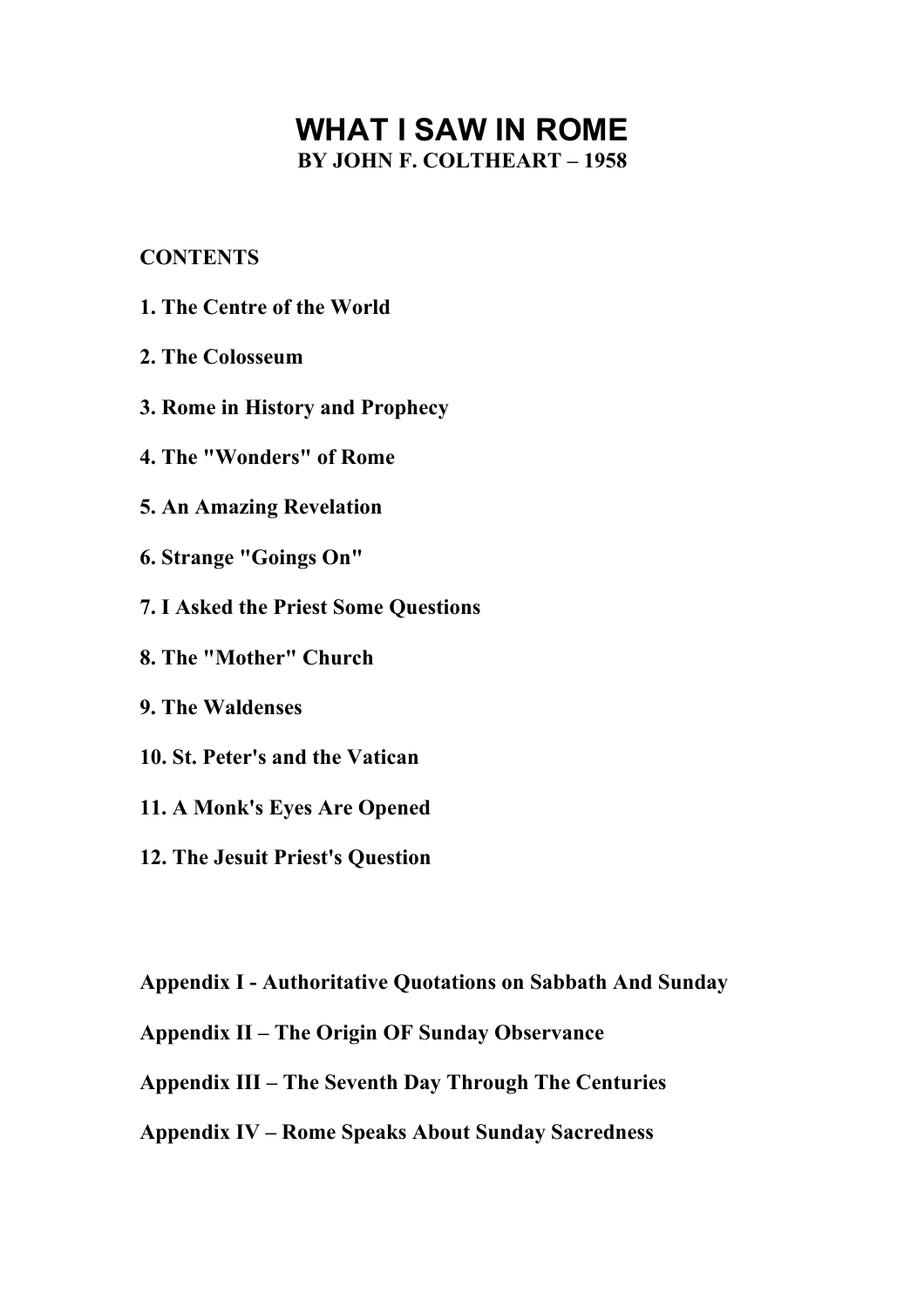## **1. The Centre of the World**

"All roads lead to Rome," and my road had led me almost there. As I stood gazing over the City of the Tiber standing on her seven ancient hills, her new and her old buildings breaking the beautiful blue skyline, I thought of what those words had meant back in the days of Imperial Rome when the legions of the Empire controlled the world. Then, those great quarried-stone roads reached out in all directions through the length and breadth of the known world like arteries carrying life to the distant provinces or else like the tentacles of an octopus sucking at the wealth of the lands and channelling it to one great centre-depending of course on one's political viewpoint and one's vantage point in the stream of Timesecond century or sixteenth century.

It seemed impossible that this one city could have seen so much. What great happenings had taken place within her walls, How much of history had been shaped there and with what strange authority had edicts gone forth, from this place, that were to topple thrones or change the fate of distant peoples.

The "official" date for the founding of Rome is 753 B.C. but Rome was soon doomed to fall into the hands of the Etruscan kings (6th Century B.C.).

### **Republican Rome.**

The reign of the kings gave way in 510 B.C. to Republican Rome in whose day Julius Caesar conquered Britain, Caesar and Pompey fought for mastery and Octavian (Augustus) waged war on Antony and the fickle Cleopatra. The Senate House can still be seen in the Roman Forum, where Julius Caesar, stepping forward to receive the crown, met the twenty three daggers of the conspirators. And so the age old words of the prophet Daniel were fulfilled, " Then he shall turn his face toward the fort of his own land: but he shall stumble and fall, and not be found." Daniel 11: 19.

## **Imperial Rome**

Remarkably enough, the prophet also described Julius Caesar's successor and foretold that he would reign in the days of Rome's glory and be remembered in history as a "raiser of taxes." "Then shall stand up in his estate a raiser of taxes in the glory of the Kingdom." Daniel 11: 20. The beginning of Augustus' reign saw the beginning of Imperial Rome which lasted from B.C. 28 until 476 A.D. Augustus' reign has been justly styled " The Golden Age " and arts and learning reached their highest peak. The Emperor himself declared that he " found Rome a city of brick, and left it a city of marble." True to Daniel's prediction, Augustus reigned in the " glory of the kingdom." The Bible chapter that describes the birth of Christ, also tells of Augustus' tax-raising propensities.

"And it came to pass in those days that there went out a decree from Caesar Augustus, that all the world should be taxed. And all went to be taxed, everyone into his own city. And Joseph also went up from Galilee out of the city of Nazareth, unto the city of David which is called Bethlehem . . . to be taxed with Mary. And so it was that while they were there ... she brought forth her first-born son ... and laid him in a manger." Luke 2: 1-7.

Daniel predicted that after Julius Caesar, a "raiser of taxes" would "stand up in the glory of the kingdom," and here in these verses we find Luke verifying it all. Augustus' tax plans were the most ambitious that the world had ever seen up to that time. Perhaps our Minister of Finance got his ideas from Augustus. At any rate ambitious tax plans apparently did not die with Caesar and it would seem that others are aspiring to be known in history as "a raiser of taxes."

The prophet then went on to foretell the character of Augustus' successor. "And in his estate shall stand up a vile person, to whom they shall not give the honour of the kingdom: but he shall come in peaceably, and obtain the kingdom by flatteries." Daniel 11: 21. History attests the utter truthfulness of this prophecy concerning Tiberius. It is recorded that as Augustus was about to nominate his successor,' his wife Livia besought him to name Tiberius (her son by a former husband); but the emperor replied, " Your son is too vile to wear the purple of Rome "; and the nomination went to Agrippa. Agrippa soon died and Augustus was again under the necessity of choosing his successor. Now weakened by age and sickness, he succumbed to Livia's flatteries and the 99 vile one " became emperor. One writer of history says, " Tyranny, hypocrisy, debauchery and uninterrupted intoxicationif these traits and practices show a man to be vile, Tiberius exhibited that character in disgusting perfection."

Not long ago my attention was drawn to a "Digest" article on Tiberius and after referring to his infamous and dissolute retirement AD. 26 to the Isle of Capri, it drew to a close with these words, "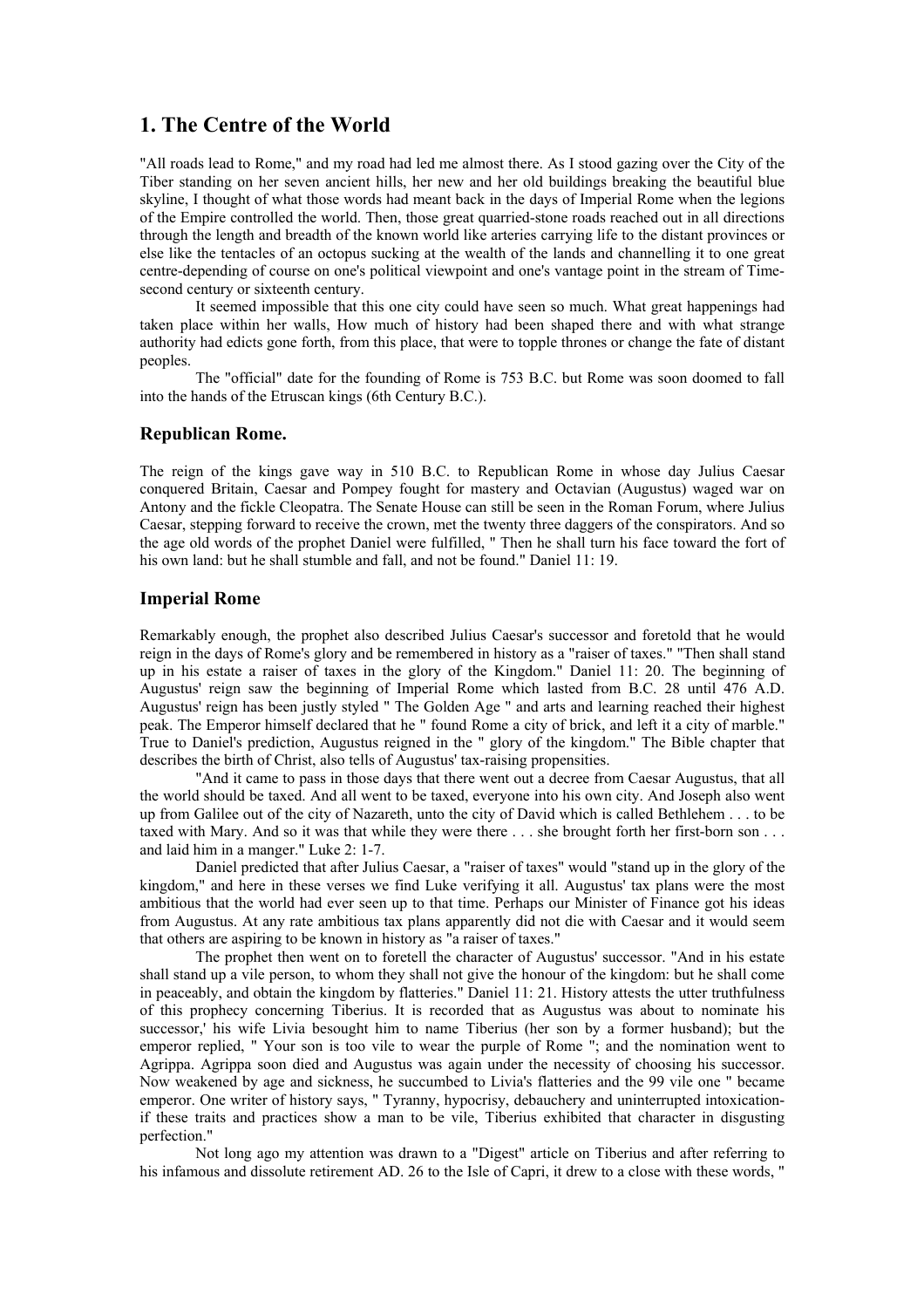And what was the end of this vile old man? " And so there we have popular writer, historian and Augustus himself all unconsciously verifying Daniel the prophet who, six hundred years before, had said that a "vile person" would obtain the kingdom by " flatteries." The next verse, Daniel 11: 22 told how the " Prince of the Covenant " (identified in Daniel 9: 26, 27 as being the Messiah) would die during this emperor's reign, and the Book of Luke, chapter 3, and history make it plain that that was the time of Christ's death.

My eyes roved round the skyline trying to absorb in minutes the history of the centuries. Here was some modern government building and there a famous old arch. Yonder stood the beautiful Victor Emanuel Monument and close by, the traditional tower on which Nero stood when he watched the burning of Rome on the night of 18th June, 64 AD. The fire served a two-fold purpose for Nero; it wiped out the slums of Rome where he had looked forward to building, for despite his megalomania, Nero was a promoter of modern town planning. It also allowed him to put the blame on the Christians and thus organize a systematic persecution against them.

Although the remains of Republican Rome are fairly few, the reminders of Imperial Rome's greatness are on every hand. There are monuments to Titus, conqueror of Jerusalem, and to Nerva, Trajan and Hadrian, !he latter being remembered in Britain because of the remains of Hadrian's Wall.

There are monuments to the wise Antoninus Pius (A.D. 138-161), builder of mighty Baalbek in Lebanon, to Marcus Aurelius, Septimus Severus (193-211), Diocletian (284-305), Constantine the Great (311-337), and many others. It was Constantine who, in 3,13, popularised Christianity in the Empire by professing to have become a convert. There is very real reason to doubt the genuineness of his conversion and many real proofs that his heart still lay with Mithraism, the sun-worshipping religion of the Roman Legions, but his so-called conversion was elastic enough to keep him popular with his troops and with the Christians as well. For political ends, Constantine sought to weld together these two great religious systems. The Christian Church which had been founded by Christ and the apostles and which had successfully weathered many storms of persecution found herself unable to stand against the compromise that came with popularity. The Church sank quickly into an abyss of corruption and simony, although one must not forget that in more outlying regions of the world primitive Christianity still continued.

### **Papal Rome**

It was during the reign of these last emperors that the Bishop of Rome succeeded in asserting his authority over the four bishops of the Christian Church-the bishops of Jerusalem, Antioch, Constantinople and Alexandria. This primacy was further strengthened by the Sack of Rome in 410 AD. by the Goths under Alaric the first capture of Rome by a foreign foe in more than eight centuries. Then came the raids of Genseric and his vandals in 455 and finally in 47~6 the deposition of the western emperor by the, Teuton, Odoacer. As each barbarian incursion took place, the position of the emperor declined, while the power of the bishop, who became known as the pope, was enhanced. A Catholic writer tells how the Popes of Rome succeeded to the seat of the Caesars: "Long ages ago when Rome through the neglect of the Western emperors was left to the mercy of the barbarous hordes, the Romans turned to one figures for aid and protection and asked him to rule them; and thus commenced the temporal sovereignty of the Popes. And meekly stepping to the throne of Caesar, the Vicar of Christ took up the sceptre to which the emperors and kings of Europe were to bow in reverence through so many ages." American Catholic Quarterly Review, April, 191 L

With the fall of Western Rome, there was no sudden break with the Eastern emperor at Constantinople, or New Rome. Theodoric, king of the Ostrogoths who revered the ancient city, tried to establish an Italian state to carry on the Roman tradition. After his death in 526 the Eastern emperor Justinian reconquered Italy at great cost. Rome was captured and recaptured five times in eighteen years and by the middle of the sixth century the city finally came under the control of the Eastern emperor and was administered by the Exarch of Ravenna as part of the Byzantine empire.

As civic powers waned, the popes gradually gained in authority. Pope Gregory the Great (590- 604) assumed very great power and others followed on. Tiring of the restraints of Byzantine rule, Pope Leo III turned to the Frankish king Charlemagne and on Christmas Day of the year 800 crowned him head of the Holy Roman Empire which, as some wit has remarked, was neither holy, nor Roman, nor an empire.

The next few centuries were dark for Rome. The forces of Islam were knocking on her gates. In the ninth century the Saracens plundered two of her outer churches. Then followed years of bitter contest between popes and emperors and popes with rival popes. The sixteenth century dawned brilliantly, with Raphael and Michelangelo both working on their beautiful frescoes in the Vatican, but Rome soon again became the pawn in the struggle between rival powers. The French kings and the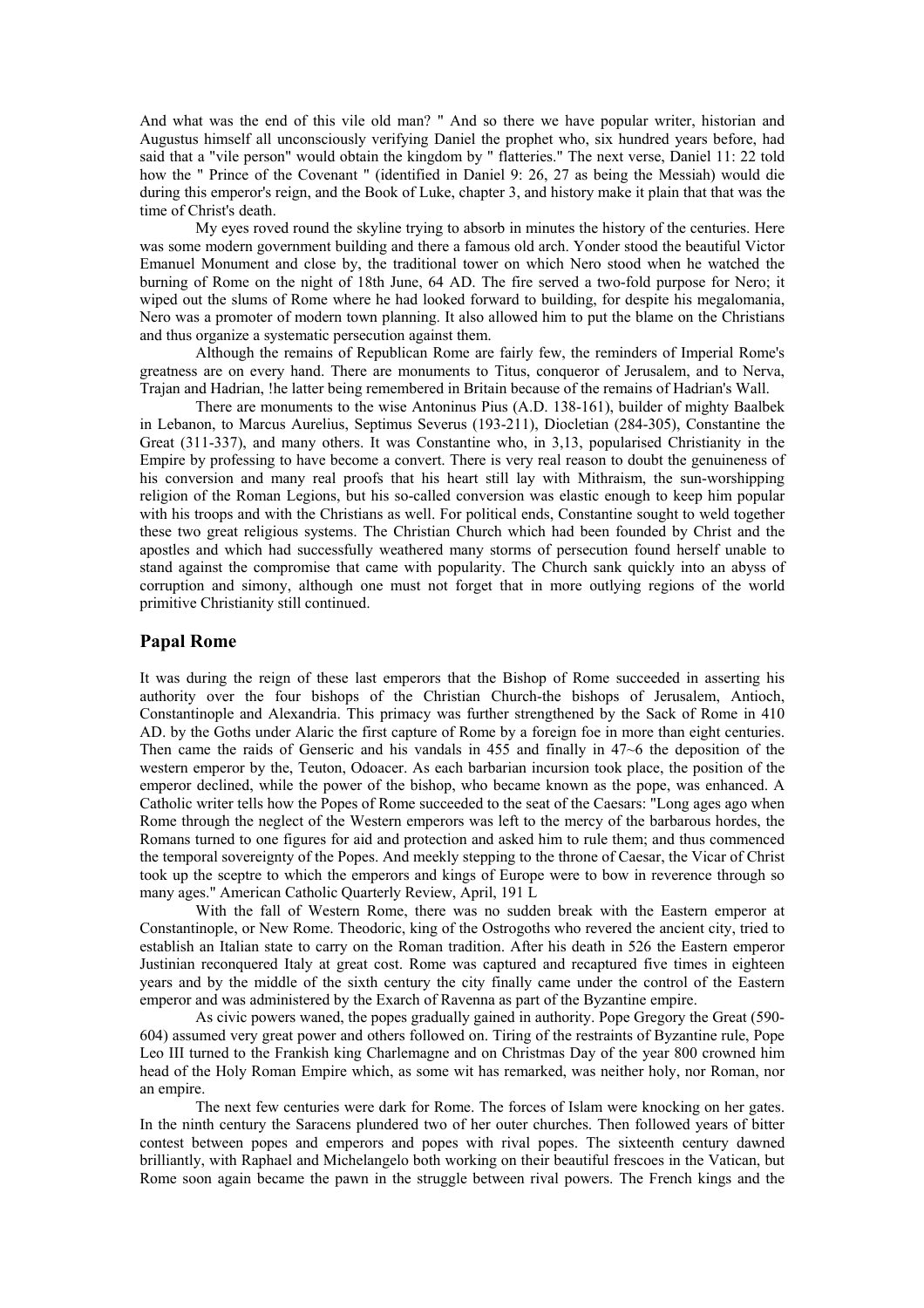Spanish Hapsburgs both claimed the Italian states as rightful inheritance. Fierce warfare broke out between Francis I of France and the Hapsburg emperor Charles V of Spain, during which in 1527 the city once again suffered terrible plunder.

The succeeding centuries saw much of Rome's efforts to crush the rising surge of the Reformation that was now being felt very strongly in Germany, France, England, Switzerland and the Alps of Italy. Great Church Council were called against those who dared follow the Reformers. Edicts were issued and anathemas hurled against the leaders. The fires of persecution were kept burning brightly and great crusades called together by the various popes to exterminate whole peoples like the Waldenses of Northern Italy and the Huguenots of France. In 1798 the temporal power of the Papacy was ended when Napoleon's General Berthier battered on the doors of the Sistine Chapel and took the pope prisoner. Today, the axe marks are still to be seen on that famous doorway. The pope died in exile and, although with the failure of plans to create a republic, more popes were later appointed, the old power was gone for ever and they were not to reign again with any temporal authority until 1929, when Mussolini signed the famous Concordat with the Vatican,

### **Capital of Italy**

In 1870 Rome became the capital of modern Italy. And so it was to the heart of modern Rome that I now made my way. Her beautiful glass railway station seemed a logical centre where I could collect my bearings and make arrangements for a stopping place. I wanted to use the telephone, but was a little unsure of its workings. I could read enough Italian to realise that one did not put coins in the thing, but rather a small token which was on sale at a neighbouring bookstall. For that matter Italy scarcely uses coins at all. Her paper money is more convenient, while her bright aluminium coins are almost useless. At the present rate of exchange a thousand lire are worth about twelve and sixpence. However, although I was now armed with my necessary token, I was still not clear whether one dropped it in the receptacle before dialling or after the "number" answered, as different countries vary and I did not relish the walk back to the shop to purchase another token should the first be "lost." I saw a smartlydressed young man standing near by so asked him. It soon became apparent that he didn't know a great deal about this phone either, so I went ahead on "horse sense" and contacted our office and learned of where I was to stay. Imagine my surprise, after finishing my conversation, to find him still standing there, and this time with hand outstretched, strangely reminiscent of the beggars of India and the East through which I had recently passed. It could not be-but yet it was, for now he was saying, "Something for me, signor, for showing you telephone." I had gladly parted out to many of the pitiful beggars of Madras and Dhanushkodi, in famine-ridden India, but to find this well-groomed mendicant in this modern city was just a bit too much. Putting on alternately my most puzzled expression and my fiercest expression, I told him how thoroughly ashamed of himself he should be and how, if he ever came to Nuovo Zelandie, just how happy people there would be to help him, etc., etc., and then I made my way to the famous Piazza di Spagna.

In this piazza, or square, stands the old palace of the Spanish Ambassador. It was the most important square and the heart of old Papal Rome. In its centre stands Bernini's fountain of the Bareaccia, commemorating the great flood of 1598, and just to the right of its famous "Artists' Steps" is the Shelley-Keats Museum in the house where John Keats died in 1821. The modest pensione where I was to stay was just next door to the Keats House. So, thanks to the arrangements of kind friends, I was to stay right in the heart of old Papal Rome and in her most celebrated piazza.

That night as I slept, it all became so confusing. Shelley wouldn't listen to my reasoning, but would persist in writing his Adonais to Nero instead of Keats. Augustus, Tiberius and Caligula were all in the Forum shouting at their very loudest, "Friends, Romans, countrymen," while Julius lay dying. And away off in the middle of the Colosseum I could see the figure of a well-dressed young man in a blue suit feeding telephone tokens to a hungry group of lions while I told him he should be ashamed of himself. Perhaps the morrow would sort things out.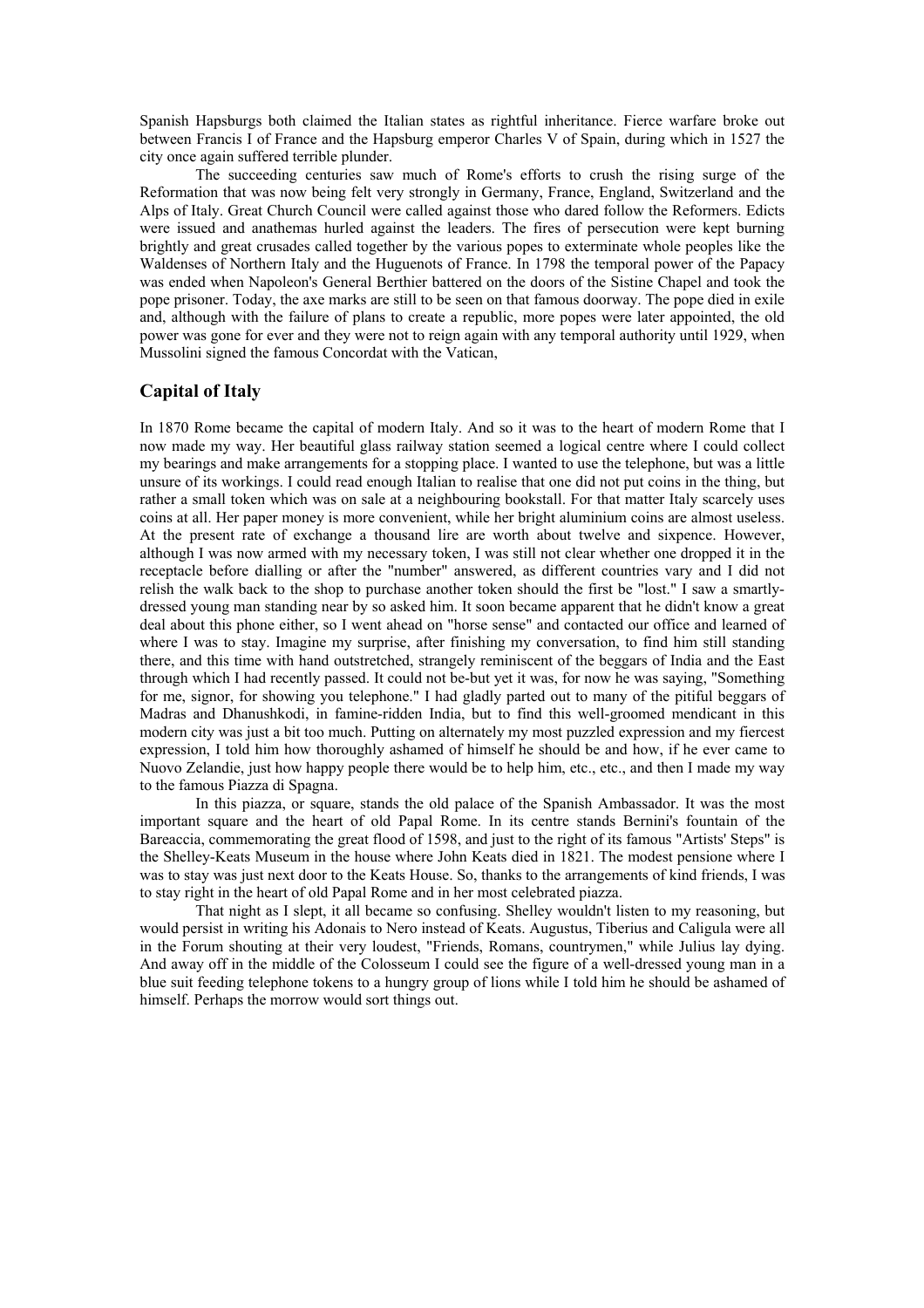## **2. The Colosseum**

Rome is celebrated for her beautiful blue skies. Like Athens, she enjoys a Mediterranean climate, and in the case of both cities, visitors are quite at a loss to describe the strange balmy lightness of the air. But now her sky was an azure backdrop to set off to perfection that giant of all Rome's remains-the Colosseum-and as I gazed with enraptured awe, I remembered one writer has said that here the very air is heavy with memories. This great oval of masonry has looked upon so much in its lifetime of nineteen centuries.

The Colosseum was built about five years after the apostle Paul's death, by Emperor Vespasian, who first drained away an artificial lake in the gardens of Nero's Golden House to begin upon the site this vast theatre for games. It was almost ready for use in AD. 79 when Vespasian died. His son Titus opened it in AD. 80, although it was still unfinished. Actually it was Domitian, Titus' brother and successor, who put the finishing touches to it. Years before it had been the dream of Augustus to erect something like this, but it seemed that this great builder and beautifier was never able to get the project started.

Josephus, the Jewish historian who described the terrible siege of Jerusalem as he saw it, declared that more than 1,000,000 Jews perished and 97,000 were taken prisoner. The Colosseum was built by 12,000 of these prisoners. The opening ceremonies were ostentatious to say the least and lasted for a hundred days, and the Roman historian, Dion Cassius, describes the rivers of blood as 9000 wild animals were slain during that time.

It was not called the Colosseum from the beginning; in fact, it is not until we come to the eighth century that we first find that name applied to it. To the Romans it was the Flavian Amphitheatre, named after the Flavian family of emperors who built it. Nero was the last of the line of Caesar and Augustus, and he was universally hated. :Just before he took his own life, he was declared by the Senate to be the public enemy. With the coming of the Flavian line, Vespasian and Titus sought to build up prestige by embarking on public works and restoring to the populace the recreation centres taken by Nero. Hence the draining away of Nero's artificial lake and the building of the amphitheatre in the gardens of the Golden House.

As I moved around the outside taking pictures from different positions, I was greatly impressed by its solidarity and size. Its circumference is a third of a mile and the diameter along the longer axis 658 feet, the smaller axis being 558 feet. Its original height was 200 feet. Standing isolated beyond the Forum in the depression between the Palatine, Esquiline and Caelian hills, it was easily accessible from the heart of the ancient city. Its outer masonry was once covered with glistening marble, but that has long disappeared-taken by wealthy patricians to build their villas. The holes can be seen where metal pins held the marble in place. Larger holes show where the rival popes of the middle ages, anxious to make war with each other, had the great metal cramps taken out from the masonry itself in order to get the lead for bullets. Pope Clement IX in the seventeenth century stored saltpetre in the building for use in his neighbouring gunpowder factory. The structure has been damaged by earthquake in the fifth century, the sixth century, AD. 847 and AD. 1703. Restoration due to lightning damage has also been necessary on several occasions. When one takes into consideration its outer wall, that has largely crumbled and been used through the ages as an easy quarry for building materials, one finds that less than one-half of the original amphitheatre is standing, although this is not at once obvious.

The Romans were justly proud of this edifice as seen by the proverb quoted by eighth century historian Bede, in which, incidentally, we have the first use of the name "Coliseum." Byron's translation of it reads: "While stands the Coliseum, Rome shall stand; When falls the Coliseum, Rome shall fall; And when Rome falls-the world."

#### **Gladiators and Christians**

I walked in through one of its 80 arcades. Seventy- six entrances were numbered so that ticket-holders could go almost straight to their seats and the remaining four were main entrances. Two were for imperial use only; the third was for the Pompa Circensis, or procession of gladiators; and the last and opposite one was the Libitinensis, named after Libitina, the goddess of death and funerals. It was through this gateway that the corpses were hooked and dragged out. This place certainly saw some corpses. Although mainly used at first for naval contests (for which purpose the inside space could be flooded), the Colosseum soon degenerated into a venue for gladiatorial combats and often a place for the persecution of Christians. Here giant slaves, stripped to the waist, were made to fight with sword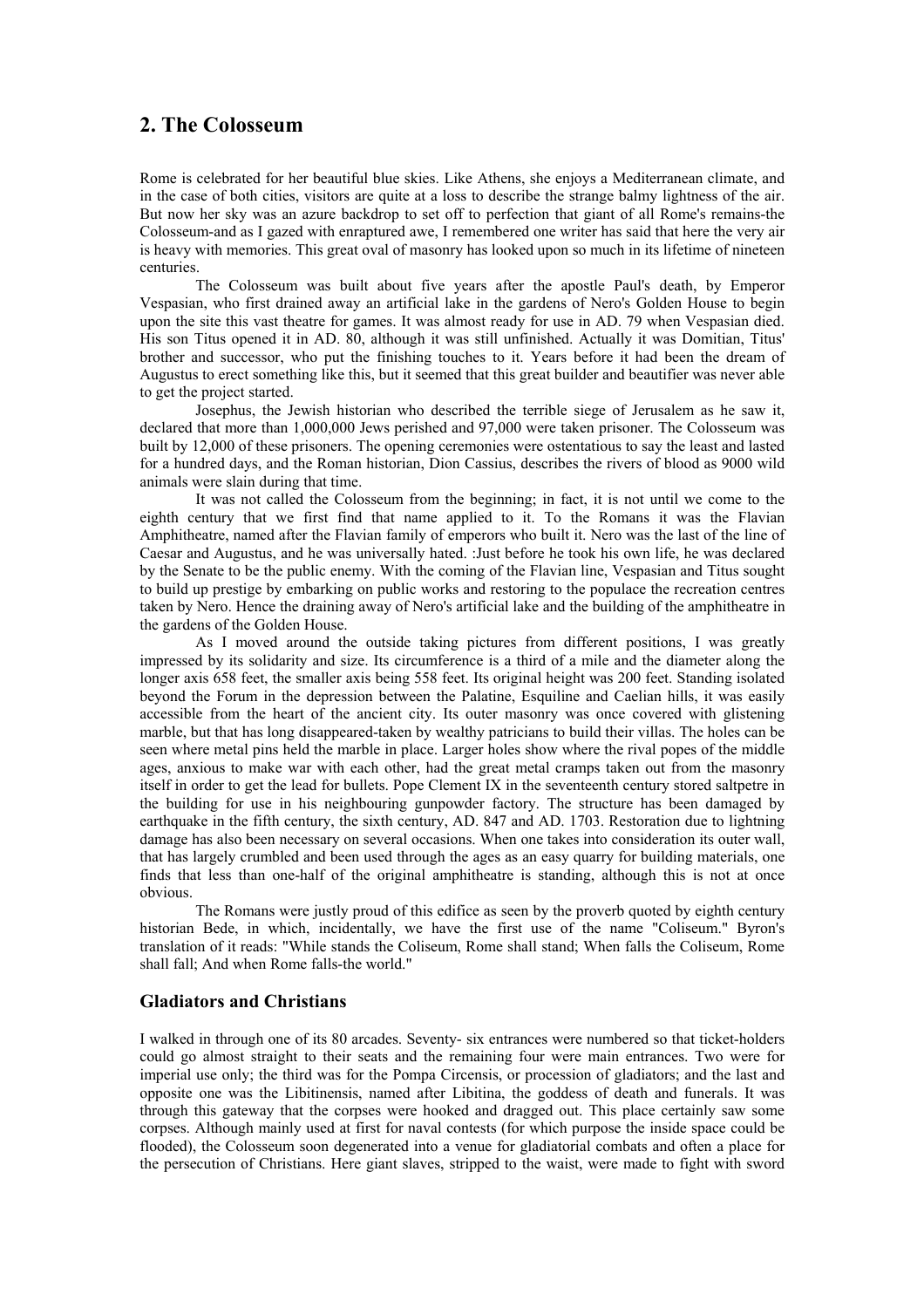against fellow-slaves or with their bare hands against wild beasts. Every Roman victory procession included hundreds of these gladiators brought from conquered lands to make a Roman holiday.

The remains of the royal box, where the Emperor sat, can still be seen, while rising up behind are the great tiers of seats; for this place could hold 50,000 people. The central portion was called the arena, from the sand (arena) which covered it to absorb the blood. Underneath were tunnels, passages, dens, trap-doors and even crude lifts for bringing the animals up. I could still see, as 1 walked about, the remains of where the huge awnings were once hung to give protection to those enjoying the hideous spectacles.

How many of God's faithful martyrs died in this place we will never know, but we are told that, as far as can be computed, the torn and mangled bodies of 80,000 Christians were dragged out through this Libitinensis, or "Death Path," before being reverently collected by fellow Christian friends and buried in the Catacombs. Here in this arena where I was now standing little groups of Christians once stood singing their hymns as they were set upon by hunger maddened animals. Many are the instances we have of the persecutors themselves becoming so touched by the steadfastness of those they beheld that they too accepted Christianity, sometimes even on the spot, thus dying with those they had set out to torment. "The blood of the martyrs became the seed of the church" and Christianity grew at an astonishing rate, bursting forth from the prison of Judaism. in the East and the iron prison of Rome in the West and rapidly spreading itself over all the known earth.

#### **The Catacombs**

I made my way to the Catacombs, those dark underground passages running beneath large sections of Rome. More than 600 miles of galleries had been tunnelled out of the sandstone rock by the early Christians, and here they lived during times of persecution, here they had their meetings and here they buried their dead. I came across whole chapels carved out where large numbers could be accommodated. Inscriptions and paintings were here and there. In fact, it is claimed that our modern likeness of Christ, that is the accepted picture to-day, had its origin in the catacombs. The guide showed me fourth century paintings of the Master, but I did not see much resemblance, I must confess. The long maze of galleries became the place for burial. Little cubicles about six feet long and two feet high were dug into the sides of the tunnels, often in tiers of three and four, and a marble slab was placed across the front. On these slabs epitaphs were written. When the graves have been opened the skeletons tell their own terrible tale. Many times heads are found severed from the body, shoulder blades are broken and bones are often calcined by fire, but nevertheless the hope of the Resurrection always shone through and there are references and signs pointing to that glad day. Some inscriptions read:

"Victorious in peace and in Christ." "Being called away, he went in peace." "Resting until He shall come."

The most frequent symbols of the Catacombs are the Good Shepherd with a lamb on his shoulder, crowns, vines and the fish. What a contrast when one thinks of pagan epitaphs around the city:

"Live for the present hour since we are sure of nothing else." "Once I was not. Now I am not. I know nothing about it, and it is no concern of mine." "I lift my hands against the gods who took me away at the age of twenty though I had done no harm."

The hopelessness of pagan despair can be seen in these lines. It was the glorious hope of the Resurrection and the coming of Jesus that enabled those 80,000 to witness for their faith in the Colosseum and the untold thousands to die in other places during those early centuries of blood. It was that bright faith, that enabled them to bravely carry on though Marcus Aurelius might tear them apart with wild horses and Diocletian might put hundreds of them into vats of boiling oil. Nero cover them with tar and use them as flaming torches to light his carriage-way at night. But prophecy had said that other centuries of blood would follow, this time inflicted, not by a pagan world, but by a so-called Christian church, upon fellow Christians. The same 'Blessed Hope" was to be the mainspring of their faith too as they lived and died away down through the centuries.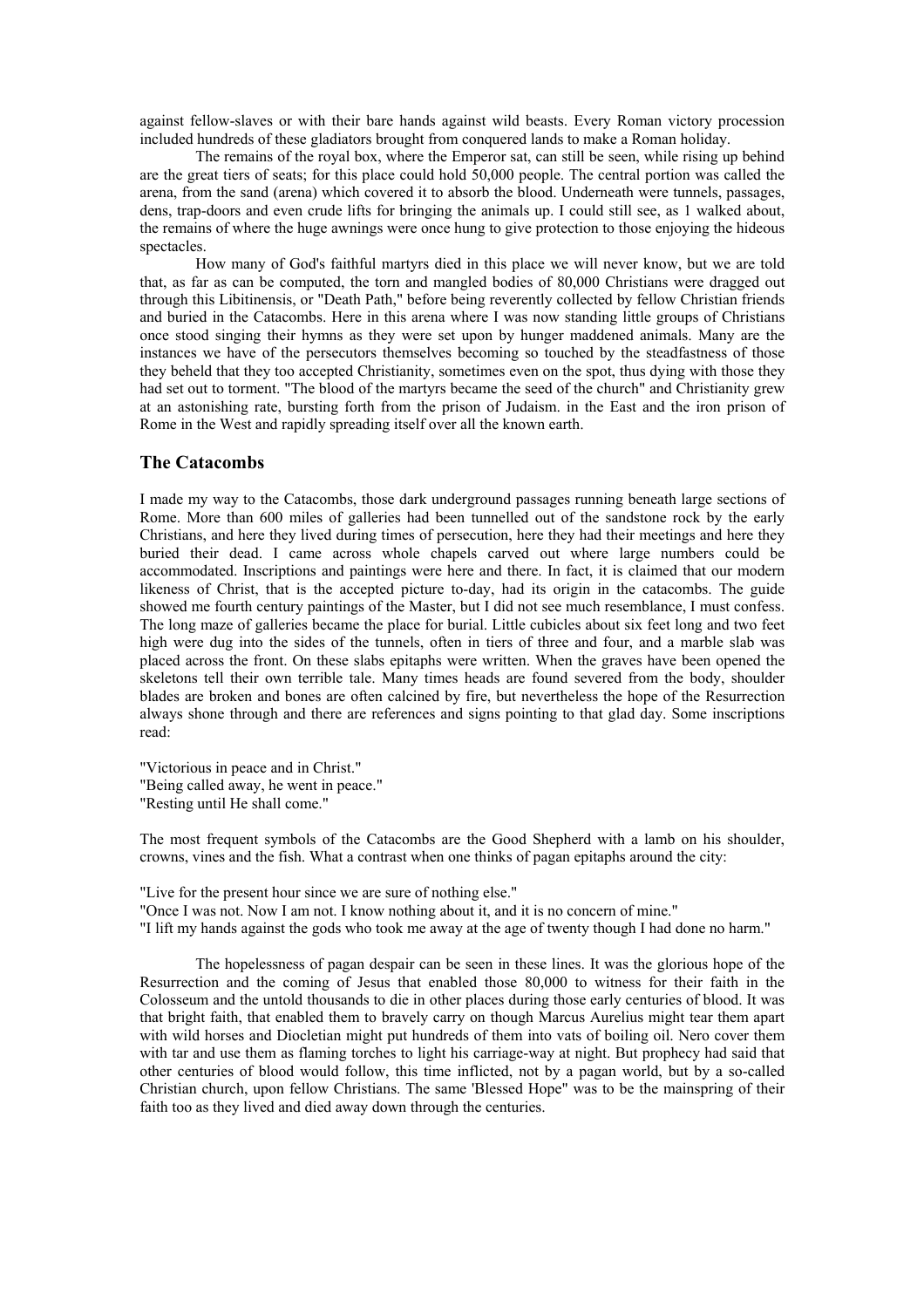## **3. Rome in History and Prophecy**

Many years before the rise of Rome the prophet Daniel had been shown in a vision the sequence of- the four great world powers stretching from his day in Babylon's empire to the last world monarchy-pagan Rome. Daniel, chapter 7, records the rise of four great beasts, a lion with two wings, a cruel bear, a four headed leopard with four wings and a "dreadful and terrible beast that beggared description. Verse 17 says: "These great beasts, which are four, are four kings which shall arise out of the earth." Verse 23 continues, "Thus he said, the fourth beast shall be the fourth kingdom upon earth." So the first beast was the first kingdom.

The lion-like kingdom was the empire of Babylon (606-538 BC.), the wings on the beast denoting the speed with which this power would conquer the known world. After the lion arose the bear, and history tells how the Babylonian kingdom gave way to the cruel Medo-Persian power (538- 331). The four-winged leopard brings us to the very rapid conquests of Alexander the Great, that dynamo of energy, who in less than eight years established domination over the world in the name of Greece (331-168 BC.). The first beast was like a lion, the second like a bear and the third like a leopard, but the fourth was like nothing on earth.

"After this I saw in the night visions, and behold a fourth beast, dreadful and terrible, and strong exceedingly; and it had great iron teeth: it devoured and brake in pieces, and stamped the residue with the feet of it: and it was diverse from all the beasts that were before it; and it had ten horns." -Daniel 7:7.

The iron monarchy of Rome overthrew Greece and became greater than all those before it. Rome crushed the world under her feet and ruled with absolute power.

## **The Ten Horns.**

Thus far we have noted the succession of world kingdoms to be the same as pictured in Daniel, chapter 2. where the figure of the metal image is used. Just as the fourth division of the image, the legs of iron, gave way to the ten toes (10 kingdoms), so in the vision of Daniel 7 the fourth beast with the iron teeth gave way to 10 kingdoms. Verse 7 describes the beast as having 10 horns. Verse 24 says, "And the ten horns out of this kingdom are ten kings that shall arise." Rome was never conquered by any nation, but the empire was gradually reduced in power by the barbarian invasions from the north and the east. The

Anglo-Saxons settled in England; the Franks became the French; the Alernanni, the Germans; the Burgundians, the Swiss, and so on. The fourth beast passed away with the deposition of the emperor in 476 AD., and the "10 horns" (10 kingdoms) reigned in Europe.

## **The Little Horn**

But the prophet's interest was greatly attracted by "another little horn" that came up after the 10 kingdoms were established.

"I considered the horns, and behold there came up among them another little horn, before whom there were three of the first horns plucked up by the roots: and, behold, in this horn were eyes like the eyes of a man, and a mouth speaking great things" Daniel 7: 8.

"And the ten horns out of this kingdom are ten kings that shall arise: and another shall rise after them; and he shall be diverse from the first, and he shall subdue three kings. And he shall speak great words against the most High, and shall wear out the saints of the most High, and think to change times and laws: and they shall be given into his hands until a time and times and the dividing of time."-Daniel 7 : 24, 25.

This new power that would arise from Pagan Rome just after the establishment of the 10 kingdoms was none but the power of the Papacy, or Catholic Rome. Three of the 10 Kingdoms opposed her rise so they were "plucked u-p," as the prophecy says. These were the Heruli, the Vandals and the Ostrogoths. The last of these Arian powers was subdued by Justinian in 538, and in that year began the temporal reign of the popes. The prophecy states that this power would be different from all the other kingdoms. They were purely political powers, while the Papacy was a religious and political power.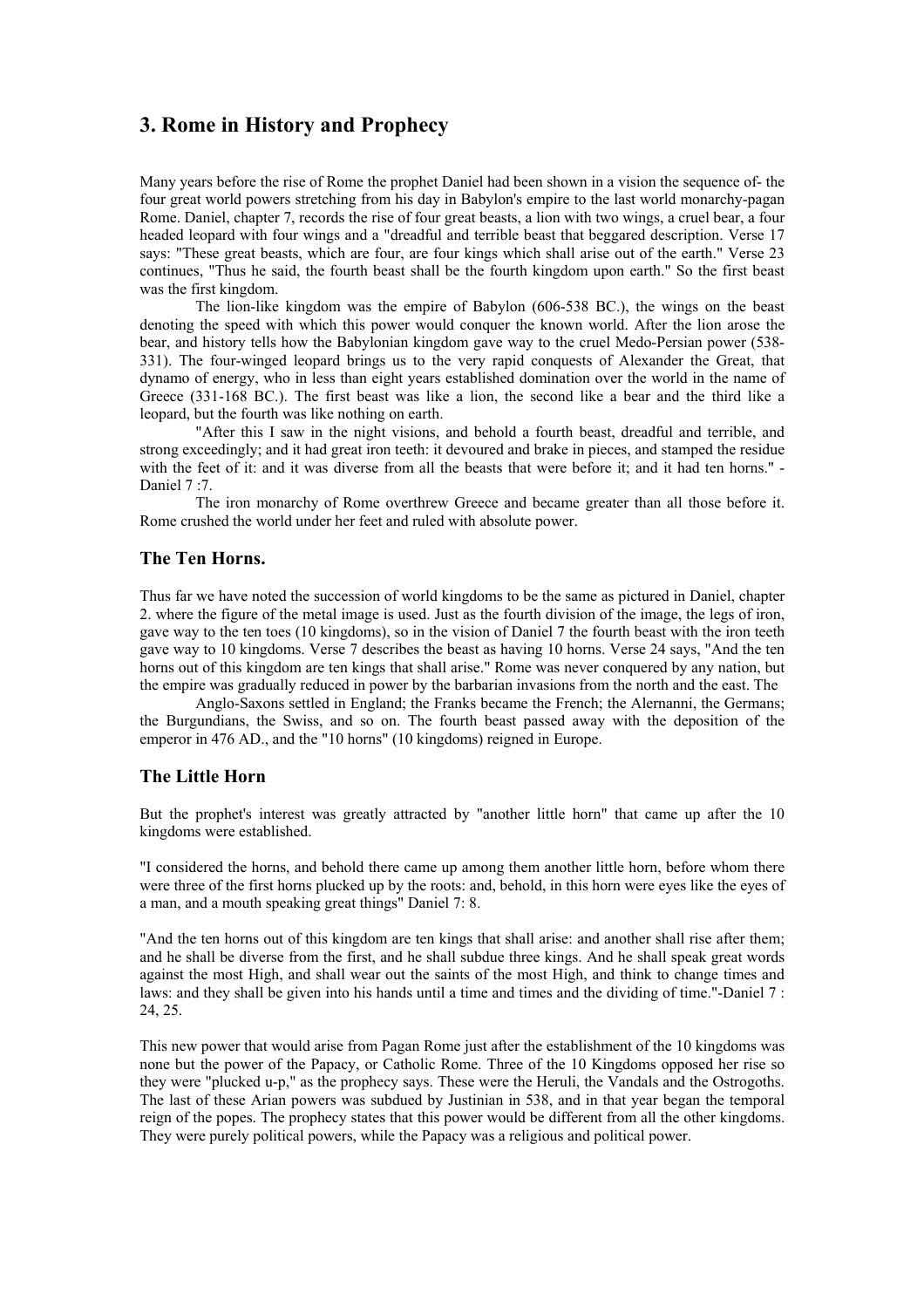## **Papacy an Outgrowth of Pagan Rome**

It is important to note that this "Little 'Horn" power of Papal Rome was an outgrowth of Pagan Rome. Revelation 1,2 and 13 make it clear that the Dragon who sought to destroy the babe Jesus in Bethlehem at the time of Herod (Pagan Rome) handed over his "power and seat and great authority" to the Papacy and so Papal Rome occupies the seat of government or capital city of old Pagan Rome. To requote a portion, the American Catholic Quarterly Review, April, 1911, said:

"And meekly stepping to the throne of Caesar, the vicar of Christ (one of the titles of the Pope) took up the sceptre to which emperors and kings of Europe were to bow in reverence through so many years." Adolf Harnack in "What is Christianity," p. 251, says:

"The Roman Church pushed itself into the p ace of the Roman Empire, of which it is the actual continuation; the Empire has not perished but has only undergone a transformation. . . . The Pope who calls himself 'King' and 'Pontifex Maximus' is Caesar's successor."

## **1260 Years of Power**

The "little horn" of Dan. 7 :8, 25, was to reign for a ---time and times and the dividing of time." This same period of time is mentioned in Revelation 12 :14, and in the sixth verse it is said to be 12~60 "days." In accordance with the well-known principle of interpreting Bible prophecy, where a day stands for a year (Ezekiel 4 :6), this period then is 1260 years. We have noticed that the temporal reign of the popes began in 538 AD. when Justinian subdued the last of the three "horns," or kingdoms, that opposed the rise of the Papacy. At this time Roman Catholicism was made the state religion and all other forms of worship were forbidden. Dr Summerbell says:

"Justinian . . . enriched himself with the property of all 'heretics'-that is non-Catholics; published edicts in 538 compelling all to join the Catholic Church in ninety days or leave the empire, and confiscated all their goods."-History of the Christian Church, p. 310. Edward Gibbon states the same in "Decline and Fall of the Roman Empire " chapter 47, par. 24.

The Papacy reigned with absolute power during the 1260 years of the Dark Ages. How did this period end? It was Napoleon who brought it about. In 1798 a French army led by General Berthier entered the city of Rome, proclaimed a republic, and carried away the pontiff a prisoner to France, where he died the following year.

Pope Pius VI was sitting on his throne in the Sistine Chapel receiving the congratulations of his cardinals on the anniversary of his election when the blow struck. Arthur R. Pennington, M.A., F.R. Historical Society., says of this event:

"On a sudden, the shouts of an angry multitude penetrated to the conclave, intermingled with the strokes of axes and hammers on the doors. Very soon a band of soldiers burst into the hall, who tore away from his finger his pontifical ring and hurried him off, a prisoner, through a hall, the walls of which were adorned with ia fresco, representing the armed satellites of the Papacy, on St. Bartholomew's Day, as bathing their swords in the blood of unoffending women and helpless children." Epochs of the Papacy, p. 449.

I visited the Sistine Chapel with its famous paintings where, in this "arena" of pictorial talent, the greatest masters of Italy competed for the palm of victory. I saw the famous ceiling painted by Michelangelo where he used scenes from the Old Testament and his still more famous west wall of the chapel on which he painted that world-renowned masterpiece with over three hundred figures-"The Last Judgment." I was over-awed in the presence of so much of the world's famous art, but I was still more over-awed a few minutes later as the guide took me over to the great thick wooden doors of the chapel, and there I stood at the place where history and prophecy met; there on the doors were the deep axe marks of Berthier's troops. How wonderfully accurate is Bible prophecy. Napoleon actually despatched Berthier to Italy in 1797, but he was held up by the snows of the Alps and it was not until the 10th February, 1798, that he arrived to proclaim the republic. Prophecy had said 1260 years, and 1260 years it was.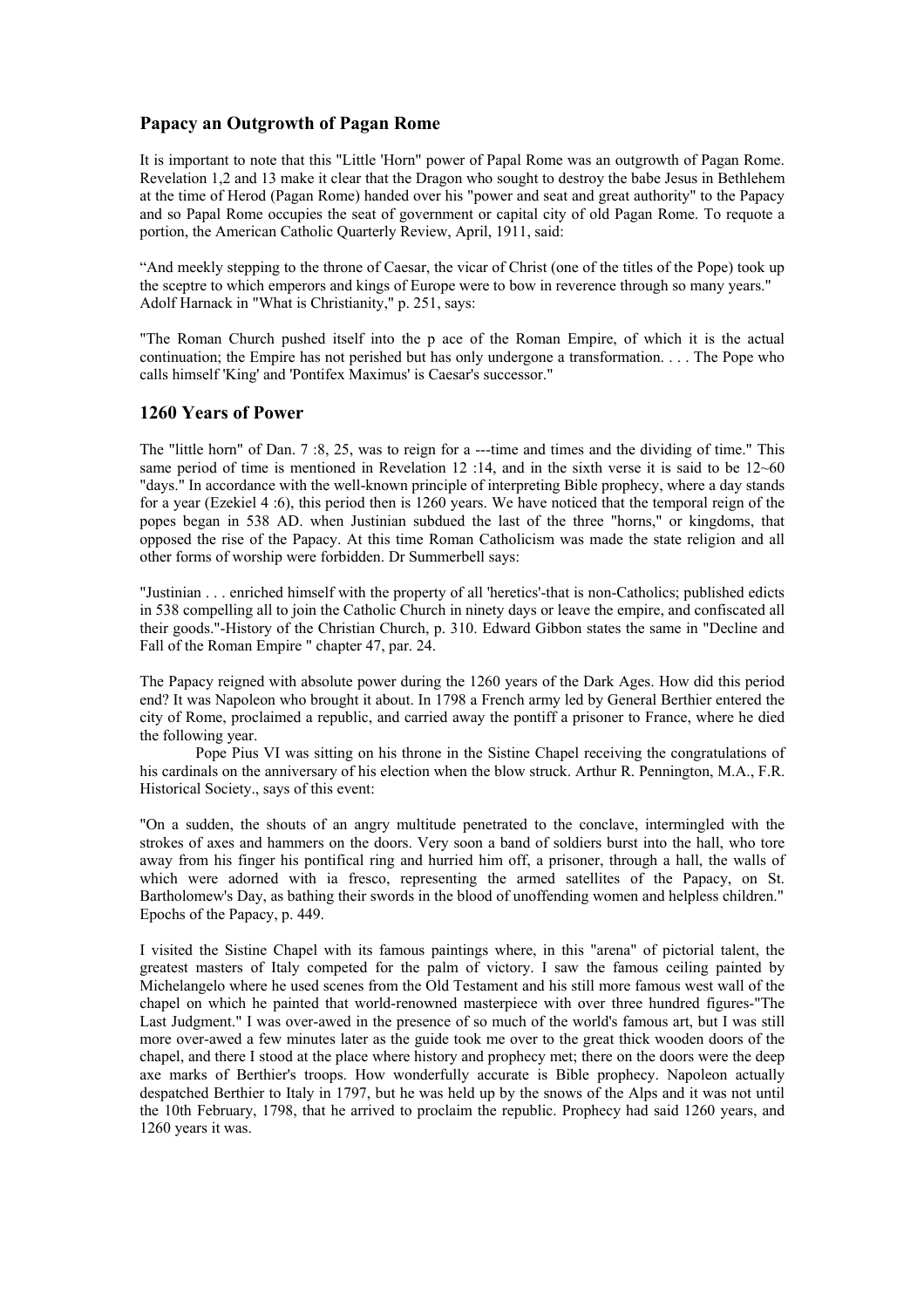

**538 1798**

## **1260 Years of Papal Domination**

Out in the hallway I saw the fresco the pope's eye must have lighted upon as he was led forth a prisoner. It depicted the massacre of the fifty thousand protestant Huguenots of France on St. Bartholomew's Day. Rome rejoiced at that day; medals were struck and church bells set ringing. In the Vatican Museum I saw some of the medals and here in this hallway was a commemorative painting. The Historian's History of the World, Vol. XL, p. 375, describes that fateful time so mixed with treachery and bloodshed when Admiral Coligny and so many other innocents perished at the hands of their fellow citizens in the dead of night. The ringing of church bells throughout Paris was the secret signal used for the massacre to begin.

"From the streets they proceeded to the houses; they broke open the doors and spared neither age, sex, nor condition. A white cross had been put in their hats to distinguish the Catholics, and some priests holding a crucifix in one hand and a sword in the other preceded the murderers and encouraged them, in God's name, to spare neither relatives nor friends. When daylight appeared Paris exhibited a most appalling spectacle of slaughter: the headless bodies were falling from the windows; the gateways were blocked up with dead and dying, and the streets were filled with carcasses which were drawn on the pavement to the river. . . . Most of them died without complaining or even speaking; others appealed to the public faith and the sacred promise of the king. 'Great God,' said they, 'be the defence of the oppressed.' The massacre lasted during the whole week."

### **A Persecuting Power**

One of the characteristics of the "Little Horn" mentioned in Daniel 7 : 25 was that it would be a persecuting power, and so as I walked about Rome I was not really surprised to see in many places paintings and statues depicting scenes of persecution. In the Church of the Jesuits I saw a statuary group showing the Church trampling underfoot and persecuting those who disagree with her. In St. Peter's my guide showed me a huge statue of Luther, one of the leaders of the Reformation, with carved snakes all round his body and the Jesuit leader, Ignatius Loyola, treading on Luther's neck and pushing him into Hell. The prophecies all state that Rome in her 1260 years of dominance would persecute. Historians agree with that. Lecky says:

"That the Church of Rome has shed more innocent blood than any other institution that has ever existed among mankind, will be questioned by no Protestant who has a competent knowledge of history. "- "History of the Rise and Influence of the Spirit of Rationalism in Europe," Vol. II, p. 32.

John Lothrop Motley, speaking of papal persecution in the Netherlands, says:

"Upon February 16, 1568, a sentence of the Holy Office (the Inquisition) condemned all the inhabitants of the Netherlands to death as heretics. . . .The most concise death warrant that was ever framed. Three millions of people, men, women and children, were sentenced to the scaffold in three lines." "The Rise of the Dutch Republic," Vol. I, p. 626.

The Church of Rome admits that she has persecuted and makes it plain that she has not turned away from the idea even today. Notice what this Catholic writer says:

"The Church has persecuted. Only a tyro in church history will deny that. . . . Protestants were persecuted in France and Spain with the full approval of the Church authorities. We have always defended the persecution of the Huguenots, and the Spanish Inquisition. . . . When she thinks it good to use force she will use it. . . . But will the Catholic Church give bond that she will not persecute at all? Will she guarantee absolute freedom and equality of all churches and all faiths? The Catholic Church gives no bonds for her good behaviour."-The Western Watchman (R.C.), Dec. 24,1908.

Professor Baudrillart, a Roman Catholic scholar in France, and who is now a cardinal, says: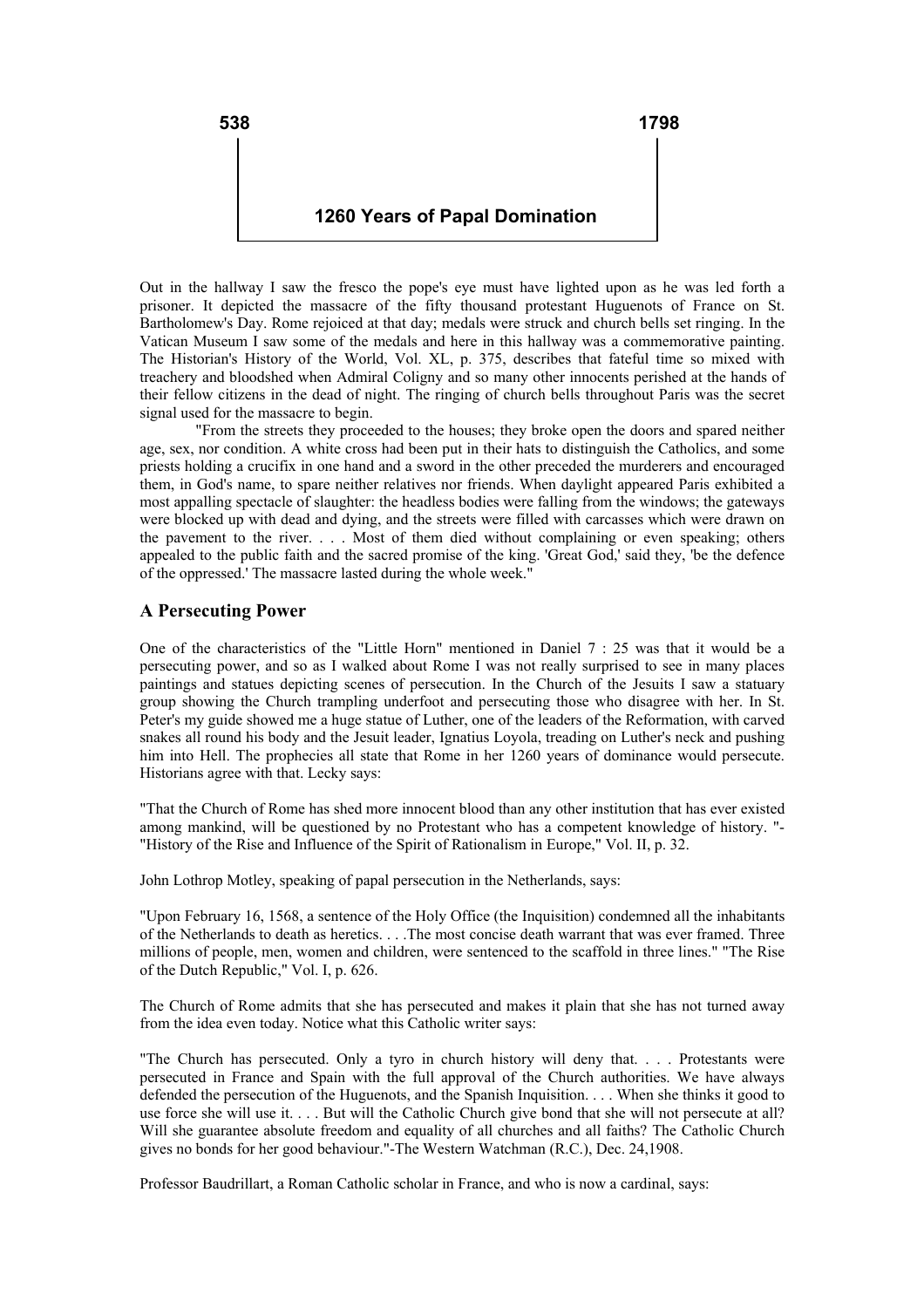"When confronted by heresy she does not content herself with persuasion; arguments of an intellectual and moral order appear to her insufficient, and she has recourse to force, to corporal punishment, to torture. She creates tribunals like those of the Inquisition, she calls the laws of the State to her aid, if necessary she encourages a crusade, or a religious war. Not content to reform morally, to preach by example, to convert people by eloquent and holy missionaries, she lit in Italy, in the Low Countries, and above all in Spain the funeral pyres the Inquisition ... . .. The Catholic Church, the Renaissance and Protestantism," p. 182.

I spent hours in the Vatican Library, where can be seen that famous Bible manuscript, Codex Vaticanus, and many other literary treasures of the world. Both here and at the Lateran Museum I saw edicts and bulls commanding persecution of "heretics." Incidentally, the New Catholic Dictionary published in New York in 1929 defines heresy:

"Heresy-deciding for oneself what one shall believe and practise."

The Edict of Pope Innocent III says:

'Ye give you a strict command that, by whatever means you can, you destroy all these heresies and expel from your diocese all who are polluted with them. . . . They must not appeal from your judgments and, if necessary, you may cause the princes and people to suppress them with the sword."

In the Bull "Ad extirpanda" (1252) Innocent IV says:

"When those adjudged guilty of heresy have been given up to the civil power by the bishop or his representative, or the Inquisition, the podesta or chief magistrate of the city shall take them at once, and shall, within five days ;at the most, execute the laws made against them."

### **Speak Great Words.**

Dan. 7 :25 says of the Little Horn power, "He shall speak great words against the most High." Rev. 13 :5, 6, says: "And there was given unto him a mouth speaking great things and blasphemies . . . and he opened his mouth in blasphemy against God to blaspheme his name."

The Papacy has done this as shown by its official pronouncements of the Pope's position. In the large work by Ferraris, called "Prompta Bibliotheca Canonica Juridica Moralis Theologica," printed at Rome and sanctioned by the Catholic Encyclopaedia (Vol. VI, p. 48), we find the following statements regarding the power of the pope.

"The Pope is of so great dignity and so exalted that he is not a mere man, but as it were God, and the vicar of God. . . .

"Hence the Pope is crowned with a triple crown, as king of heaven and of earth and of the lower regions. . . .

"So that if it were possible that the angels might err in the faith, or might think contrary to the faith, they could be judged and ex-communicated by the Pope. . . .

---The Pope is as it were God on earth, sole sovereign of the faithful of Christ, chief king of kings, having plenitude of power, to whom has been entrusted by the omnipotent God direction not only of the earthly but also of the heavenly realm.'

Pope Leo XIII in an encyclical letter June 20, 1894, said:

"We hold upon this earth the place of God Almighty."

Cardinal Bellarmine says:

"All names which in the Scriptures are applied to Christ by virtue of which it is established that He is over the church, all the same names are applied to the pope." - "On the Authority of Councils," Book 2, chapter 17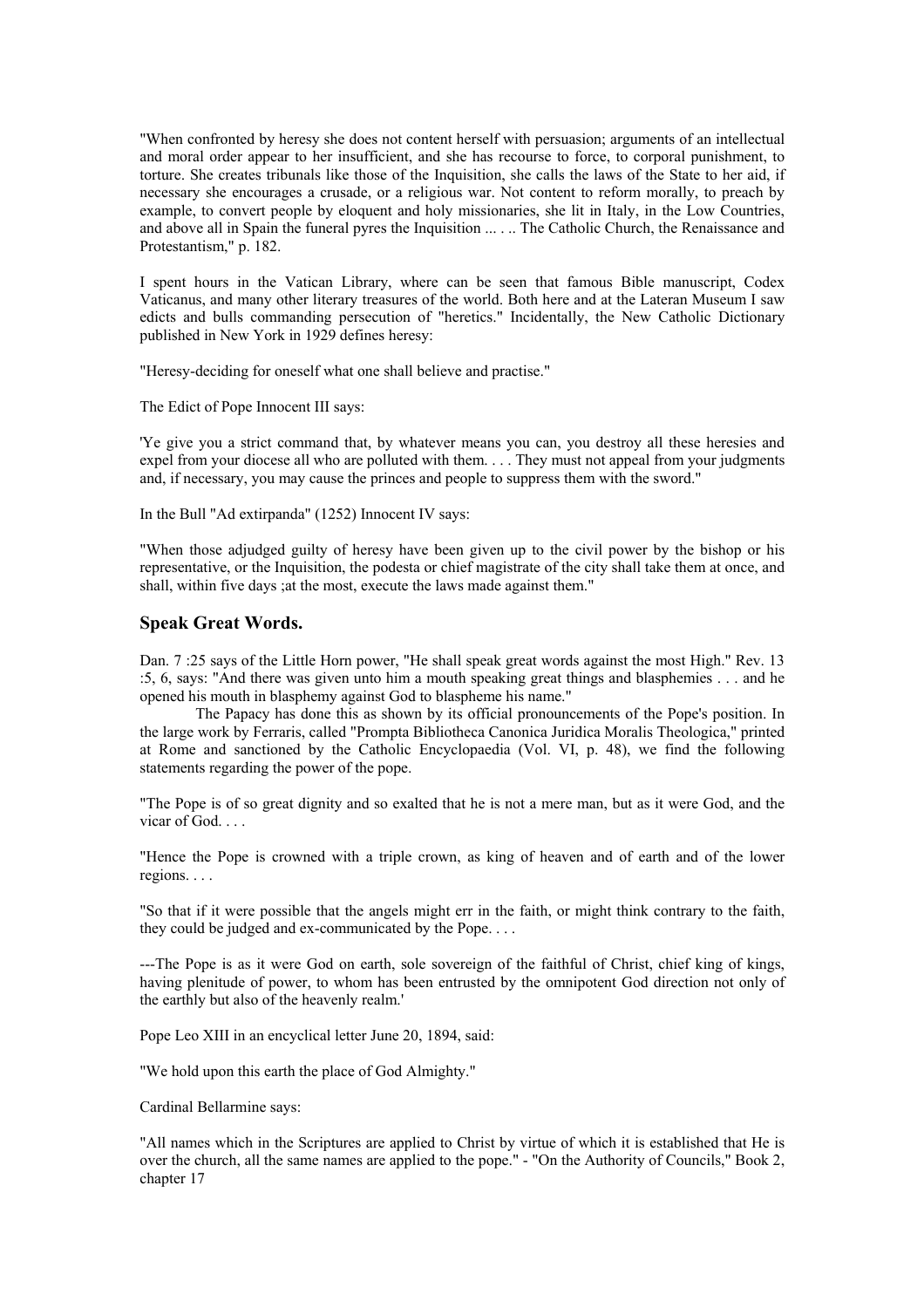Dr Guistianni says:

"Go to Rome and you will read on the gate of the city, Paul III, high priest, the best, the greatest, and GOD 0N EARTH."

"To make war with the pope is to make war against God, seeing the POPE IS GOD, AND GOD IS THE POPE. "-Moreri's "History."

"The pope is all, in all, and above all, so that GOD HIMSELF AND THE POPE, the Vicar of God, ARE BUT ONE CONSISTORY."-Hostiensis Cap., etc.

During the sessions of the Vatican Council, on January 9, 1870, Mermeillod coadjutor of Geneva, in a sermon preached in the church of San Andrea delle Valle, described three incarnations of Christ-the first in Judea for the atonement, the next in the sacrifice of the eucharist, and now "the Saviour is once more on earth (he is in the Vatican in the person of an aged man)," and the promotion with which the preacher was rewarded showed that such adulation was duly appreciated.

According to Luke 5 :21 and John 10 :33, the Bible definition of blasphemy is a man claiming to be in the place of God and a man claiming to be able to forgive sin. We see both of these claims in the papal system.

#### **Attempt to Change Law of God.**

In Daniel's vision of Chapter 7 he was finally shown this power of the "Little Horn" would defiantly stretch out unholy hands against the 10 Commandments of God. "He shall think to change times and the :aw." Dan. 7:25, R.V. This she has done by removing from the 10 Commandments the second command, which forbids images, and dividing the tenth to make two commandments, thus making up the total number of 10. The accompanying illustration shows the Commandments as they appear in the Bible and a copy of .he Commandments as they have been changed by Rome.

She further put her hand right into the heart of the Law of God and changed the fourth command (the only one that mentions time in the Law) and in place of the Sabbath of God she gave Sunday. She says it was done in order to gain more heathen for the Church, Sunday being their festival day of the Sun-god and thus the of the heathen could be accomplished easier by the Church keeping the heathen day. But who gave her the right to touch God's Sabbath that was given to the world as a great memorial of creation. She says:

"The Church took the pagan Sunday and made it the Christian Sunday. And thus the pagan Sunday, dedicated to Balder (Sun God) became the Christian Sunday, sacred to Jesus ... . .. Catholic World."

The Ten Commandments as found in the Bible and in the Catholic Catechism. (Note that the Second Commandment has been omitted and the Tenth divided into two.)

Historian William. Frederick says:

"The gentiles were an idolatrous people who worshipped the Sun, and Sunday was their most sacred day. Now in order to reach the people in this new field it seems but natural, as well as necessary, to make Sunday the rest day of the church. The church could naturally reach them better by keeping their day."

Canon Cafferata, in "The Catechism Simply Explained," p. 89, says:

"The Sabbath was Saturday, not Sunday. The Church altered the observance of the Sabbath to the observance of Sunday. Protestants must be rather puzzled by the keeping of Sunday when God distinctly said, 'Keep holy the Sabbath Day.' The word Sunday does not come anywhere in the Bible, so, without knowing it, they are obeying the authority of the Catholic Church."

For further quotations see Appendix 1, "What the Churches Say About the Sabbath."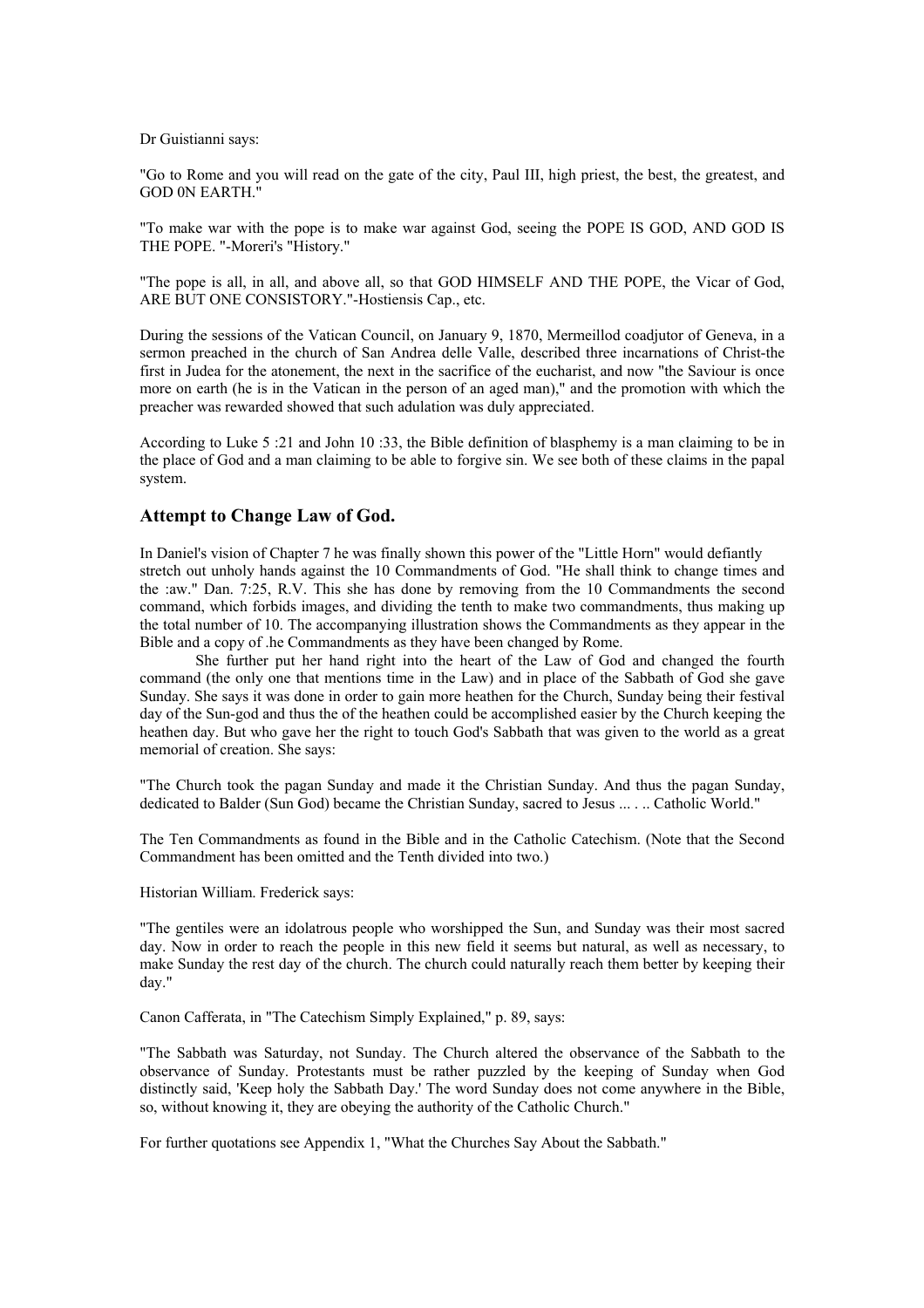In conclusion, we would list for convenience some of the specifications of the "Little Horn" as mentioned by Daniel.

- 1. It Would Arise Out of the Fourth Beast-Pagan Rome.
- 2. It would Uproot Three Kingdoms in its Rise,
- 3. "Diverse" from the Others-Religious and Political.
- 4. Speak Great Things.
- 5. Blasphemies.<br>6. Persecuting P
- 6. Persecuting Power.<br>7. Change God's Law
- 7. Change God's Law and Sabbath.<br>8. World Power for 1260 Years.
- World Power for 1260 Years.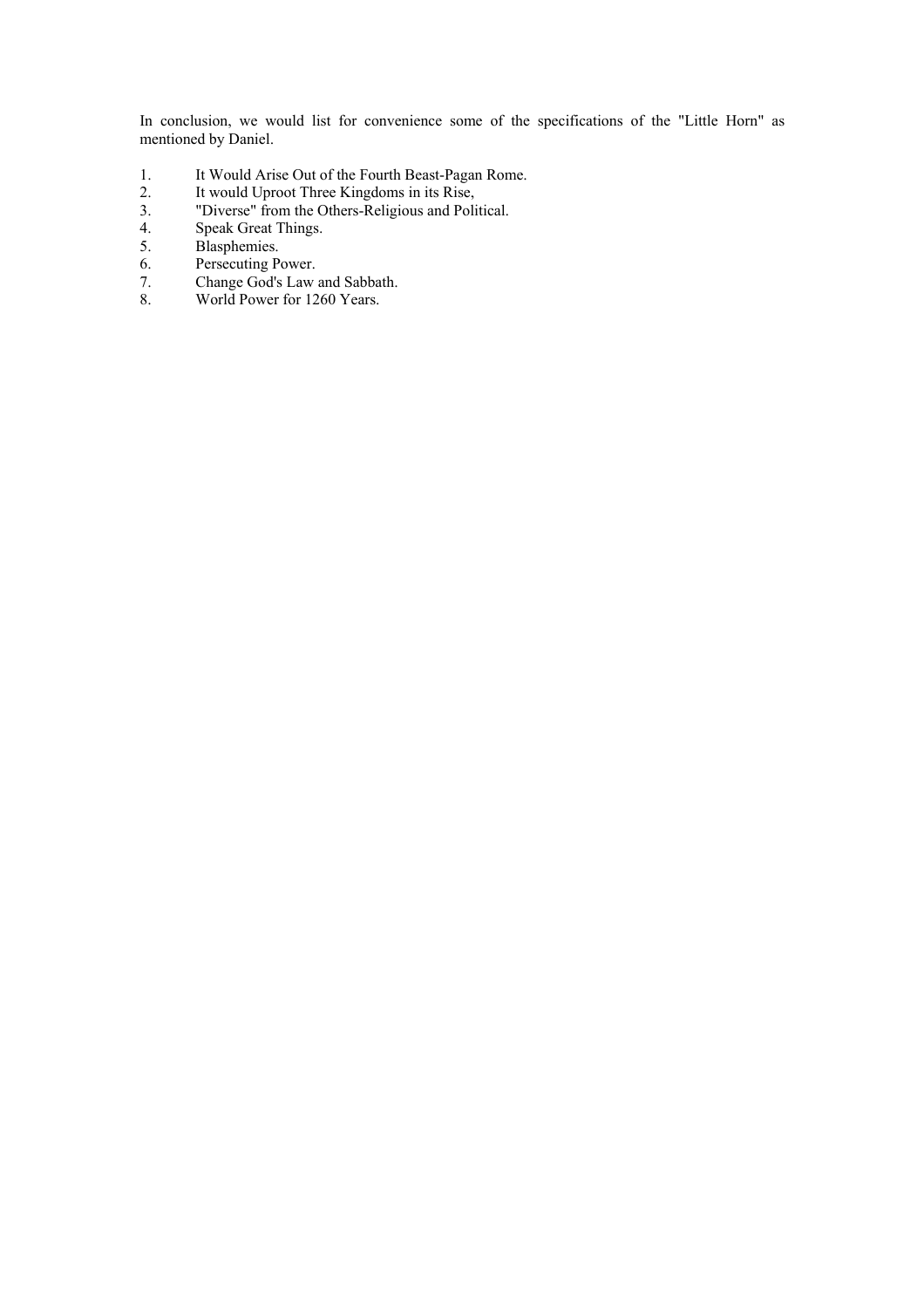## **4. The "Wonders" of Rome**

I set out one day to see some of the "wonders" of Papal Rome. What bones and skulls and relics of all kinds are brought out. Who knows how many "genuine" nails from the Cross and how many pieces of its wood are proudly displayed by monks and priests in various churches. Rome has about 400 churches and each seems to vie with the other to show the most amazing relic and tell the "best" story.

On the north side of the Piazza Barberini, at the beginning of the Via Vittoria Veneto, is the Church of the Capuchin Fathers. The little booklet one buys at the church assures us that here in this underground church-cemetery we are about to see a "unique work of art that will invite to prayer and meditation." We see a long underground passage divided into six arched compartments and the whole place stacked with bones. On the ground are great heaps of skulls, while on the walls and ceilings, laid out in all kinds of artistic compartments and the whole place stacked with bones. etc. What a sight! Here and there skeletons have been wired together and clothed with a monkish habit. Some of these are standing in rows or reclining in niches. The guide book assures us that the bones of 4000 priests of the order who died between 1528 and 1870 are piled up here in heaps on the floor or arranged in the strange designs on the walls and ceiling.

'The priest on duty in the church was selling little plaster replicas of a skull, so I bought one to use as a paper weight, and went on out into fresh air and sunshine, wondering how in the world this macabre spectacle could possibly fit into the scheme of Christian worship as revealed in the gospel of Jesus. One more glance at the guide book as I moved away, and I noticed that Pope Urban VIII had had the soil of this place specially brought over from Jerusalem and Pope Pius VI granted Plenary Indulgence to the faithful who visit it on the first Sunday of October. Alas! it was not October, but I need not have worried, for during my brief stay in Rome the visiting of different churches and the seeing of various relics accumulated for me indulgences for 1,150,000 years and 219 days.

## **Bones and Holiness**

Bones seem to have quite a hallowing influence, according to the theology of Rome. The Pantheon, once a temple for sun-worship, with its great thirty-foot hole in the roof, through which the sun's rays shone during worship, was consecrated and became a Catholic Church simply by bringing twenty-eight cartloads of bones from the catacombs and burying them beneath .he floor.

The Pantheon was dedicated in 27 BC. by Agrippa, friend of Augustus and victor over Antony and Cleopatra at Actium. The ancient "Mirabilia," after telling how Agrippa had a dream in which Cybele, the mother of the gods, appeared to him, says: "When he returned to Rome he built this temple and made it to be dedicated to the honour of Cybele, mother of the gods." In 608 A.D. Emperor Phocus and Pope Boniface IV converted it into a Christian church and dedicated it after the Virgin Mary and "All Saints." It still bears the name of Santa Maria Rotonda today. It was on the lst November of that year that the bone removal campaign was carried out and November 1 is still celebrated as the feast of "All Saints."

In Rome one is greatly impressed by the continuation of, and the similarities with, pagan religions that are to be found in the name of Christianity. Cybele simply became the Virgin Mary. The old statue of Jupiter that once stood in the Pantheon and whose foot was kissed by the pagans in the years before Christianity was transferred to St. Peter's and called Peter, and the toe is still being kissed, but it had been kissed smooth before Peter was born. In the early days of Christianity, when all kinds of compromises were allowed, the pagans were encouraged to kiss "Jupiter's" toe, while so-called Christians were told to kiss it as \*\*Peter's" toe. In similar manner, of course, relic worship, the rosary, holy water, worship on the Sun's day and many other pagan customs came in, so that many writers have declared that the papal system is really nothing more than "baptised paganism."

I walked across to the Church of St. Pietro in Vincoli (St. Peter in Chains), and here 1 saw the famous Moses, Michelangelo's masterpiece in sculpture. Truly it is an amazing piece of work. Originally it was meant to be one of a group of 42 statues in St. Peter's Cathedral to decorate the tomb of the pope who laid the foundation stone of that great Basilica. The statues of the group were to have represented Heaven and Earth; the former smiling as if glad to receive the soul of such a great pope, the latter sad at the loss of one so illustrious. The ambitious dream was never carried out and the pope who laid the foundation stone and who desired for himself the greatest monument in all the world is now lying under a simple slab in the great Basilica, while this famous statue graces the little church of St. Peter in Chains.

The "holy relies" of this church, of course, are the chains that are supposed to have once bound the apostle Peter in Jerusalem. The guide book states: -When the chains from Jerusalem were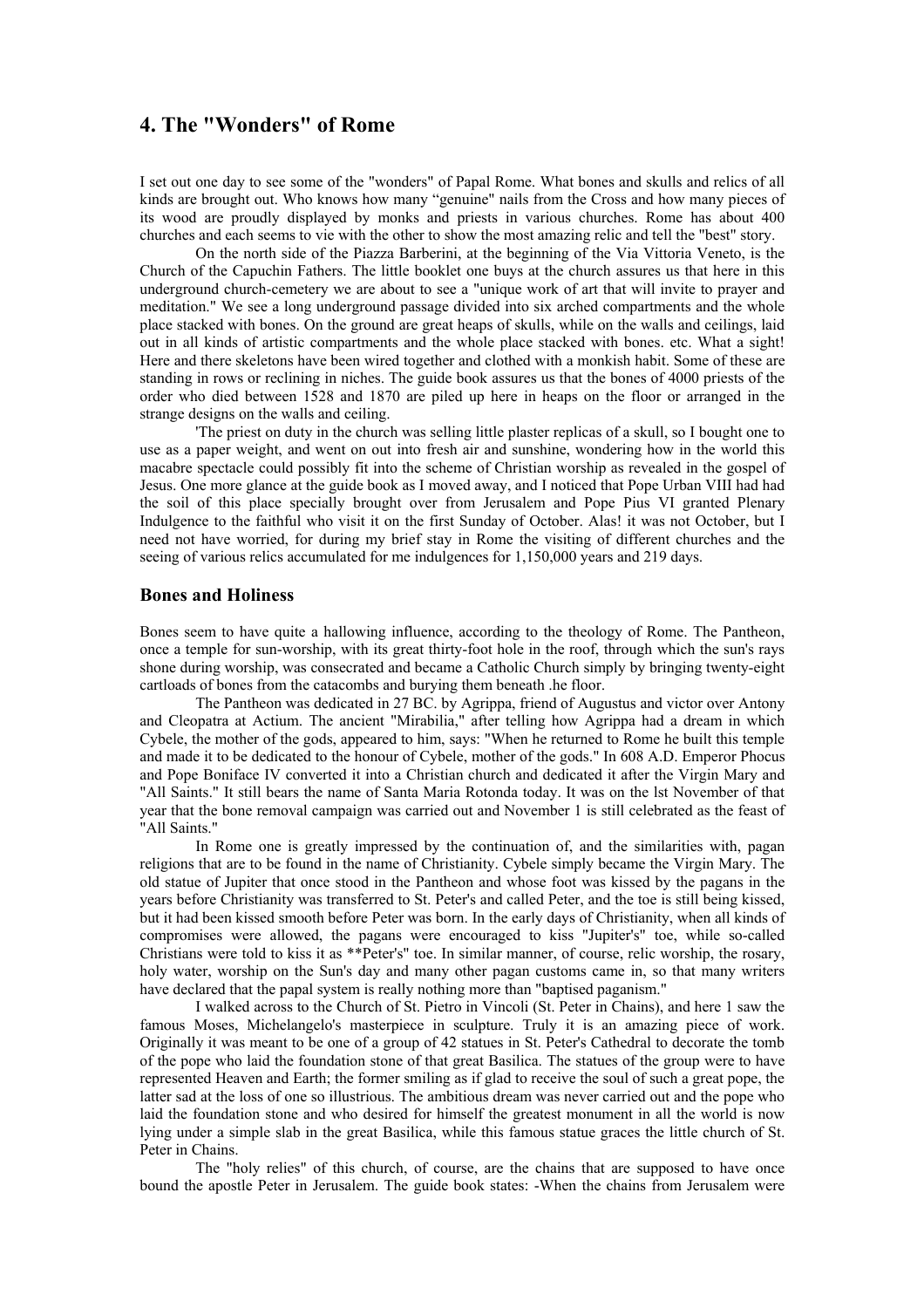brought to Rome there was preserved here, as a holy relic, another piece of chain believed to be the one with which the Apostle had been bound in the Mammertine Prison in Rome; when the two chains were placed in contact they miraculously joined together."

### **Two Heads**

Rome finds no difficulty at all in explaining almost any "miracle." A friend of mine who had already been Shown over St. Peter's Cathedral and assured by the priest that the body of Peter lay in the crypt, was visiting another church the same day. Here the monks displayed a skull for his inspection and told him he was looking at the head of the great St. Peter. My friend asked how that could be since he had already been assured that Peter lay in the great Basilica and how then could Peter have two heads. He was solemnly told that since this was just a small skull it was the head of Peter when he was just a boy. It is difficult for us in this enlightened land to understand how people will believe such ridiculous fables, but millions in Italy and Spain and other parts still do.

In the church of Ara Coeli is the famous Bambino, the miracle-working image of the infant Christ. This is entirely covered with beautiful gems and is taken to the death bed of the sick. Says the guide book: "If the Bambino changes colour the sick person will recover." The church of QuoVadis, on the Appian Way, boasts the naked footprint of Peter (some say of Christ) in solid marble. In Rome lots of footprints and head-prints seem to exist in solid stone and no one seems at all under any necessity to explain how soft, yielding flesh could leave marks four and five inches deep in hard stone. Yet in the Mammertine Prison the dungeon in which, we agree, Paul was most probably incarcerated they have managed to include

Peter in the scene as well. That apostle is said to have reclined against the rock wall of the prison and left his head-print for all posterity to see. The church has covered the four-inch deep headprint with a metal grille to protect it. The story also has it that on one occasion both Paul and Peter were chained to the one pillar in the prison and about that time they accomplished the conversion of their two gaolers. Not being in a position to baptise them by immersion, and longing for some water, a "miracle" occurred and where the apostle Peter's feet rested a spring of water gushed forth. However, this spring in the Mammertine happens to be mentioned by Roman historians three hundred years before this supposed "miracle" took place.

A church that houses the "very cradle" in which Christ was rocked as a babe must surely have a "good story" regarding its origin. The Basilica of Santa Maria Maggiore, to quote the official narrative:

"Was built in 352, by divine inspiration, by Pope Liberius who, one August night, had an apparition of the Madonna who ordered him to build a church where he would have found fresh fallen snow. On the following morning the spot where the church now stands was found covered by a miraculous fall of snow, on which Pope Liberius traced the new church; while a patrician John, who had the same apparition of the Virgin, supplied funds for its erection."

The church also boasts the body of Matthew and a number of other "saints," as well as the "miraculous image of the Madonna - painted by Luke (of the gospel of Luke) and carried in procession by Pope Gregory the Great to stay the plague of 590 A.D'. At various times the image is said to weep tears. Santa Maria Maggiore is one of the five Basilicas in Rome and the only Basilica in the world enjoying the privilege of possessing two papal altars.

Of course, weeping statues are not uncommon, and I was amazed as I saw the crowds in Turin round a glass case containing a Madonna that was said to weep. All were praying and some were deeply touched. It reminded me of Rome's famous chalice that was said to fill with the blood of Christ at certain times each year and the images of Christ on the cross that were supposed to gush forth blood. These latter were very popular until last century, when a workman repairing one of the churches discovered the image connected up by pipes to a spot where a rooster was slain or, on special days, a goat, and its blood forced through small tubes to the image.

## **Supposed Finding of The Cross**

The Church of Santa Croce, in Gerusalemme, houses quite a collection of "wonders." It is claimed that Helena, the mother of Constantine, built the church in 320 AD. Later she was supposed to have gone to Jerusalem and there to have had a premonition to dig in a certain spot. She had workmen turn over the soil and discovered three crosses complete with nails and inscription. The inscription had become detached, so, in order to find which was the actual cross of Christ, the papal church claims that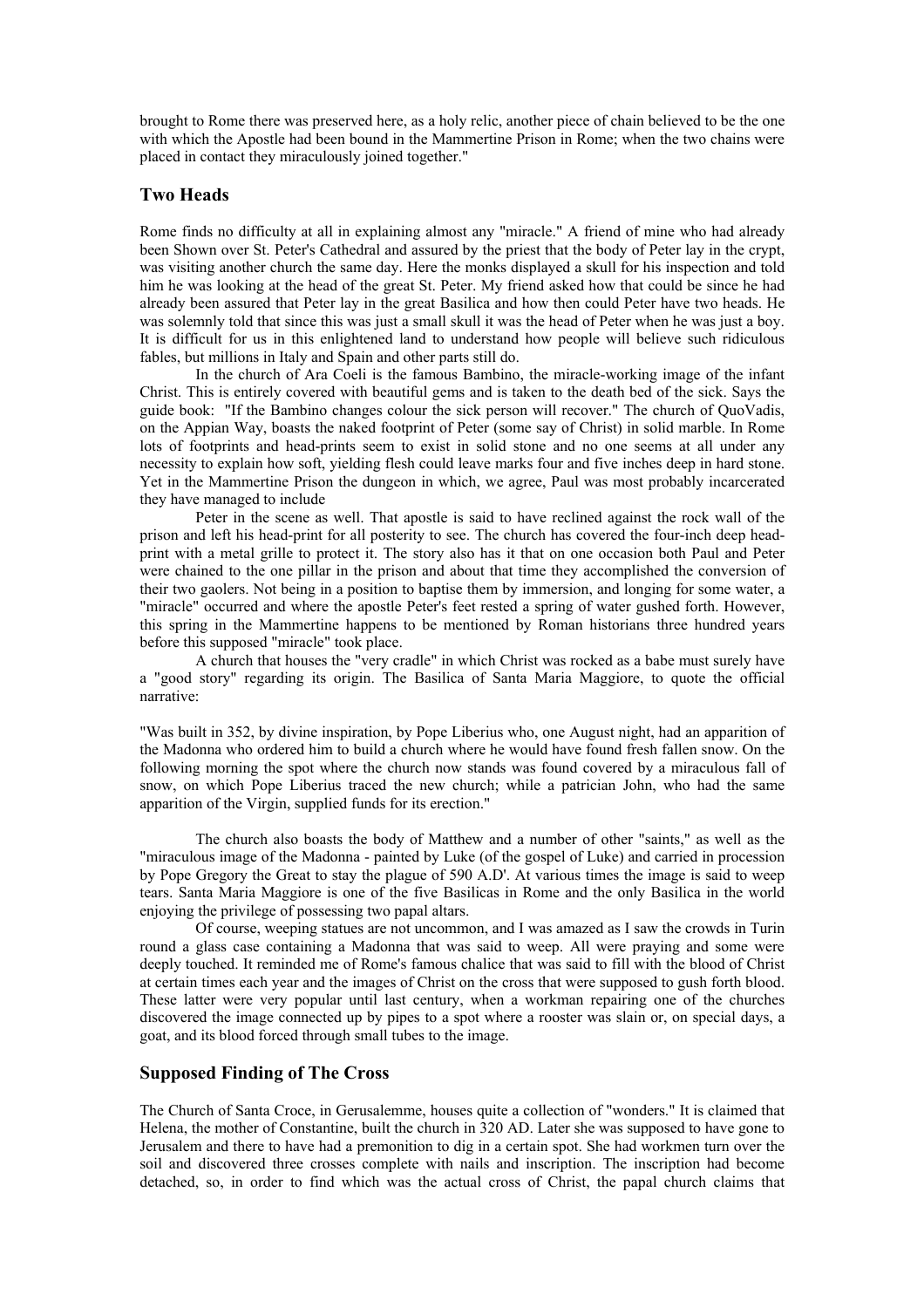Macarius, bishop of Jerusalem, touched the three crosses on the head of a dying woman. "The Sessorian Relics of the Lord's Passion" which I bought in Rome and which bears the official "imprimatur" of the church, says on page 18:

But scarcely was she touched with the third cross than the sick person, as though given a shock from a galvanic battery, opened her eyes, jumped from the bed and commenced to walk about the house."

The exploits in Jerusalem failed to impress me, for 1 had only just come from the Holy Land and there witnessed Rome's nonsense with respect to relics and holy places. In Bethlehem the church marking the birthplace of Jesus also very \*conveniently has, right in the same building, a star on the floor to mark the place where Adam was created. In the Church of the Holy Sepulchre, Mt. Calvary (a little rock about 10 feet high) and the Tomb of Christ are just thirty feet apart. Close by is the pillar of flagellation to which Christ is supposed to have been tied while being flogged. This relic is in an iron cage, to protect it no doubt, while a long stick like a billiard cue reaches out from the column through the bars and the faithful actually queue up to kiss the cue. But the little ten-foot high Mt. Calvary is a real "wonder," for underneath the three silver-lined cross holes someone happily discovered, in a hole in the rock, the body of none but Adam himself - 4000 years of time and a world-changing Deluge notwithstanding. As it was explained to me by the priest, at the time of Christ's death the great earthquake is supposed to have rent the rock and three drops of His blood, dropping down through the fissure. It just happened to fall on the skull of Adam, and thus the salvation of man was assured or the original sin of Adam expiated; I wasn't able to get it clearly from him just which.

So you see 1 wasn't very impressed in St. Croce at Rome when they told me of how Helena had discovered the "true cross." The two nails of the cross they showed me and the thorns from the crown of thorns just added to my list of others 1 had seen. And the index finger of Thomas in its gold receptacle was just like many other fingers I had been shown.

One could write a whole book on the relics and miracles" of Rome, but perhaps there is space in this chapter to describe only one more sight-the Church of the Three Fountains, which supposedly marks the spot where Paul's execution took place. It derives its name from the story "that when the Apostle was beheaded, his head, on falling, made three distinct bounds and on each spot where the head fell a fountain sprang up miraculously." Rome has no difficulty with this story, despite the fact that the three springs are quite a good distance apart. Nearby is the Church of Scala Coeli, named "from a vision of St, Bernard in which he saw ascending to Heaven by a ladder some souls from Purgatory for whom he was praying," to quote again from the official book. How did all this idea of relies and "wonders" come into the church? We shall see . . .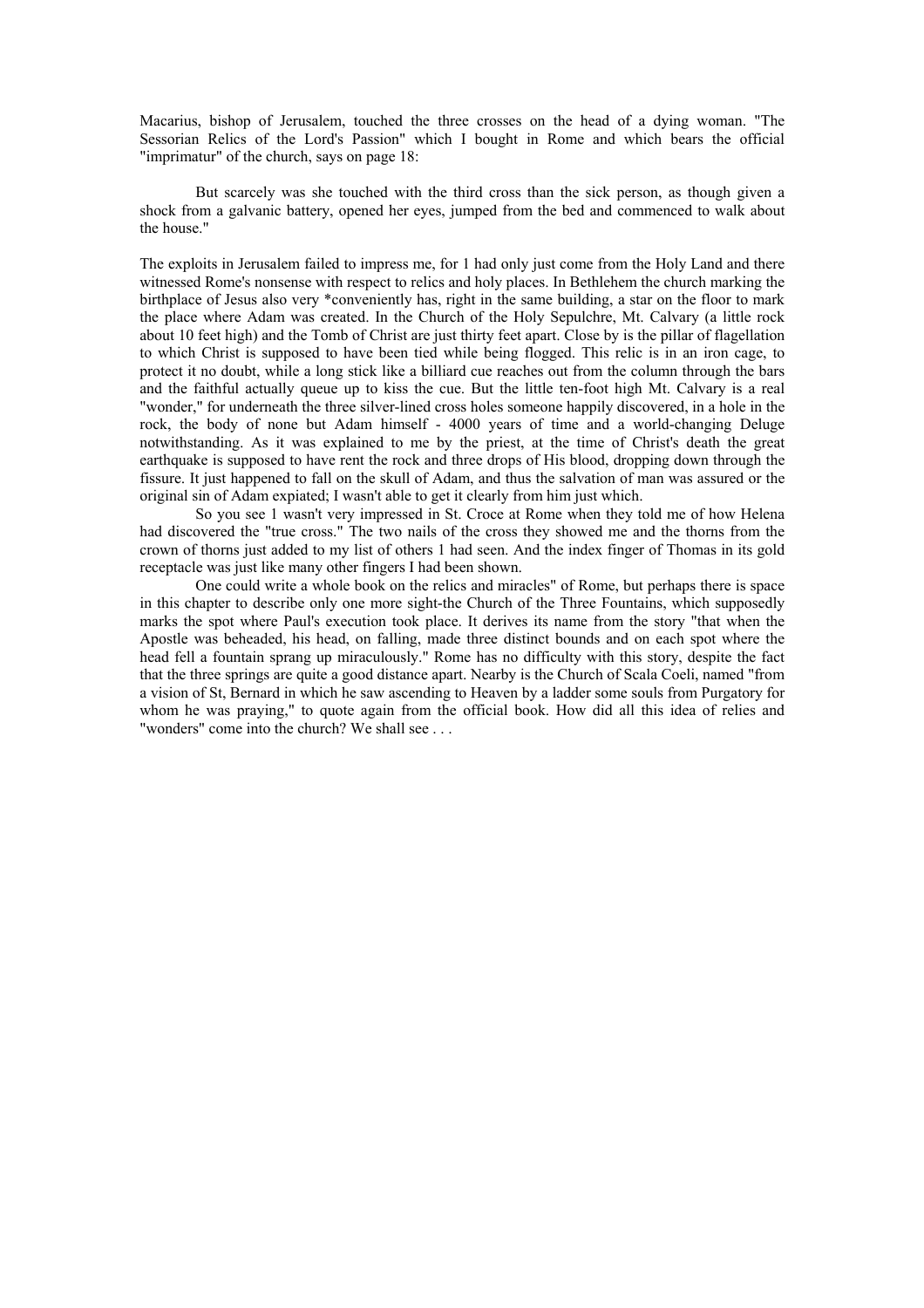## **5. An Amazing Revelation**

We turn to the Book of Revelation and in chapter 6 and the dramatic story of the Four Horsemen in the prophecy of the Seven Seals. The Revelation was given to "reveal" to Christ's followers the great roadmap of the ages. The Devil would whisper to men and women in these days, "Don't bother about the Book of Revelation-it is a sealed book and cannot be understood." But Jesus says, "I Jesus have sent Mine angel to testify unto you these things in the Churches"-Rev. 22:16. A "revelation" is something revealed. So anxious is our Lord to have us study it that He has placed His special blessing on those who read its pages. -Blessed is he that reads, and they that hear the words of this prophecy, and keep those things which are written therein : for the time is at hand"-Rev. 1 : 3.

We notice in the Revelation the oft repetition of the number "seven." There are Seven Churches, Seven Seals, Seven Trumpets, Seven Plagues, etc. Seven denotes perfection, or completeness-the Seven Seals, for instance, outlining for us the complete apostasy of the church. In this prophecy we are introduced to the Four Horsemen, bringing before us four different ages" in the experience of the Church.

## **White Horse-Time of the Apostles (AD 31- AD 100).**

"And I saw when the Lamb opened one of the seals . . . And I saw, and behold a white horse : and he that sat on him had a bow; and a crown was given unto him: and he went forth conquering, and to conquer" Revelation 6 :1, 2.

The "white horse" is an appropriate symbol of the early church, pure in faith and doctrine. The "bow" symbolized the Word of God (Habakkuk 3:9) as she rode forth in triumph over the pagan Roman world. The gospel message spread rapidly and the Bible was the basis of faith and belief as she went forth "conquering and to conquer."

## **Red Horse – Persecution and Apostasy (100 AD to 323 AD)**

"And there went out another horse that was red, and power was given to him that sat thereon to take peace from the earth, and that they should kill one another; and there was given unto him a great sword -Verse 4. The colour has changed from white to red. This colour is familiar to students of the Bible, for there we read of "the great red dragon ... .. the scarlet woman," etc., and Isaiah wrote, "Though your sins be as scarlet . . . though they be red like crimson." Red is a picture of sin , and with the red horse we have the slipping away from the pure gospel of Christ, the beginnings of which were just becoming apparent in Apostle Paul's day. He wrote, "For 1 know this, that after my departing shall grievous wolves enter in among you, not sparing the flock. Also of your own  $w<$  shall men arise, speaking perverse things, to draw away disciples after them" -Acts 20:29,30. 'For the mystery of iniquity doth already work"2 Thessalonians 2 :7. History bears out the accuracy of Paul's prediction. Historian Dr William D. Killen, of the Presbyterian Church, writes:

"In the interval between the days of the apostles and the conversion of Constantine, the Christian commonwealth changed its aspect. The Bishop of Rome-a personage unknown to the writers of the New Testament-meanwhile rose into prominence, and at length took precedence of all other churchmen. Rites and ceremonies, of which neither Paul nor Peter ever heard, crept silently into use." "The Ancient Church," preface to orig. edition, p. 15.

This age of the church finished with the so-called conversion of Constantine to Christianity. The persecuted suddenly became popular. With the emperor professing to be a Christian it became the "right" thing for the court to do and soon thousands of others followed the example. But Christianity has never been able to stand popularity; Jesus made it plain that there always must be a demarcation between His followers and the world. And so the church "fell away."

## **Black Horse - Establishment of Papacy (323-538).**

"And when he had opened the third seal, I heard the third beast say, Come and see. And I beheld, and lo a black horse; and be that sat on him had a pair of balances in his hand. And I heard a voice in the midst of the four beasts say, A measure of wheat for a penny, and three measures of barley for a penny; and see thou hurt not the oil and the wine-Rev. 6 :5, 6. The black horse is in striking contrast to the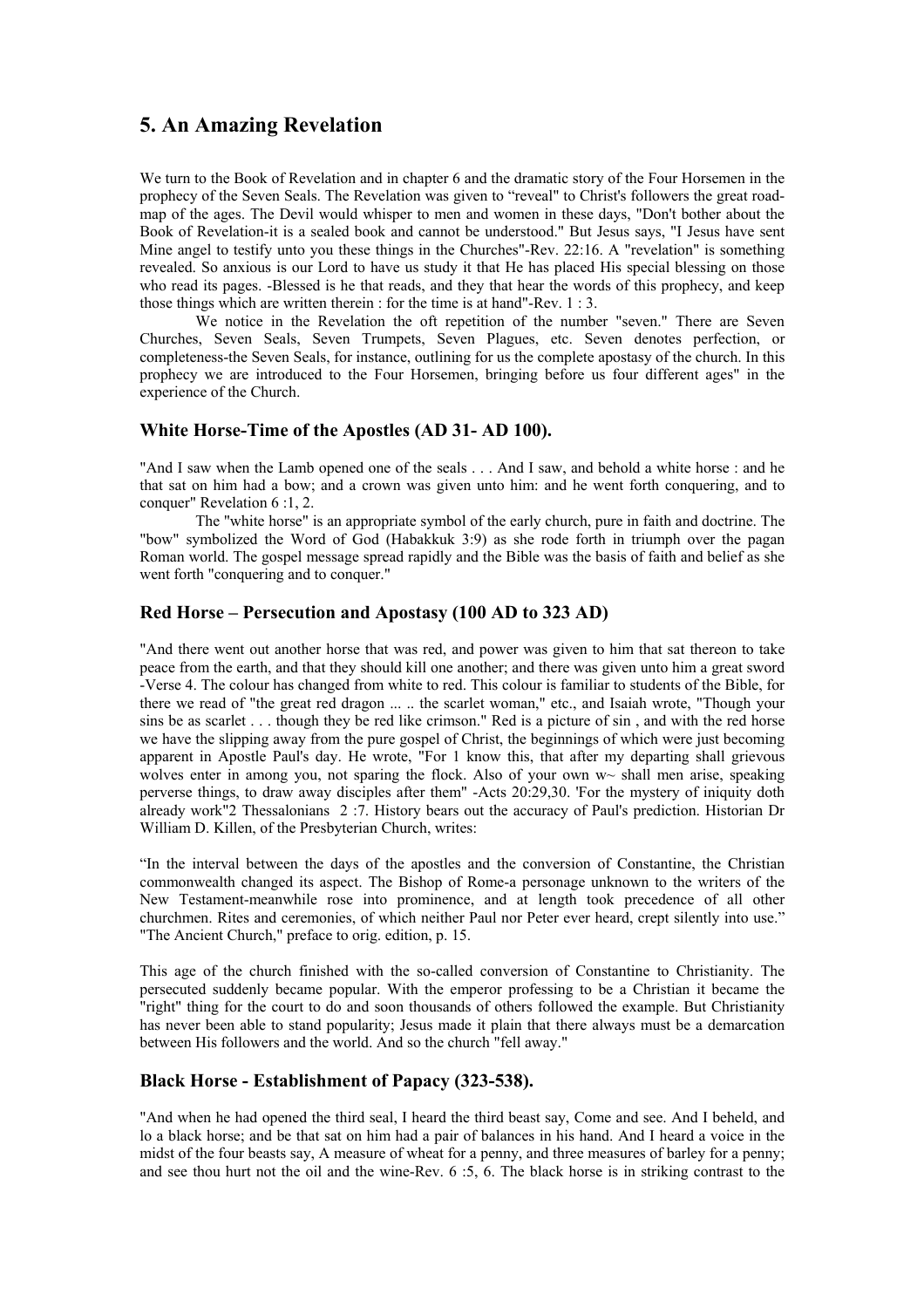white of the first horse. During this period all kinds of superstitions and fables were introduced. The worship of saints, relics, images and the Virgin Mary were introduced, along with purgatory, penances, celibacy of the clergy, Sunday-keeping, etc. One writer has said:

"Constantine faced this situation: More than half the people worshipped on Sunday-pagans. The others observed the Sabbath-professed Christians. He conceived the idea of cementing the two factions. Though professing Christianity, he did not want to conflict with the prejudices of his pagan subjects." Edward Gibbon tells how, artfully balancing the two, he alloyed the "fears of his subjects by publishing in the same year two, edicts, the first of which enjoined the solemn observance of Sunday and the second directed the regular consultation of the auspices" -a pagan practice-Edward Gibbon, "The History of the Decline and Fall of the Roman Empire," chapter 21.

This edict of Constantine's was the first law ever given for the purpose of making Sunday a day of sacred rest. The church followed the lead of Constantine and at the Council of Laodicea (364 A.D.) passed a law that Christians must not keep the Sabbath of God (Saturday), but should observe Sunday.

The reference to "balances," "measures" and money tells of the spirit of commercialism that entered the church. They swept up the dust of Jerusalem streets and brought it back to sell to the "faithful" at home. Everything had its price; even the good things of the gospel were sold-hence the mention of the "wheat" and "barley." A writer has said:

"When a baby was born the priest was paid to christen it. At his weekly confessional the priest was paid. At his marriage the priest was paid. At the birth of each child the priest was paid. At his death and funeral the priest was paid, and even after burial the priest was paid to get his soul out of purgatory. So, regardless of whether a man was alive or dead, the money flowed into the coffers of the apostate church."

Relics were "discovered" and sold. Many of these, "wonders" at Rome came into being during this age. When I visited St. Mark's Cathedral, Venice, 1 was taken into the treasury, where, amidst the gorgeous work of gold and jewels, I was shown a collection of more relics than perhaps I saw at any one place in Rome. I made a list of just a few of them-this church boasts 110 altogether. The official guide book I bought at the church lists most of them and comments on them. Many were arranged in circular gold receptacles, while dozens of others were lined up in bottles that reminded me of household preserving jars. Some of the ones 1 saw were:

- 1. A piece of the bloodstained vestment of Christ.
- 2. Two thorns from the crown of thorns.
- 3. A nail from the cross.
- 4. Pieces of the cross.
- 5. Some of the blood of Christ in a bottle.
	- (The guide book says, "Reliquary of the precious blood of Christ.")
- 6. Seven bones of Simon.
- 7. The arm bone of Philip.
- 8. Piece of the arm of St. Anne.
- 9. Arm of Matthew and portion of his skull.
- 10. A rib of Peter.
- 11. A bone of Paul's leg and Philip's leg and Timothy's leg.
- 1. Two of the stones thrown at Stephen.
- 12. Fingers and wrist of Bartholomew, Matthew and Simeon.
- 13. A finger of Lucy (?).
- 14. A lock of Mary's hair.
- 15. A bone of Basil's (?) leg.
- 16. The collar bone of Zecharias.
- 17. A tooth of St. Agnes (?).
- 18. Pieces of Daniel the Prophet and Lazarus.
- 19. Some milk of the Virgin Mary in a bottle.

(Guide books calls "Reliquary of the milk of the Virgin.")

- 20. Skull of John the Baptist.
- 21. The arm of St. Pantaleone
- 21. "Reliquary of the miraculous blood that gushed out of the Crucifix of Beyrouth."
- 22. The arm of St. George. And many, many others.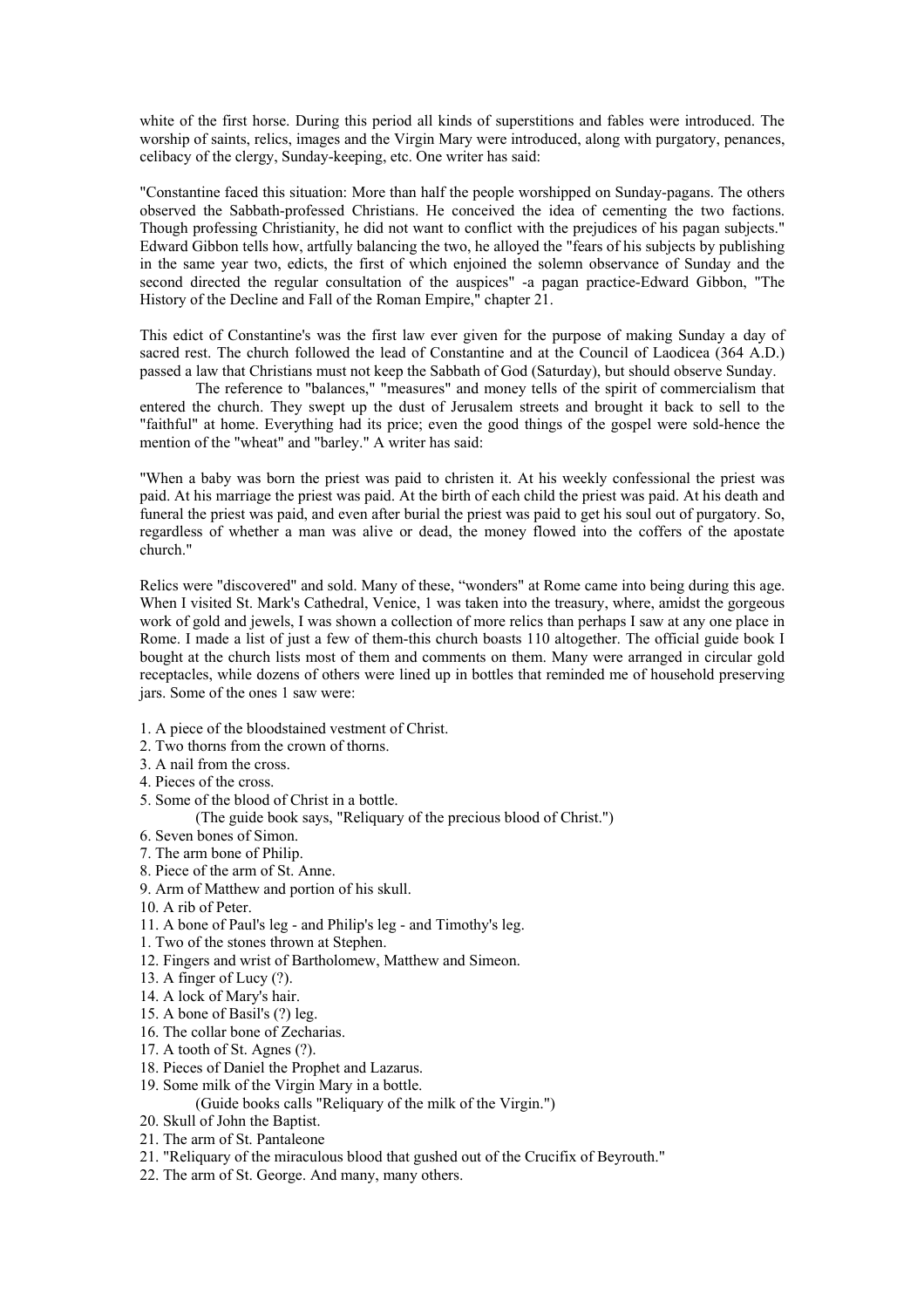All of these relies I actually saw and listed on the spot. The guide book that I bought describing them I have good cause to value, for it cost me my evening meal. It happened this way. I was due to cross from Italy to Yugoslavia that night, and as the two countries were very heated about the Trieste question I knew that any Italian lire still in my possession, once over the border, would probably not be changed by Yugoslavia. So I planned to use the last few Italian lire I had on my evening meal and not cash a traveller's cheque until I left Italy. But then the priest showed me this book describing all the "wonders" of St. Mark's. I paid the 400 lire (5/-) and went hungry that night. I repeat that these are a few of the relies that 1 actually saw because all manner of relies have been listed as existing in Rome and other places in Italy. Some writers have described churches exhibiting:

- 1. Aaron's rod that budded
- 2. The head of St. Dennis that he carried some miles after it had been cut off.
- 3. Five legs (in different places) of the colt upon which Christ rode.
- 4. The tail of Balaam's ass.
- 5. The stones the devil tempted the Lord to turn into bread
- 6. The Virgin's Mary's green petticoat.
- 7. St. Edmond's toenail
- 8. The rope Judas used to hang himself.
- 9. A small roll of butter made from the Virgin Mary's milk.
- 10. A wing of the angel Gabriel (obtained by the prayers of Pope Gregory VII).
- 11. The beard of Noah.
- 12. One of the steps of Jacob's ladder.
- 13.And the stone the rooster stood on when he crowed at the denial of Christ.

I did not see any of these latter relies, and whether they exist I know not. But I do know that no "wonder" seems too bizarre to be believed by the many credulous people who visit Rome.

## **Pale Horse - Dark Ages (538 AD to Reformation of 16th Century).**

"And when He had opened the fourth seal 1 heard the voice of the fourth beast say, Come and see. And I looked, and behold a pale horse : and his name that sat on him was Death, and 'Hell followed with him. And power was given unto them over the fourth part of the earth, to kill with sword, and with hunger, and with death and with the beasts of the earth."-Rev. 6:7,8. Death rides on the pale horse; this is the age of persecution, of which time it is claimed 100 million martyrs died for their faith. The Inquisition was set up, crusades were organised against innocent peoples - the Waldenses of the Alps and the inhabitants of the Netherlands. During this reign of apostasy and "Death" frenzied religious persecution was the order of the day.

## 5th Seal - Reformation Period (1517 AD - Middle 18<sup>th</sup> Century).

Just as the blood of righteous Abel was said to have cried to God from the ground, so under the 5th Seal the blood of the martyrs sends forth a pathetic appeal for deliverance. The dawn of the Protestant Reformation was the answer to that prayer. Freedom of worship came in many lands and persecutions largely came to an end. The millions of martyrs who had died as common criminals at the hands of Rome were now vindicated before the world and recognised as loyal heroes of the cross, "and white robes were given unto every one of them,"

## **6th Seal - Sign of Christ's Coming (From about (1755 – End of the World).**

"And I beheld when he had opened the sixth seal, and lo, there was a great earthquake; and the sun became black as sackcloth of hair, and the moon became as blood; And the stars of heaven fell unto the earth, even as a fig tree casts her untimely figs, when she is shaken of a mighty wind."-Rev. 6: 12, 13.

On November 1, 1755, occurred what has been called "the most notable earthquake in history," the Lisbon earthquake. Within six minutes 910,000 people perished. Sears' "Wonders of the World" says: "The great earthquake of November 1, 1755, extended over a tract of at least 1,000,000 square miles." On May 19, 1780, the sun became "black as sackcloth." This was the famous Dark Day that extended over large sections of the Northern Hemisphere. Webster's Dictionary tells how at midday "persons could not see to read common print in the open air for several hours together. Birds sang their evening songs, disappeared, and became silent; fowls went to roost; cattle sought the barnyard;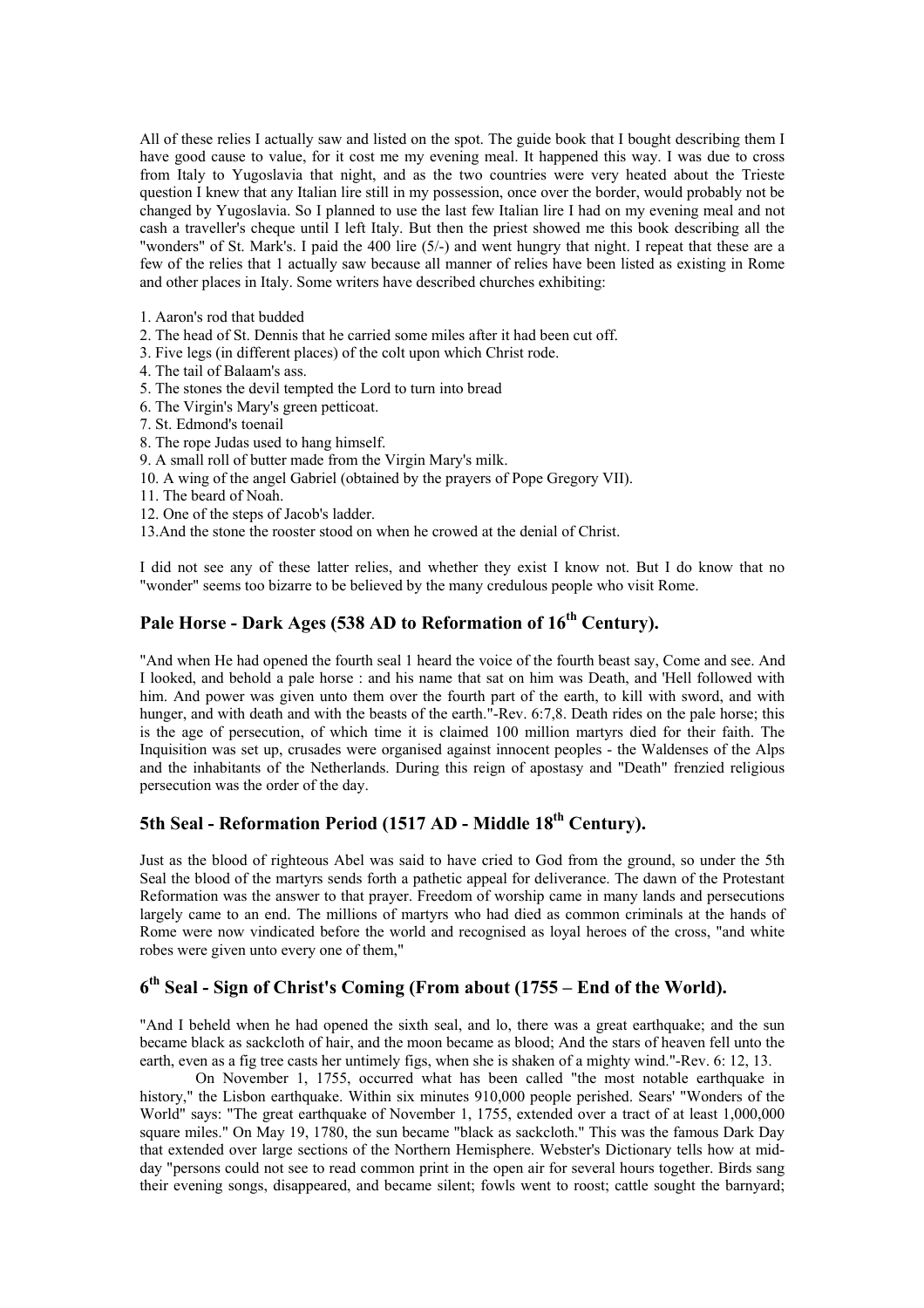and candles were lighted in the houses. . . . The true cause of this remarkable phenomenon is not known." Verse 13 met its fulfilment in the remarkable meteoric shower of November 13, 1833-the "Falling Stars." To-day we live between verses 13 and 14 and when it is the next great event to take place is the coming of our Lord Jesus Christ himself. All the prophecies of Scripture declare that it will come very, very soon.

"And the heaven departed as a scroll rolled together; and every mountain and island were moved out of their places. And the kings of the earth, and the great men, and the rich men, and the chief captains, and the mighty men, and every bondman, and every free man, hid themselves in the dens and in the rocks of the mountains; And said to the mountains and rocks, Fall on us, and hide us from the face of him that sitteth on the throne, and from the wrath of the Lamb : For the great day of his wrath is come; and who shall be able to stand?-Rev. 6 :14-17.

## **7th Seal - "Silence in Heaven."**

"And when he had opened the seventh seal, there was silence in heaven about the space of half an hour." Rev. 8:1.

This time of "silence in heaven" takes place at the coming of Christ. The angels all accompany Christ at His coming and for this short space of prophetic time (in actual time about seven days) the heavens are silent.

"When the Son of man shall come in his glory and all the holy angels with him, then shall he sit upon the throne of his glory. " -Matthew 25:31.

God's faithful ones are gathered from all over the broad earth and with the resurrected dead who have loved the Lord (1 Thessalonians 4 :16, 17) are taken home to the glory land. What a thrilling thought that, one day soon, our eyes will behold the Coming of the King and if faithful we will be in the blessed Homeward-going throng.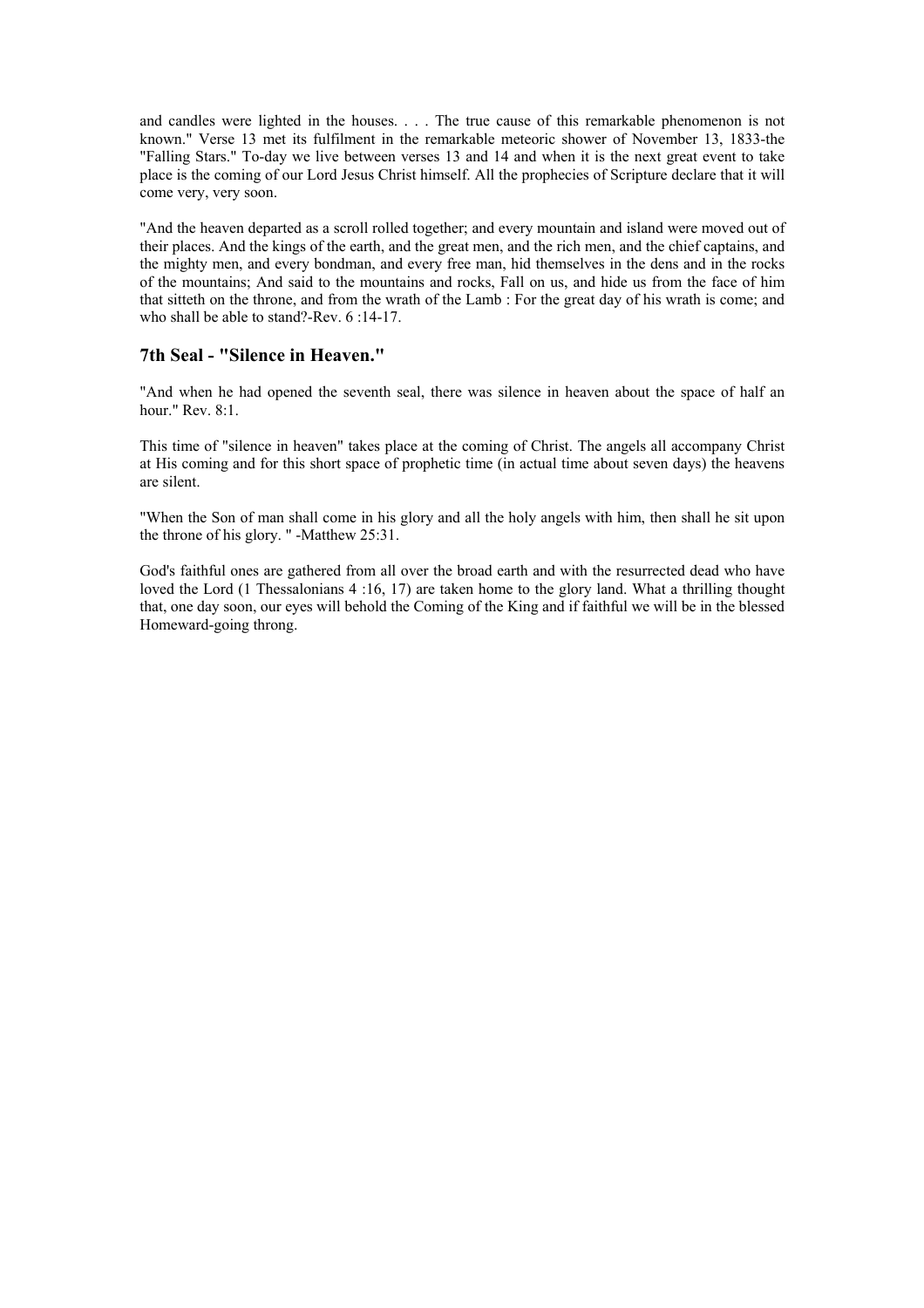## **6. Strange "Goings On"**

Rome has a number of beautiful old arches, but the two very well-known ones, of course, are the Arco di Tito, or Arch of Titus, in the Forum, and Constantine's Arch, close by the Colosseum. I stood under the Arch of Titus looking down into .he Roman Forum, which lies about sixty feet below the level of modern Rome. By the light of the late afternoon sun its ruined temples and columns were bathed in a rosy radiance reminiscent of the effulgence .hey once knew in Imperial days. But late that night, as i hurried past the darkened area, the moon shone on these ghosts of temples and decayed public buildings and they looked for all the world like the gleaming bones of some giant skeleton.

The ancient Via Sacra, or Sacred Way, ran right under the Arch of Titus and on down to the centre of The Forum. How many Triumphs had passed where 1 was standing I knew not; what multitudes of captives from far off lands had passed under this arch to grace a general's homecoming one week, to die as gladiators -n the Colosseum the next.

Although this arch was built to commemorate Titus' capture of Jerusalem in AD. 70, the hero didn't live .o see its erection, which didn't take place until about 82 A-D. The arch is very interesting to Bible students, for there, on the inner panel, is very clearly depicted the sacred objects that Titus took from the temple in Jerusalem. The seven-branched candlestick and the table of show bread can be easily recognised.

Close by the memorial to Titus is the great Basilica c! Constantine, built over the spot where the portico of Nero's Golden House once stood. It was built by Constantine at the time he professed Christianity. East of the Arch of Titus is another reminder of Constantine's reign-the arch named after him. It was erected in 315 AD). In honour of his victory over Maxentius at the Milvian Bridge, near Rome, in 312the victory which is supposed to have caused the emperor to espouse Christianity. The story says that just before the battle Constantine saw a vision of a cross in the sky with this inscription, "In this sign thou shalt conquer."

#### **Constantine's Great Plan.**

There are many reasons to doubt the genuineness of this conversion, as many historians have shown. While professing to be a Christian, he quite often would employ pagan soothsayers to report some augury to him. It has been said by many that the emperor really embarked on an ambitious political scheme to guarantee the success of his reign. Edwardson says:

"Constantine had been watching, he said, those Caesars who had persecuted the Christians, and found that they usually had a bad end, while his father, who was favourable toward them, had prospered. So, when he and Licinius met at Milan in 313 AD they jointly prepared an edict, usually called 'The Edict of Milano,' which gave equal liberty to Christians and pagans. Had Constantine stopped there he might have been honoured as the originator of religious liberty in the Roman Empire, but he had different aims in view. The Roman Empire had been ruled at times by two, four, or even six Caesars jointly, and in his ambition to become the sole Emperor, Constantine, as a shrewd statesman, soon saw that the Christian church had the vitality to become the strongest factor in the Empire. The other Cwsars were persecuting the Christians. If he could win them without losing the good will of the pagans he would win the game. He therefore set himself to the task of blending the two religions into one."-"Facts of Faith," p. 109.

In 321 AD Constantine brought down his famous Sunday law, which reads as follows:

"On the venerable Day of the Sun let the magistrates and people residing in cities rest, and let all workshops be closed. In the country, however, persons engaged in agriculture may freely and lawfully continue their pursuits; because it often happens that another day is not so suitable for grain sowing or for vine-planting; lest by neglecting the proper moment for such operations the bounty of heaven should be lost. (Given the 7th day of March, Crispus and Constantine being consuls each of them for the second time."). -" Codex Justinianus, lib. 3, tit. 12, 3."

The Lutheran writer G. Heggtveit has this to say:

Labored at this time untiringly to unite the worshippers of the old and the new faith in one religion. All his laws and contrivances are aimed at promoting this amalgamation of religions. . . . His injunction that the 'Day of the Sun' should be a general rest day was characteristic of his standpoint. Of all his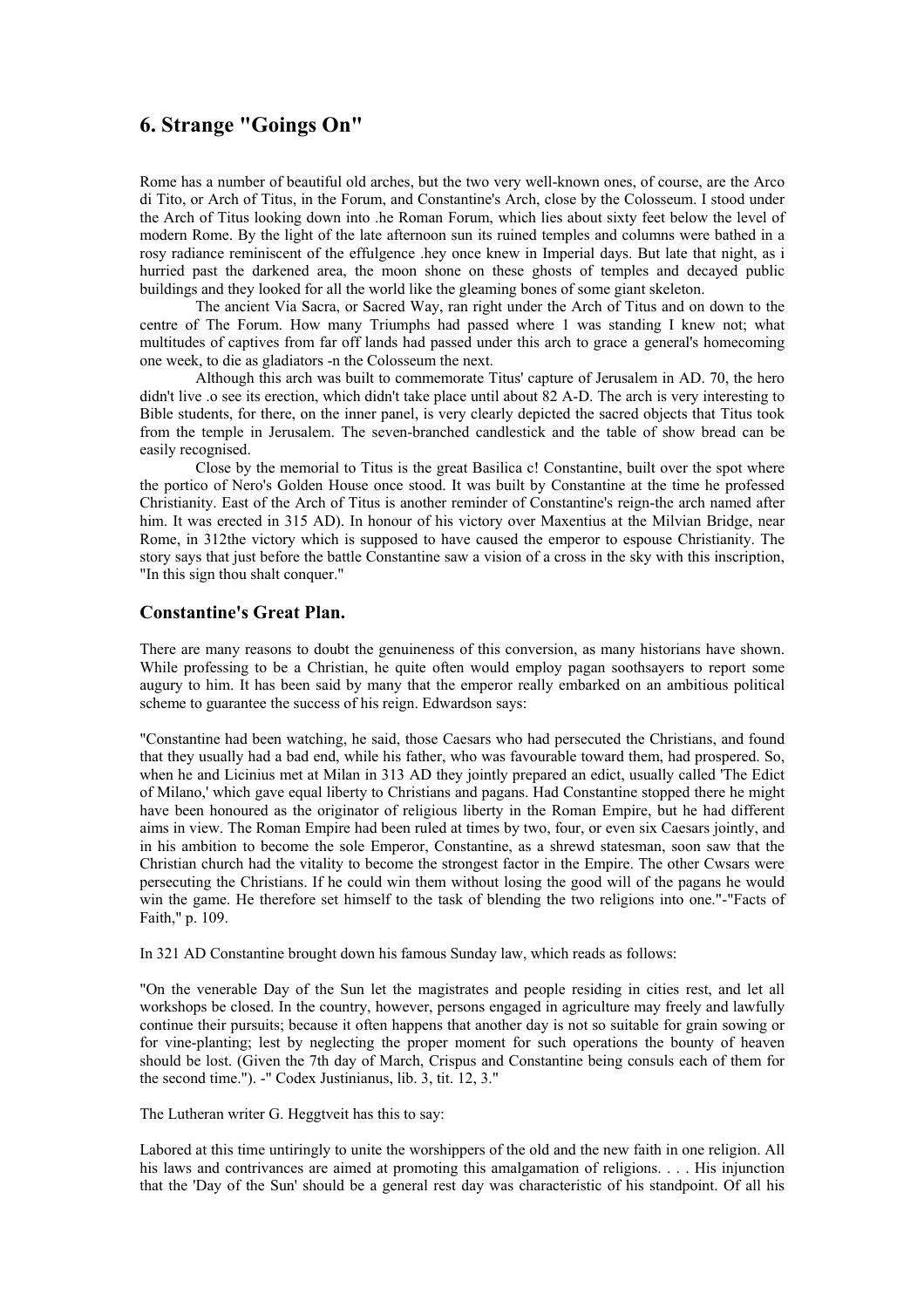blending and melting together of Christianity and heathenism none is more easy to see through than this making of his Sunday law. 'The Christians worshipped their Christ, the heathen their sun-god; according to the opinion of the Emperor, the objects for worship, in both religions were essentially the same.' "Kirke historie," pp. 233, 234.

Sun worship on the "Day of the Sun" had been carried on for thousands of years. In Babylon, the sungod was called Bel, in Phoenicia and Palestine, Baal, and Sun-day was "the world solar holiday of all Pagan names. -"North British Review," Vol. 18, p. 409.

Constantine, by his Sunday law, only intended to enforce the popular heathen festival. The very next day after his Sunday law, which was given March 7th, he issued an edict commanding purely heathen superstition:

August Emperor Constantine to Maximus:

Any part of the palace or other public works shall be struck by lightning, let the soothsayers, following old usages, inquire into the meaning of the portent, and let their written words, very carefully collected, be reported to our knowledge. "-"A Critical History of Sunday Legislation," p. 19.

## **Mithra Cult**

Roman Sun worship received an extra impetus when it came in contact with Mithraism, a Persian sun cult. Mithra was the favourite deity of the Roman emperors and the army and was known as Sol Invictus" The Invincible Sun." When Nero was initiated into the mysteries of Mithraism he erected the huge "Colossus Neronis," representing the Sun with the features of Nero and long rays about his head. Varius Avitus, emperor of Rome from 218-222, became a high priest of the Sun when only a youth and assumed the name Heliogababus, a Phoenician name (Elagabalus) of the Sun-god. The emperor built a temple to the sun on the Palatine hill where Augustus had erected one long before. "He wore his pontifical vest as high priest of the Sun, with a rich tiara on his head. "Harper's Dictionary of Classical Literature," p. 576.

The emperor Aurelian, 270-275, whose mother was a priestess of the Sun, was especially devoted to Sun worship. The Encyclopedia Britannica mentions that "the sanctification of Sunday and of the 25th of December" was a special feature of Mithraism, and says: "Each day of the week was marked by the adoration of a special planet, the Sun being the most sacred of all." Encyclopaedia Britannica, 14th ed., Vol. 15, p: 620, 621, article "Mithras."

In Chambers' Encyclopedia we find this interesting note: "Parallels to Christianity in Mithraic legend, in Mithraic ceremony, and in Mithraic belief will have been apparent, and other resemblances, as the sanctification of Sunday and of the 25th of December, the day of Mithra, might be cited. "- Chambers' Encyclopedia, 1926 ed., Vol. 7, p. 241, article "Mithra."

Speaking of Constantine's ambitious plans to join together Christianity and Mithraism, Dean H. H.-Milman says: "The Jewish, the Samaritan, even the Christian, were to be fused and recast into one great system, of which the Sun was to be the central object of adoration. "-"History of Christianity," p. 178. To the end of his life Constantine was still a faithful devotee of sun worship. Dr Lewis quotes from Dr Schaff:

"And down to the end of his life he retained the title and dignity of pontifex maximus, or high-priest of the heathen hierarchy. His coins bore on the one side the letters of the name of Christ, on the other the figure of the sun-god, and the inscription 'Sol Invictus.' "History of Sunday Legislation," p. 10.

Half a century later the Christian emperor Gratian refused the Pagan vestments and the Pagan title - Pontifex Maximus." But the bishop of Rome in AD. 375. seeing an opportunity to exalt his dignity, became a candidate for the title and vestments of Pontifex Maximus. The "dragon power" of Pagan Rome was simply handing over its power, its capital city and its great authority to the Papacy as stated in Rev. 13. Eusebius in his "Life of Constantine" declares, "In order to render Christianity more attractive to the Gentiles the priests adopted the exterior vestments and ornaments used in the pagan cult."

Cardinal Newman says, "We are told in various ways by Eusebius that Constantine, in order to recommend the new religion to the heathen, transferred into it the outward ornaments to which they had been accustomed to their own. . . . Incense, lamps, and candles, holy water, holy days, turning to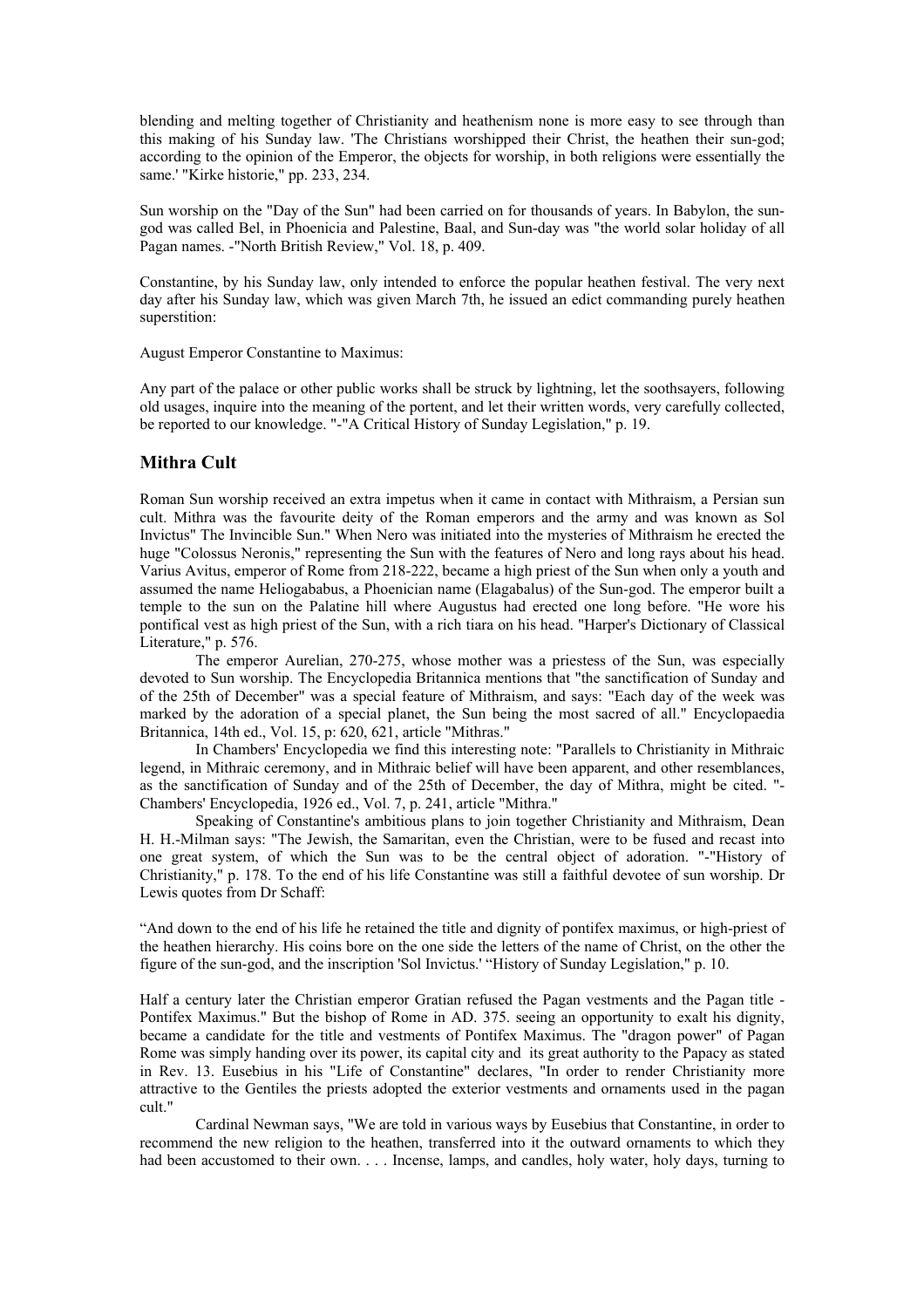the east and images are all of pagan origin, and sanctified by their adoption into the Church. "- Development of Christian Doctrine," p- 371.

During one of my days in Rome I was taken by a priest down under the church of St. Clement and there 1 was shown an ancient Mithra temple. The altar was still standing and the remains of wild boars which were used in sacrifice could still be seen. This temple was discovered in 1915, and as I inspected it I could not help thinking of Pope Gregory's words to Augustine, "Destroy the idols, never the temples. Sprinkle them with holy water, place in them relics, and let the nations worship in the places they are accustomed to." Memorials of Mithra worship have been found in the very place where the Vatican now stands.

## **Church Adopts Pagan Sunday.**

Pope Sylvester helped Constantine to bring paganism into the church (especially Sunday keeping). Eusebius, who was a bishop at the time of Constantine, speaking of Pope Sylvester, Constantine and himself, writes: "All things whatsoever that it was duty to do on the Sabbath, these we have transferred to the Lord's day (Sunday)."-"A Commentary on the Psalms." Here it is made plain that a human hand, not a divine, changed the Sabbath. Eusebius says, 'We have transferred."

It was at the Council of Laodicea, 364 AD, 'that those observing the true Sabbath of God were anathematised. Canon X= begins: "Christians must not Judaize by resting on the Sabbath, but must work on that day rather honouring the Lord's Day; and, if they can, resting then as Christians. But if any shall be found to be Judaizers, let them be Anathema from Christ." "Index Canonum."

The Catholic World," in explaining Rome's part in Changing God's sacred day, says: "The Church took the pagan Sunday and made it the Christian Sunday. And thus the pagan Sunday, dedicated to Balder (Sun God) became the Christian Sunday, sacred to Jesus."

William Frederick writes: "The Gentiles were an idolatrous people who worshipped the sun, and Sunday was their most sacred day. Now, in order to reach the people in this new field, it seems but natural, as well as necessary, to make Sunday the rest day of the church. At this time it was necessary for the church to either adopt the Gentiles' day or else have the gentiles change their day. To change the Gentiles' day would have been an offence and stumbling block to them. The church could naturally reach them better by keeping their day. There was no need in causing an unnecessary offence by dishonouring their days. "Quoted in "Facts of Faith," p. 100.

Neander, the celebrated church historian, makes it clear that Sunday was only a human ordinance and that it was introduced after the apostles died. "The festival of Sunday, like all other festivals, was always only a human ordinance, and it was far from the intention of the apostles to establish a divine command in this respect, far from them, and from the early apostolic church, to transfer the laws of the Sabbath to Sunday." (Rose's translation, page 186.) And the "Encyclopaedia Britannica," under article Sunday, makes this interesting observation: Constantine the Great made a law for the whole empire (AD 321) that Sunday would be kept as a day of rest."

Four steps stand out clearly in the matter of the substitution of the first day, Sunday, as a day of rest, in place of the seventh day, Saturday:

- 1. On March 7, AD 321, the first law setting apart Sunday as a day of rest, was made by the Emperor Constantine. This law ordered all the people in the towns and cities to rest on Sunday, but permitted the farmers to work on that day.
- 2. In AD 325 Sylvester, bishop of Rome, by his so called apostolic authority, changed the title of the first day of the week, calling it the Lord's day.
- 3. The Council of Laodicea, held about the year AD 364, decreed that Christians should not rest on Saturday, but should work on that day, and keep Sunday as a rest day.
- 4. In AD. 538, the Council of Orleans prohibited the country people, or farmers, from working on Sunday.

Rome today not only acknowledges that she tampered with God's Sabbath, but boasts of the fact, as these quotations show. Catholic Encyclopedia, Vol. 4, p. 153:

"The (Catholic) Church after changing the day of rest from the seventh day of the week to the first made the Third Commandment refer to Sunday as the day to be kept holy as the Lord's Day."

Convert's Catechism of Catholic Doctrine, page 50: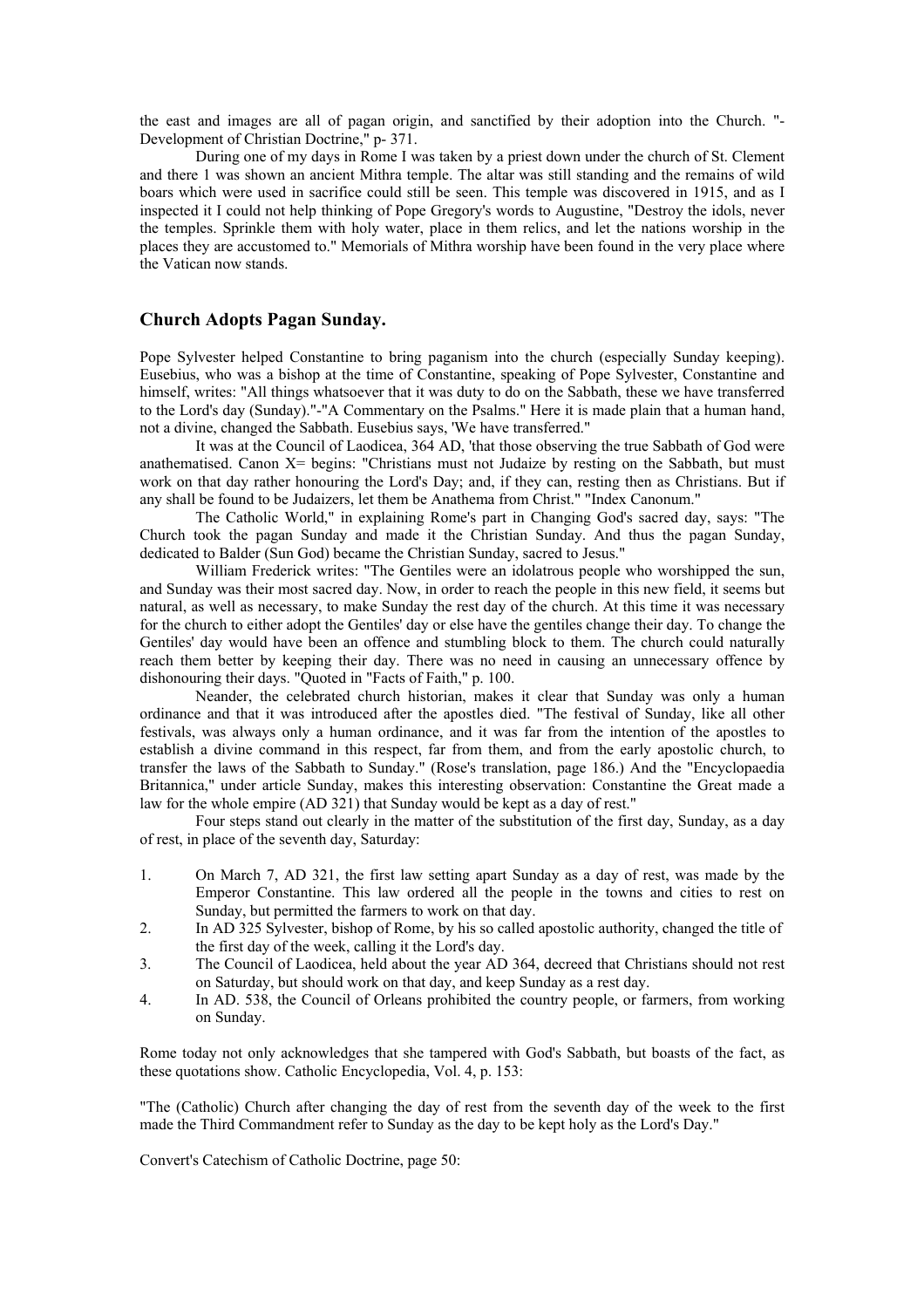"Question -Why do we observe Sunday instead of Saturday?" "Answer -Because the Catholic Church, in the Council of Laodicea, transferred the solemnity from Saturday to Sunday."

This catechism received the apostolic blessing of Pope Pius X.

## **1,000 Dollars Reward - Catholic writer**

The Bible commands you to keep the Sabbath day. Sunday is not the Sabbath day; no man dare assert that it is; for the Bible says as plainly as words can make it that the seventh day is the Sabbath, i.e., Saturday; for we know Sunday to be the first day of the week. . . . I will give 1000 dollars to any man who will prove by the Bible alone that Sunday is the day we are bound to keep. . . . The observance of Sunday is solely a law of the Catholic Church. . . . The church changed the Sabbath to Sunday, and all the world bows down and worships upon that day, in silent obedience to the mandates of the Catholic Church. " - Father Enright, of the College of Redemptionist Fathers.

For further statements see Appendix 1, "What the Churches Say About the Sabbath."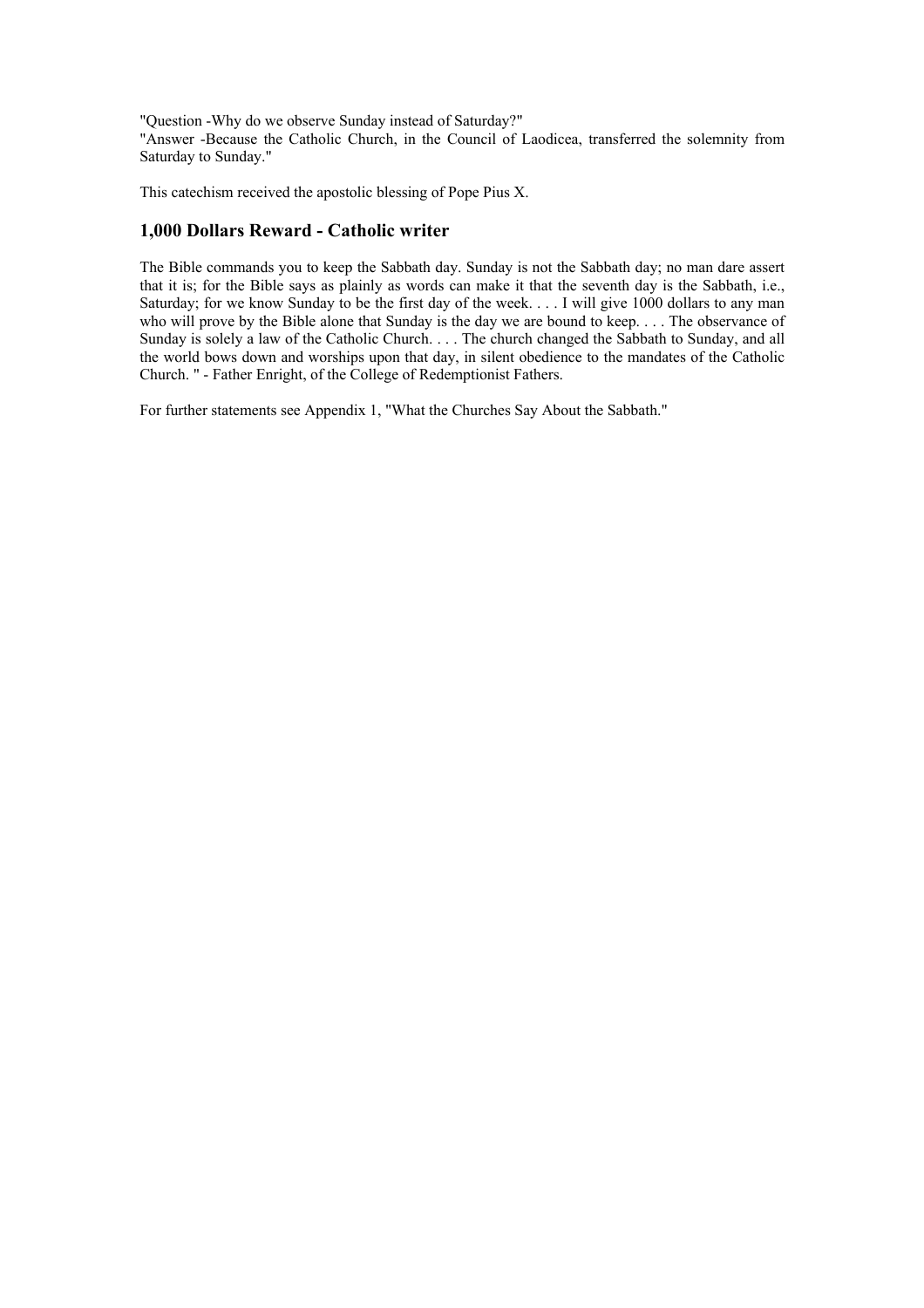## **7. I Asked the Priest Some Questions**

I had always looked forward with keen anticipation to visiting the Basilica of St. John Lateran. So many famous historical events took place right here; in fact, this is the most important of all papal churches throughout the world transcending even St. Peter's.

Beside the church is the old Baptistry of Constantine, where Constantine is said to have received baptism at the hands of Pope Sylvester. The building is quite large and circular, with a diameter of about 60 feet, and the interior is fashioned somewhat like a Roman bath. The water would be about three to four feet deep when the font was filled. 1 already knew from my study of history and I had noticed references in the guide books to the fact that in the early days of the church of Rome, baptism had been practised as in Bible days that is, by complete immersion.

However, it didn't pay to say too much if one wanted to learn, so I simply asked the priest who was my guide why it was that the font was so deep. "Well," he replied, "in the early days the Church used to baptise converts by putting them right under the water." "Oh!" I said. "But not face and all surely." "Yes," answered the priest, "they baptised by total immersion as our Lord was baptised in Jordan." Well, I had witnessed many baptismal services and had conducted a good number myself, but as I said, it didn't pay to "know too much" or one wasn't told much in Rome. So I simply expressed my surprise and then asked why such baptisms were not conducted that way today by the Roman Church. The priest replied, "The method was never very convenient, so, long ago, our church changed it over to sprinkling."

And that's exactly the truth of the matter. Like any another practice, as we have shown already, Rome does not give a "Thus saith the Lord" for her tampering with God's command, but rather, "We found it more convenient." Notice these interesting quotations regarding the original meaning of baptism:

#### Dean Stanley:

---For the first thirteen centuries the almost universal practice of baptism was that of which we read in the New Testament, and which is the very meaning of the word 'baptize'-that those who were baptized were plunged, submerged, immersed into the water. That practice is still, as we have seen, continued in Eastern churches. In the Western church still lingers amongst Roman Catholics in the solitary instance of the Cathedral of Milan.... amongst Protestants, in the numerous sect of the Baptists. It lasted long into the Middle Ages. But since beginning of the seventeenth century the practice has become exceedingly rare. With the few exceptions just mentioned, the whole of the Western churches have now substituted for the ancient bath the ceremony of letting fall a few drops of water on the face." - "Christian Institutions," Dean of Westminster, p. 19.

#### Luther:

"Baptismis a Greek word; in Latin it can be translated immersion as when we plunge something into water that it may be completely covered with water." - "Works of Luther," p. 319, cited in Baptist Encyclopedia.

#### John Wesley:

"Buried with him," alluding to the ancient practice of baptizing by immersion.-" Explanatory Notes upon the New Testament," John Wesley.

#### Calvin:

"The very word 'baptize,' however, signifies to immerse; and it is certain that immersion was the practice of the ancient church ... . .. Institutes of the Christian Religion," John Calvin, Vol. II, p. 434.

#### Cardinal Pullus (12th Century):

"Whilst the candidate for baptism in water is immersed, the death of Christ is suggested. Whilst immersed and covered with water, the burial of Christ is shown forth; whilst he is raised from the waters the resurrection of Christ is proclaimed." "Patrol Lat.," p. 315, cited in Baptist Encyclopaedia, article "Baptism."

Our English and Scotch readers will be very interested to know how "sprinkling" came into these two countries. We quote a very interesting section from the

Edinburgh Encyclopedia: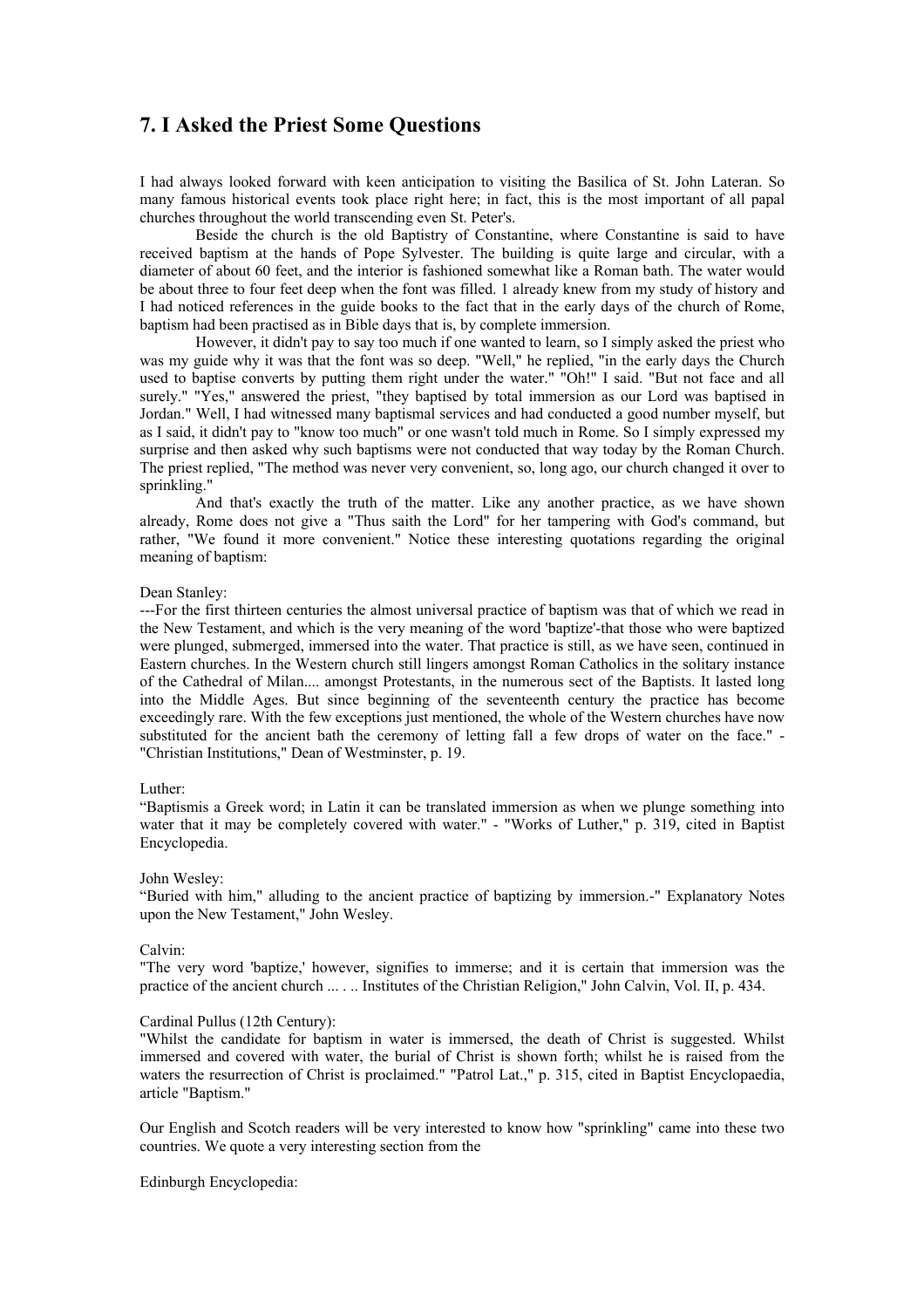"In this country (Scotland), however, sprinkling was never practised in ordinary cases till after the Reformation . . . . During the persecution of Mary, many persons, most of whom were Scotsmen, fled from England to Geneva, and greedily imbibed the opinions of that Church. In 1556 a book was published at that place, containing "the form of prayers and administration of the sacraments approved by the famous and godly learned man, John Calvin, in which the administrator is enjoined to take water in his hand and lay it upon the child's forehead. These Scottish exiles, who had renounced the authority of the Pope, implicitly acknowledged the authority of Calvin, and, returning to their own country with Knox at their head in 1559, established sprinkling in Scotland. From Scotland this practice made its way into England in the reign of Elizabeth, but was not authorised by the Established Church. In the assembly of divines held at Westminster in 1643 it was keenly debated whether immersion or sprinkling should be adopted. Twenty-five voted for sprinkling and 24 for immersion; and even this small majority was obtained at the earnest request of Sir Lightfoot, who had acquired great influence in the assembly. Sprinkling is therefore the general practice in this country."-Vol. 3, article "Baptism."

It is really hard to believe that since 1643 millions of babies been sprinkled instead of baptised, all because of the vote of one man.

#### **Bible Teaching Very Clear.**

The Bible writings on the matter are very clear. We read of our Saviour's baptism in Matthew 3:13, 16,17.

"Then comes Jesus from Galilee to Jordan unto John to be baptized of him. And Jesus, when he was baptized, went straightway out of the water : and, lo, the heavens were opened unto him, and he saw the Spirit of God descending like a dove, and lighting upon him: And, lo, a voice from heaven, saying, This :s my beloved Son, in whom I am well pleased."

After Jesus was immersed, the Scripture says, "he went up straightway out of the water." The Greek word "baptizo" - I baptize or I dip, always implied the complete immersion of the person or thing. I say "thing"' because in ancient times the word "baptize" did not necessarily connote something holy as it does today. but was used as an ordinary household word. A Greek woman busy at her trade of dyeing cloth would say she "baptized" the cloth as she completely immersed it. Notice this interesting story of Philip and the treasurer from Ethiopia (Abyssinia) as recorded in the Bible.

"Then Philip opened his mouth, and began at the same Scripture, and preached unto him Jesus. And as they went on their way, they came unto a certain water: and the eunuch said, See, here is water; what doth hinder me to be baptised? And Philip said, If you believe with all thine heart, thou mayest. And he answered and said, I believe that Jesus Christ is the Son of God. And he commanded the chariot to stand still: and they went down both into the water, both Philip and the eunuch; and he baptized him. And when they were come up out of the water, the Spirit of the Lord caught away Philip, that the eunuch saw him no more: and he went on his way rejoicing. " - Acts 8:35-39.

Other texts make it so clear as to the Bible method of baptism. Paul in Romans 6 :3-6 tells us that it is in the likeness of a burial and that just as Jesus died, was buried and rose again, the believer dies to the old life of sin, is "buried" in the waters of baptism and then rises to a new life. Sprinkling in no way allows this symbol of a burial. The question is often asked, "Is Baptism essential for salvation?" The Word of God unequivocally answers "Yes."

"He that believeth and is baptized shall be saved; but he that believeth not shall be damned."-Mark 16:16.

"Jesus answered, Verily, verily, I say unto thee, Except a man be "horn of water and of the Spirit, he cannot enter into the kingdom of God."-John 3 :5.

To be "born of water" is to be baptized; to be "born of the Spirit" refers to the gift of the Holy Spirit that is sent to every believer at Baptism. The Scripture says without these two you "cannot enter into the kingdom of God."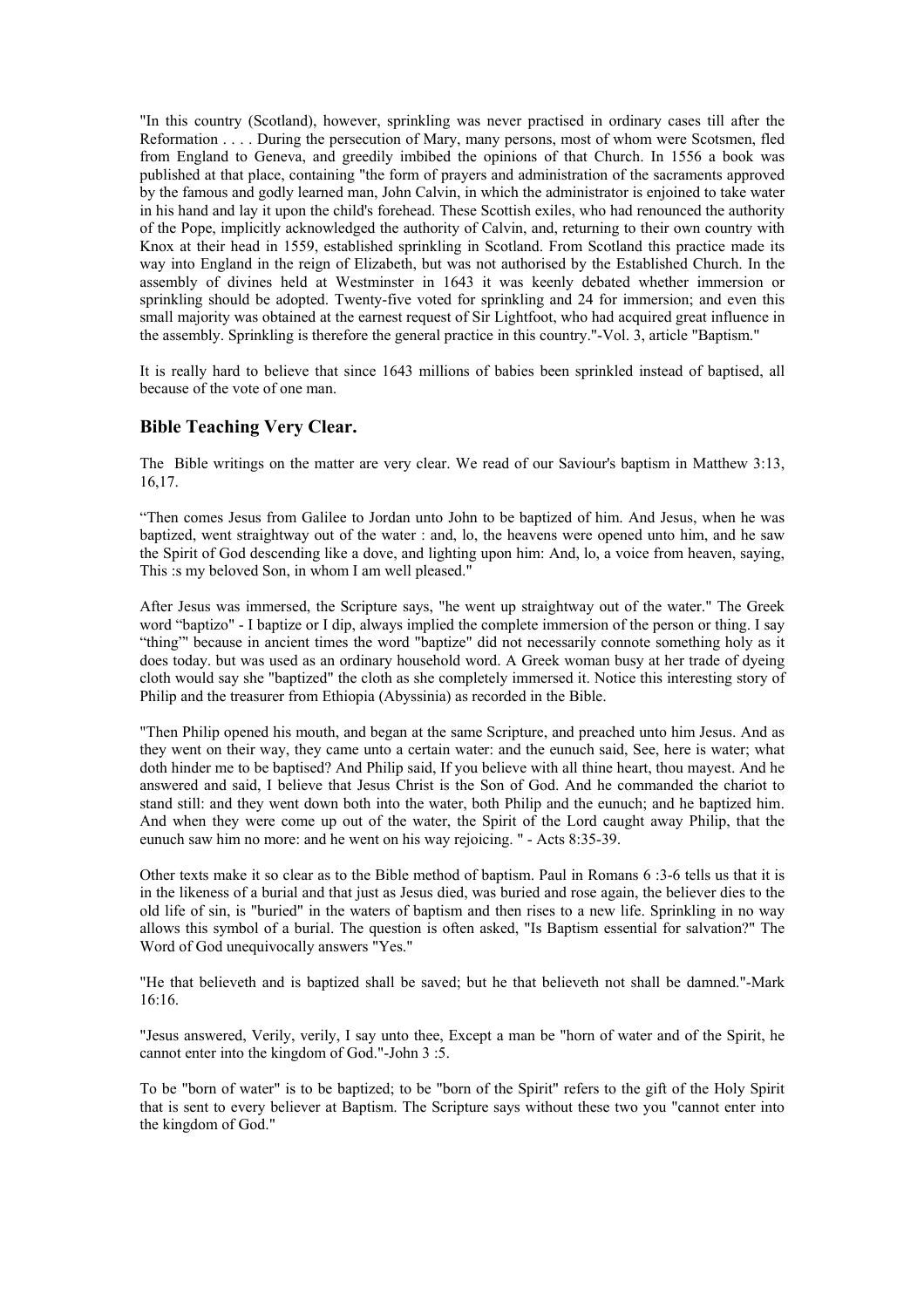"Then Peter said unto them, Repent, and be baptized every one of you in the name of Jesus Christ for the remission of sins, and ye shall receive the gift of the Holy Ghost. For the promise is unto you, and to your children, and to all that are afar off, even as many as the Lord our God shall call." Acts 2:38,39.

"And now why tarriest thou? Arise, and be baptized. and wash away thy sins, calling on the name of the Lord." - Acts 22:16.

And so I moved away out of the Baptistry of Constantine, interested in seeing here one of the evidences of the early forms of Christian practice before it was corrupted by the Papal system. Later, in Europe, 1 was to see many more ancient baptismal fonts and in London. In an Anglican church not fifty yards off the Strand, there is a perfectly preserved font and I have a picture of the vicar dipping a jug into it to carry water to the church to use for a "christening." Oh that men would only heed the teachings of the Bible and away with the traditions of man. (Matt. 15:3,6,9).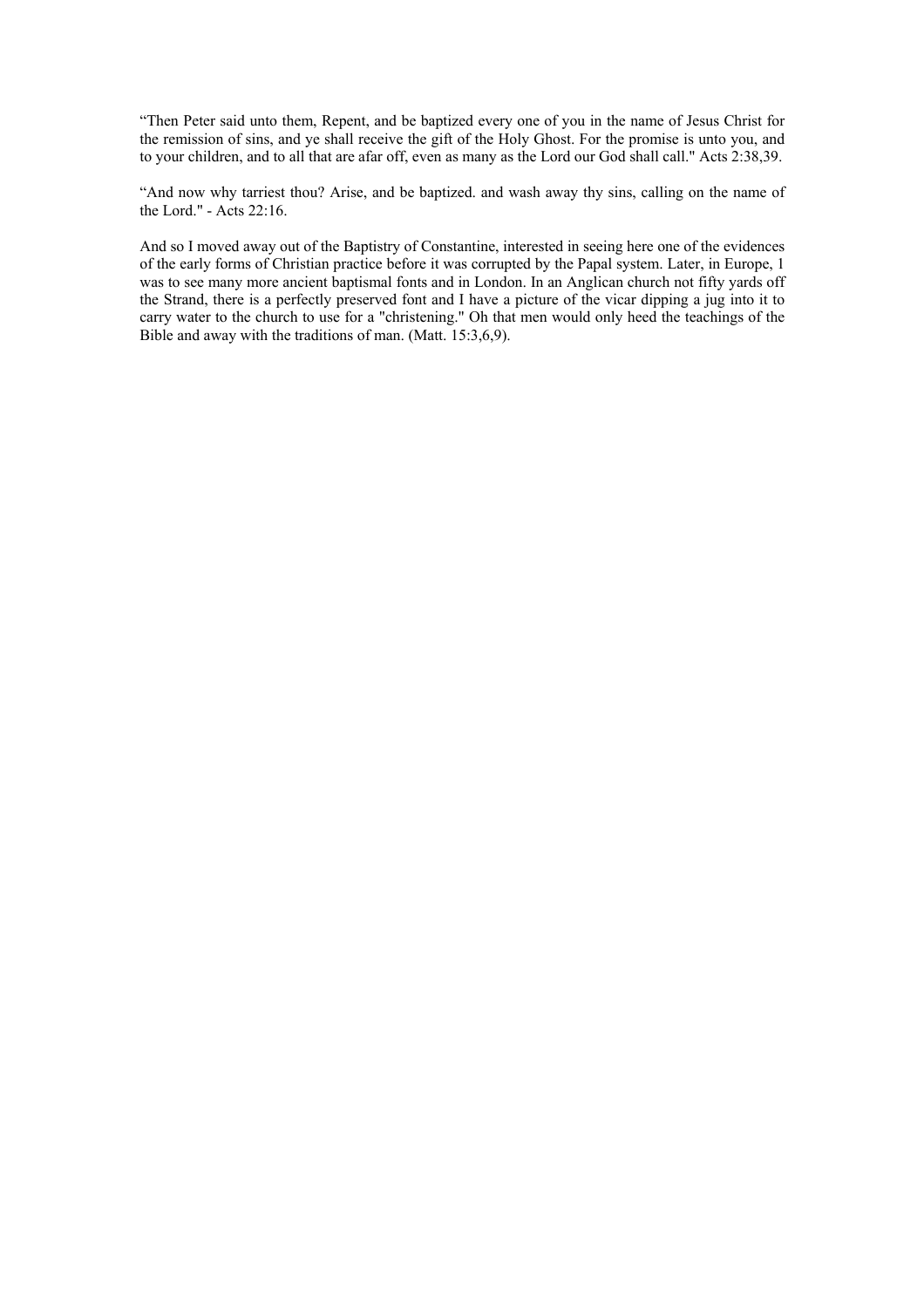## **8. The "Mother" Church**

After inspecting, with great interest, the Baptistry of the Church of St. John Lateran, I approached the church from the front, especially noting the two inscriptions at the door, stating that this church is the "Mother and head of all the churches in Rome and in the World." It reminded me a lot of this church power mentioned in the prophecies of Revelation 17 as being the "Mother". The last verse of the chapter identifies the church with the city of her power-the city that ruled over the kings of earth when John wrote the Book-none but Rome.

I passed in through the huge doors into the church itself. It is impossible to convey all that one experiences in those first few minutes. While the eye is trying to take in the glory of such costly treasures the mind is trying to grope its way back through the ages; Past the Fifth Lateran Council, that convened just before Luther's dramatic appearance, where the Hussites of Bohemia were practically disposed of for ever. Past the famous Third Council, perhaps back to the very beginnings of the famous old church.

One is greatly impressed by the great gold ceiling of the nave, a beautiful work of the 16th century by Michelangelo. The crossed keys and tiara of Pius IV am shown in the centre. Above the altar of the sacrament is supposed to be a piece of the wood from the table of the Last Supper in Jerusalem. Under the chancel arch is the papal altar, with gold work making n worth nearly one million pounds. The tomb of Innocent III, one of the popes remembered most in connection with the atrocities and persecutions of the Dark Ages, is in this church. I remembered one of his boastful utterances as I stood by his tomb at the right of the transept:

"Therefore by this present apostolical writing we give you a strict command that, by whatever means you can, you destroy all these heresies and expel from your diocese all who are polluted with them. You shall exercise the rigour of the ecclesiastical power against them and all those who have made themselves suspected by associating with them. They may not appeal from your judgments, and if necessary you may cause the princes and people to suppress them with the sword." "A Source Book for Medieval History," p. 210.

This was the man who set up the diabolical Inquisition where, in Spain alone, Llorente reckons as the sufferers 31,912 burnt alive and 291,450 so-called penitents forced into submission "by water, weights, fire, pulleys and screws and all the apparatus by which the body could be racked exquisitely without giving up the ghost." It was also Innocent III who introduced auricular confession.

The church of course claims its "wonders" along with all the others I had seen. Apparently Christ is supposed to have walked right out of the side of the wall at the time of its dedication by Constantine, but this remarkable "miracle" was not discovered until the 13th century, that fanciful period that was so great a manufacturer of legends. Its links with sun worship can still be seen in the church. In one of the main paintings a phoenix bird is shown seated on the Tree of Life in the heavenly Jerusalem. The phoenix featured a lot in early sun worship and is described as visiting the altar of the sun each year. Perhaps a very interesting statement by one of the "Catholic Fathers," Clement of Alexandria, could be used since some are always anxious to fly to the "Fathers" for their support of Sunday sacredness. These "Fathers" were tainted with sun worship and other pagan nonsense as this quotation will show:

A certain bird called phoenix; of this .here is never but one at a time; and that lives 500 years. And when the time of its dissolution draws near that it must die, it makes itself a nest of frankincense, and myrrh, and other spices into which when its Vine is fulfilled, it enters and dies. But its flesh putrifying, breeds a certain worm, which being nourished with the juice of the dead bird, brings forth feathers; and when it is grown to a perfect state it takes up the nest in which the bones of its parent lie, and carries it from Arabia into Egypt. And flying in open day in the sight of all men, lays upon the altar of the sun, and so returns from whence it came."

Just imagine religious leaders to-day being obliged to quote from men like Clement of Alexandria in support of Sunday sacredness. And yet some do-for just a little while ago when 1 was having public lectures in a certain town, a Doctor of Divinity of the Presbyterian Church assured a public meeting at the church, "Of course we cannot find proof for Sunday in the Bible. But we can find it in the early 'Fathers'." And then he spent a good deal of time quoting from Clement of Alexandria (the writer of the phoenix fable above). These "Catholic Fathers" were steeped in sun worship and. of course, one will find Sunday keeping there. That is just where it did come from.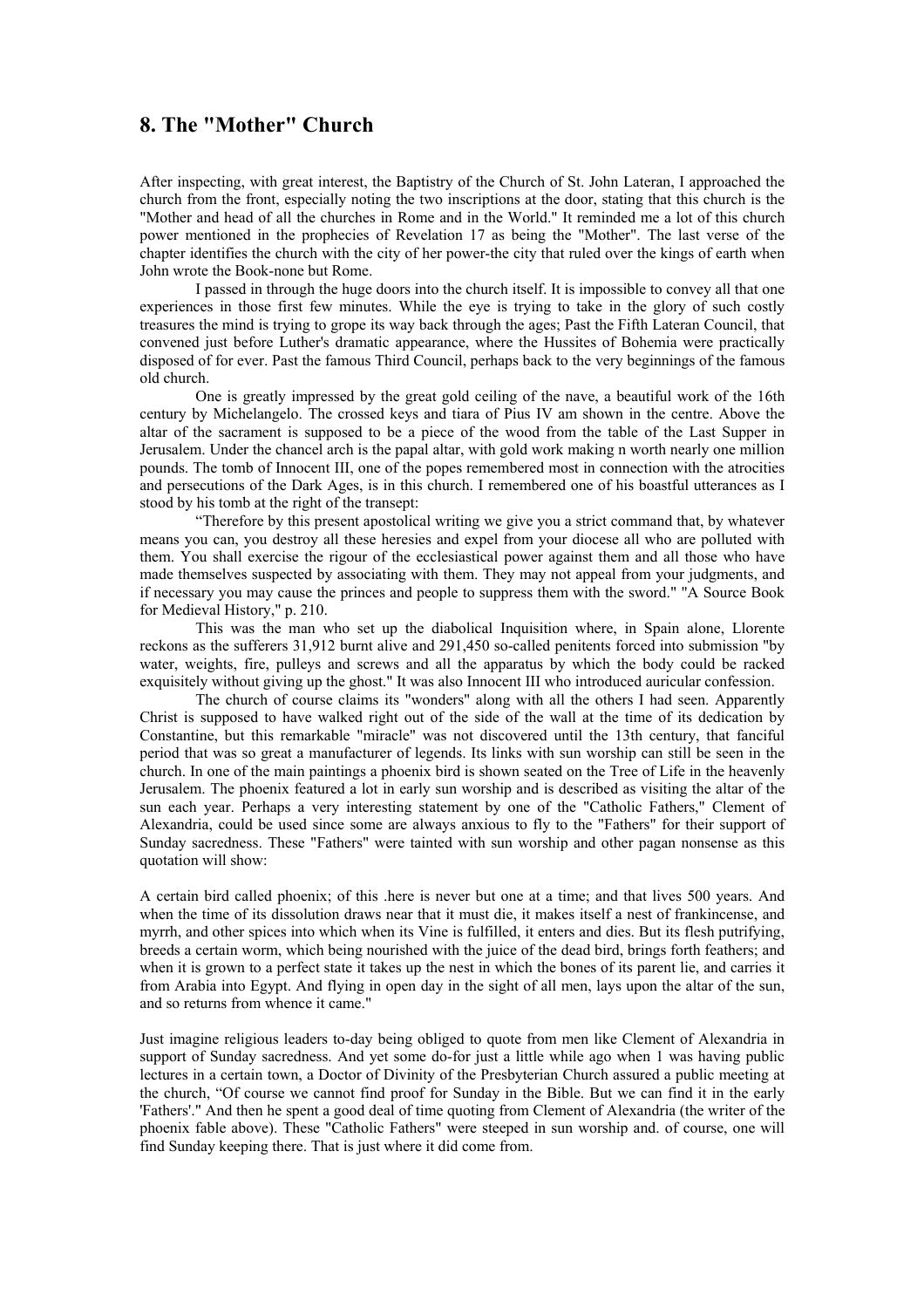## **Lateran Councils**

Here in this very famous church the great Lateran Councils took place-many of them directed against the people of God. It was at the third Lateran Council, in 1179 that the Papacy aroused itself collectively to extirpate heresy. The Fourth Council (1215) saw the introduction of auricular confession by Innocent III and the enacting of a canon for the total eradication of "heresy." In 1208 Innocent established the Inquisition and in 1204 De Montfort began the massacre of the Albigenses. Great crusades against the Waldenses were also organised at this time and "a plenary remission of all sins" promised to those who took part in the crusades. The Fifth Lateran Council (1512-1517) had twelve sessions. In the second session Cardinal Cajetan introduced the new thought that the Catholic Church was really the New Jerusalem, the Holy City of the Book of Revelation, and in the fourth session, presided over by Pope Julius II, the pope was acclaimed another God on earth. The well-known sentence comes down to us from this session, "For thou art our shepherd, thou art our physician, thou art our ruler, thou art our husbandman, thou, finally, another God on earth." Mansi, Vol. 32, Col. 761.

### **Waldenses.**

The Waldensian people feature a lot in the Councils held here in the Lateran Church; it was here that papal bulls were hurled against them and crusades organised to "wipe them from the face of the earth." Later I was to visit the historic haunts of these faithful mountain folk. Sheltered away in the Alps of Italy, Switzerland and France, these people upheld the torch of Truth for centuries. Their emblem was, and still is today, a lighted candlestick with this motto, "Lux Lucet in Tenebris" (The light shines in darkness").

While Constantine purchased converts and the multitudes were satisfied to follow the popular church of the day into the pagan practices already described, the faithful of God were forced by persecution to withdraw themselves to these mountain retreats. Waldensian believers were dispersed right through Italy, France, Austria, Switzerland, Germany, Hungary, Poland and Bohemia, with constant contact with similar groups in England and Holland. Their principal centre was at Milan. Later, after persecution increased, the centre was in the Alpine valleys, for persecution did not reach its height until after the Reformation.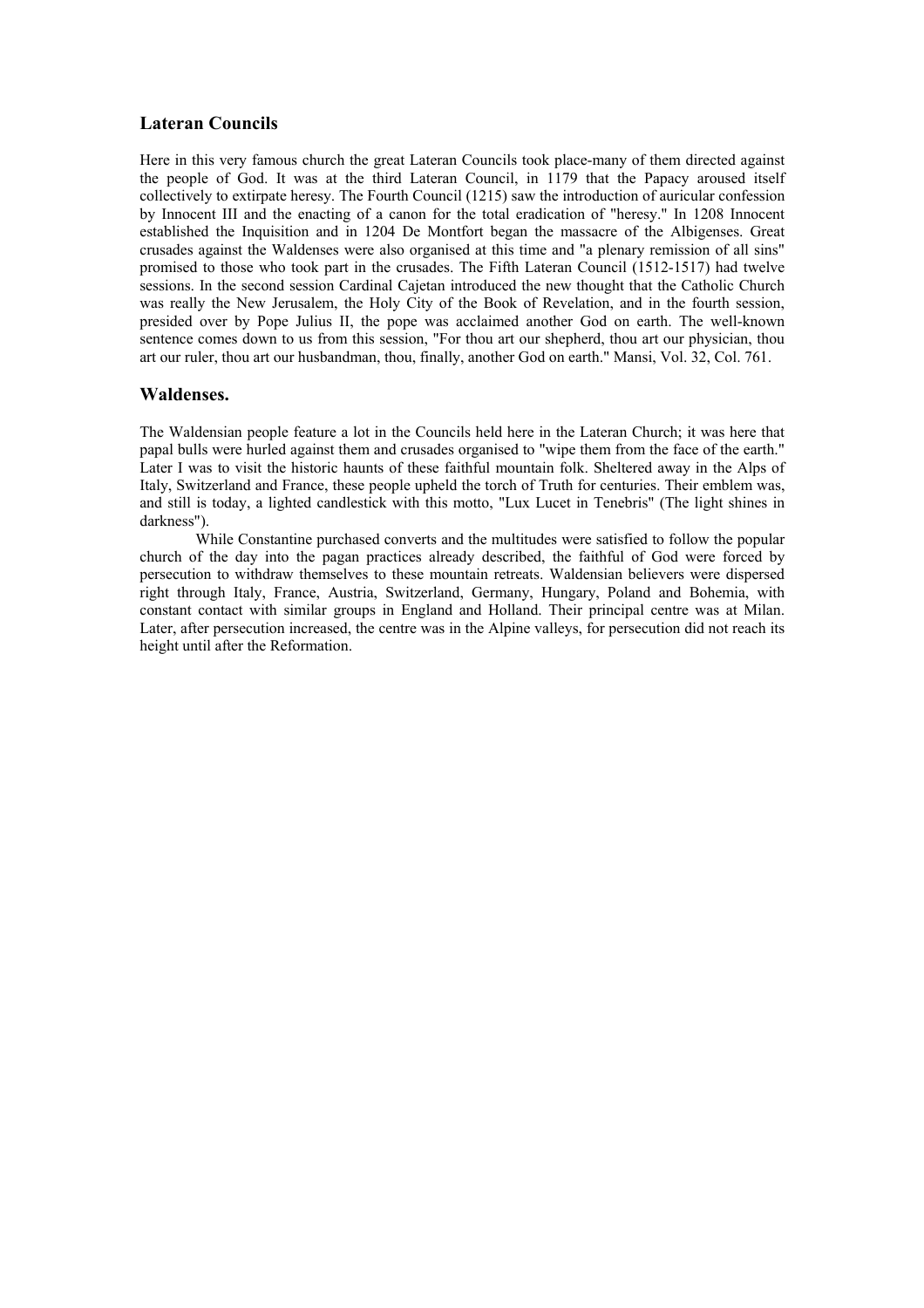## **9. The Waldenses**

1 journeyed out some fifty kilometres from Turin to Torre Pellice, the centre of the Waldensian district. This away at the "top" of Italy, in the Alps of Piedmont where Spain, Italy and France join. After coming from the modern cities of the industrial north Italy it seemed like entering another world to come these villages of the valleys that have not changed J a thousand years. The houses are built of stone, even being roofed with flat stones from the hillsides. The chestnut harvest was in progress when 1 arrived, long slopes of hills covered with brown as the trees had dropped their nuts and villagers with large sacks picked them up for market.

The only person in Torre Pellice who could speak English was a school teacher from a little school still higher up in the Angrogna Valley and she gladly consented to guide me round the mountain fastnesses and right through into the innermost Angrogna valley. We visited the famous monument of Sibaud at Bobbio Pellice. This monument is a reminder of the oath of loyalty to God taken by the Waldenses upon their return to the valleys after the greatest of the persecutions, and the stones of the monument each contain the name of a city where the Waldensian faith was firmly established at that time. I noted with interest that the name of Rome was there too.

Some of the valleys-there are seven altogether run spokes from the hub of a wheel. Each valley has own secret entry and exit, its caves and mighty but they are so related that one opens into the other forming a network of fortresses. Experts have declared that the highest of engineering skill could scarcely have devised such impregnable fortresses. It is well to remember that the Vaudois were never conquered their valleys, but on each occasion of a terrible massacre they had fallen prey to some papal promise or peace terms which were never respected, for Rome openly claims that there is no need to keep promises to heretics.

My guide took me to the Pra del Tor, far up in the heart of the mountains, and showed me the early training colleges of the barbes, or pastors. From this place missionaries were sent all through darkened Europe. Copies of the Bible were laboriously written out by hand (on a great flat stone table top which I was later to see) and taken by men disguised as pedlars to the cities, where they were cautiously displayed to the interested. One who lived for a time, in more recent days- in these valleys has written:

"BY patient, untiring labour, sometimes in the deep, dark cavern of the earth, by the light of torches, the sacred Scriptures were written out, verse by verse, chapter by chapter. . . . Angels from heaven surrounded these faithful workers. . . . their garments were so prepared as to conceal their greatest treasure - the precious manuscripts of the Scriptures. These, the fruit of months and years of toil, they carried with them, and whenever they could do so without exciting suspicion, they cautiously placed some portion in the way of those whose hearts seemed open to receive the truth. . . . To have made known the object of their mission would have ensured its defeat; therefore they carefully concealed their real character. Every minister possessed a knowledge of some trade or profession, and .he missionaries prosecuted their work under cover of a secular calling. Usually they chose that of a merchant or pedlar. . . . They carried silks, jewellery and other articles, at that time not easily purchasable save at distant marts; and they were welcomed as merchants where they would have been spurned as missionaries. . . . They secretly carried about with them copies of the Bible, in whole or in part; and whenever an opportunity presented they called the attention of their customers to these manuscripts. Often an interest to read God's word was thus awakened, and some portion was gladly left with those who desired to receive it." - "The Great Controversy, pages 69, 70, 71.

 We visited the monument of Chanforan, erected in 1532. This solid shaft of flint taken from the mountains, and with an open Bible superimposed, was the Waldensian monument to the Reformation. Under a little was a natural chapel that could hold 300 people, and it was here that the people of this particular valley worshipped during the times of severest persecution. How different it was from the haughty Lateran Church that sent the persecutions to them. Here was no million pound altar of gold-only a rock ledge for the preacher to rest his Bible. There were no relic chapels and gilded ceiling-just the "rocks of God" that daily were their refuge. On two occasions the armies of Rome found the spot and in each case lit huge fires over the opening and suffocated all within. Altogether, in the persecutions, at least one million Waldenses are known to have died for their faith.

"In 1544 the treacherous and heartless Catholic leader, d'Oppede, caused the terrible butchery of thousands of Waldenses. At Cabrieres he wrote a note to the people, saying that if they would open the gates of their city he would do them no harm. They, in good faith, opened the gates and d'Oppede cried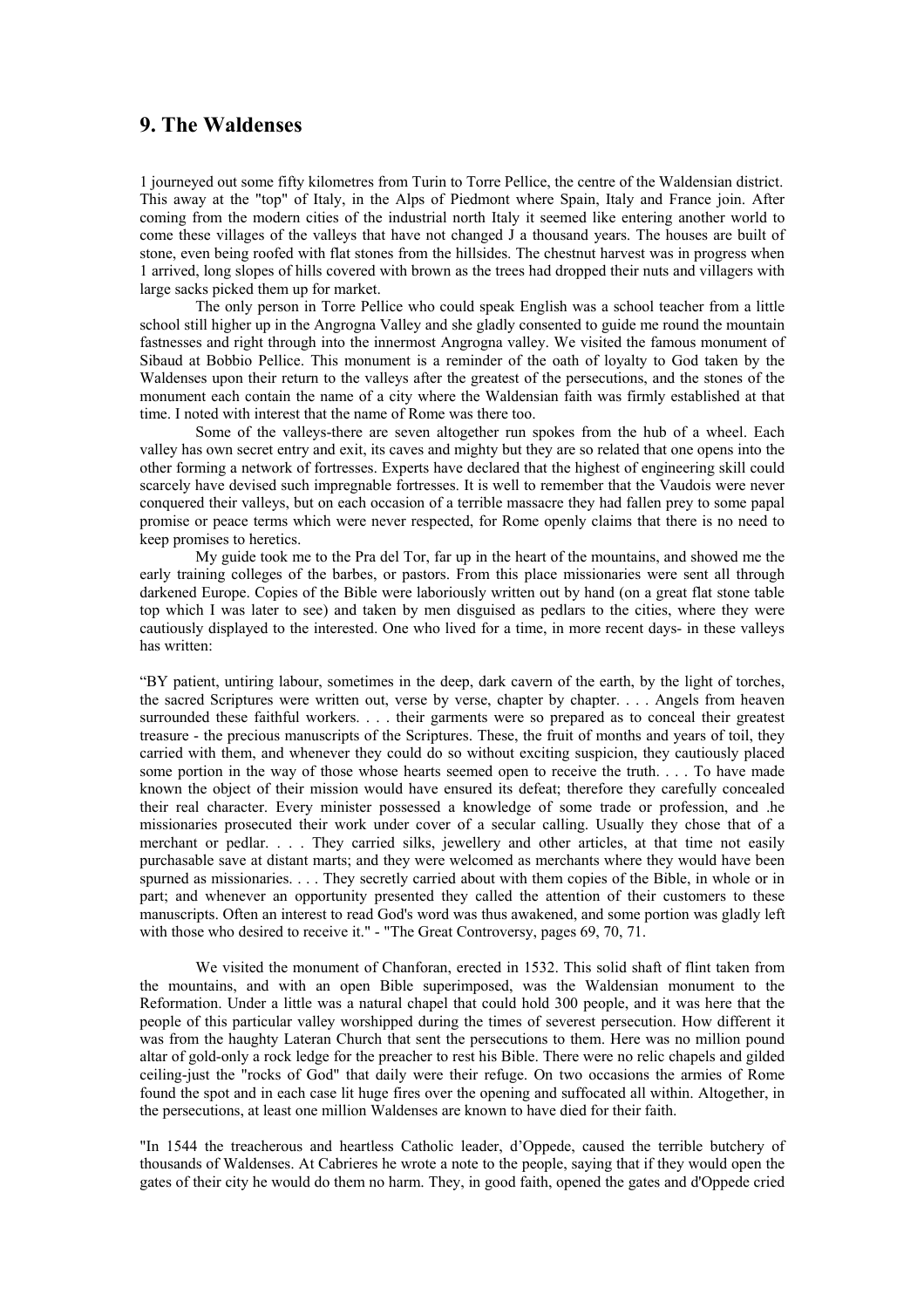out: "Kill them all" Men, women and children were massacred or burned alive. In 1655 there was another massacre of Waldenses. After the Catholic leaders had made several vain attempts to break into the fastnesses of the mountains where the Waldenses lived, and were defeated, the Marquis of Pianesse wrote the various Waldensian towns to entertain certain regiments of soldiers to show their good faith. These Christian people, who always had such sacred regard for their own word, never seemed to learn that it is a fundamental Catholic doctrine that Catholics need not, and should not, keep faith with heretics when the interest of the church is at stake. After they had sheltered the soldiers, and fed them of their scanty store, a signal was given at 4 a.m., April 24, 1655, and the butchery began.

"Little children, Leger says, were torn from their mothers, dashed against the rocks, and cast carelessly away. The sick or the aged, both men and women, were either burned in their houses, or hacked in pieces; or mutilated, half murdered, and flayed alive, they were exposed in a dying state to the heat of the sun, or to flames, or to ferocious beasts." -Quoted in "Facts of Faith," p. 132.

## **England Intervenes**

The massacre of 1655 aroused most of Europe in sympathy with the Waldenses; in fact, it was Cromwell. in England whose energetic action ended that persecution. In the dead of Alpine winter the massacre of "Bloody Easter" began. The Duke of Savoy on January 25, 1655, published an edict commanding all Waldenses to become Catholics. On April 17th 15,000 troops marched in and the atrocities began. This was the massacre that inspired England's great poet Milton to write "On the Late Massacher in Piemont," which has been described as one of the most powerful sonnets ever written.

"Avenge, 0 Lord, thy slaughtered Saints, whose bones Lie scattered on the Alpine mountains cold, Even them who kept thy truth so pure of old. When all our Fathers worshiped Stocks and Stones. Forget not : in thy book record their groans Who were thy Sheep, and in their ancient Fold ,Slayn by the bloody Piemontese that rolled Mother with Infant down the Rocks. The moans. The Vales redoubled to the Hills, and they To Heaven. Their martyred blood and ashes so 0're all the, Italian fields where still doth sway The triple tyrant: that from these may grow A hundred fold, who having learned thy way, Early may fly the Babylonian wo."

A wave of protest swept over Europe. Switzerland, Sweden, Germany, England and Holland sent offerings to help the survivors. The British Government sent Sir Samuel Morland to interpose. Morland addressed the Duke of Savoy in a powerful plea which included these words:

"The Angels are surprised with horror! men are amazed! Heaven itself seems to be astonished with the cries of dying men, and the very earth to blush, being discoloured with the gore - blood of so many innocent persons! Do not, 0 thou most high God, do not thou take that revenge which is due to so great wickedness and horrible villanies! Let thy blood, 0 Christ, wash away this blood!"

At Turin in June, and Geneva in July, Morland continued his appeals until the edict was withdrawn in August, 1655. In 1686 another terrible edict was issued against them from the Lateran Church in Rome. It was the same story of treachery. Gabriel of Savoy himself wrote them:

"Do not hesitate to lay down your arms; and be assured that if you cast yourselves upon the clemency of his royal highness, he will pardon you, and that neither your persons nor those of your wives or children shall be touched. "-"Israel of the Alps," p. 445.

The Waldenses accepted the official document in good faith and opened their fortifications. Priests and soldiers rushed in and butchered men, women and children in cold blood and left the towns of the valleys smouldering ruins. The historian Wylie says: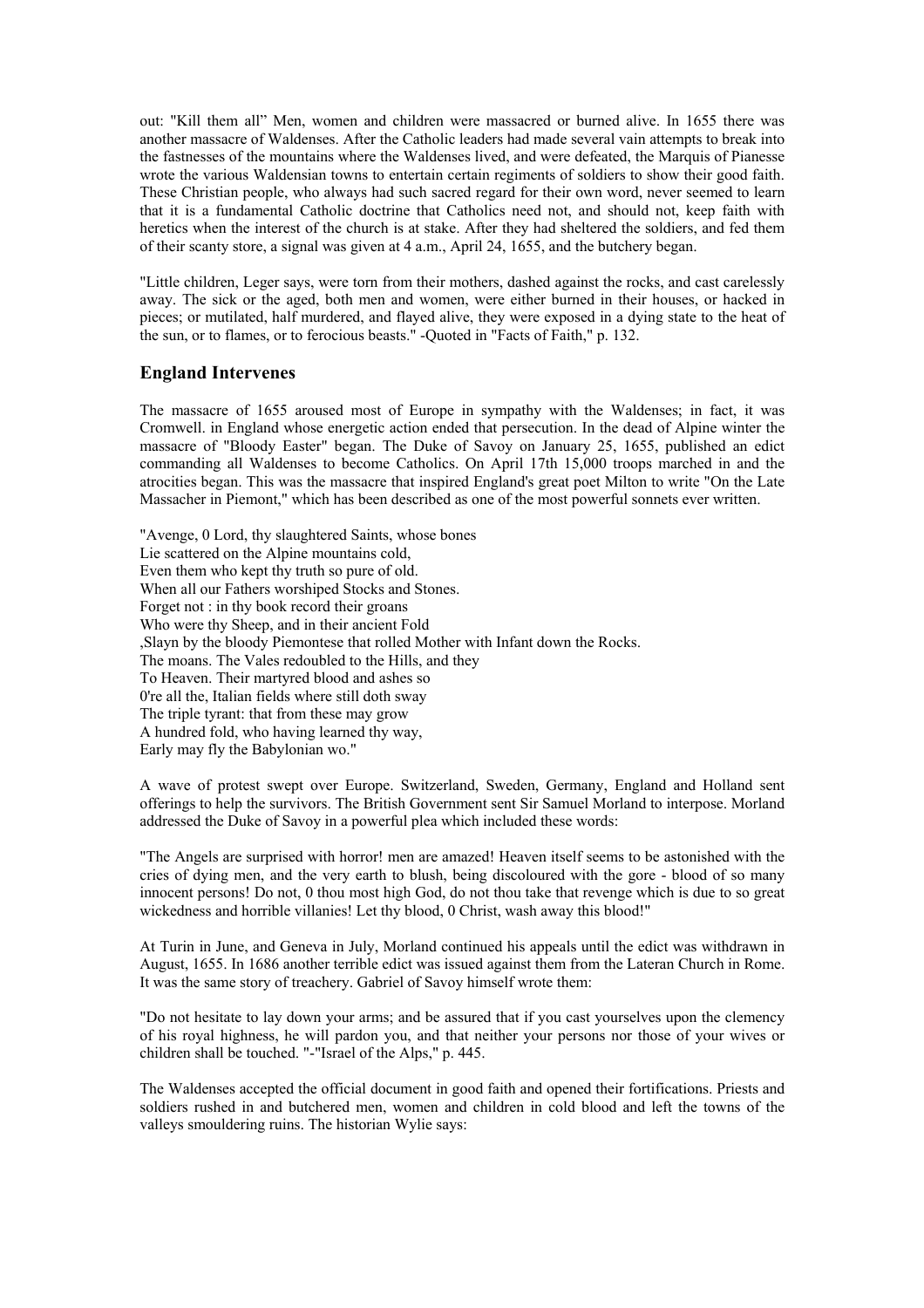"The school of the prophets in the Pra del Tor is razed. No smoke is seen rising from cottage, and no psalm is heard ascending from dwelling or sanctuary, . . . and no troop of worshipers, obedient to the summons of the Sabbath bell, climbs the mountain paths ... ... History of the Waldenses," p. 173.

## **Attitude Still the Same.**

Is Rome repentant for all this? On the contrary, she still proudly cites it as evidence of her power. Notice these statements from the Catholic "Western Watchman":

"Our heroes are the Duke of Alva and Catherine de Medici. They knew the Huguenots, and they drove them off the continent. You cannot excite any pity in our souls by whining accounts of Catholic atrocities in the 17th century. We have never written a line in extenuation or palliation of the Inquisition. We never thought it needed a defence." - November 21, 1912.

"Protestantism-we would draw and quarter it. We would impale it and hang it up for the crows to eat. We would tear it with pincers, and fire it with hot irons. We would fill it with molten lead, and sink it in a hundred fathoms of hell fire."

"We have always defended the persecution of the Huguenots, and the Spanish Inquisition. . . . When she thinks it good to use physical force, she will use it. . . . But will the Catholic Church give bond that she will not persecute at all. Will she guarantee absolute freedom and equality of all churches and all faiths? The Catholic Church gives no bonds for her good behaviour." - December 24, 1908.

What a memorable few days I spent in these mountains. My guide showed me places in the valleys where the Waldenses on occasions were able to defend themselves. Often the mists would roll up the gorges, enabling them to escape. We stood at one place where my guide showed me how her forefathers had been trapped on a little hillside overlooking a deep ravine up which Rome's armies were marching. Suddenly heavy mists rolled up and soon the armies in the vale below were completely enshrouded. To add to their confusion the Waldenses on the heights above rolled great stones down upon them and the rout was complete. How real it all seemed to me, for even as the girl explained it to me the heavy fog swirled up the gorge and soon we could only see a few paces ahead of where we stood.

I was shown the Pellice River, which the present day inhabitants of the valleys still look upon with special respect. In times of melting snow this mountain torrent often would work in the favour of the persecuted, cutting off the pursuer. On one occasion the captain of the papal forces lined up all the villagers who were caught at Torre Pellice and at sword point they were made to watch the river and be ready to see their kinsmen's bodies from up in the mountains come floating down the river. Plans miscarried a little and the captain who gave the order was the only person to float down on that occasion. He slipped from a rock higher up and the mountain torrent brought his body down, the sight of which produced a great cheer from the watchers on the bridge.

I left Torre Pellice early one morning in the dark and walked to the little railway station. The rain was pouring down upon me and it was by the glare of the lightning that I found my way. The temperamental weather of the mountains that in the past had conspired to save lives was doing its best to give me pneumonia, and since I was more or less in trains for the next two days 1 had to just let my clothes and shoes dry on me.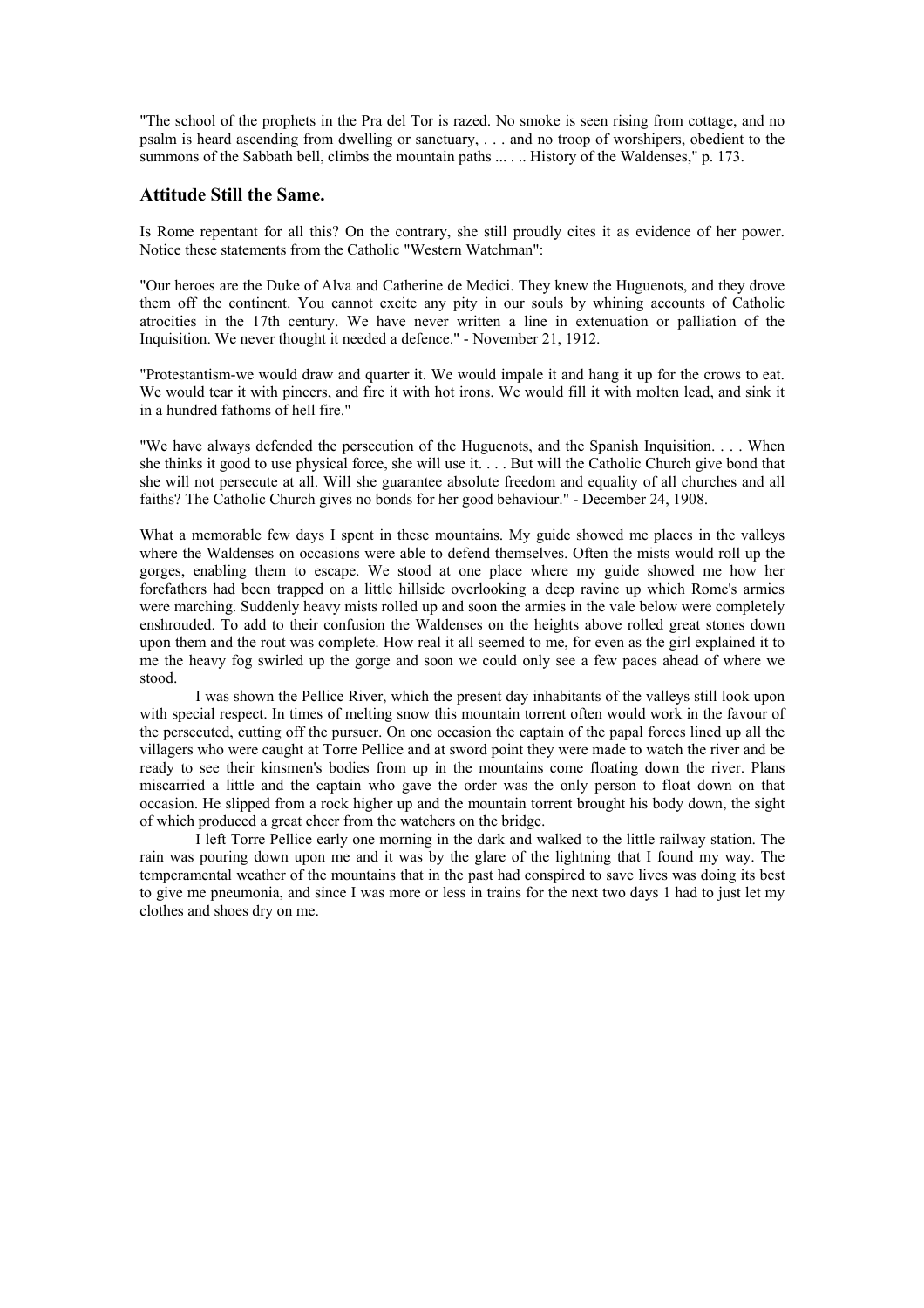## **10. St. Peter's and the Vatican**

St. Peter's Cathedral completely dominates the Roman landscape. Its great dome, rising 448 feet, can be seen from most places in the city. The dome itself is a masterpiece of architecture and the most audacious building scheme that had ever been attempted. The diameter is 142 feet-the same as that of the Pantheon -and Michelangelo spent the last sixteen years of his life making it "the most glorious miracle of art and beauty in the world."

The church is the largest in the world; its vestibule alone is 468 feet long and 66 feet high; but the church proper just dwarfs the visitor completely. Some authorities claim that 80,000 persons can be accommodated here. This figure seems a little high to me, but in any case many thousands can stand in this great building. I say stand because in none of the churches of Rome did I see seats-there just aren't any. Everything inside is in proportion to the large dimensions of the building. The statuary is gigantic in size. What appear to be large paintings here and there turn out to be beautiful mosaic work as one draws nearer. There are no paintings here-all are beautiful mosaics.

Of course, the church has to have its relies and the most important ones here are "the spear with which Longinus pierced the Saviour's side," a portion of "the true Cross," a veil bearing the impression of Christ's face and the head of Andrew. The so-called tomb of Peter is here too, and the many faithful gather round it to pray and to rain down upon it their gifts of money-paper money was lying all round the crypt.

I saw the world's most beautiful sculpture, Michelangelo's "Pieta," showing the Saviour in His mother's arms after being taken down from the cross. Truly, it is a lovely thing. Just opposite is a huge work showing Ignatius Loyola, founder of the Jesuits, treading on the neck of Luther and the latter, twined about with snakes, is being pushed into Hell. I saw the sign of the peacock, an old heathen symbol that I had seen in Ceylon and Babylon and Pergamos, entered right here in the church. And, of course, the high altar faces the east. A little further along is the old statue of Peter (once Jupiter) with its well-worn toe.

Being one of the five Basilicas, the church has a "Holy Door" on which the pope knocks with a little gold hammer once every twenty-five years and the souls of all in purgatory escape to the realms of the blessed. I have often wondered, if he can bring them such release so easily, why not open the door a bit more often-say, every day.

#### **Link With The Reformation**

The present church was begun in 1506 and finished in 1626, and it is interesting to remember that in one way it was the building of this edifice, that actually sparked off the Protestant Reformation. It happened like this. Funds for St. Peter's were running short before the building was finished so the pope offered a plenary indulgence to all who contributed to the work. Boniface IX (1389-1404) had issued several papal bulls of plenary indulgences to aid in the building of the dome at the Milan cathedral and now the present pope had "Tax Lists" printed giving the price of indulgence for each particular sin, for each class of person, itemising "simony," "murder," "rape ... .. theft" and many others. In the British Museum are two volumes containing the pope's Penitenial Taxes. They were taken from the archives of Rome at the death of Innocent XII. Tetzel was commissioned by the pope to journey through Europe selling indulgences and to proclaim that:

",The souls confined in purgatory, for whose redemption indulgences are purchased, as soon as the money tinkles in the chest, instantly escape from the place of torment and ascend into heaven. . . . For twelve pence you may redeem the soul of your father out of purgatory; and are you so ungrateful that you will not rescue your parent from torment?'" -"History of Reign of Emperor Charles V," Vol., p. 460.

The "History of the House of Austria" has this to say:

"With a view to replenish the treasury of the church, Leo X had recourse to the sale of indulgences, an expedient which had been first invented by Urban II, and continued by his successors; Julius 11 had bestowed indulgences on all who contributed towards building the church of St. Peter, at Rome, and Leo founded his grant on the same pretence. But . . . this scandalous traffic had been warmly opposed in Germany. These indulgences were held forth as pardons for the most enormous crimes; they were publicly put up for sale, and even forced upon the people, and Tetzel and his coadjutors indulged themselves in drunkenness, and every other species of licentiousness, in which they squandered their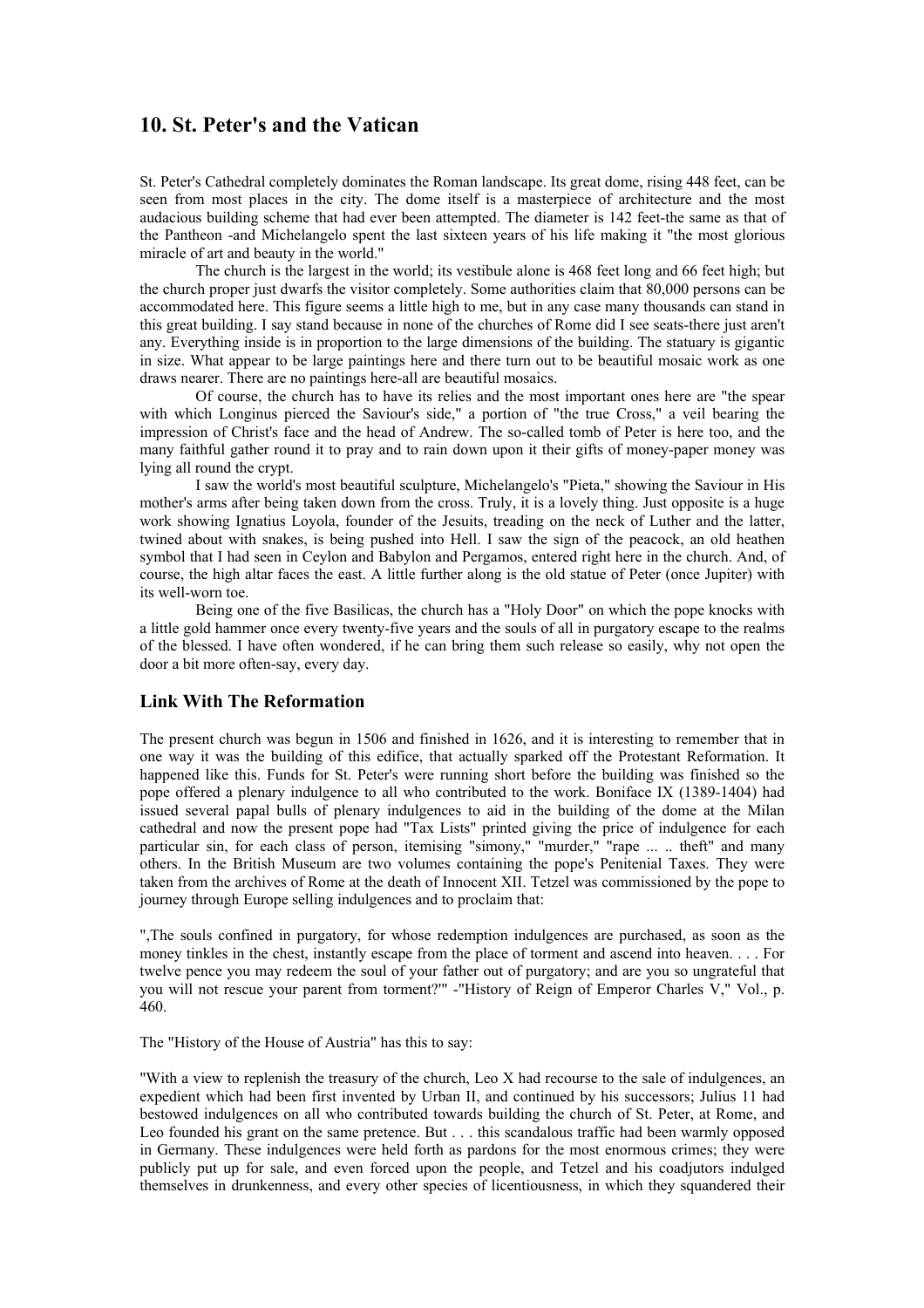share of the profits, and not infrequently produced indulgences as stakes at the gaming table."-Vol. 1, p. 384.

A gentleman of Saxony who had heard Tetzell at Leipsig inquired whether the indulgences also covered sins that a person might wish to commit in the future. On being assured that it did, he said, "I want to 'Lake some slight revenge on one of my enemies. I will give you ten crowns if you will give me a letter of indulgence that shall bear me harmless." The price was finally set at thirty crown. Shortly after, this gentleman, with his servants, laid wait for Tetzel in a wood near Jutterboch, gave him a beating and carried off the chest of indulgence money. When Tetzel brought action the gentleman showed the letter by Tetzel which exempted him beforehand from any responsibility. Duke George ordered the man to be acquitted.

## **Luther's Stand**

The sale of indulgences was causing a schism through Europe and it was Tetzel's appearance at Wittenberg that brought things to a head. On 31st October, 1517, Dr Martin Luther, following the custom of the times with regard to important announcements, nailed his 95 theses against the sale of indulgences on the beautiful Castle Church at Wittenburg. In two weeks these propositions had circulated over all Germany; in a month over all Europe, and the Reformation was born.

## **Vatican Treasury and Library**

From a door in St. Peter's I went into the Vatican Treasury and there, in a few moments, saw more wealth than one would see in a lifetime. There were great thrones made of gold and a profusion of crosses crusted with gems of all kinds. There was so much gold heaped up that the eye grew tired of it, although the pearls and jewels, by reason of their diversity of beauty, still attracted my gaze. I saw one of the pope's tiaras, its three tiers showing that he is "King of Heaven, king of earth and king of the lower regions (hell)." As I have often said, we dispute his claims to the first two, but are satisfied to allow the last, if he chooses to claim that way.

The Vatican contains 1100 rooms. 1 know it's an awful lot of rooms for a bachelor, but since they are heaped with rare treasures and art works, they really constitute a great museum. The Hall of Maps shows many of the early impressions of what the world looked like. These are ranged one after another along a great corridor. The Egyptian section would rival even the British Museum's collection from Egypt. The Vatican Library is too wonderful for words and simply brings tears to the eyes. Every inch of the walls and ceilings and pillars of this 1250 feet long room is covered with beautiful frescoes. The pictures on one side, incidentally, represent the different council the church has called to condemn heresy. The famous Codex Vaticanus can also be seen here.

 I saw so many priceless treasures in the Vatican that, in my mind, each one seemed to tumble over the last and crowd the others out. But 1 did carry away a clear impression of something really exquisite. It was a tall polished shaft of what looked to me like Swedish black granite and on the top in pure gold was the Good Shepherd with crook, leading a flock of sheep. The workmanship was remarkable. A little card said it was a present from the Emperor Francis Joseph of Austria. Among the presents from rulers to, the various popes I saw so many from Spain that I could not but think that maybe to-day that impoverished country wouldn't mind a bit of reverse lend-lease.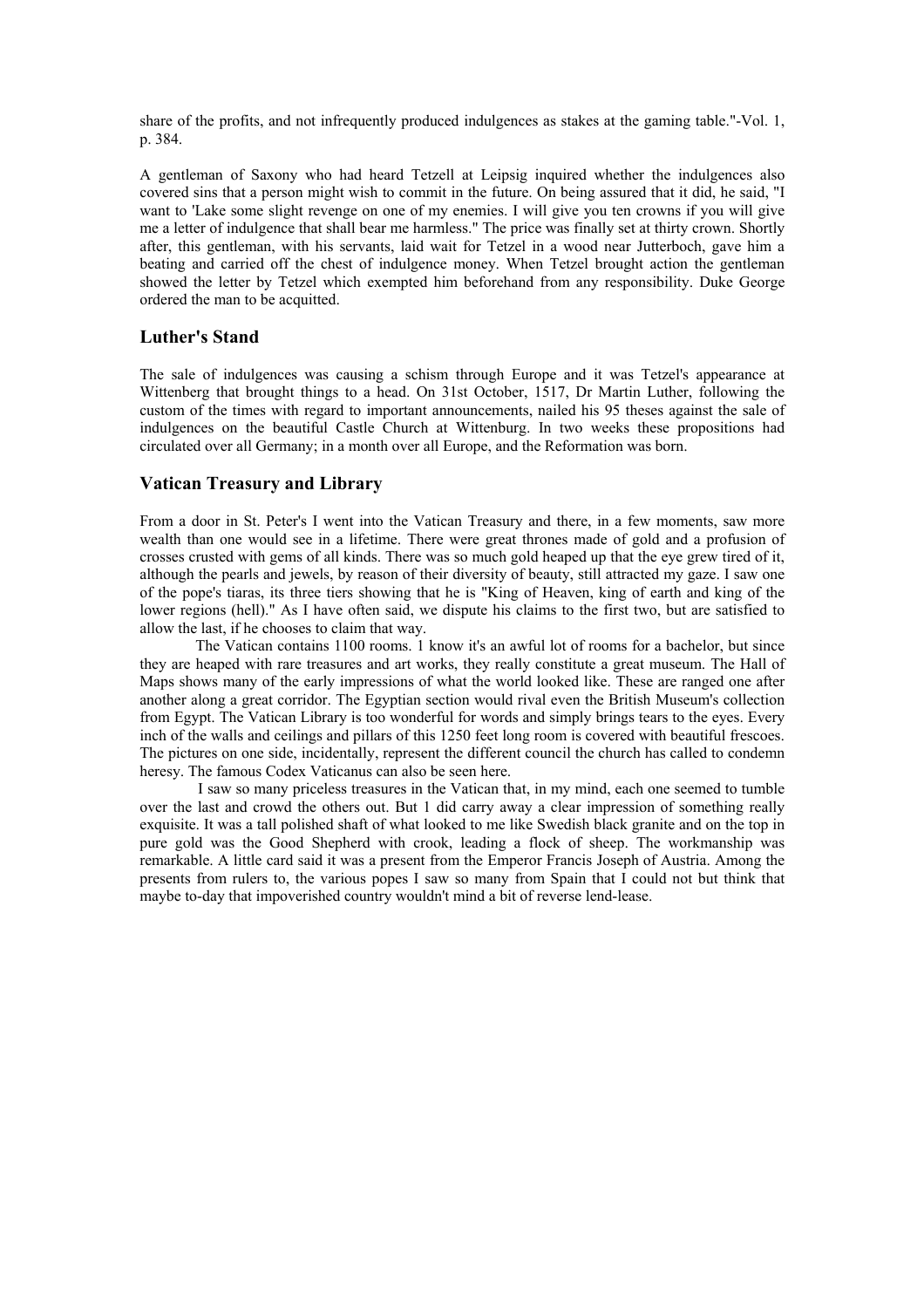## **11. A Monk's Eyes Are Opened**

As I entered the Church of the Holy Stairs, just opposite St. John Lateran, it seemed as though time had gone back four hundred years and I stood there in the days when Luther climbed this famous stairway on his knees. The great events of those days came quickly to mind. By a decretal, an indulgence had been promised by the pope to all who would ascend "Pilate's Staircase" upon their knees. This is supposed to be the old staircase in Jerusalem on which the Saviour trod, and then some time, somehow, it just flew through the air and happened to land at Rome. Luther was about halfway up when a voice seemed to shout at him, "The just shall live by faith." He rose to his feet in shame and fled from the place. His eyes had been opened and from then on Luther saw more clearly the useless place of human work in the plan of salvation.

As I watched I saw about thirty or forty men and women kneeling on the stairs and gradually working their way upwards, praying certain prayers on each step. How I longed that they too might hear the Voice of God speak to them the words from Romans 1 : 17 that Luther heard. Near the top of the stairs was a step with a circle of crystal a few inches in diameter, and under this it is claimed some of the blood drops of Christ can be seen. It was being kissed frantically, and it has been for hundreds of years. As with the site of the queue waiting to kiss Peter's toe, so now my mind went wandering about the elementary laws of hygiene, etc., but the people still kept moving upwards the meanwhile.

### **Faux Pas.**

Being anxious to see the relics at the top of the Holy Stairs and not wishing to climb up on my knees, I set out to walk up. Apparently this just isn't done, and I had only got about halfway up when men and women stood up where they were, gesticulating wildly, and barred my way. Priests came running from everywhere, so I walked back down and with a very serious expression said, 'Wery sorry." They muttered something in the vicinity of "stupid Americano," and so New Zealand honour was spared at the expense of our Yankee friends. The priests then showed me another stairway up the side that would still let me get to the top.

At the top are the relics, and a list on the wall itemises them thus:

- 1. Fragment of the wood of the cross. Sandals of Christ.
- 2. Piece of the table of the last supper. A thorn from the crown of thorns.
- 3. Fragment of the column of Flagellation. Head of St. Prassede.
- 4. Fragment bones of the Holy Innocent.
- 5. Fragment bones of St. Lorengo and a coal and ashes and blood.
- 6. Tooth and girdle of John the Baptist. Hair of John the Evangelist.
- 7. Beard of St. Bartholomew.
- 8. Piece of the beard of Matthew.
- 9. Portion of the cross of Andrew.
- 10. Relics of St. Martiri, Mariano, Diodoro and companions.

## **Luther Shocked**

Luther's visit to Rome was a tremendous shock to him. "Everywhere he looked upon scenes that filled him with astonishment and horror. He saw that iniquity existed among all classes of the clergy. He heard indecent jokes from prelates, and was filled with horror at their awful profanity, even during mass. As he mingled with the monks and citizens he met dissipation, debauchery. Turn where he would, in the place of sanctity he found profanation."-"The Great Controversy," p. 125.

"No one can imagine," he wrote, "what sins and infamous actions are committed in Rome; they must be seen and heard to be believed. Thus they are in the habit of saying, "If there is a hell Rome is built over it: it is an abyss whence issues every kind of sin.' " - "D'Aubigne," History of Reformation, b. 2, chap. 6.

Of course, Luther at this time was a good son of the church. An ordained priest, he had been called from the cloister to a professorship in the University of Wittenberg. Even when he opposed Tetzel and the indulgence system some time later, it was still far from his mind to leave the church. He hoped to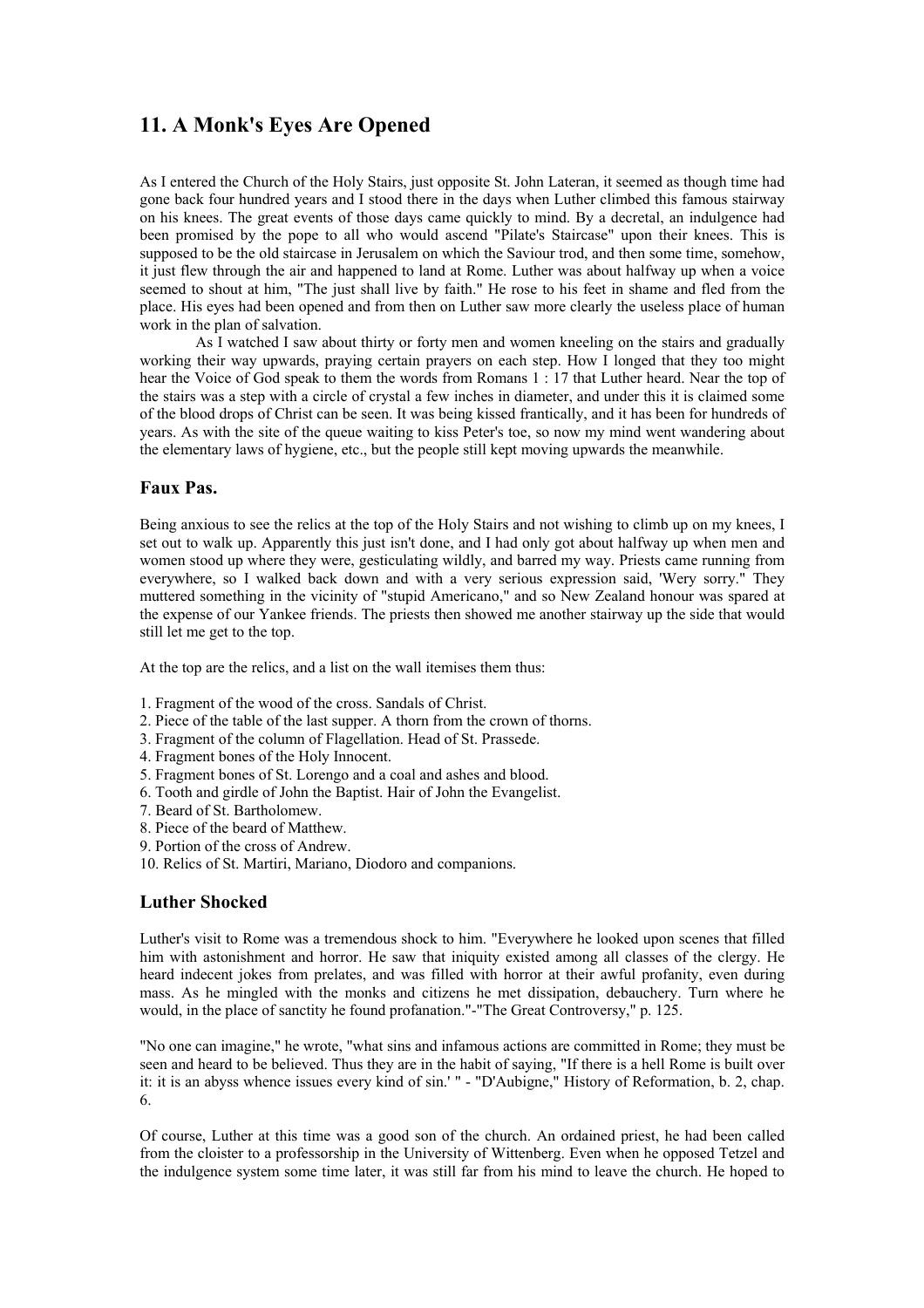reform from the inside. Upon his return from Rome, Luther was granted the degree of Doctor of Divinity and he earnestly continued the study of the Bible that he had begun a little time before as the result of a chance finding of a small copy in the university library. In those days the Bible was not studied even by the clergy; in fact, they were discouraged from so doing. All kinds of writings of past popes and prelates, and, of course, the writings of the early "Fathers," were studied, but that was all. When Luther first found the Bible he didn't know what it was.

## **Church Admits It Needs Reform**

No one will deny that the church needed reform badly. That Rome admits this will be seen from a few statements from "A Popular History of the Catholic Church" that I bought a few months ago from the Catholic stall at the Waikato Winter Show. These are not biased statements by some ex-priest, which 1 never feel are very fair after all, but rather are they statements taken from just one chapter of this book described thus by the Catholic Digest: "This is the best book we know for a brief history of the Church."

"This money was all of it badly needed. It was needed for the rival popes to fight each other once Christendom had reached that unhappy period, in which a pope at Rome and a pope at Avignon divided its allegiance. And, it must be stated, not a little of this money frequently found its way into the pockets of the popes' relations."

"If they were good popes and wise rulers the whole Church might profit, if they were foolish, or weak, or-as was next to be the case-bad and vicious, the papacy would suffer loss of prestige as never before."

"In August they announced that Urban was no pope. They had elected him simply to escape the death that otherwise awaited them. . . . All the cardinals-with one exception-recognised Clement as pope. What was Christendom to do? How was it to decide between the conflicting accounts of the rivals? And how was it to judge on which occasions this same body of cardinals had really, by its unanimous vote, elected a pope, in April (Urban) or in September (Clement)?"

"The miserable truth has to be faced that no pope, on either side, was at all worthy of his office. They were, all of them, little better than partisan leaders of rival factions and in the end the Church as a whole, tired of both, repudiated their authority, and, coming together in a self-styled General Council at Pisa (1409), elected a third pope of its own, Alexander V."

"Benedict was shifty and dishonest."

"John XXIII was a man so bad and so utterly unworthy

"Rome was the centre of all the new vices, and the popes were among their foremost practitioners."

"Sixtus IV is commonly held to bear a heavy part of the responsibility for the scandals of the next sixty weeks. . . . The worst of cardinals, once he was elected pope, developed a new loyalty to his office, a loyalty set grotesquely, it may be, in the disorder of his personal immorality."

"Cardinal Rodrigo Borgia was still as openly scandalous as when, a young cardinal of twenty-eight, Pius II had rebuked him for it. This is the man notorious as Alexander VI'

"In Julius 11 (1503-1513) the Holy See had what it had long needed-a pope who was a first-rate diplomatist, fierce, ruthless and inflexible."

"The successor of Pope Julius was the cardinal Giovanni de' Medice, Pope Leo X (1513-1521). The record of his career epitomises the time in all its tendencies. He had received the red hat from Pope Innocent VIII at the age of thirteen."

"Adrian VI set himself to the task and first began to demonetise the church, which Leo X had run like a bank. Ten thousand applications for favours, privileges, and appointments awaited the new pope." - Extracts taken from chap. VI. "A Popular History of the Catholic Church."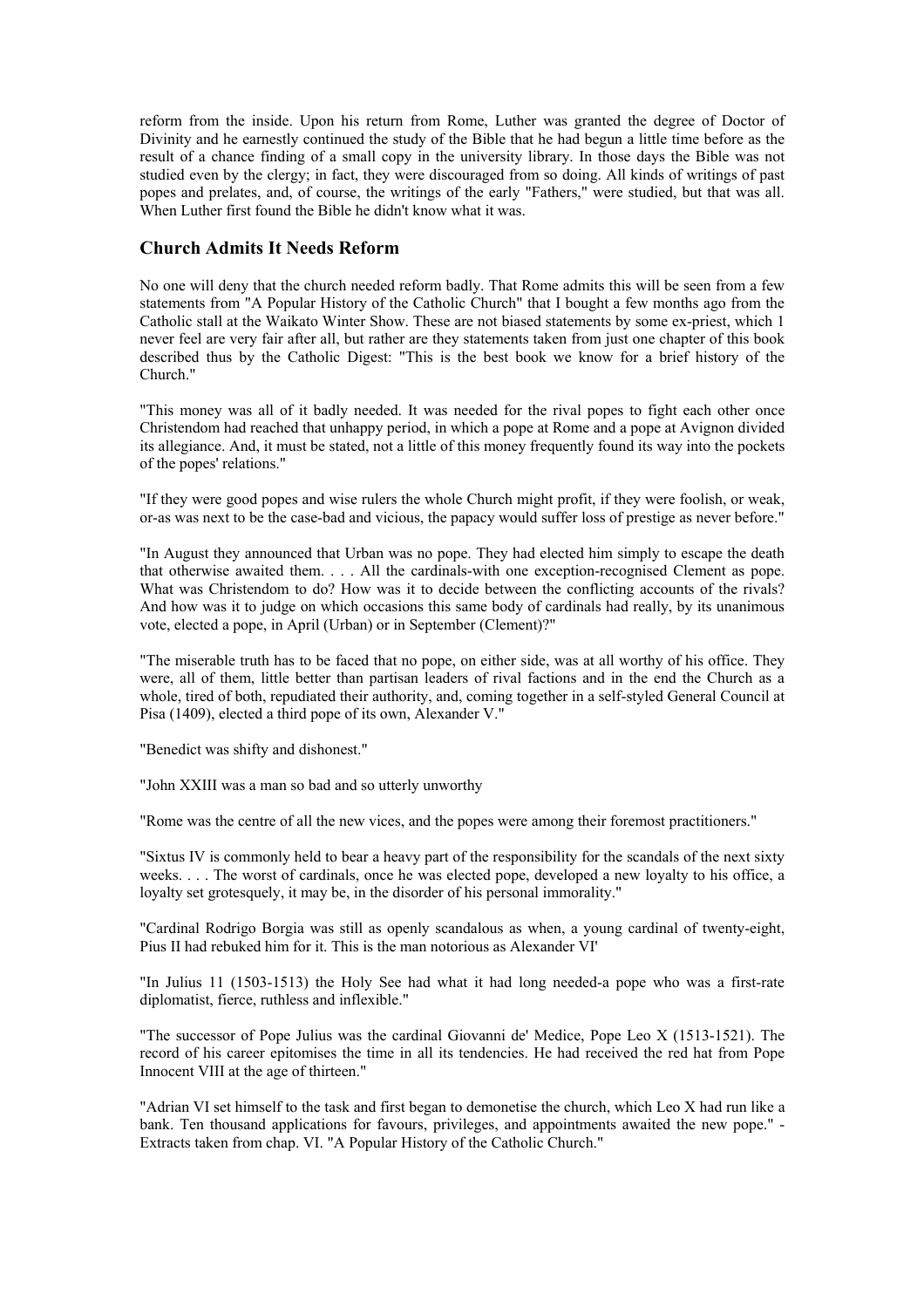And then, after all that, they have the effrontery to head the next chapter, which deals with the Reformation, "The Protestant Revolt." Remember the above quotations are not taken from some Protestant writer, but from a Catholic historian who is described on the inside page of the cover as "universally regarded as the outstanding Catholic Church historian writing in English to-day."

Luther began preaching against the doctrine of indulgences, and it wasn't long before he was summoned to appear at Rome to answer the charge of heresy. His friends succeeded in having the place changed to Augsburg, but even before the hearing Luther had been branded a heretic without even the chance to be heard. At Augsburg, without trying to prove him in error, the cardinal simply called out continually, "Retract, retract."

With many enemies planning his death, Luther left Augsburg on horseback early one morning, and before the legate learned of the departure he was beyond the reach of his persecutors.

## **Where Many Stand To-day.**

Luther still loved the church of Rome, but the hour of final separation was approaching. Satan tried to confuse him with the thought, "How is it that all of Christendom can be wrong and you be right?" or, as Luther says in his diary, it seemed as though Satan said, "Art thou alone wise? Can everyone else be mistaken?" It seems as though Satan still uses that argument a lot today, for I know that often when people decide to obey God and keep His Sabbath rather than Rome's Sunday, the devil seeks to discourage with those words.

Luther loved his church and, even with all the Bible evidence before him, still found it difficult to make the final break. He was sure by now that the "pope was Antichrist," but he still found it difficult to turn against the teaching of his early years. At last the Bible truth was too strong for him to delay any longer. Luther could see that it was really Christ he must worship and not a Church system, and Christ's truth contained in the Bible meant everything compared with the man made ideas of some church. Many people come to the parting of the ways and must make that same decision today. Luther says, `I was so I fought with myself and with Satan, till Christ, by his own infallible word, fortified my heart against those doubts."

Later, when Luther stood before the Diet (council) at Worms, he was able to make that memorable speech first in German and then in Latin. We quote the last portion:

"Unless therefore I am convinced by the testimony of Scripture or by the clearest reasoning, unless I am persuaded by means of the passages I have quoted, and unless they thus render my conscience bound by the word of God, I cannot and I will not retract. For it is unsafe for a Christian to speak against his conscience. Here 1 stand, I can do no other; may God help me. Amen".

What wonderful memories that visit to "Pilate's Staircase" brought back to me that day. 0 that God would give us more men and women of the stamina of Luther today.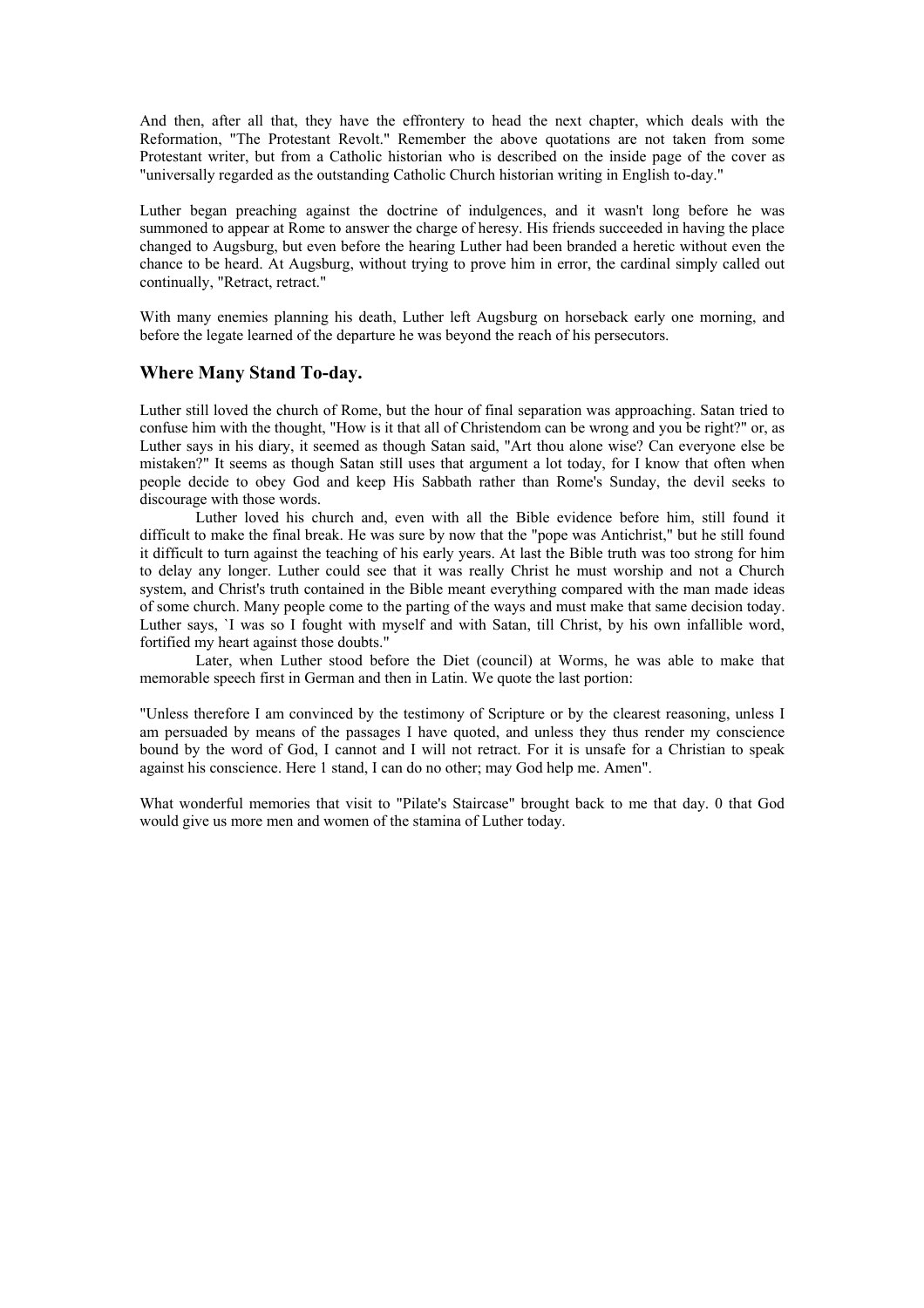# **12. The Jesuit Priest's Question**

## **My Audience With the Pope**

My one-time priest friend in Rome, with the help of several others, managed to arrange for me to have an audience with the pope. He was not in the Vatican, but spending a little time at his summer palace at the Castel Gandolfa. Pope Plus XII is certainly a remarkable man for his years. He has tremendous vitality and a very enjoyable sense of humour. He is a gifted man and speaks seven languages quite well, although his English is a little faltering. Pius is a skilful diplomat and for many years was Papal Nuncio to Germany. Before his election in 1939 he was Papal Secretary of State from 1930 onwards. It was quite an occasion for me to meet him and be able to observe this man at close range. It is considered by many that when Pius dies he is fairly certain to be created a saint very soon on account of his great veneration for Mary. It is said that no previous pope has done so much for the cause of Mariolatry. It was in 1950 that Pius discovered that Mary had been taken in bodily form to heaven so the Dogma of the Bodily Assumption of the Virgin Mary was pronounced.

## **Church of the Jesuits.**

We have, in this brief sketch of Rome, touched on only one-hundredth part of the renowned spots that could be mentioned, but we must include just brief mention of one more. The Church of Gesu is the famous Jesuit church, and it is here that one finds the "preserved arm" of Francis Zavier that was recently flown to Japan for a public ceremony and, of course, the body of Ignatius Loyola, founder the Jesuit order. A sculpture group in the building shows the church holding a cross in her hand and treading underfoot Protestant "heretics."

 The Jesuits, of course, are a militant order and have always been violently opposed to Protestantism. The oath that each member takes to wipe out Protestantism makes terrible reading indeed. Their political machinations have caused kings and rulers to expel them from different countries on many, many occasions.

Not long ago it was a Jesuit priest in this very church who asked a question that caused quite a sensation in Rome and greatly embarrassed the Protestants; in fact, it silenced the Protestant clergy completely. He was preaching on the authority of the Roman Church and simply asked why it was that Protestants who refuse to follow Rome all the way, nevertheless do follow in respect to honouring Rome's Sunday. He asked for anyone to show one text from the Bible that says Sunday is a holy day and went on to remind his hearers that it is solely a "holy" day of the Catholic Church. 'His question then was quite logical: why should Protestants accept this Catholic innovation and reject all others?

## **Cardinal Gibbons' Challenge**

Of course, Catholic writers have been just as pointed from time to time. The renowned Cardinal Gibbons in the "Catholic Mirror" actually issued a challenge to Protestants that has caused many "re~d ears" amongst ministers. To quote a portion of his challenge:

"The Protestants of the world, the Adventists excepted, with the same Bible as their cherished and infallible teacher, have rejected the day named for His worship by God, and assumed, in apparent contradiction of His command, a day for His worship never once referred to for that purpose in the pages of that Sacred Volume."

"Hence the conclusion is inevitable; viz., that of those who follow the Bible as their guide . . . Seventhday Adventists have the exclusive weight of evidence on their side, whilst the Biblical Protestant has not a word in self-defence for his substitution of Sunday for Saturday."

"What Protestant can, after perusing these articles, with a clear conscience, continue to disobey the command of God, enjoining Saturday to be kept, which command his teacher, the Bible, from Genesis to Revelation, records as the will of God?"

"The only recourse left the Protestants is either to retire from Catholic territory where they have been squatting for three centuries and half, and accepting their own teacher, the Bible, in good faith, commencing forthwith to keep the Saturday, the day enjoined by the Bible from Genesis to Revelation;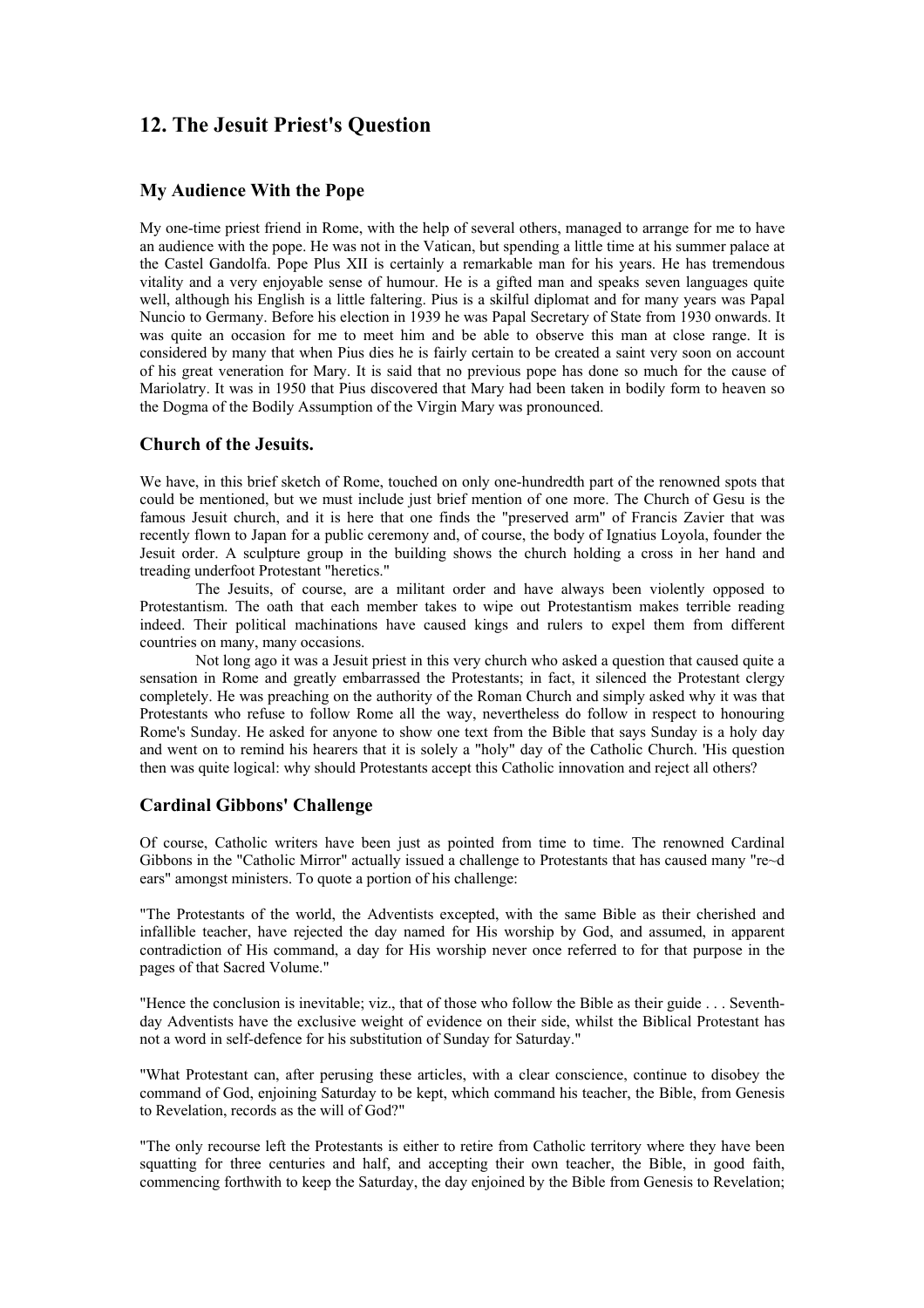or, abandoning the Bible as their sole teacher, cease to be squatters . . . and taking out letters of adoption as citizens of the kingdom of Christ on earth-His Church-be no longer victims of selfcontradiction."

"Reason and common sense demand the acceptance of one or the other of these alternatives; either Protestantism and the keeping holy of Saturday or Catholicity and the keeping of Sunday. Compromise is impossible. "-Cardinal Gibbons in the "Catholic Mirror."

Surely it is time that we as Protestants did something for God in this matter. If we have "been squatting on Catholic territory"-and many have-shall we not resolve to come back to the Bible and honour the God of creation and the memorial day that he has given-the Sabbath? This is much more than a matter of which day a person keeps, but rather which Master a person serves-Jesus the Lord of the Sabbath or the pope who confesses to tampering with it and giving us Sunday. See Romans 6:16)

## **What Are You Going to Do?**

God's Word assures us that, as we draw near the coming of Jesus, this matter of the true Sabbath will be made plain to everyone. It will constitute the great test that will show where our allegiance lies. It will divide the peoples of the world in two great camps before Christ comes. There will be no one "in the middle" at that day. Jesus said, "He that is not for me is against me."

Those who have died in past generations without the knowledge of the true Sabbath will not be judged guilty. If they have lived up to the light they had, and obeyed the Truth as best they knew it, the Bible assures us they have done all that is required. But when we do understand the truth of the matter and have heard what is right, then the Word of God assures us that it is sin if we turn our back on it.

"To him that knows to do good and doeth it not, to him it is sin." - James 4:17.

May God give us the grace to stand four square for His Truth as we learn it and one day be ready for Jesus when He comes.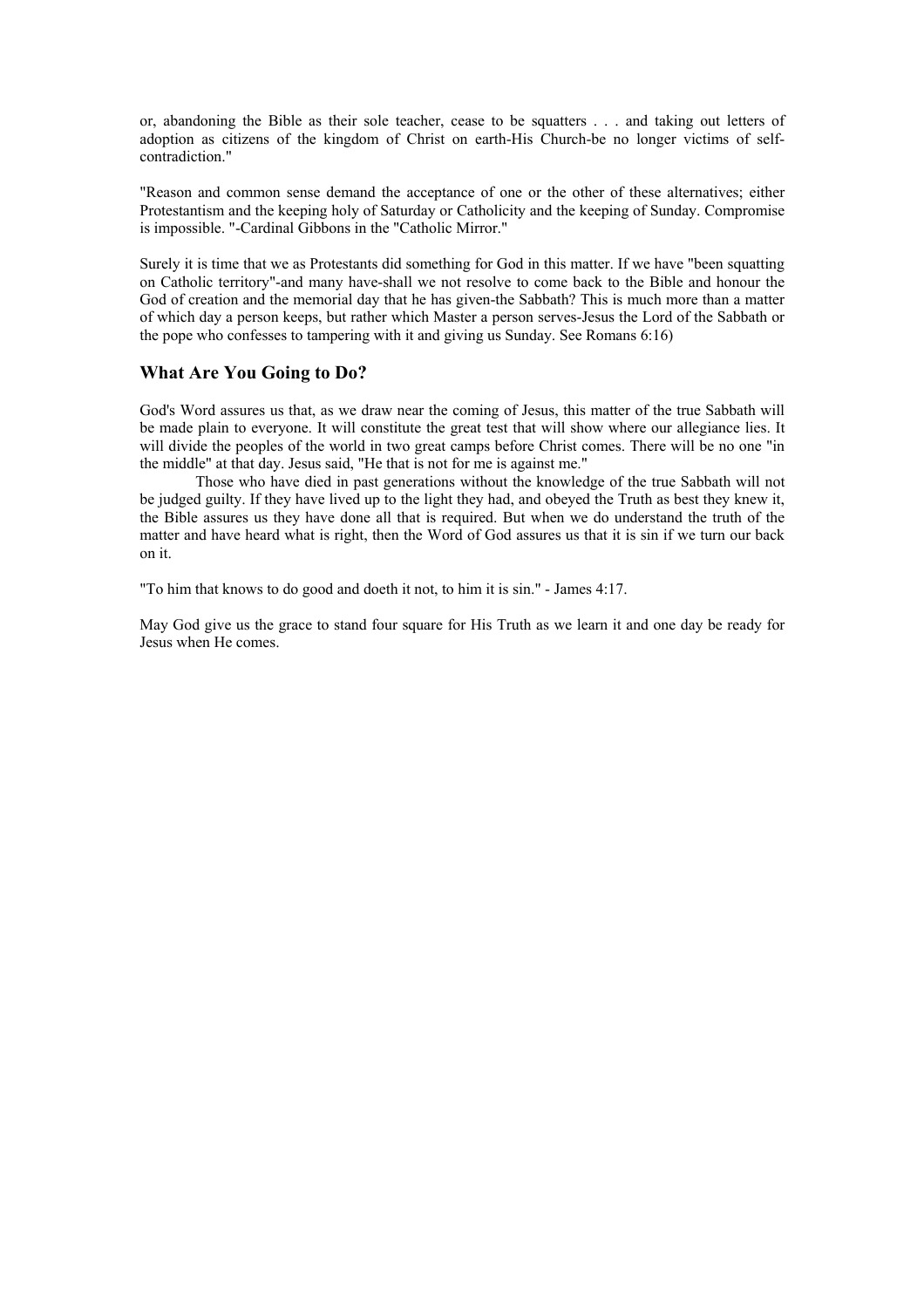# **Appendix I- Authoritative Quotations on Sabbath And Sunday**

## **PREFACE**

This little compilation has been compiled for the benefit of those who really desire to know what prominent churchmen, Catholic and Protestant, as well as secular writers, have said regarding immutability of the law off God and the attempted change of the seventh-day Sabbath of creation week. Testimony from the leading denominations is here compiled, along with evidence gathered from dependable secular sources. All unitedly testify that it was the church in apostasy that tampered with the holy law of an unchangeable God. Centuries before the Christian Era the prophet of the Lord had prophesied:

"He shall speak great words against the most High, . . . and think to change times and laws." Daniel 7: 25.

To the Christian church, God entrusted great authority, but neither man nor organisation of men has ever been given divine authority to, tamper with the ten foundation pillars of the government of God. And He Himself has made it plain that they are forever established by His everlasting covenant whereby He promises to write His laws in the minds and hearts of men. (Hebrews 8: 10)

"According to Catholic teaching, the only 'bondage' to which human minds are subject is the moral law which emanates from God Almighty Himself. The Church, as God's agent, may not tamper with that law." Sunday Visitor, July 13, 1947, page 129.

"Man is a creature. As a creature, he is subject to his Creator in all that he does. God's will has ... a bearing on everything that touches human rights and duties. No state, no group of educators, may reject a truth of the moral order to suit the claim of convenience of Roman Catholic bishops as reported in Time, Nov. 23, 1961, page 21.

But the so-called Christian world has tampered with God's law and rejected a truth of the ten great moral principles enunciated in the eternal jaw reiterated oil Sinai by the voice of God and written by His finger.

Tor up to this day mankind has absolutely trifled with the original and most specific revelation of the holy God, the ten words written upon the tables of the law from Sinai." -- "Crown Theological Library, " page 178. (Lutheran).

The world unrest, the disregard for law and order, and the immorality of our day may be charged directly to tile brazen attempts of the created to meddle with the government of tile Creator. This is the testimony of Holy Scripture: "The earth also is defiled under the inhabitants thereof, because they have transgressed the laws, changed the ordinance, broken the everlasting covenant. Therefore loath the curse devoured the earth." Isaiah 24:5, 6.

Friend, please read the testimony of the following pages with an open mind and in the light of God's Word: "To the law and to the testimony: if they speak not according to this word, it is because there is no light in them." Isaiah 8:20.

Will you riot read and re-read this booklet prayerfully? And as you do so, bare your own soul before God while you make your decision with the apostles of the early church to "obey God rather than men." Acts 5:29. May God lead you to loving obedience, your token of love and the outward sign of inward sanctification. Remember that Jesus declared: "Think not that 1 am come to destroy the law, or the prophets: 1 am not come to destroy, but to fulfil." Matthew 5:17.

His earthly mission was to save men from the transgression of the law, not to change it. Concerning Christ's first advent, the prophet had declared: "He will magnify the law, and make it honourable." Isaiah 42:21.

Will you not "walk even as He walked"? 1 John 2:6. Our Saviour said, 1 have kept My Father's commandments." John 15:10.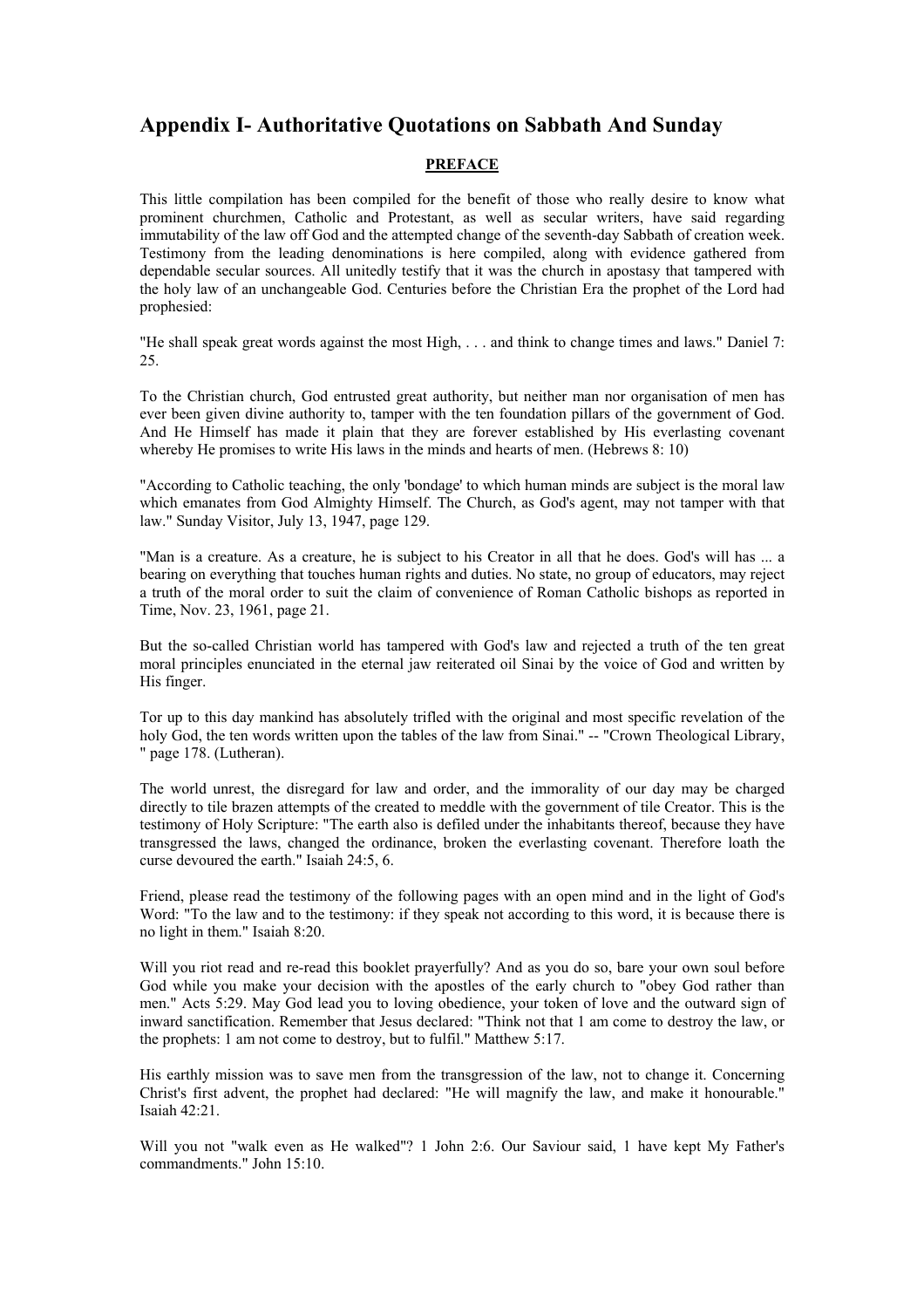May God bless you as you consider this vital doctrine of the Bible.

## **BAPTIST**

"There was and is a commandment to keep holy the Sabbath day, but that Sabbath day was not Sunday .... ! It will be said, however, and with some show of triumph, that the Sabbath was transferred from the seventh to the first day of the week.... Where can the record of such a transaction be found? Not in the New Testament, absolutely not. There is no Scriptural evidence of the change of the Sabbath institution from the seventh to tile first day of the week.

"To me it seems unaccountable that Jesus, during three years' intercourse with His disciples, often conversing with them upon the Sabbath question ... never alluded to any transference of the day; also, that during forty days of His resurrection life, no such thing was intimated.

"Of course, 1 quite well know that Sunday did come into use in early Christian history as a religious day, as we learn from the Christian Fathers and other sources. But what a pity that it comes branded with the mark of paganism, and christened with the name of the sun god, when adopted and sanctioned by the papal apostasy, and bequeathed as a sacred legacy to Protestantism! " ---DR. EDWARD T. HISCOX, author of "The Baptist Manual, " in a paper read before a New York ministers conference held Nov. 13, 1893.

'We believe that the law of God is the eternal and unchangeable rule of His moral government." - "Baptist Church Manual," Art. 12.

"The first four commandments set forth man's obligations directly toward God.... But when we keep the first four commandments, we are likely to keep the other six.... The fourth commandment sets forth God's claim on man's time avid thought.... The six days of labour and the rest on the Sabbath are to he maintained as a witness to God's toil and rest in the creation....No one of the ten words is of merely racial significance... The Sabbath was established originally (long before Moses) in no special connection with the Hebrews, but as an institution for all mankind, in commemoration of God's rest after the six days of creation. It was designed for all the descendants of Adam." Adult Quarterly, Southern Baptist Convention series, Aug. 15, 1937.

"There was never any formal or authoritative change from the Jewish seventh-day Sabbath to the Christian first-day observance." William Owen Carver, "The Lord's Day in Our Da " p 49.

1t may be that Jesus gave them an explicit command so to do [to change the Sabbath from the seventh day to the first]; but of this we have no revelation." C.C.A. Wallace, " What Baptists Believe," p 167.

## **ROMAN CATHOLIC**

"From this same Catholic Church you have accepted you Sunday, and that Sunday, as the Lord's day, she has handed down as a tradition; and the entire Protestant world has accepted it a tradition. For you have riot an iota of Scripture to establish it Therefore that which you have accepted as your rule of faith, in adequate as it of course is, as well as your Sunday. You have accepted on the authority of the Roman Catholic Church." --D. B. RAY, "The Papal Controversy," 1892, page 179.

I have repeatedly offered \$ 1,000 to anyone who can prove to me from the Bible alone that 1 am bound to keep Sunday holy. There is no such law in the Bible. It is a law of tile holy Catholics Church alone. The Bible says, 'Remember the Sabbath day to keep it holy.' The Catholic Church says: 'No. By my divine power 1 abolish the Sabbath day and command you to keep holy the first day of the week.' And lo! The entire civilised world bows down in a reverent obedience to the command of the holy Catholic Church." --T. ENRIGHT, C.S.S.R., in a lecture at Hartford, Kansas, Feb. 18,1884.

"The Catholic Church for over one thousand years before the existence of a Protestant, by virtue of her divine mission, changed the day from Saturday to Sunday." --The Catholic Mirror, Sept. 23,1893.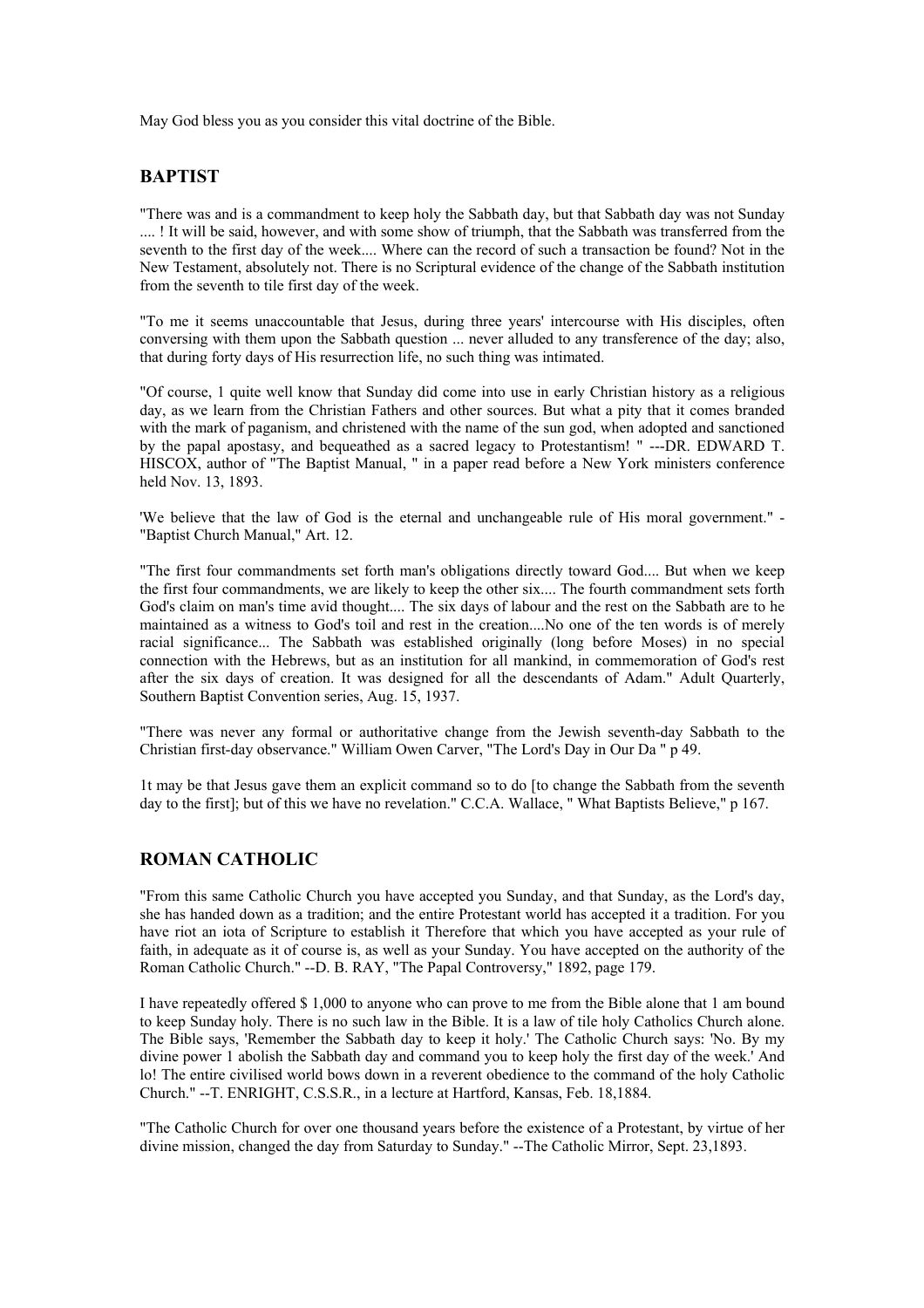"You may read the Bible from Genesis to Revelation, and you will not find a single line authorising the sanctification of Sunday. The Scriptures enforce the religious observance of Saturday, a day which we [Catholics] never sanctify."

JAMES CARDINAL GIBBONS, "The Faith of Our Fathers," page 111.

"There is but one church on the face of the earth which has the power, or claims power, to make laws binding on the con- science, binding before God, binding tinder penalty of hell-fire. For instance, the institution of Sunday. What right has any other church to keep this day? You answer by virtue of the third commandment [the Papacy changed the fourth commandment and called it the third], which says, 'Remember that thou keep holy the Sabbath day.' But Sunday is not the Sabbath. Any school- boy knows that Sunday is the first day of the week. 1 have repeatedly offered one thousand dollars to anyone who will prove by the Bible alone that Sunday is the day we are hound to keep, and no one has called for the money. It was the holy Catholic Church that changed the day of rest from Saturday, the seventh day, to Sunday, the first day of the week." --T. ENRIGHT, C. S. S. R., in a lecture delivered in 1893.

'Reason and sense demand the acceptance of one or the other of these alternatives: either Protestantism and the keeping holy of Saturday or Catholicity and the keeping holy of Sunday. Com- promise is impossible." CARDINAL GIBBONS, Catholic Mirror, December 23,1983.

"**QUESTION**: What Bible authority is there for changing the Sabbath from the seventh to the first day of the week? Who gave the pope the authority to change a command of God?

"**ANSWER**: If the Bible is the only guide for the Christian, then the Seventh-day Adventist is right in observing the Saturday with the Jew. But Catholics learn what to believe and do from the divine, infallible authority established by Jesus Christ, the Catholic Church.... Is it riot strange that those who make the Bible their only teacher should inconsistently follow in this matter the tradition of the Church?" --"Question Box " by CONWAY, 1903 Edition, pages 254,255.

"**QUESTION:** Which is the Sabbath day? "

**"ANSWER**: Saturday is the Sabbath day. "

**"QUESTION:** Why do we observe Sunday instead of Saturday?

"**ANSWER**: we observe Sunday instead of Saturday because the Catholic Church, in the Council of Laodicea (AD 336), transferred the solemnity from Saturday to Sunday." -- PETER GIERMANN, "The Convert's Catechism of Catholic Doctrine," Second Edition, 1910, page 50.

"It was the Catholic Church which, by the authority of Jesus Christ has transferred this rest to the Sunday in remembrance of the resurrection of our Lord. Thus the observance of Sunday by the Protestants is an homage they pay, in spite of themselves, to the authority of the [Catholic] church."' -- MGR. SEGUR, Plain Talk About the Protestantism of Today," page 213.

**'QUESTION**: Have you any other way of proving that the Church has power to institute festivals of precept?

"**ANSWER:** Had she not such power, she could not have done that in which all modem religionists agree with her; she could not have substituted the observance of Sunday the first day of the week, for the observance of Saturday the seventh day, a change for which there is no Scriptural authority." KEENAN, "A Doctrinal Catechism," page 174.

"**QUESTION**: I-low prove you that the Church hath power to command feasts and holy days?

"**ANSWER**: By the very act of changing the Sabbath into Sunday, which Protestants allow of; and therefore they fondly contradict themselves, by keeping Sunday strictly, and breaking most other feasts commanded by the same Church.

"**QUESTION**: How prove you that?

"**ANSWER**: Because by keeping Sunday, they acknowledge the Church's power to ordain feasts, and to command them under sin and by not keeping the rest [of the feasts] by her commanded, they again deny, in fact, the same power." **- HENRY TUBERVILLE, D. D. , "An Abridgment of the Christian Doctrine" (R. C.), page 58.**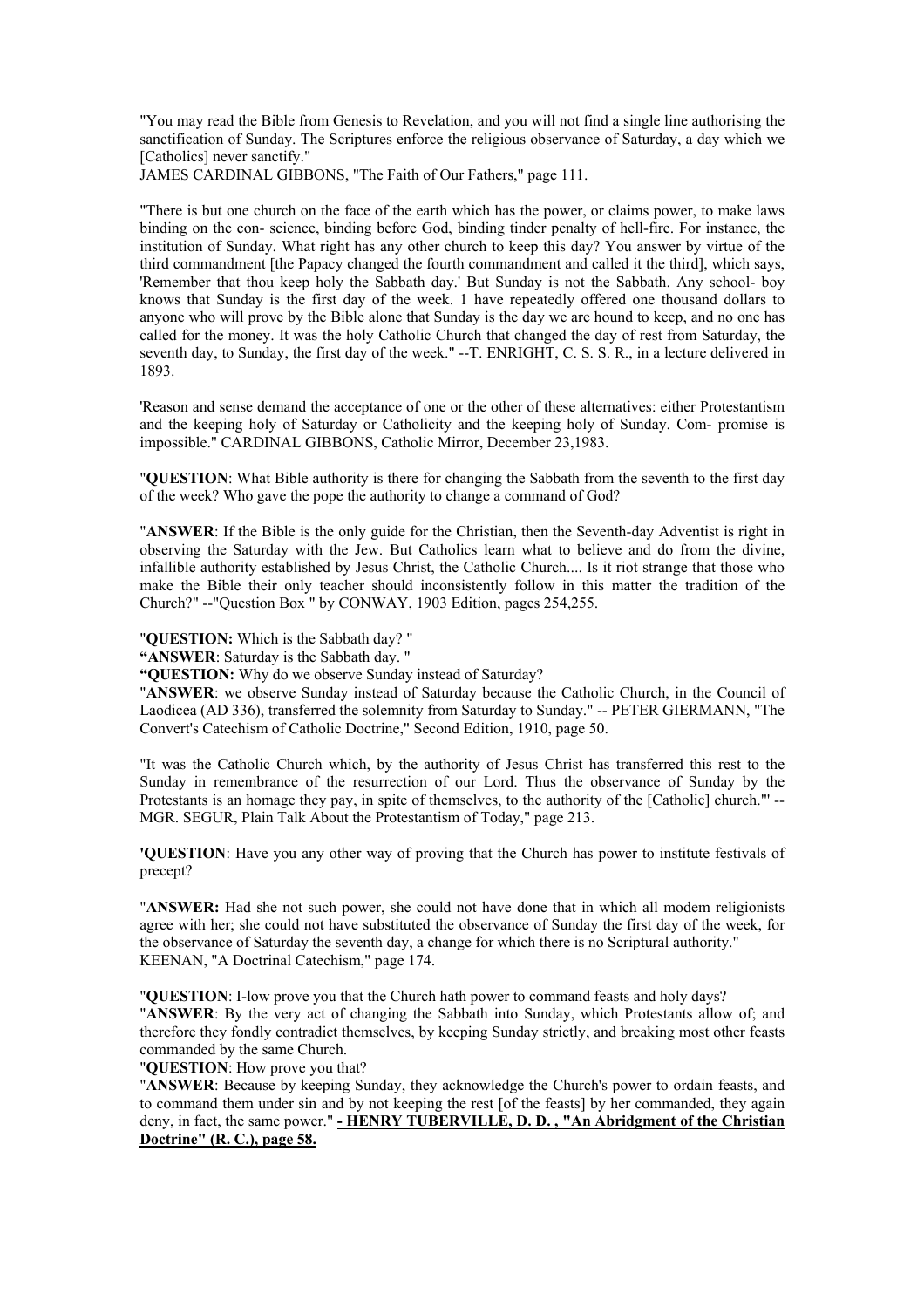"Nowhere in the Bible do we find that Christ or the apostles ordered that the Sabbath be changed from Saturday to Sunday. We have the commandment of God given to Moses to keep holy the Sabbath day, that is the seventh day of the week, Saturday. Today most Christians keep Sunday because it has been revealed to us by the church [Roman] outside the Bible**." Virginian, Oct. 3, 1947.**

"Our Lord rose from the dead on the first day of the week," said Father Hourigan of the Jesuit Seminary. "'That is why the Church changed the day of obligation from the seventh day to the first day of the week. The Anglican and other Protestant denominations retained that tradition when the Reformation came along." ---**Toronto Daily Star, Oct. 26,1949.**

"Catholic: Is the Bible tile rule or guide of Protestants far observing Sunday? "Protestant: No, 1 believe the Seventh-day Adventists are the only ones who know the Bible in the matter of Sabbath observance." -- **"The Bible an authority Only in Catholic Hands," pages 25, 26.**

'Practically everything that Protestants regard as essential or important they have received from the Catholic Church. They accepted Sunday rather than Saturday as the day for public worship after the Catholic Church made that change.

"But the Protestant mind does not seem to realise that in accepting the Bible, in observing the Sunday, in keeping Christmas and Easter, they are accepting the authority of the spokesman for the church, the pope." **Sunday Visitor, Feb. 5, 1950.**

"Only gradually did Christians begin to observe Sunday as a day of rest.... In the third century, as we learn from Tertullian, many Christians had begun to keep Sunday as a day of rest to some extent.... "The real need of Sunday as a day of rest as well as worship came much later, in the sixth century." -- **"Yes, 1 Condemned the Catholic Church" (Supreme Council. Knights of Columbus), page 4.**

"When St. Paul repudiated the works of the law, he was not thinking of the Ten Commandments, which are as unchangeable as God Himself is, which God could not change and still remain the infinitely holy God." **Sunday Visitor, Oct. 7,1951.**

## **CHURCHES OF CHRIST (Also Disciples of Christ)**

'There is no direct Scriptural authority for designating the first day the Lord's day." - DR. D.H. LUCAS, Christian Oracle, January 23,1890.

"The first day of the week is commonly called the Sabbath. This is a mistake. The Sabbath of the Bible was the day just preceding the first day of tile week. Tile first day of the week is never called the Sabbath anywhere in the entire Scriptures. It is also an error to talk about tile change of the Sabbath. There never was any change of the Sabbath from Saturday to Sunday. There is not in any place in the Bible any intimation of such a change." --"First-Day Observance," pages 17,19.

"It has reversed the fourth commandment by doing away with the Sabbath of God's Word, and instituting Sunday as a holiday." DR. N. SUMMERBELL, "History of the Christian Church," Third Edition, page 415.

"To command ... men ... to observe ... the Lord's day ... is contrary to the gospel." --"Memoirs of Alexander Campbell," Vol. 1, page 528.

9t is clearly proved that the pastors of the churches have struck out one of God's ten words, which, not only in the Old Testament, but in all revelation, are the most emphatically regarded as the synopsis of all religion and morality." CAMPBELL, "Debate With Purcell," page 214.

I do not believe that the Lord's day came in the room of the Jewish Sabbath, or that the Sabbath was changed from the seventh to the first day, for this plain reason, where there is no testimony, there c 1 ail be no faith. Now there is no testimony in all the oracles of heaven that the Sabbath was changed, or that the Lord's day came in the room of it." - ALEXANDER! CAMPBELL, Washington Reporter, Oct.8, 1821.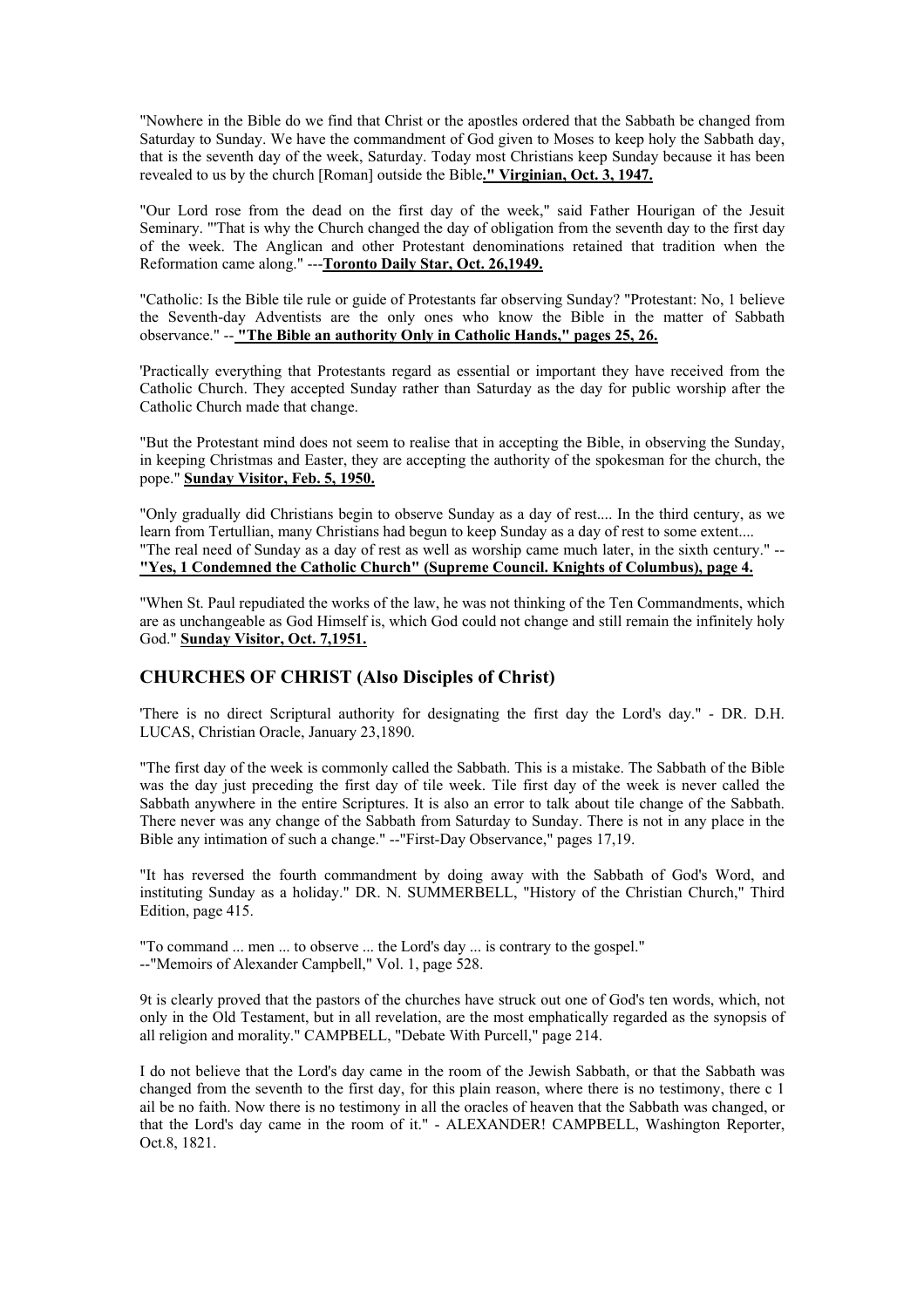## **CHURCH OF ENGLAND**

"Not any ecclesiastical writer of the first three centuries at- tributed the origin of Sunday observance either to Christ or to His apostles."

WILLIAM DOMVILLE, Examination of the Six Texts," pages 6, 7. (Supplement).

"There is no word, no hint, in the New Testament about abstaining from work on Sunday. into the rest of Sunday no divine law enters... The observance of Ash Wednesday or Lent stands exactly on the same footing as the observance of Sunday." ---CANON EYTON, "The Ten Commandments," pages 52,63,65

Is there any command in the New Testament to change the day of weekly rest from Saturday to Sunday? None." --"Manual of Christian Doctrine," page 127.

"The Lord's day did not succeed in the place of the Sabbath ... The Lord's day was merely an ecclesiastical institution It was not introduced by virtue of the fourth commandment, because for almost three hundred years together they kept that day which was in that commandment.... The primitive Christians did all manner of works upon the Lord's day even in times of persecution when they are the strictest observers of all the divine commandments; but in this they knew there was none." BISHOP JEREMY TAYLOR, "Ductor Dubitantiuni," Part 1, Book 11, Chap. 2, Rule 6 Sec.51,59.

"Sunday being the day on which the Gentiles solemnly adore that planet and called it Sunday, partly from its influence on that day especially, and partly in respect to its divine body (as they conceived it), the Christians thought fit to keep the same day and the same name of it. that they might not appear causelessly peevish, and by that means hinder the conversion of the Gentiles, and bring a greater prejudice than might be otherwise taken against the gospel." --T. M. MORER, " Dialogues on the Lord's Day," pages 22,23.

"Where are we told in Scripture that we are to keep the first day at all? We are commanded to keep the seventh; but we are nowhere commanded to keep the first day.... The reason why we keep the first day of the week holy instead of the seventh is for the same reason that we observe many other things, not because the Bible, but because the church has enjoined it."

WILLIAMS, B.D., "Plain Sermons on the Catechism," Vol. 1, pages 334-336.

"Dear Madam: In reply to your letter of May 7th, 1 am asked by the Archbishop of Canterbury to say that from the first century onward the Christian church has observed the first day of the week as the weekly commemoration of the resurrection of our Lord Jesus Christ. Many of the early Christians ... deliberately substituted the first day of the week for the seventh on, the ground that it was on the first day that our Lord rose from the dead. [Italics ours.]

"ALAN C. DON."

"The Puritan idea was historically unhappy. It made Sunday into the Sabbath day. Even educated people call Sunday the Sabbath. Even clergymen do.

"But, unless my reckoning is all wrong, the Sabbath day lasts twenty-four hours from six o'clock on Friday evening. It gives over, therefore, before we come to Sunday. If you suggest to a Sabbatarian that lie ought to observe the Sabbath on the proper day, you arouse no enthusiasm. He at once replies that the day, not the principle, has been changed. But changed by whom? There is no injunction in the whole of the New Testament to Christians to change the Sabbath into Sunday." --D. MORSE-BOYCOTT, Davy Herald, London, Feb. 26,1931.

"The Christian church made no formal, but a gradual and almost unconscious transference of the one day to the other." -- F. W. FARRAR, D.D., "The Voice From Sinai," page 167.

"Take which you wi11, either of the Fathers or the moderns, and we shall find no Lord's day instituted by any apostolic mandate; no Sabbath set on foot by them upon the first day of the week." - PETER HEYLYN, History of the Sabbath, page 410.

"Merely to denounce the tendency to secularise Sunday is as futile as it is easy. What we want is to find some principle, to which as Christians we can appeal, and on which we can base both our conduct and

<sup>&</sup>quot;Yours faithfully,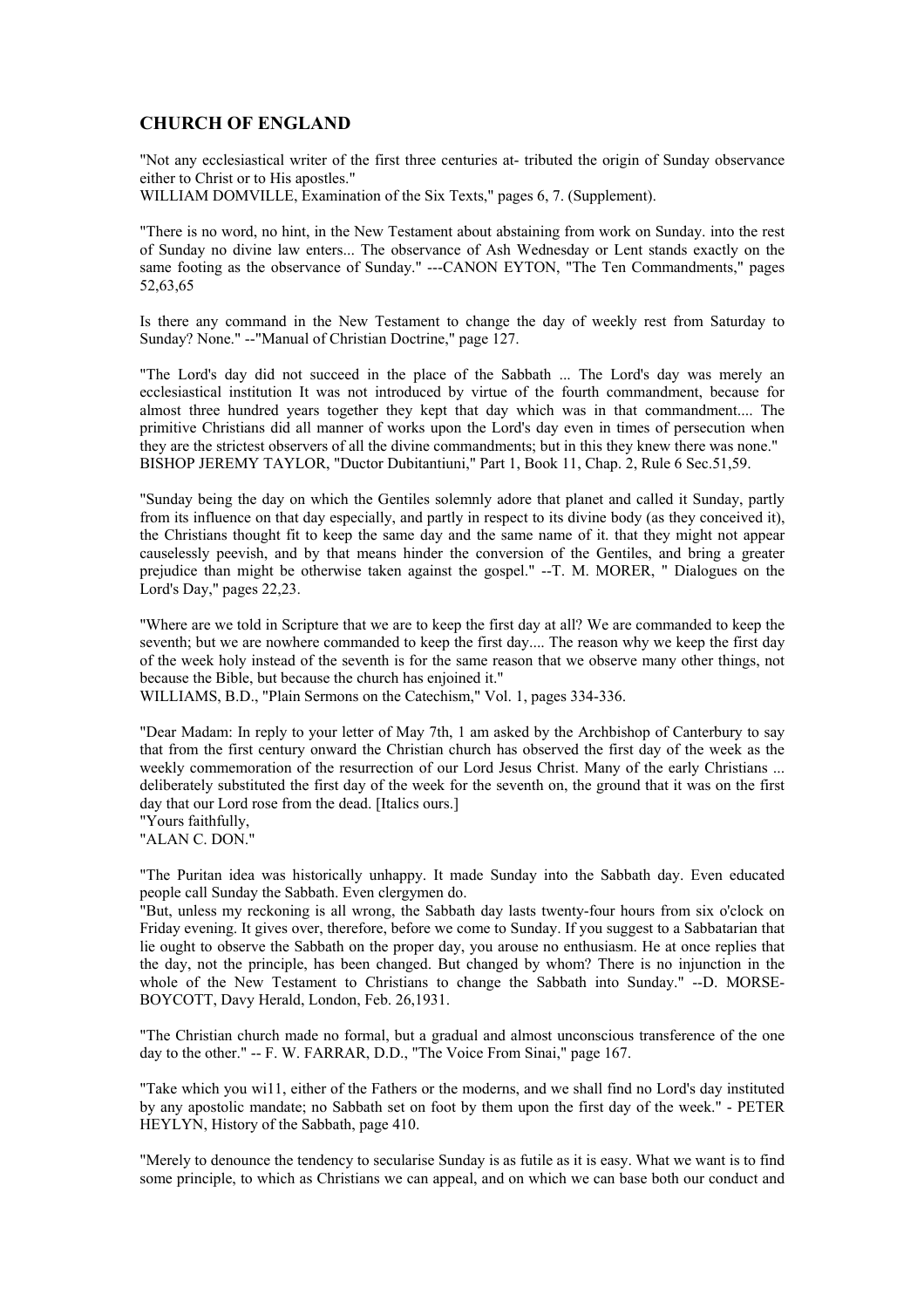our advice. We turn to the New Testament, and we look in vain for any authoritative rule. There is no recorded word of Christ, there is no word of any of the apostles, which tells how we should keep Sunday, or indeed that we should keep it at all. It is disappointing, for it would make our task much easier if we could point to a definite rule, which left us no option but simple obedience or disobedience.... There is no rule for Sunday observance, either in Scripture or history." ---DR. STEPHEN, Bishop of Newcastle, N.S.W., in an address reported in the Newcastle Morning Herald, May 14,1924.

## **CONGREGATIONALIST**

"It must be confessed that there is no law in the New Testament concerning the first day." Buck's Theological Dictionary, page 403.

"There is no command in the Bible requiring us to observe the first day of the week as the Christian Sabbath." ---ORIN FOWLER, A. M.9 "Mode and Subjects of Baptism."

"The current notion that Christ and His apostles authoritatively substituted the first day for the seventh, is absolutely with- out any authority in the New Testament." --DR. LYMAN ABBOTT, Christian Union, Jan. 19, 1882.

It is quite clear that, however rigidly or devoutly we may spend Sunday, we are not keeping the Sabbath.... The Sabbath was founded on a specific, divine command. We can plead no such command for the observance of Sunday.... There is riot a single sentence in the New Testament to suggest that we incur any penalty by violating the supposed sanctity of Sunday." Ten Commandments," R. W. Dale, D.D., pages 106, 107.

## **LUTHERAN**

1 wonder exceedingly how it came to be imputed to me that 1 should reject the law of Ten Commandments . . . . Whosoever abrogates the law must of necessity abrogate sin also." -MARTIN LUTHER, Spiritual Antichrist," pages 719 72.

"The observance of the Lord's day [Sunday] is founded not on any command of God, but on the authority of the church." -- Augsburg Confession of Faith, quoted in "Catholic Sabbath Manual," Part 2, Chap. 1, Sec.10.

"For up to this day mankind has absolutely trifled with the original and most special revelation of the Holy God, the ten words written upon the tables of the Law from Sinai' - "Crown Theological library," page 178.

"The Christians in the ancient church very soon distinguished the first day of the week, Sunday; however, not as a Sabbath, but as an assembly day of the church, to study the Word of God together. And, to celebrate tile ordinances one with another: without a shadow of doubt, this took place as early as the first part of the second century." BISHOP GRIMELUND, history of the Sabbath," page 60.

"They [the Catholics] allege the Sabbath changed into Sun- day, the Lord's day, contrary to the Decalogue, a ] s it appears, neither is there any example more boasted of than the changing of the Sabbath day.! Great, say they, is tile power and authority of the church, since it dispensed with one of the Ten Commandments." - Augsburg Confession of Faith, Article 28, paragraph 9.

"The festival of Sunday, like all other festivals, was always only a human ordinance." AUGUSTUS NEANDER, History of the Christian Religion and Church," Vol. 1, page 186.

## **METHODIST**

"This 'handwriting of ordinances' our Lord did blot out, take away, and nail to His cross. (Colossians 2: 14) But the moral law contained in the Ten Commandments, and enforced by the prophets, He did not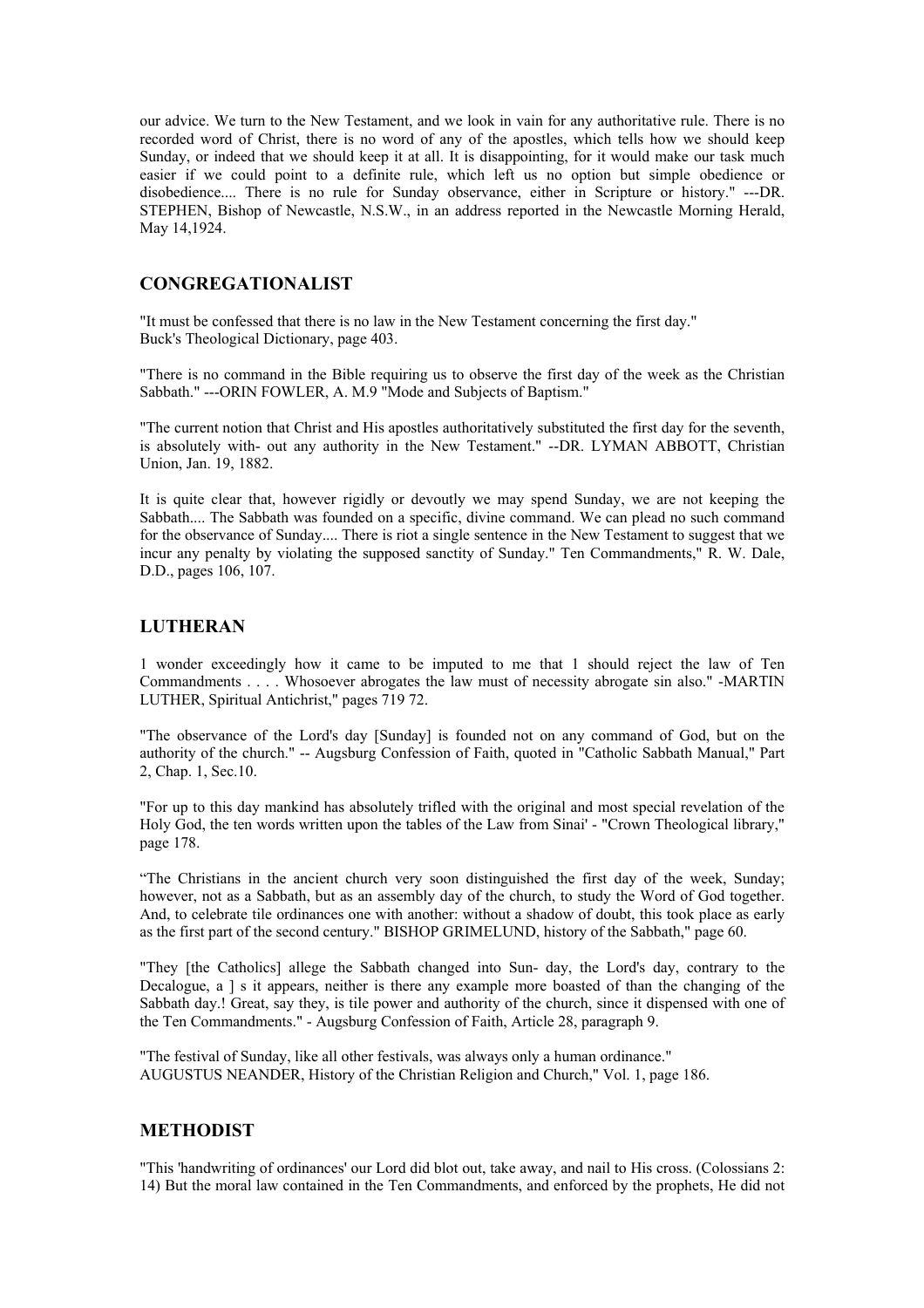take away.... The moral law stands on an entirely different foundation from the ceremonial or ritual law. ... Every part of this law must remain in force upon all mankind and in all ages." - JOHN WESLEY, "Sermons on Several Occasions," 2-Vol Edition, Vol. 1, pages 221, 222.

"No Christian whatsoever is free from the obedience of the commandments which are called moral." Church Discipline," (1904), page 23.

"Take the matter of Sunday. There are indications in the New Testament as to how the church came to keep the first day of the week as its day of worship, but there is no passage telling Christians to keep that day, or to transfer the Jewish Sabbath to that day." FRANKLIN RALL, Christian Advocate, July 2,1942.

"The Sabbath was made for MAN; not for the Hebrews, but for all men." E. 0. HAVEN, "Pillars of Truth, page 88.

"The reason we observe the first day instead of the seventh based on no positive command. One will search the Scriptures in vain for authority for changing from the seventh day to the first. The early Christians began to worship on the first day of the week because Jesus rose from the dead on that day. By and by, this day of worship was made also a day of rest, a legal holiday. This took place in the year 321. Our Christian Sabbath, therefore, is not a matter of positive command. It is a gift of the church." - CLOVIS G. CHAPPELL, "Ten Rules For Living," page 61.

In the days of very long ago the people of the world began to give names to everything, and they turned the sounds of the lips into words, so that the lips could speak a thought. In those days the people worshipped the sun because many words were made to tell of many thoughts about many things. The people became Christians and were ruled by an emperor whose name was Constantine. This emperor made Sun-day the Christian Sabbath, because of the blessing of light and beat which came from the sun. So our Sunday is a sun-day, isn't it?" - Sunday School Advocates December 31, 1921.

"The moral law contained in the Ten Commandments, and enforced by the prophets, He [Christ] did not take away. It was not the design of His coming to revoke any part of this. This is a law which never can he broken.... Every part of this law must remain in force upon all mankind and in all ages; as not depending either on time or place, or any other circumstances liable to change but on the nature of God and the nature of man, and their unchangeable relation to each other."

JOHN WESLEY, "Sermons an Several Occasions," Vol. 1, Sermon XXV.

## **MOODY BIBLE INSTITUTE**

"The Sabbath was binding in Eden, and it has been in force ever since. This fourth commandment begins with tile word 'remember,' showing that the Sabbath already existed when God wrote the law on the tables of stone at Sinai. How can men claim that this one commandment has been done away with when they will admit that the other nine are still binding?" --D. L. MOODY "Weighed and Wanting," page 47.

1 honestly believe that this commandment [the fourth, or Sabbath commandment] is just as binding today as it ever was. 1 have talked with men who have said that it has been abrogated, but they have never been able to point to any place in the Bible where God repealed it. When Christ was on earth, He did nothing to set it aside; He freed it from the traces under which the scribes and Pharisees had put it, and gave it its true place. 'The Sabbath was made for man, and not man for the Sabbath.' It is just as practicable and as necessary for men today as it ever was-in fact, more than ever, because we live in such an intense age." - Id., page 46.

" 'Sabbath' means rest, and the meaning of the word gives a hint as to the true way to observe the day. God rested after creation, and ordained the Sabbath as a rest for man." - Id., pages 46, 47.

"Saturday is my day of rest because 1 generally preach on Sunday, and 1 look forward to it as a boy does to a holiday. God knows what we need." -- Id., page 48.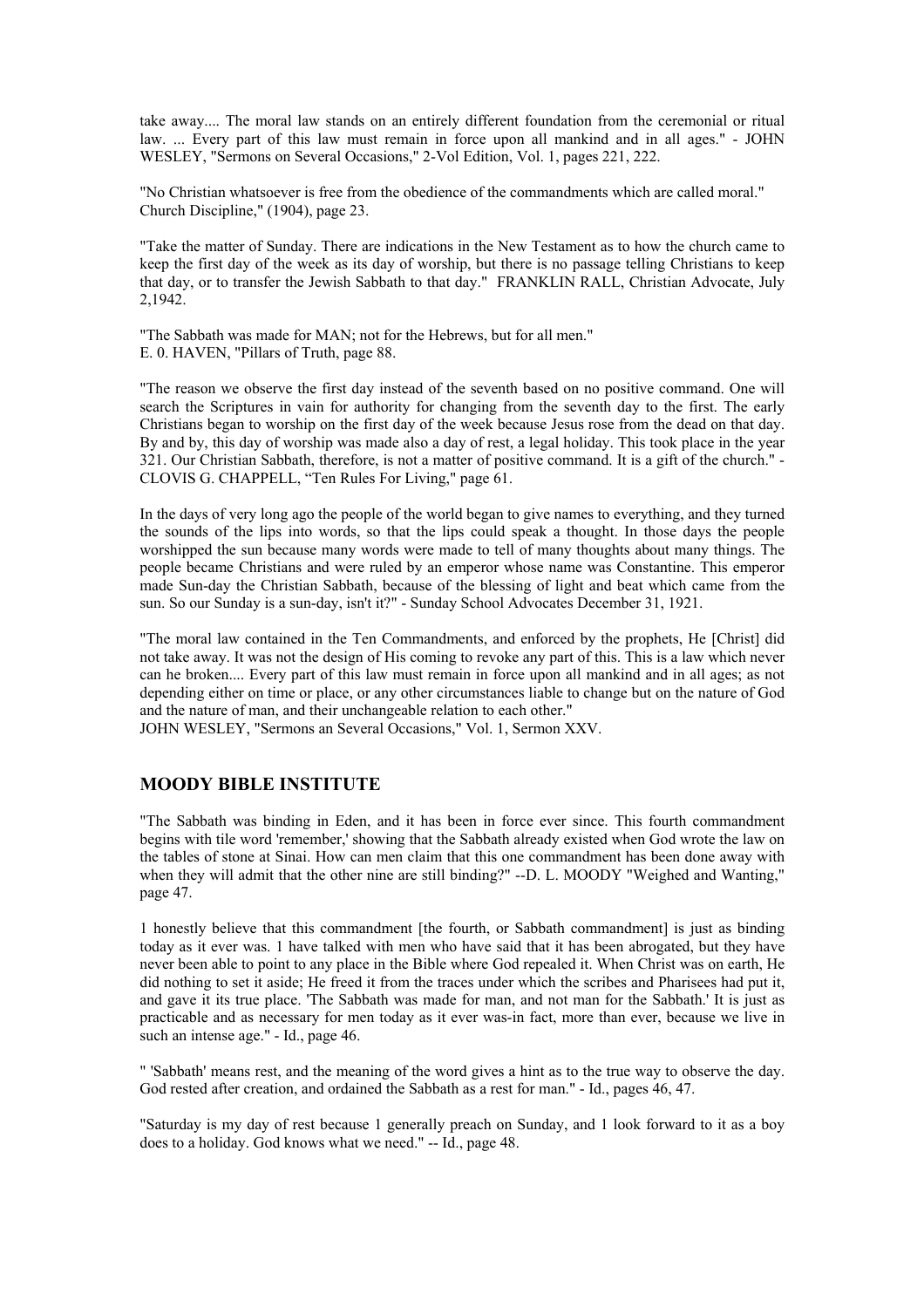## **MORMON**

(The Church of Jesus Christ of Latter-Day Saints)

1n this, a new dispensation, and verily the fast dispensation of the fullness of times, the law of the Sabbath has been reaffirmed unto the church.... We believe that a weekly day of rest is no less truly a necessity for the physical well-being of man than for his spiritual growth; but primarily and essentially, we regard the Sabbath as divinely established, and its observance a commandment of Him who was and is and ever shall be, Lord of the Sabbath." ---JAMES E. TALMAGE, "Articles of Faith," 25th Edition, Art. 13, Chap. 24, pages 449, 451,452,

"The Sabbath was to be a perpetual covenant between the Lord and the children of Israel. 'Wherefore the children of Israel shall keep the Sabbath, to observe the Sabbath throughout their generations, for a perpetual covenant' (verse 16). In verse 17 they are commanded to observe it as a sign that they, remember that the Lord made heaven and earth, and rested on the seventh day.

In these quotations from Exodus 31, and in the Decalogue the most positive and weighty reasons are given by tile Lord to the fathers of the house of Israel, for keeping the Sabbath day. The obligation is evidently as binding upon the Latter-day Saints as it was upon their fathers, and they in like manner, will reap the reward of obedience."

FRANKLIN D. RICHARDS AND JAMES A. LITTLE, "A Compendium of the Doctrines of the Gospel," page 226.

## **PRESBYTERIAN**

"The Sabbath is a part of the Decalogue---the Ten Commandments. This alone forever settles the question as to the perpetuity of the institution.... Until, therefore, it can be shown that the whole moral law has been repealed, the Sabbath will stand.... The teaching of Christ confirms the perpetuity of the Sabbath." -- T. C. BLAKE, D.D., "Theology Condensed," pages 414,475.

'Ye must not imagine that the coming of Christ has freed us from the authority of the law; for it is the eternal rule of a devout and holy life, and must therefore be as unchangeable as the justice of God, which it embraced, is constant and uniform." ---JOHNCALVIN, "Commentary on a Harmony of the Gospels," Vol. 1, page 277

"The moral law doth for ever bind all, as well justified persons as others, to the obedience thereof',. and that not only in regard to the matter contained in it, hut also in respect of the authority of God the Creator who gave it. Neither doth Christ in the gospel in any way dissolve, but much strengthen this obligation." -- "Westminster Confession of Faith," Chap. 19, Art. 5.

God instituted the Sabbath at the creation of man, setting apart the seventh day for the purpose, and imposed its observance as a universal and perpetual moral obligation upon the race." -- American Presbyterian Board of Publication, Tract No. 175.

"The observance of the seventh-day Sabbath did not cease till it was abolished after the [Roman] empire became Christian." -- American Presbyterian Board of Publication, Tract No. 118.

## **DICTIONARIES**

"As the Sabbath is of divine institution, so it is to be kept holy unto the Lord. Numerous have been the days appointed by men for religious services; but these are not binding because of human institution. Not so the Sabbath. Hence the fourth commandment is ushered in with a peculiar emphasis - Remember that thou keep holy the Sabbath day.' ... The abolition of it would be unreasonable." CHARLES BUCK, A Theological Dictionary," 1830 Edition, page 537.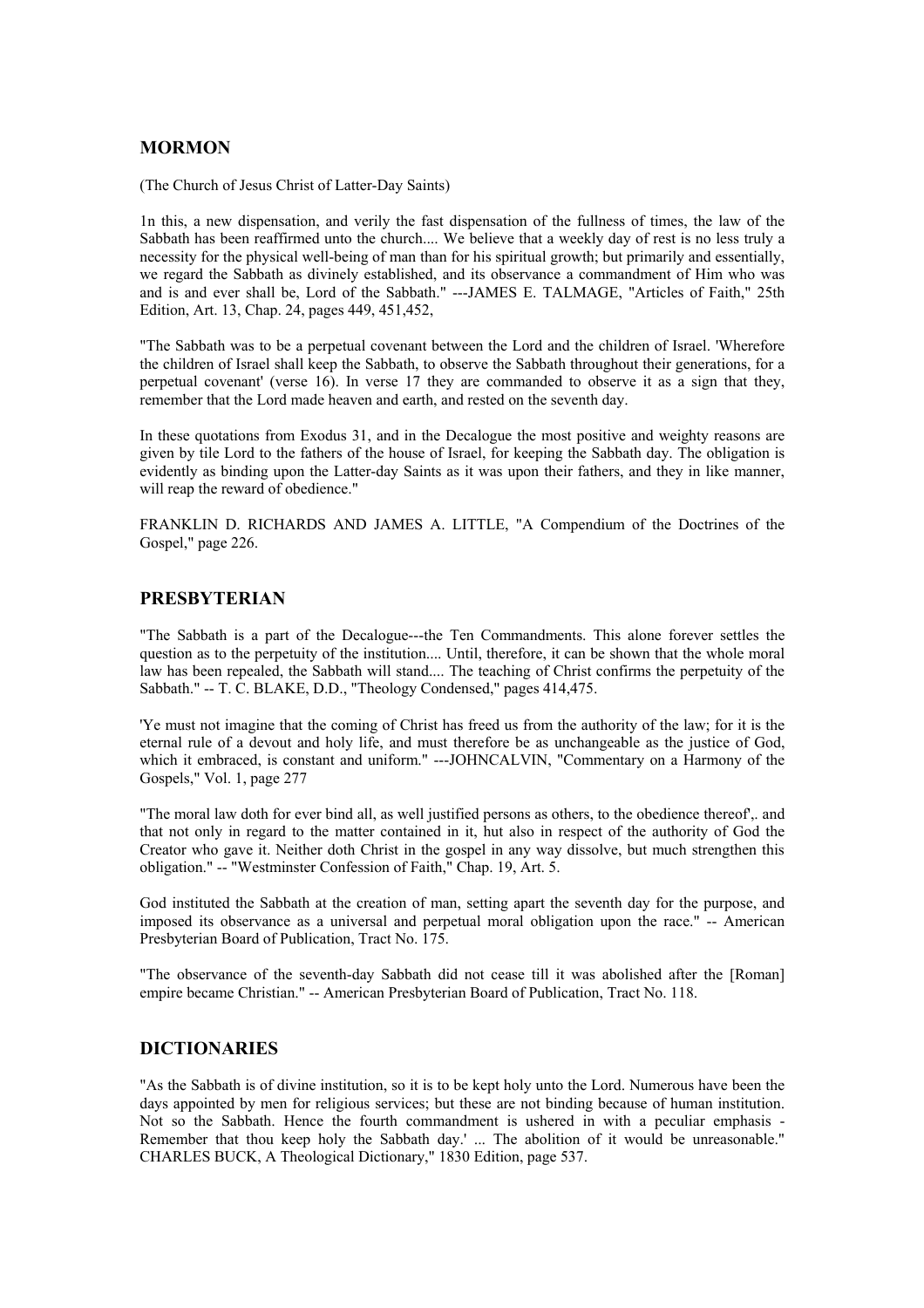"But although it [Sunday] was in the primitive times indifferently called the Lord's day, or Sunday, yet it was never denominated the Sabbath; a name constantly appropriate to Saturday, or the seventh day, both by sacred and ecclesiastical writers." -1d., page 572.

"The notion of a formal substitution by apostolic authority of the Lord's day [meaning Sunday] for the Jewish Sabbath [or the first for the seventh day]. .. and the transference to it, perhaps in a spiritualised form, of the sabbatical obligation established by tile promulgation of the fourth commandment, has no basis whatever, either in Holy Scripture or in Christian antiquity."

WILLIAM SMITH AND SAMUEL CHEETHAM, A Dictionary of Christian Antiquities," Vol. 11, page 182, Article "Sabbath."

# **ENCYCLOPEDIAS**

"Sunday was a name given by the heathens to the first day of the week, because it was the day on which they worshipped the sun, ... the seventh day was blessed and hallowed by God Himself, and ... He requires His creatures to keep it holy to Him. This commandment is of universal and perpetual obligation. ... The Creator blessed the seventh day' and declared it to be a day above all days. A day on which His favour should assuredly rest. . . . So long, then, as man exists, and the world around him endures, does the law of the early Sabbath remain. It cannot be set aside, so long as its foundations fast.... It is riot the Jewish Sabbath, properly so-called, which is ordained in the fourth commandment. In the whole of that injunction there is no Jewish element, any more than there is in the third commandment, or the sixth." -- Eadie's Biblical Cyclopedia, 1872 Edition, page 561.

"Thus we learn from Socrates (H.E., vi.c.8) that in his time public worship was held in the churches of Constantinople on both days. The view that the Christian's Lord's day or Sunday is but the Christian Sabbath deliberately transferred from the seventh to the first day of the week does not indeed find categorical expression till a much later period.... The earliest recognition of the observance of Sunday as a legal duty is a constitution of Constantine in A.D. 321, enacting that all courts of justice, inhabitants of towns, and workshops were to be at rest on Sunday (venerabili die Solis), with an exception in favour of those engaged in agricultural labour.... The Council of Laodicea (363) ... forbids Christians from Judaizing and resting on the Sabbath day, preferring the Lord's day, and so far as possible resting as Christians." Britannica, 1899 Edition, Vol. XXIII, page 654.

"Unquestionably the first law, either ecclesiastical or civil, by which the sabbatical observance of Sunday is known to have been ordained is the sabbatical edict of Constantine, A.D. 321. Chambers' Encyclopedia, Article "Sunday."

It must be confessed that there is no law in the New Testament concerning the first day." M'CLINTOCK AND STRONG, Cyclopedia of Biblical, Theological, and Ecclesiastical literature, Vol. IX, page 196.

"Sunday (Dies Solis, of the Roman calendar, 'day of the sun,' because dedicated to the sun), the first day of the week, was adopted by the early Christians as a day of worship. The 'sun' of Latin adoration they interpreted as the 'Sun of Righteousness.' ... No regulations for its observance are laid down in the New Testament, nor, indeed, is its observance even enjoined." ---SCHAFF HERZOG, Encyclopedia of Religious Knowledge, 1891 Edition, Vol. 1V, Art. "Sunday."

## **HISTORICAL**

During this indefinite time a considerable amount of a sort of theokrasia seems to have gone on between the Christian cult and the almost equally popular and widely diffused Mithraic cult, and the cult of Serapis-Isis-Horus. From the former it would seem the Christians adopted Sunday as their chief day of worship in- stead of the Jewish Sabbath." --H. G. WELLS, "The Outline of History" (New and Revised), page 543.

"The first who ever used it [the Sabbath] to denote the Lord's day (the first that 1 have met with in all this search) is one Petrus Alfonsus. He lived about the time that Repurtus did (which was the beginning of the twelfth century) -who calls the Lord's day by the name of Christian Sabbath."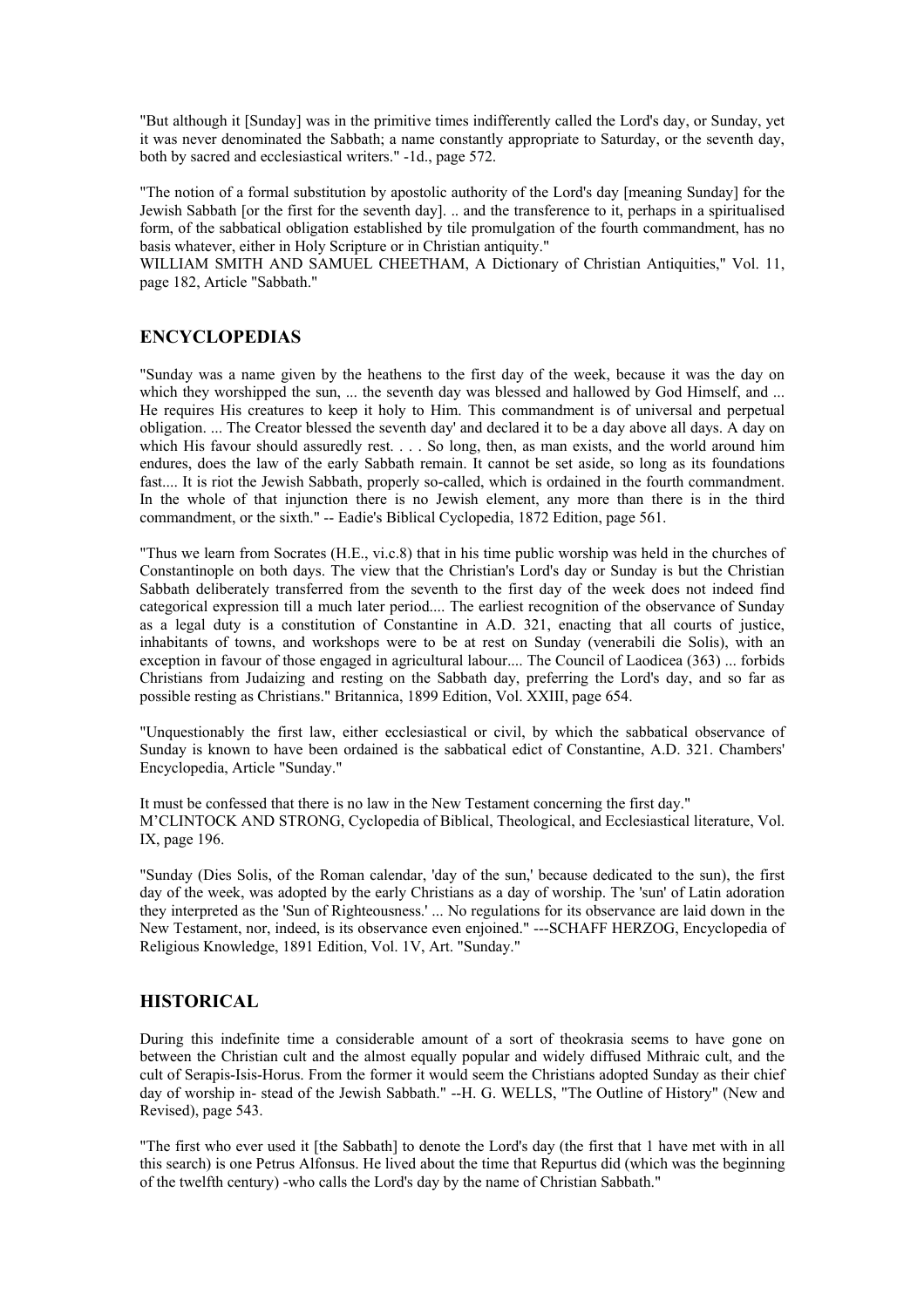HEYLYN, "History of the Sabbath," Part 2, Chap. 2, See. 12.

"Bear in mind that the substitution [of the first for the seventh day] was not a coerced happening; it could not be a sudden, but only a very slow development, probably never anticipated, never even designed or put into shape by those chiefly interested, but creeping almost unconsciously into being." WILLIAM B. DANA, "A Day of Rest and Worship," page 174.

The first direct reference to Sunday as a day of rest from physical toil we find in Tertullian, in about A.D. 200 in his Liber de Oratione, chapter 23. 'Ye, however (just as we have received ), only on the day of the Lord's resurrection ought to guard not only against kneeling, but every posture and office of solicitude; deferring even our businesses lest we give any place to the devil."---TERTULLIAN, "Ante-Nicene Fathers," Vol. Ill, page 689.

"The early Christians had at first adopted the Jewish seven day week with its numbered week days. By the close of the third century A.D. this began to give way to the planetary week. In the fourth and fifth centuries the pagan designations became generally accepted in the western half of Christendom. The use of the planetary names by Christians attests the growing influence of astrological speculations introduced by converts from paganism. ... During these same centuries the spread of Oriental solar worships, especially that of Mithra (Persian sun worship) in the Roman world, had already led to the substitution by pagans of dies Solis for dies Saturni, as the first day of the planetary week.... Thus gradually a pagan institution was ingrafted on Christianity." ---HUTTON WEBSTER, Ph.D., Rest Days, pages 220,221.

Eusebius, fourth-century bishop and friend of the wicked Emperor Constantine, whose Sunday law is the first on record, flatly says: "All things, whatsoever that it was duty to do on the Sabbath, these we have transferred to the Lord's day [as they had begun to call Sunday]." on the Psalms."

"Opposition to Judaism introduced the particular festival of Sunday very early, indeed, into the place of the Sabbath.... The festival of Sunday, like all other festivals, was always only a human ordinance, and it was far from the intentions of the apostles to establish a divine command in this respect, far from them, and from the early apostolic church, to transfer the laws of the Sabbath to Sunday. Perhaps, at the end of the second century a false application of this kind had begun to, take place; for men appear by that time to have considered labouring on Sunday as a sin."

AUGUSTUS NEANDER, "General history of the Christian Religion and Church" (Rose's translation), Vol. page 186.

## **INFIDEL**

Probably very few Christians are aware of the fact that what they call the 'Christian Sabbath' (Sunday) is of pagan origin. 'The first observance of Sunday that history records is in the fourth century, when Constantine issued an edict (riot requiring its religious observance, but simply abstinence from work) reading 'let all the judges and people of the town rest and all the various trades be suspended on the venerable day of the sun.' At the time of the issue of this edict, Constantine was a sun-worshipper; therefore it could have had no relation whatever to Christianity." -- HENRY M. TABER, "Faith or Fact" (preface by Robert G. Ingersoll), page 112.

1 challenge any priest or minister of the Christian religion to show me the slightest authority for the religious observance of Sunday. And, if such cannot be shown by them, why is it that they are constantly preaching about Sunday as a holy day? ... The claim that Sunday takes the place of Saturday, and that because the Jews were supposed to be commanded to keep the seventh day of the week holy, therefore the first day of the week should be so kept by Christians, is so utterly absurd as to be hardly worth considering.... That Paul habitually observed and preached on the seventh day of the week, is shown in Acts 18:4 'And he reasoned in the synagogue every Sabbath' (Saturday)." --1d., pages 114, 116.

## **MISCELLANEOUS**

"You will tell me that Saturday was the Jewish Sabbath, but that the Christian Sabbath has been changed to Sunday. Changed! But by whom? Who has authority to change an express commandment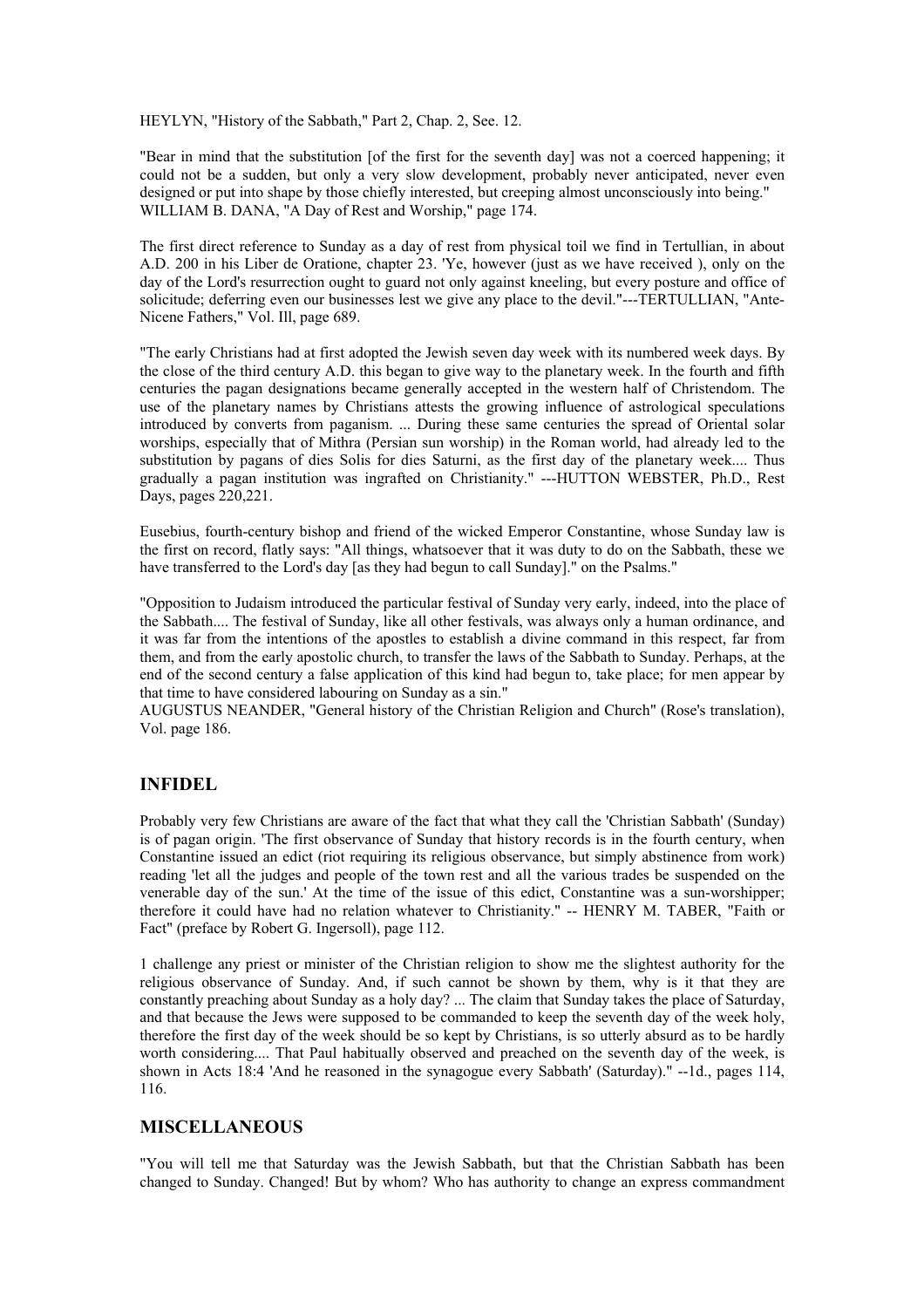of Almighty God? When God has spoken and said,' Thou shalt keep holy the seventh day, who shall dare to say, Nay, thou mayest work and do all manner of business on the seventh day; but thou shalt keep holy the first day in its stead'? This is a most important question, which 1 know not how you can answer.

"You are a Protestant, and you profess to go by the Bible and the bible only; and yet in so important a matter as the observance of one day in seven as a holy day, you go against the plain letter of the Bible, and put another day in the place of that day which the Bible has commanded. The command to keep holy the seventh day is one of the Ten Commandments; you believe that the other nine are still binding; who gave you authority to tamper with the fourth? If you are consistent with your own principles, if you really follow the Bible and the Bible only, you ought to be able to produce some portion of the New Testament in which this fourth commandment is expressly altered." --"The Library of Christian Doctrine," pages 3, 4.

"The first precept in the Bible is that of sanctifying the seventh day: 'God blessed the seventh day, and sanctified it.' Genesis 2:3 This precept was confirmed by God in the Ten Commandments: 'Remember the Sabbath day to keep it holy. ... The seventh day is the Sabbath of the Lord thy God.' Exodus 20: 8, 10. On the other hand, Christ declares that He is not come to destroy the law, but to fulfil it. (Matthew 5: 17) He Himself observed the Sabbath: 'And, as His custom was, He went into the synagogue on the Sabbath day. Luke 4: 16. His disciples likewise observed it after His death: 'They ... rested the Sabbath day according to the commandment.' Luke 23:56. Yet with all this weight of Scripture authority for keeping the Sabbath or seventh day holy, Protestants of all denominations make this a profane day and transfer the obligation of it to the first day of the week, or the Sunday. Now what authority have they for doing this? None at all but the unwritten word, or tradition of the Catholic Church, which declares that the apostle made the change in honour of Christ's resurrection, and the descent of the Holy Ghost on that day of the week." JOHN MILNER, "The End of Religious Controversy," page 71.

"Sabbath means, of course, Saturday, the seventh day of the week, but the early Christians changed the observance to Sunday, to honour the day on which Christ arose from the dead. " ---FULTON OURSLER, Cosmopolitan, Sept. 1951, pages 34,35.

I do not pretend to be even an amateur scholar of the Scriptures. 1 read the Decalogue merely as an average man searching for guidance, and in the immortal 'Ten Words' I find a blueprint for the good life." --1d. , page 33.

"Most certainly the Commandments are needed today, perhaps more than ever before. Their divine message confronts us with a profound moral challenge in an epidemic of evil; a unifying message acceptable alike to Jew, Moslem, and Christian. Who, reading the Ten in the light of history and of current events, can doubt their identity with the eternal law of nature?" - Id., page 124.

"The Sabbath is commanded to be kept on the seventh day. It could not be kept on any other day. To observe the first day of the week or the fourth is riot to observe the Sabbath.... It was the last day of the week, after six days of work that was to be kept holy. The observance of no other day would fulfil the law." --H. J. FLOWERS, B.A., B.D., "The Permanent Value of the Ten Commandments," page 131.

"The evaluation of Sunday, the traditionally accepted day of the resurrection of Christ, has varied greatly, throughout the centuries of the Christian Era. From time to time it has been confused with the seventh day of the week, the Sabbath. English speaking peoples have been the most consistent in perpetuating the erroneous assumption that the obligation of the fourth commandment has passed over to Sunday. In popular speech, Sunday is frequently, but erroneously, spoken of as the Sabbath." --F. M. SETZLER, Lead Curator, Department of Anthropology, Smithsonian Institute, from a letter dated Sept. 1, 1949.

He that observes the Sabbath aright holds the history of that which it celebrates to be authentic, and therefore believes in the creation of the first man. The creation of a fair abode for man in the space of six days. He believes in the primeval and absolute creation of the heavens and the earth, and, as a necessary antecedent to all this, in the Creator, who at the close of His latest creative effort, rested on the seventh day. The Sabbath thus becomes a sign by which the believers in a historical revelation are distinguished from those who have allowed these great facts to fade from their remembrance." - JAMES G. MICHY, "Commentary on the Book of Exodus," comments on Exodus 20: 8-11.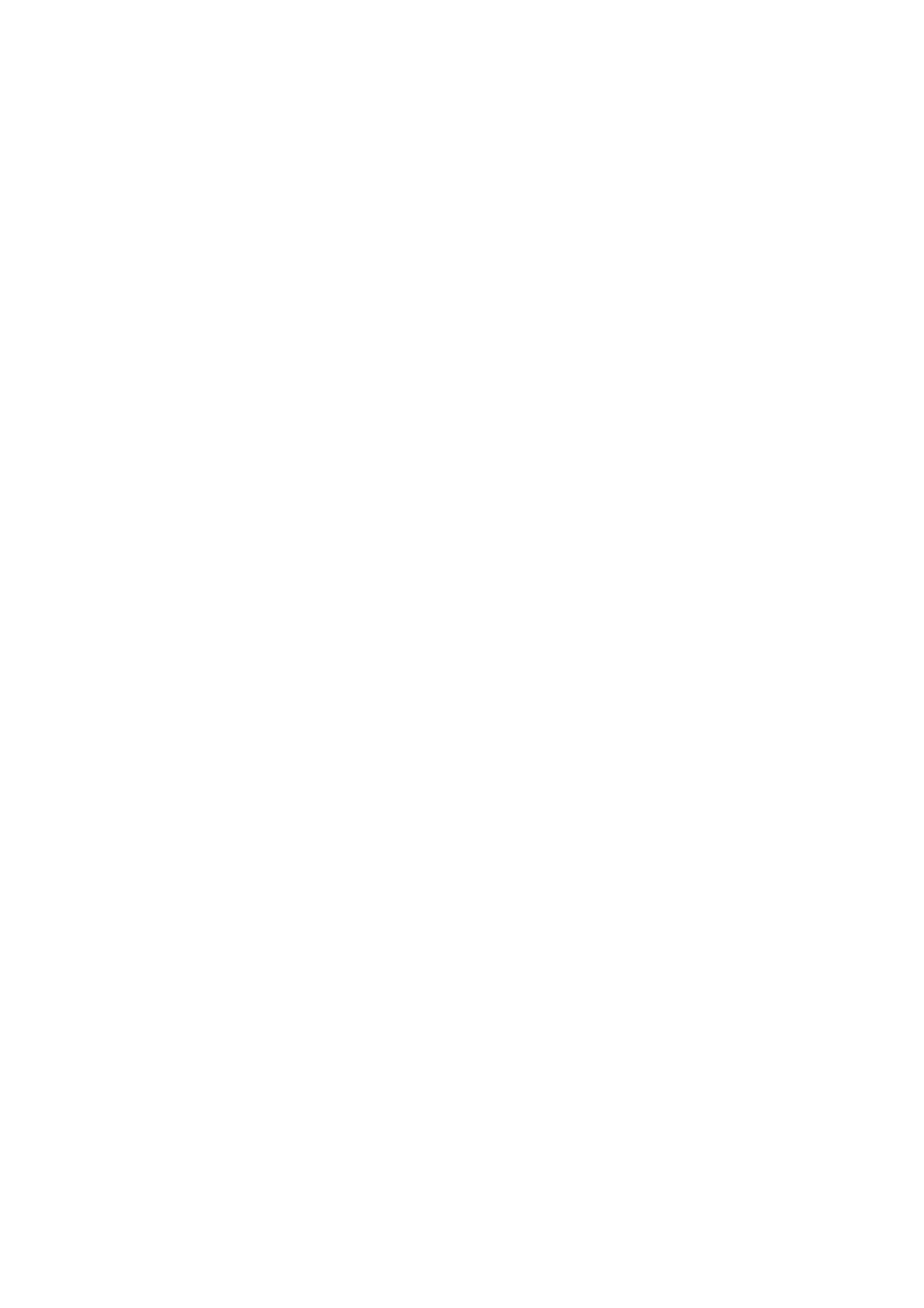# **Appendix II – The Pagan Origin Of Sunday Observance**

"On another occasion Aurelian is reported to have told his troops that god, not they, made emperors. When her returned victoriously to Rome in 274 AD, he introduced the cult of the unconquered sun, Sol Invictus, as a formal state worship for the empire. A new temple was built for Sol, and the god's birthday, December 25, became a national festival, while his day, Sunday, headed the week."

"**The World Of Ancient Times**", by Carl Roebuck, Charles Scribner & Sons, New York, 1966, Page 693.

"In March 321, he enacted that on 'the venerable day of the Sun.' "

"A second law enacted a few months later, confirms that 'the day celebrated by the veneration of the Sun ' "

"Constantine does not call it the Lord's Day, but on the contrary emphasises its sacredness to the Sun." "It would appear that Constanine imagined that Christian observance of the first day of the planetary week was a tribute to the Unconquered Sun."

"Constantine did not see any harm in consulting soothsayers."

"**Constantine And The Conversion Of Europe**", by A. H. M. Jones, Hodder & Stroughton Ltd., London 1948, Page 100,101.

"This law arranges for the keeping holy of Sunday. The Christian day of rest fell, of course, on the dies Solis, the day dedicated to the very popular Sun God. But there was nothing in Sol or any other pagan god to justify the Sunday rest, which is based on the authority of the Bible."

"**Conversion Of Constantine**", by Andrew Alfoldi, Clarendon Press, Oxford, 1948, Page 48.

"But the realization of the fulfillment of the Sabbath in the Lord's Day does not find any expression in the N. T. This silence is especially marked in the epistle to the Hebrews. In that epistle the writer is addressing some who were in danger of relapsing into Judaism, who could scarcely bear to forego all the associations of the old religion, its antiquity, authority, splendor, variety."

"**A Dictionary Of The Bible**", by James Hastings, Charles Scribner & Sons , New York, 1906 , Page 139.

"The record tells us very little about the manner in which Sunday was observed in the first three centuries."

"While the leaders of the Church gave no sanction to the idea that Sunday was the heir of the Sabbath, the idea was all the time gaining power among the mass of the Christian people in the west."

"It was not as the 'Lord's Day' but as ''the venerable day of the sun that he describes the new public holiday."

"**Encyclopedia Of Religion And Ethics**", by James Hastings, Charles Scribner & Sons , New York,1922 , Volume 12, Page 104-110.

"The Reformers of the 16th century were in a difficult position, for, although they regarded both Genesis 2 and Exodus 20 as historical, they could not rest the institution of Sunday on either of the traditional grounds. They could not identify it with the Jewish Sabbath; nor could they admit that an ecclesiastical rule of observance, however venerable, was of unchanging validity. Yet both feeling and reason urged them to maintain its obligation."

"So long as the story of the creation in Genesis 1 and 2 and the account of the giving of the law on Mount Sinai were regarded as historical, the question had to be faced: How can a Divine command, directly given to men, be abrogated ? The answer for us is plain: No such commands were ever given, and the stories which record them are legends. The Sabbath was made for man; and under the guidance of Providence, it was made by man. Sunday in its turn, was made by man and for man."

"**Encyclopedia Of Religion And Ethics**", by James Hastings, Charles Scribner & Sons , New York,1922 , Volume 12, Page 104-110.

"To understand the meaning and significance of Sunday as the first day of the week it is necessary to consider the five contributions which have been made to its place in the calendar and to its manner of observance :

(1) The worship of the Sun among ancient peoples

(2) The popularity of Mithraism among the Romans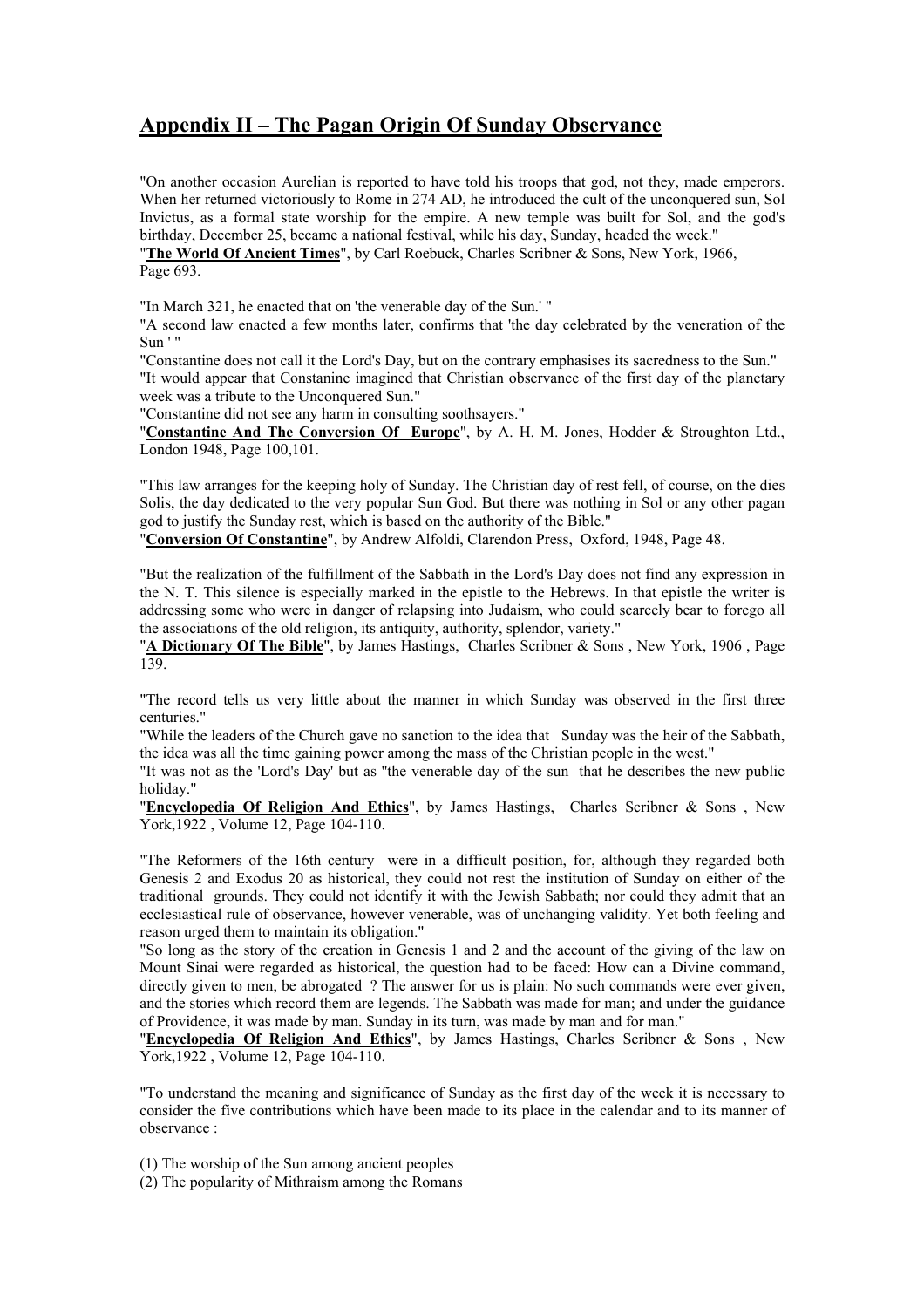(3) The Roman observance of the day of the Sun

(4) The early Christian dedication of the first day of the week as a memorial of the resurrection of Christ.

(5) The Puritans of Massachusetts, with the resulting Sunday laws, usually known as Blue Laws."

"Mithras, identified with Sol Invictus, gave authority and victory to the throne."

"The earliest known Sunday law appeared in the edict of Constantine (AD 321)"

"This law probably bore no relation to Christianity; the emperor as Pontifex Maximus merely added the day of the Sun to the Roman calendar and thus gave imperial recognition of Sun worship which was already firmly established in Rome."

"As noted above, during this same period the spread of Oriental Solar religions had led in Rome to the designation of the day of the Sun as the first day of the week ."

"**Colliers Encyclopedia**", Volume 21, 1971, Page 632, 633

"The primitive church in Palestine was almost entirely Jewish and as such continued Sabbath observance; it was a social necessity."

"This made the church's most natural time for the Lord's Supper Saturday evening, i.e., the beginning of Sunday, as seems to be the case in Acts 20:7."

"1 Corinthians 16:2 does not refer to a church gathering. While 'the Lord's Day' (Rev. 1:10) is probably Sunday it is unprovable."

"No evidence for the equating of Sabbath and Sunday is found before the end of the third century, but by that time there was an increasing stress on the true, i.e., spiritual, observance of the Sabbath , and it was, at least in theory observed as a day of worship alongside Sunday."

"**Dictionary Of The Christian Church**", by J. D. Douglas, Paternoster Press, 1978, Page 939,940

"When the early church began Sunday worship is not known. Nor do the N.T. writers offer a rationale for the shift from Saturday's Sabbath observance to Sunday's meetings, but several factors may be suggested."

"No hint of cessation from work on Sundays is found until Tertullian (160 - 220 AD)."

"**Evangelical Dictionary Of Theology**", Bath Press, Avon, 1984, Page 649.

"SATURDAY : The Jewish 'Sabbath' and the day of the week on which Christ's body rested in the tomb." "**Oxford Dictionary Of The Christian Church**", Oxford Press, 1974, Page 1237.

"How, when, where, and under what stimulus the community of Jesus transferred there holy day from the Jewish Sabbath to Sunday - these questions are lost in obscurity. There is no evidence that the risen Lord gave directions for the observance of this day to the apostles."

"**Encyclopedia Of Biblical Theology**", Sheen And Ward Publishers, London, 1970, Volume 2, Page 513.

"The religious observance by Jews of the seventh day as the weekly day of rest was enjoined in the Ten Commandments."

"Thus after the death of Christ there was no formal abrogation of the Sabbath ; and the Jewish Christians continued to observe it, sometimes strictly as among the Ebionites."

"**Chambers Encyclopedia**", Volume 12, 1970, Page 123.

"Regular corporate worship on Sundays goes back to the apostolic age, but the New Testament writings do not explain how the practice began."

"**Encyclopedia Brittanica**", Volume 11, 1985, Page 383.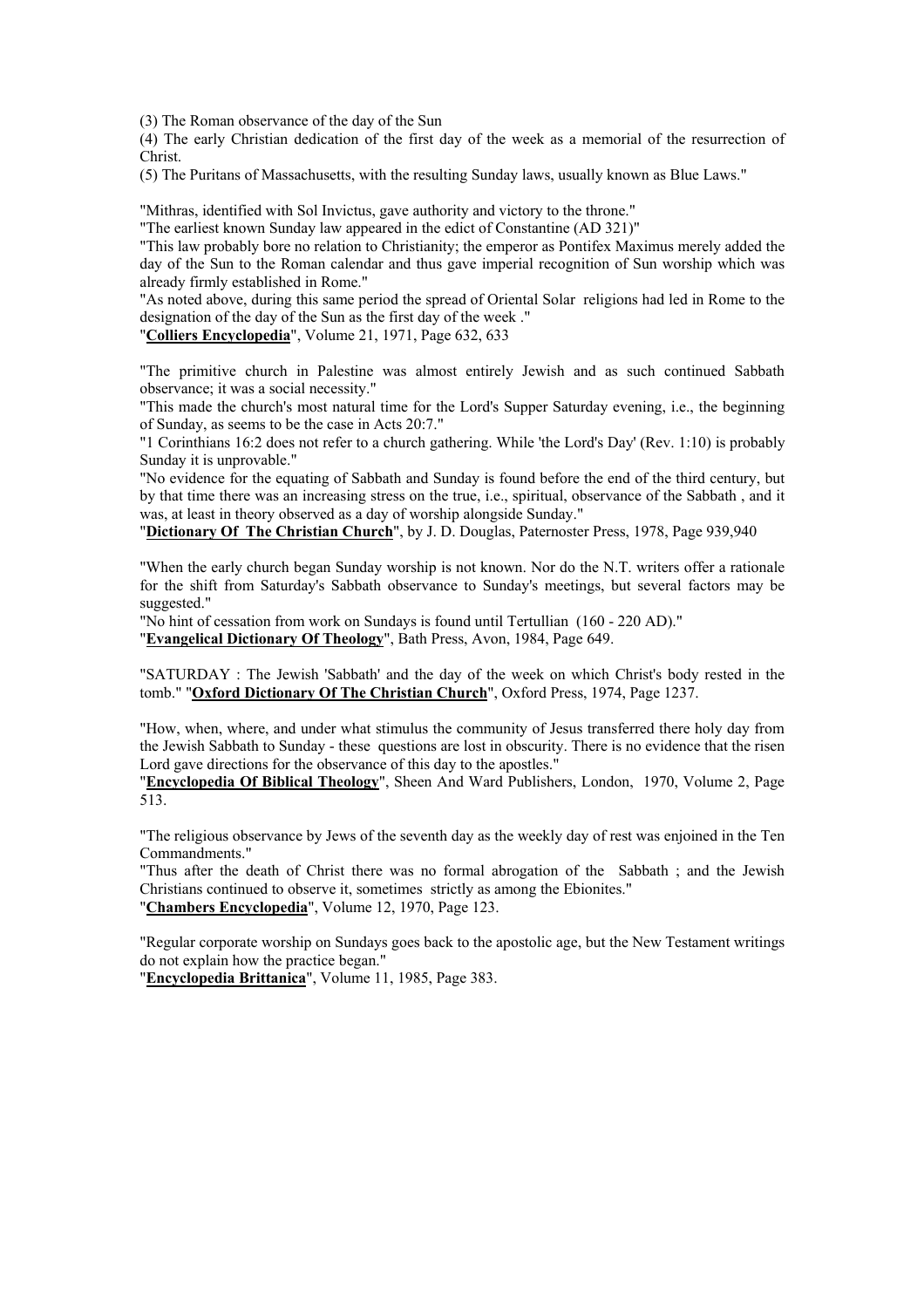# **Appendix III – The Seventh Day Through The Centuries**

"Remember the Sabbath day to keep it holy. Six days shaft thou labour, and do all thy work: But the seventh day is the sabbath of the Lord thy God: in it thou shalt not do any work, thou, nor thy son, nor thy daughter, nor thy cattle, nor thy stranger that is within thy gates: For in six days the LORD made heaven and earth, the sea, and all that in them is, and rested the seventh day: wherefore the LORD blessed the sabbath day, and hallowed it!' Ex. 20: 8-11

## **1ST CENTURY SABBATH OBSERVANCE**

### **INSTITUTION OF THE SABBATH**

"Thus the heavens and the earth were finished, and all the host of them. And on the seventh day God ended his work which he made; and he rested on the seventh day from all his work which he had made. And God blessed the seventh day, and sanctified it: because that in it he had rested from all his work which God created and made." Genesis 11-3

### **JESUS**

 "And he came to Nazareth, where he had been brought up: and, as his custom was, he went into the synagogue on the Sabbath day, and stood up to read." Luke 4:16

"And, behold, one came and said unto him, Good Master, what good thing shall 1 do that 1 may have eternal life? And he said unto him, if thou wilt enter into life, keep the commandments." Matthew 19:16,17

"But pray ye that your flight be not in winter, neither on the Sabbath day." Matthew 24, 20. Jesus asked his disciples to pray that in the flight from the doomed city of Jerusalem they would not have to flee on the Sabbath day. This flight took place in 70 A.D. (40 years after the Cross).

#### **HIS FOLLOWERS**

"And they returned, and prepared spices and ointments and rested the Sabbath day according to the commandment." Luke 23:56.

## **PAUL**

"And Paul, as his manner was went in unto them, and three Sabbath days reasoned with them out of the Scriptures" Acts 17:2

#### **PAUL AND GENTILES**

 "And when the Jews were gone out of the synagogue, the Gentiles besought that these words might be preached to them the next Sabbath. And the next Sabbath came almost the whole city together to hear the Word of God." Acts 13:42, 44. Here we find Gentiles in a Gentile city gathering on the Sabbath. It was not a synagogue meeting in verse 44, for it says almost the whole city came together. Verse 42 says they asked to bear the message the "next Sabbath."

And note this point: The Bible does not say it is the "old Jewish Sabbath that was passed away," but the Spirit of God, writing the Book of Acts some 30 years after the Crucifixion, calls it "the next Sabbath."

#### **JOHN**

1 was in the Spirit on the Lord's day." Rev. 1: 10 (Mark 2:28, Isa.58:13, Ex.20: 10, Clearly show the Sabbath to be the Lords day).

## **JOSEPHUS**

"There is not any city of the Grecians, nor any of the Barbarians, nor any nation whatsoever, whither our custom of resting on the seventh day hath not come!" M'Clatchie, "Notes and Queries on China and Japan' (edited by Dennys), Vol 4, Nos 7, 8, P.100.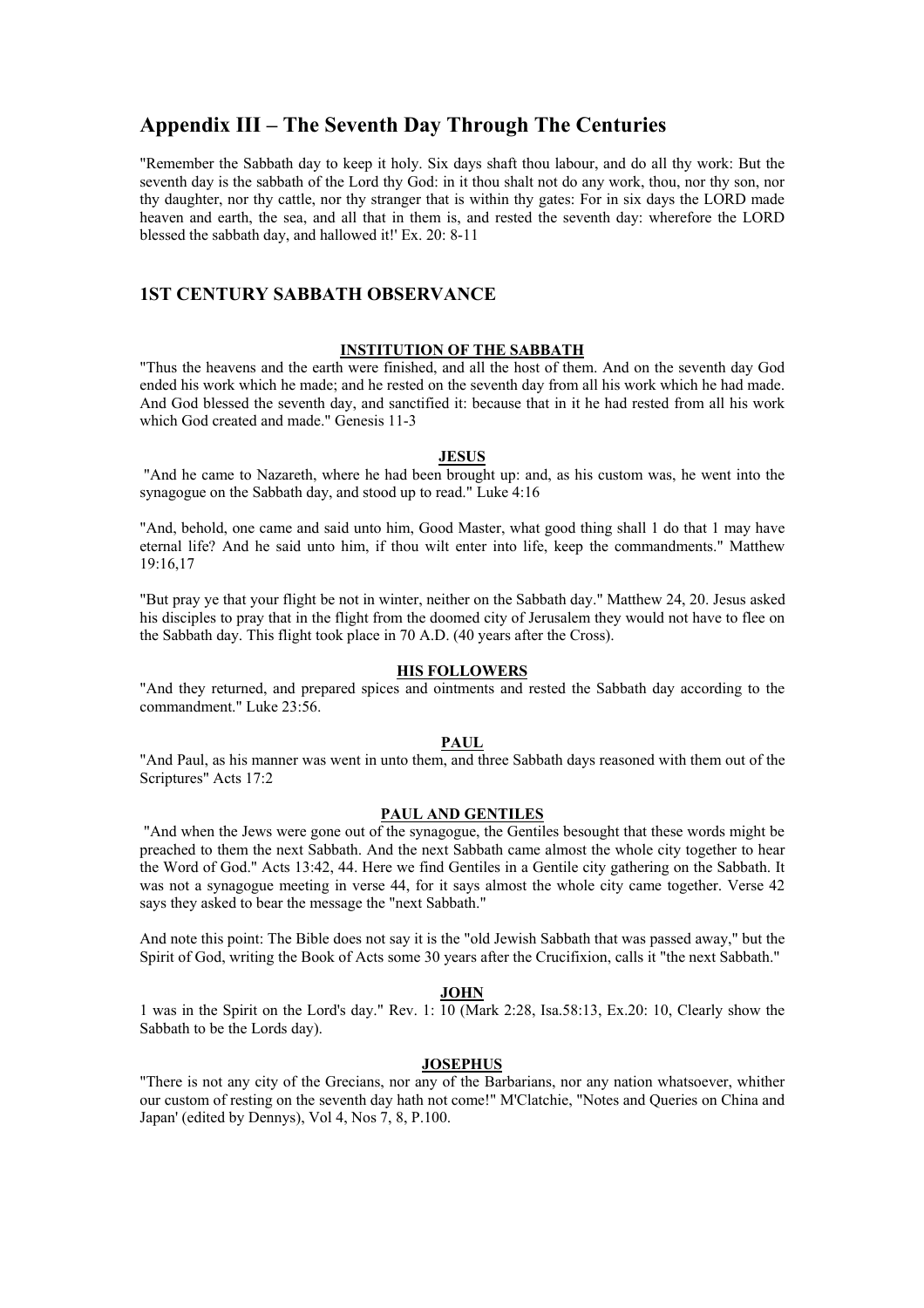#### **FIRST CENTURY CHRISTIANS**

"Then the spiritual seed of Abraham fled to Pella, on the other side of Jordan, where they found a safe place of refuge, and could serve their Master and keep His Sabbath." Eusebius's "Ecclesiastical History, "b, 3, chap. 5

#### **PHILO**

Declares the seventh day to be a festival, not of this or of that city, but of the universe. M'Clatchie, "Notes and Queries, "Vol. 4,99

## **2ND CENTURY SABBATH OBSERVANCE**

### **EARLY CHRISTIANS**

"The primitive Christians had a great veneration for the Sabbath, and spent the day in devotion and sermons. And it is not to be doubted but they derived this practice from the Apostles themselves, as appears by several Scriptures to this purpose." "Dialogues on the Lord's Day," p. 189. London: 1701, By Dr. T.H. Morer (A Church of England divine).

#### **EARLY CHRISTIANS**

"...The Sabbath was a strong tie which united them with the life of the whole people, and in keeping the Sabbath holy they followed not only the example but also the command of Jesus." "Geschichte des Sonntags," pp.13,14

## **2ND CENTURY CHRISTIANS**

"The Gentile Christians observed also the Sabbath," Gieseler's "Church History," Vol. 1, ch. 2, par. 30,93.

### **EARLY CHRISTIANS**

"The primitive Christians did keep the Sabbath of the Jews; ... therefore the Christians, for a long time together, did keep their conventions upon the Sabbath, in which some portions of the law were read: and this continued till the time of the Laodicean council." "The Whole Works" of Jeremy Taylor, Vol. IX,p. 416 (R. Heber's Edition, Vol XH, p. 416).

#### **EARLY CHURCH**

1t is certain that tile ancient Sabbath did remain and was observed (together with the celebration of the Lord's day) by the Christians of the East Church, above three hundred years after our Saviour's death." "A Learned Treatise of the Sabbath," p. 77

Note: By the "Lord's day" here the writer means Sunday and not the true Sabbath," which the Bible says is the Sabbath. This quotation shows Sunday coming into use in the early centuries soon after the death of the Apostles. Paul the Apostle foretold a great 'Falling away" from the Truth that would take place soon after his death.

## **2ND, 3RD, 4TH CENTURIES**

 From the apostles' time until the council of Laodicea, which was about the year 364, the holy observance of tile Jews' Sabbath continued, as may be proved out of many authors: yea, notwithstanding the decree of the council against it." "Sunday a Sabbath." John Ley, p.163. London: 1640.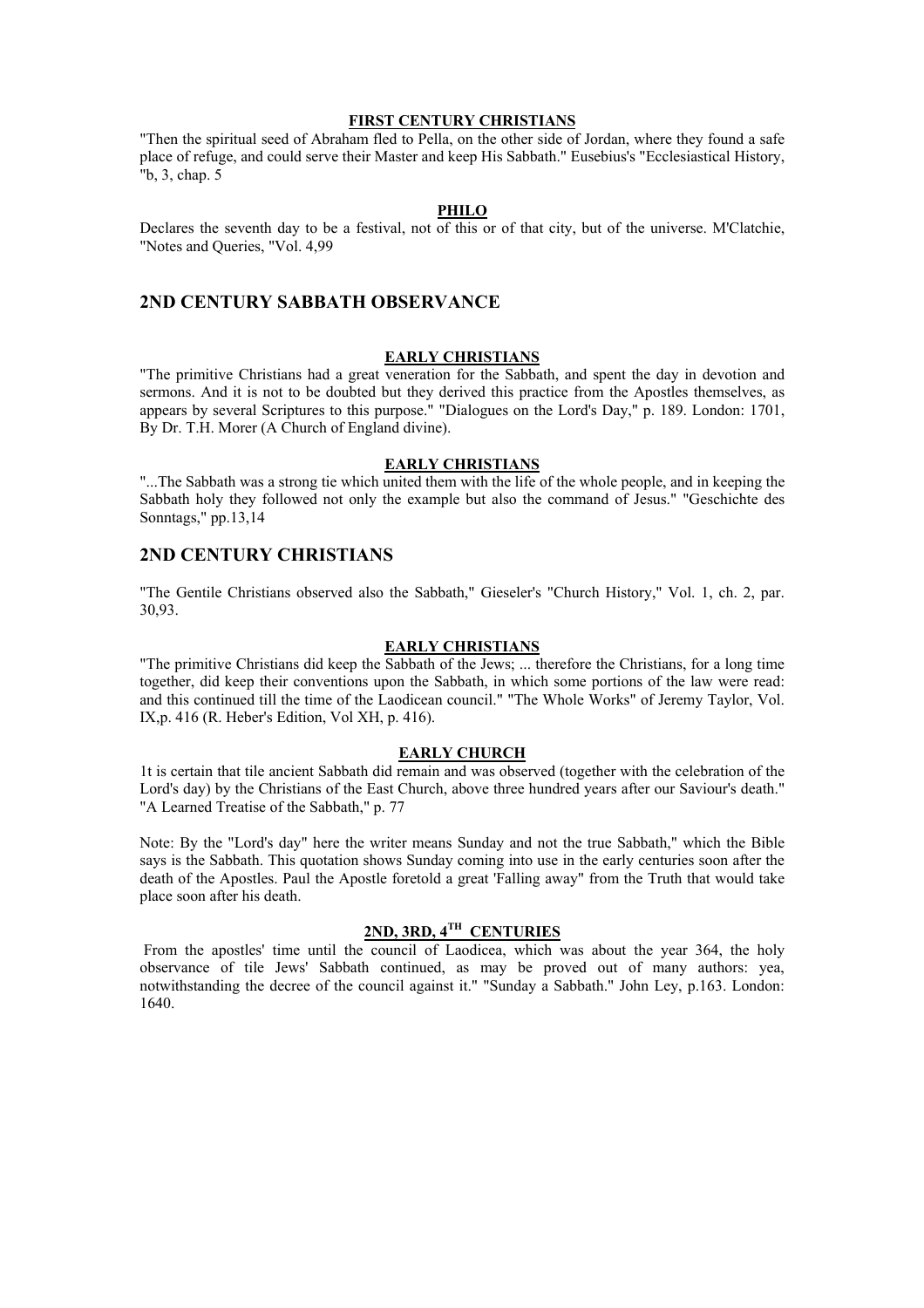## **3RD CENTURY SABBATH OBSERVANCE**

#### **EGYPT (OXYIMYNCHUS PAPYRUS) (200-250 AD)**

"Except ye make the sabbath a real sabbath (sabbatize the Sabbath," Greek), ye shall not see the Father." "The oxyrhynchus Papyri," pt, l, p.3, Logion 2, verso 4-11 (London Offices of the Egypt Exploration Fund, 1898).

## **EARLY CHRISTIANS**

"Thou shaft observe the Sabbath, oil account of Him who ceased from His work of creation, but ceased not from His work of providence: it is a rest for meditation of the law, not for idleness of the hands." "The Anti-Nicene Fathers," Vol 7,1). 413. From "Constitutions of the Holy Apostles," a document of the 3rd and 4th Centuries.

## **AFRICA - ALEXANDRIA - ORIGEN**

"After the festival of the unceasing sacrifice (the crucifixion) is put the second festival of the Sabbath, and it is fitting for whoever is righteous among the saints to keep also the festival of the Sabbath. There remains therefore a sabbatismus, that is, a keeping of the Sabbath, to the people of God (Hebrews 4:9)." "Homily on Numbers 23," par.4, in Migne, "Patrologia Graeca," Vol. 12,cols. 749, 750.

## **PALESTINE TO INDIA (CHURCH OF THE EAST)**

 As early as A.D. 225 there existed large bishoprics or conferences of the Church of the East (Sabbathkeeping) stretching from Palestine to India. Mingana, "Early Spread of Christianity." Vol. 10, p. 460.1

## **INDIA (BUDDHIST CONTROVERSY), 220 AD**

 The Kushan Dynasty of North India called a famous council of Buddhist priests at Vaisalia to bring uniformity among the Buddhist monks on the observance of their weekly Sabbath. Some had been so impressed by the writings of the Old Testament that they had begun to keep holy the Sabbath. Lloyd, "The Creed of Half Japan," p.'23.

## **EARLY CHRISTIANS**

 "The seventh-day Sabbath was ... solemnised by Christ, the Apostles, and primitive Christians, till the Laodicean Council did in manner quite abolish the observations of it." "Dissertation on the Lord's Day," pp. 33, 34

## **4TH CENTURY SABBATH OBSERVANCE**

## **ITALY AND EAST-C 4th**

1t was the practice generally of the Eastern Churches; and some churches of the west ... For in the Church of Millaine (Milan); ... it seems the Saturday was held in a fair esteem... Not that the Eastern Churches, or ally of the rest which observed that day, were inclined to Judaisille (Judaism); but that they came together oil the Sabbath day, to worship Iesus (Jesus) Christ the Lord of (fie Sabbath." "History of the Sabbath' (original spelling retained), Part 2, par. 5, pp.73, 74. London: 1636. Dr. Heylyn.

## **ORIENT AND MOST OF WORLD**

'The ancient Christians were very careful in the observance of Saturday, or the seventh day. It is plain that all the Oriental churches, and the greatest part of the world, observed the Sabbath as a festival ... Athanasius likewise tells us that they held religious assembles on the Sabbath, not because they were infected with Judaism, but to worship Jesus, the Lord of the Sabbath, Epiphanius says the same." "Antiquities of the Christian Church," Vol.11 Book XX, chap. 3, sec.], 66. 1137,1138.

#### **ABYSSINIA**

In the last half of that century St. Ambrose of Milan stated officially that the Abyssinian bishop, Museus, had 'travelled almost everywhere in the country of the Seres' (China). For more than seventeen centuries the Abyssinian Church continued to sanctify Saturday as the holy day of the fourth commandment." Ambrose, DeMoribus, Brichmanoriunt Opera Ominia, 1132, found in Migne, Patrologia Latima, Vol. 17, pp. 1131,1132.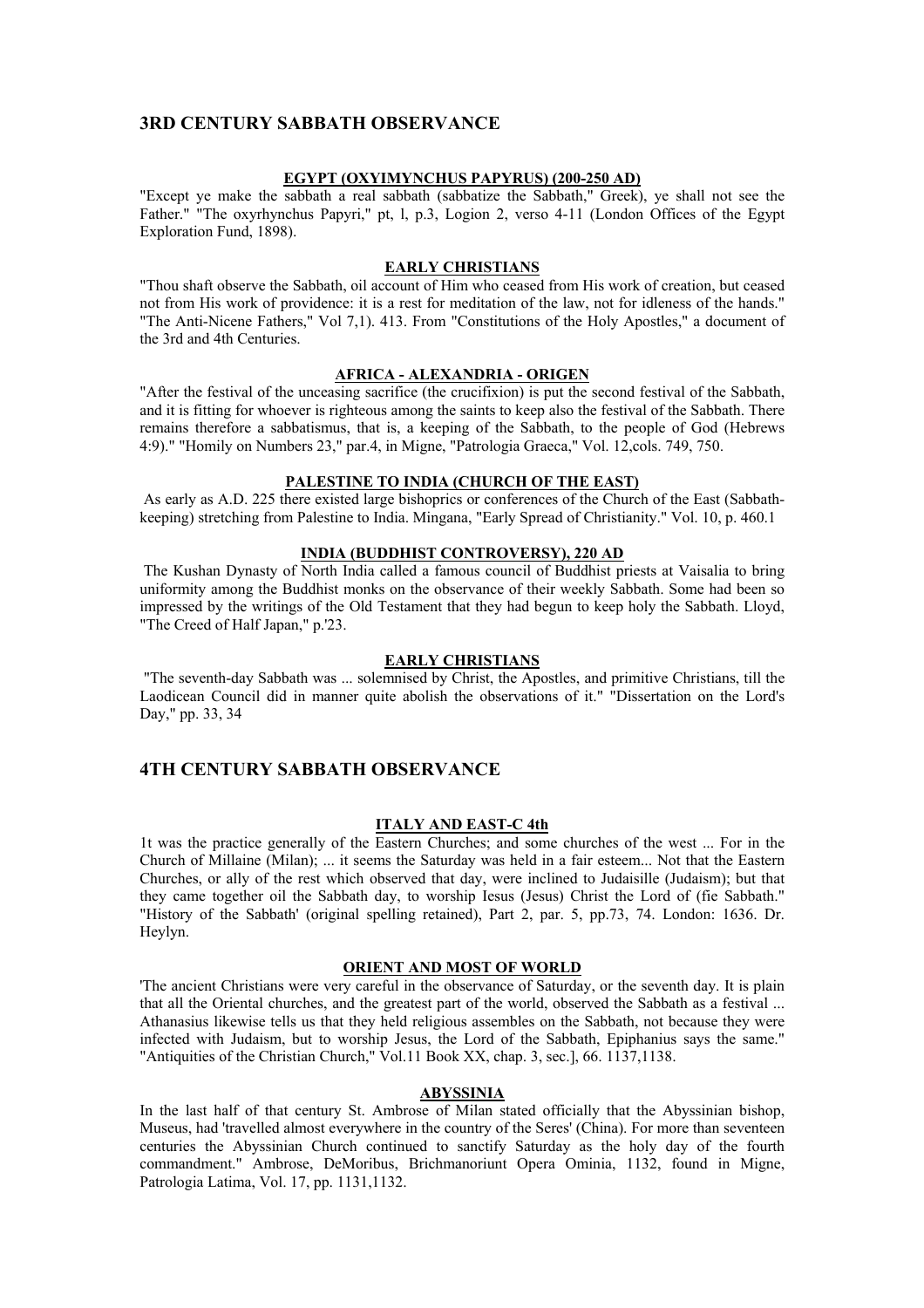### **ARABIA, PERSIA, INDIA, CHINA**

"Mingana proves that in 370 A.D. Abyssinian Christianity (a Sabbath keeping church) was so popular that its famous director, Musacus, travelled extensively in the East promoting the church in Arabia, Persia, India and China." "Truth Triumphant," p. 308 (Footnote 27).

### **ITALY-MILAN**

"Ambrose, the celebrated bishop of Milan, said that when he was in Milan he observed Saturday, but when in Rome observed Sunday. This gave rise to the proverb, 'When you are in Rome, do as Rome does.` Heylyn, "The History of the Sabbath" (1612)

### **SPAIN-COUNCIL ELVIRA (A.D.305)**

Canon 26 of the Council of Eivira reveals that the Church of Spain at that time kept Saturday, the seventh day. "As to fasting every Sabbath: Resolved, that the error be corrected of fasting every Sabbath." This resolution of the council is in direct opposition to the policy the church at Rome had inaugurated, that of commanding Sabbath as a fast day in order to humiliate it and make it repugnant to the people.

#### **SPAIN**

It is a point of further interest to note that in north eastern Spain near the city of Barcelona is a city called Sabadell, in a district originally inhabited. By a people called both "Validenses" and Sabbatati."

### **PERSIA - AD 335-375 (40 YEARS PERSECUTION UNDER SHAPUR 11)**

The popular complaint against the Christians-"They despise our sun god, they have divine services on Saturday, they desecrate the sacred the earth by burying their dead in it." Truth Triumphant," p.170.

## **PERSIA - AD 335-375**

"They despise our sun-god. Did not Zorcaster, the sainted founder of our divine beliefs, institute Sunday one thousand years ago in honour of the sun and supplant the Sabbath of the Old Testament. Yet these Christians have divine services on Saturday." O'Leary, "The Syriac Church and Fathers," pp. 83, 84.

### **COUNCIL LAODICEA - AD 365**

"Canon 16-On Saturday tile Gospels and other portions of the Scripture shall be read aloud." "Canon 29-Christians shall not Judaize and be idle on Saturday, but shall work on that day; but the Lord's day they shall especially honour, and as being Christians, shall, if possible, do no work on that day." Hefele's "Councils," Vol. 2, b. 6.

## **5TH CENTURY SABBATH OBSERVANCE**

#### **THE WORLD**

"For although almost all churches throughout the world celebrated the sacred mysteries (the Lord's Supper) on the Sabbath of every week, yet the Christians of Allexandria and at Rome, on account of some ancient tradition, refuse to do this." The footnote which accompanies the foregoing quotation explains the use of the word. It says: "That is, upon the Saturday. It should be observed, while Sunday is never called "the Sabbath' by the ancient Fathers and historians." Socrates, "Ecclestical History," Book 5, chap. 22, p. 289.

#### **CONSTANTINOPLE**

"The people of Constantinople, and almost everywhere, assemble together on the Sabbath, as well as oil the first day of the week, which custom is never observed at Rome or at Alexandria." Socrates, Ecclesiastical History," Book 7, chap. 19.

### **THE WORLD - AUGUSTINE, BISHOP OF H1PPO (NORTH AFRICA)**

 Augustine shows here that the Sabbath was observed in his day "in the greater part of the Christian world," and his testimony in this respect is all the more valuable because he himself was an earnest and consistent Sunday-keeper. See 'Nicene and Post Nicene Fathers," 1st Series, Vol. 1, pp. 353, 354.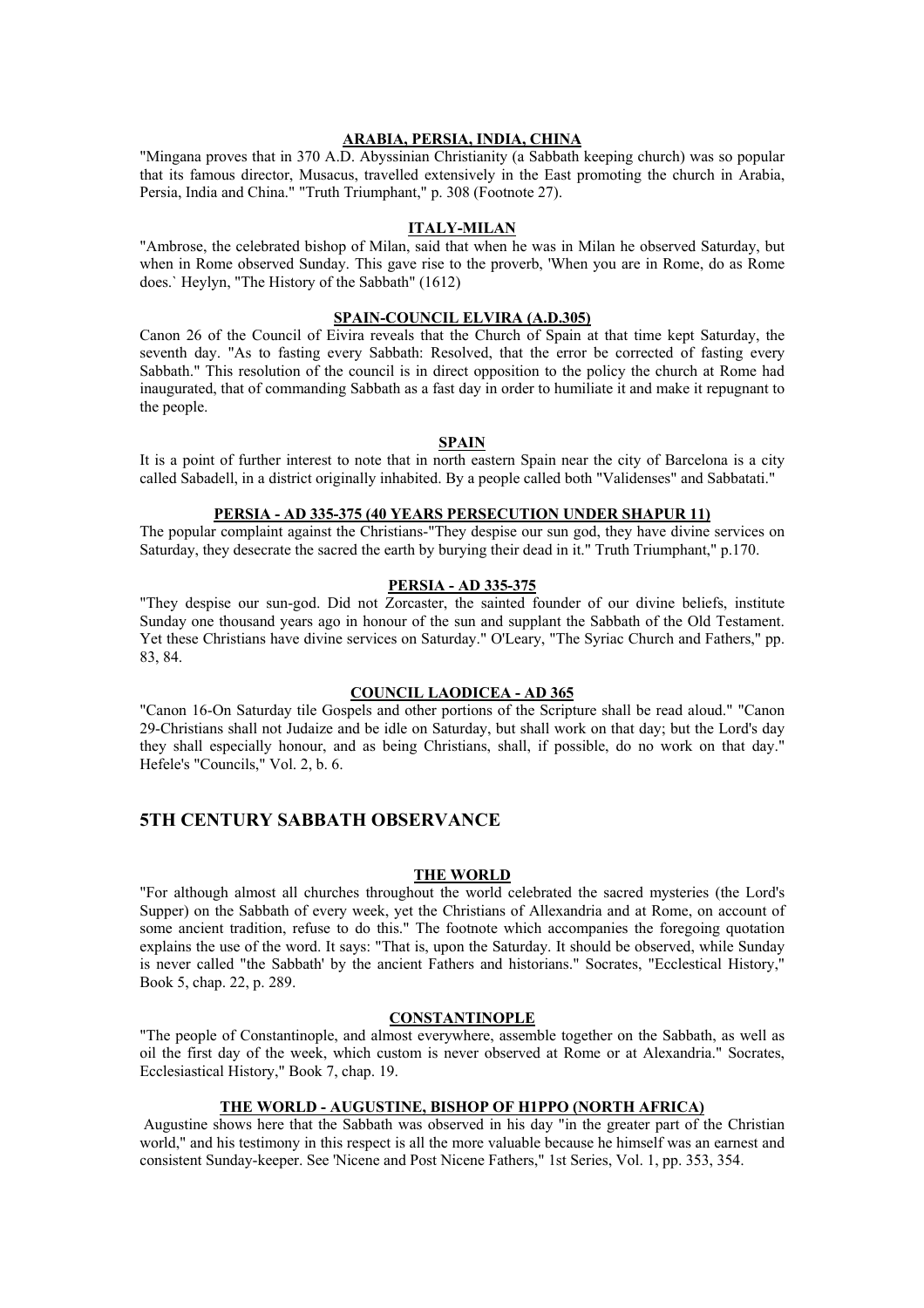#### **POPE INNOCENT (402 – 417 AD)**

 Pope Sylvester (314-335) was the first to order the churches to fast on Saturday, and Pope Innocent (402-417) made it a binding law in the churches that obeyed him, (in order to bring the Sabbath into disfavour.) "Innocentius did ordain the Saturday or Sabbath to be always fasted." Dr. Peter Heylyn, "History of the Sabbath, Part 2, p. 44.

## **5TH CENTURY CHRISTIANS**

Down even to the fifth century the observance of the Jewish Sabbath was continued in the Christian church. "Ancient Christianity Exemplified," Lyman Coleman. ch. 26, sec. 2, p. 52 In Jerome's day (420 A.D.) the devoutest Christians did ordinary work oil Sunday. 'Treatise of the Sabbath Day," by Dr. White Lord Bishop of Ely, p. 219.

#### **FRANCE**

"Wherefore, except Vespers and Nocturns, there are no public services among them in the day except on Saturday (Sabbath) an Sunday." .John Cassian, A French monk, "Institutes," Book 3 ch. 2.

## **AFRICA**

"Augustine deplored the fact that in two neighbouring churches in Africa one observes the seventh day Sabbath, another fasted on it." Dr. Peter Heylyn, "The History of the Sabbath." p. 416.

### **SPAIN (400 AD)**

"Ambrose sanctified the seventh day as the Sabbath (as he himself says). Ambrose had great influence in Spain, which was also observing the Saturday Sabbath." Truth Triumphant, p. 68

### **SIDONIUS (SPEAKING OF KING THEODORIC OF THE GOTHS, AD 454-526**

It is a fact that it was formerly the custom in the East to keep the Sabbath in the same manner as the Lord's day and to hold sacred assemblies: while on the other hand, the people of the West, contending for the Lord's day have neglected the celebration of tile Sabbath." "Apoilinaries Sidonli Epistolae," lib.1, 2; Migne 57.

### **CHURCH OF THE EAST**

"Mingana proves that in 410 Isaac, supreme director of the Church of the East, held a world council stimulated, some think, by the trip of Musacis, attended by eastern delegates from forty grand metropolitan divisions. In 411 the appointed a metropolitan director for China. These churches were sanctifying the seventh day."

#### **EGYPT**

`There are several cities and villages in Egypt where, contrary to the usage established elsewhere, tile people meet together on Sabbath evenings, and, although they have dined previously, partake of the mysteries." Sozomen. "Ecclesiastical History Book 7, ch. 119

## **6TH CENTURY SABBATH OBSERVANCE**

#### **SCOTTISH CHURCH**

In this latter instance they seemed to have followed a custom of which we find traces in the early monastic church of Ireland by which they field Saturday to be the Sabbath on which they rested from all their labours." W.T. Skene, "Adamnan Life of St. Columba" 1874, p.96.

## **SCOTLAND, IRELAND**

'We seem to see here an allusion to the custom, observed in the early monastic Church of Ireland, of keeping the day of rest on Saturday, or the Sabbath." History of the Catholic Church in Scotland," Vol.1, p. 86, by Catholic historian Belleshein).

#### **SCOTLAND-COLULMBA**

"Having continued his labours in Scotland thirty-four years, he clearly and openly foretold his death, and on Saturday, the ninth of June, said to his disciple Diermit: "This day is called the Sabbath. That is the rest day, and such will it truly be to me; for it will put an end to my labours". Butler's Lives of The Saints," Vol.1, A.D. 597, art. "St. Colomba" p. 762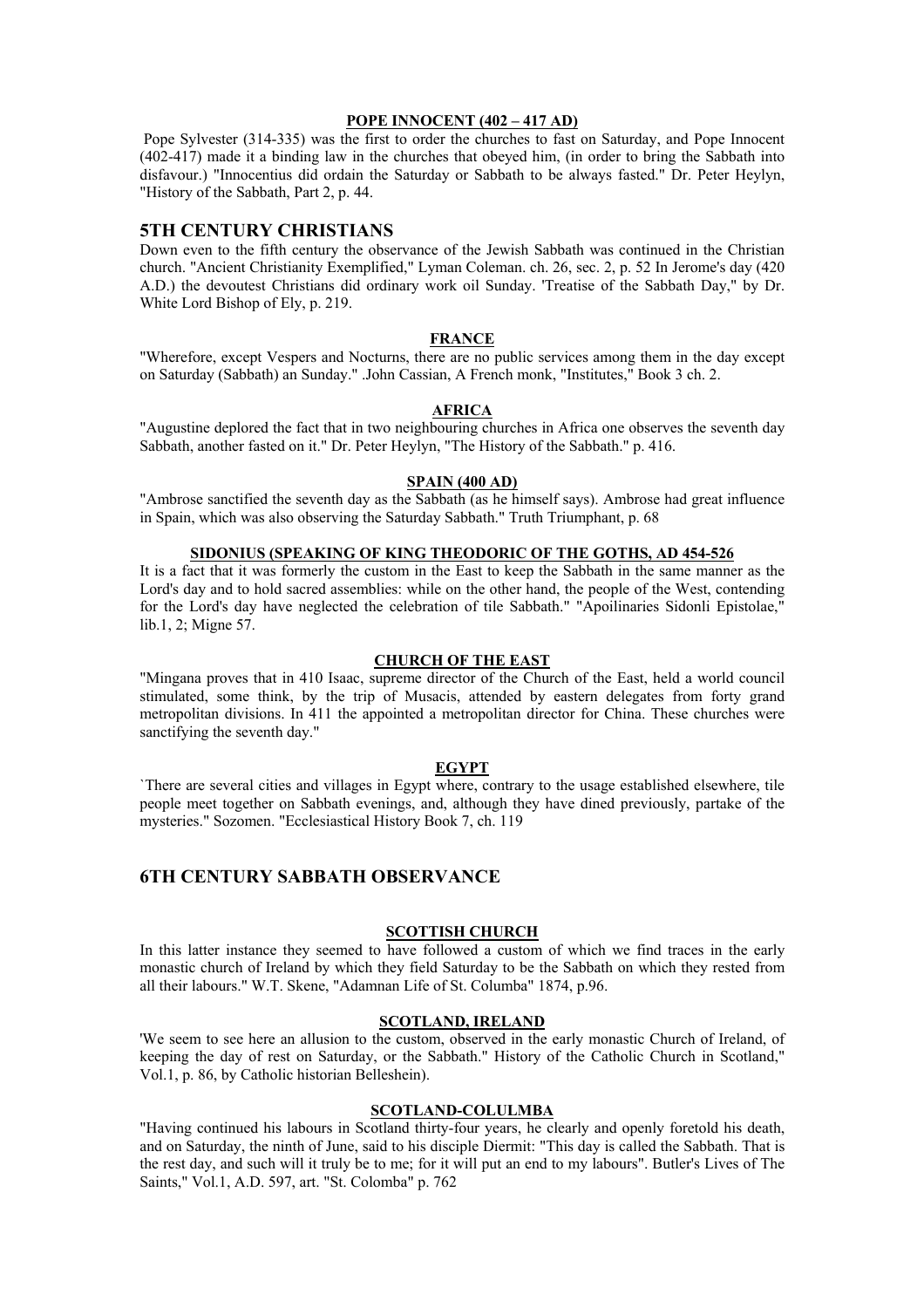### **COLUMBA (DR. BUTLER'S DESCRIPTION OF HIS DEATH)**

The editor of the best biography of Colomba says in a footnote: "Our Saturday. The custom to call the Lord's day Sabbath did not commence until a thousand years later." Adamnan's "Life of Columba" (Dublin, 1857), p. 230.

## **7TH CENTURY SABBATH OBSERVANCE**

## **SCOTLAND AND IRELAND**

Professor James C. Moffatt, D.D., Professor of Church History at Princeton, says: It seems to have been customary in the Celtic churches of early times, in Ireland as well as Scotland, to keep Saturday, the Jewish Sabbath, as a day of rest from labour. They obeyed the fourth commandment literally upon the seventh day of week." "The Church in Scotland," p.140.

## **SCOTLAND AND IRELAND**

The Celts used a Latin Bible unlike the Vulgate (R.C.) and kept Saturday as a day of rest, with special religious services on Sunday." Flick, "The Rise of Medieval Church," p. 237

#### **ROME**

Gregory 1 (A.D. 590-640) wrote against "Roman citizens (who) forbid any work being done on the Sabbath day." "Nicene and Post- Nicene Fathers," Second Series, Vol, XIII, p. 13, epistle 1

### **ROME (POPE GREGORY I, AD .590 TO 604)**

"Gregory, bishop by the grace of God to his well-beloved sons, the Roman citizens. It has come to me that certain men of perverse spirit have disseminated among you things depraved and opposed to the holy faith, so that they forbid anything to be done on the day of the Sabbath. What shall 1 call them except preachers of anti-Christ?" Epistles, b. 13:1

## **ROME - POPE GREGORY 1**

Declared that when anti-Christ should come he would keep Saturday as the Sabbath. "Epistles of Gregory 1, "b 13, epistle I. found in "Nicene and Post-Nicene Fathers."

'Moreover, this same Pope Gregory had issued an official pronouncement against a section of the city of Rome itself because the Christian believers there rested and worshipped on the Sabbath." Same reference.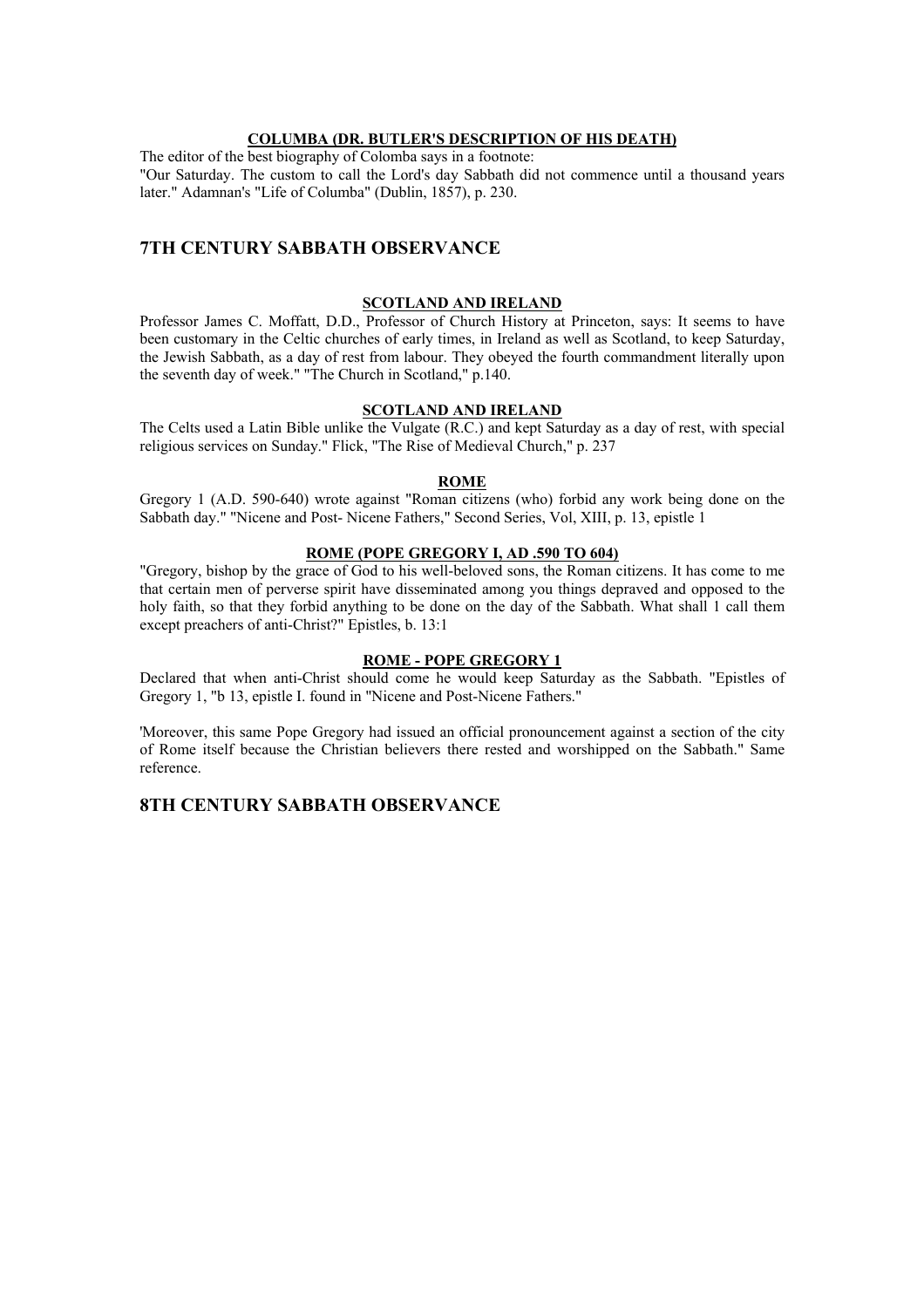### **COUNCIL OF FRIAUL, ITALY-A.D. 791 (CANON 13)**

"We command all Christians to observe the Lord's day to be held not in honour of the past Sabbath, but on account of that holy night of the first of the week called the Lord's day. When speaking of that Sabbath which the Jews observe, the last day of the week, and which also our peasants observe." Mansi, 13, 851

### **PERSIA AND MESOPOTAMIA**

"The hills of Persia and the valleys of the Tigris and Euphrates re-echoed their songs of praise. They reaped their harvests and paid their tithes. They repaired to their churches on the Sabbath day for the worship of God." "Realencyclopaedic fur Protestatische and Kirche," art. "Nestorianer"; also Yule, "The Book of ser Marco Polo," Vol.2, p.409.

#### **INDIA, CHINA, PERSIA, ETC**

"Widespread and enduring was the observance of the seventh-day Sabbath among the believers of the Church of the East and the St. Thomas Christians of India, who never were connected with Rome. It also was maintained among those bodies which broke off from Rome after the Council of Chalcedon namely, the Abyssinians, the Jacobites, the Maronites, and the Armenians," Schaff-Herzog, The New Enclopadia of Religious Knowledge," art. "Nestorians"; also Realencyclopaedie fur Protestantische Theologie und Kirche," art. "Nestorianv-,r."

### **COUNCIL OF LIFTINAE, BELGIUM-AD 745 (ATTENDED BY BONIFACE)**

"The third allocution of this council warns against the observance of the Sabbath, referring to the decree of the council of Laodicea." Dr. Hefeic, Counciliengfesch, 3, 512, see. 362

### **CHINA-A.D.781**

In A.D. 781 the famous China Monument was inscribed in marble to tell of the growth of Christianity in China at that time. The inscription, consisting of 763 words, was unearthed in 1625 near the city of Changan and now stands in tile "Forest of Tablets," Changan. The following extract from the stone shows that tile Sabbath was observed: "On the seventh day we offer sacrifices, after having purified our hearts, and received absolution for our sins. This religion, so perfect and so excellent, is difficult to name, but it enlightens darkness by its brilliant precepts." Christianity in China, M. I'Abbe Hue, Vol. 1, ch.2, pp. 48, 49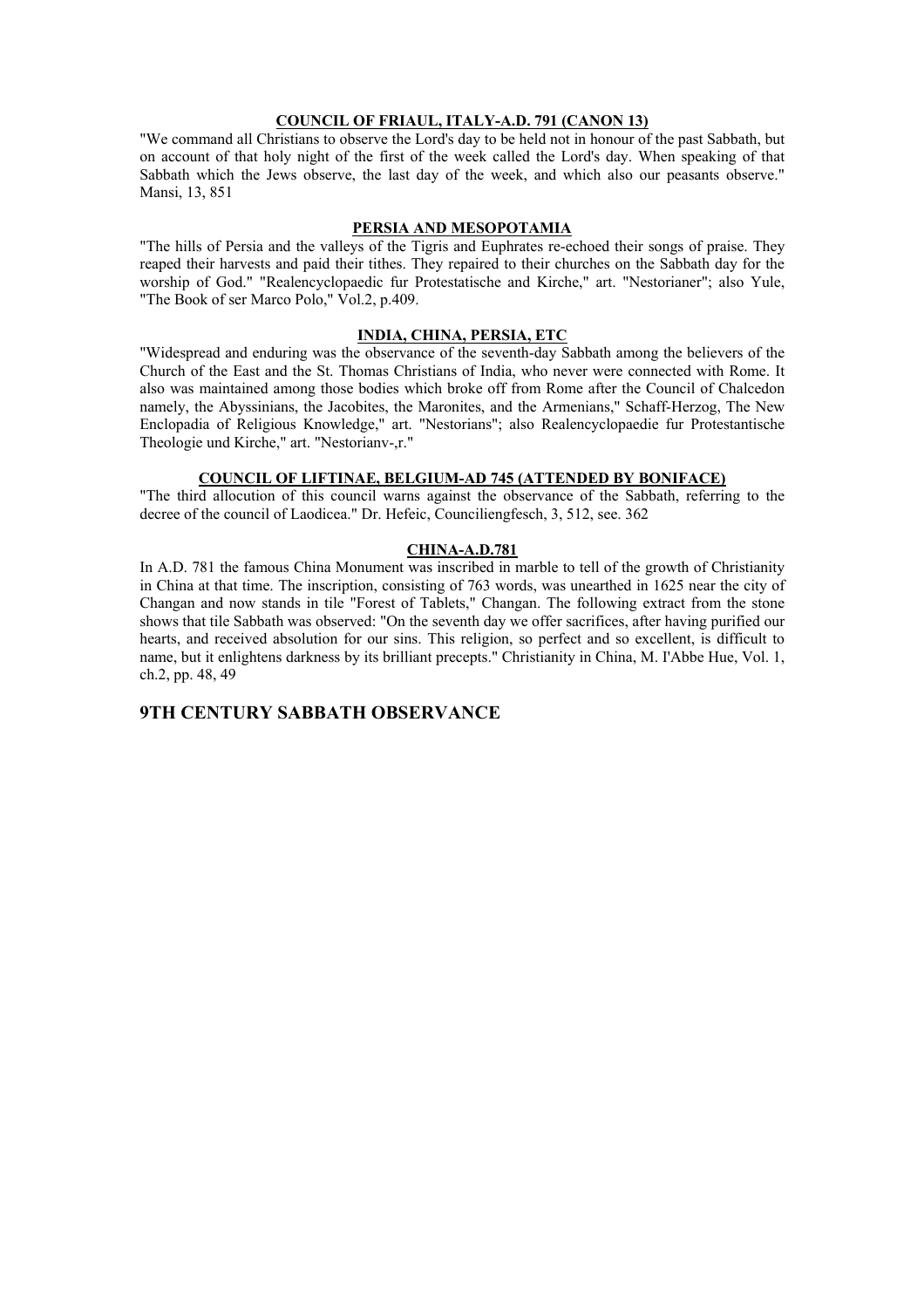#### **BULGARIA**

"Bulgaria in the early season of its evangelization had been aught that no work should be performed on the Sabbath." Responsa Nicolai Papae 1 and Con-Consulta Builillgarorum, Responsum 10, found in Mansi, Sacrorum Concilorum Nova et Aniplissima Colectio, Vol.15; p. 406; also Hefele, Conciliengeschicte, VolA, see. 478

#### **BULGARIA**

(Pope Nicholas 1, in answer to letter from Bogaris, ruling prince of Bulgaria.)

"Ques. 6-Bathing is allowed on Sunday.

Ques. 10 One is to cease from work on Sunday, but not also on the Sabbath." Hefele, 4,346- 352, see. 478

The Bulgarians had been accustomed to rest oil the Sabbath. Pope Nicholas writes against this practice.

### **CONSTANTINOPLE**

(Photuus, Patriarch of Constantinople (in counter- synod that deposed Nicolas, thus accused Papacy). Against the canons, they induced the Bulgarians to fast on the Sabbath." Photius, vonKard, Hergenrother, 1, 643

Note: The Papacy had always tried to bring the seventh-day Sabbath into disrepute by insisting that all should fast on that day. In this manner (she sought to torn people towards Sunday, the first day, the day that Rome had adopted.

# **ATHINGIANS**

Cardinal Hergenrother says that they stood in intimate relation with Emperor Michael 11 (821-829) and testifies that they observed the Sabbath. Kirchengeschichte, 1, 527

### **INDIA, ABYSSINIA**

"Widespread and enduring was the observance of tile seventh day Sabbath among tile believers of the Church of the East and the St. Thornas Christians of India. It was also maintained by the Abyssinians.

#### **BULGARIA**

"Pope Nicholas 1, in the ninth century, sent the ruling prince of Bulgaria a long document saying in it that one is to cease from work on Sunday, but not on the Sabbath. The head of the Greek Church, offended at the interference of the Papacy, declared the Pope ex-communicated." Truth Triumphant, p. 232

## **10TH CENTURY SABBATH OBSERVANCE**

#### **SCOTLAND**

"They worked on Sunday, but kept Saturday in a Sabbatical manner." A History of Scotland from the Roman Occupation, Vol. 1, p.96. Andrew Lang.

## **CHURCH OF THE EAST-Kurdistan**

"The Nestorians eat no pork and keep the Sabbath. They believe in neither auricular confession nor purgatory." Schaff-Herzog, "The New Encyclopaedia of Religious Knowledge," art. "Nestorians."

## **WALDENSES**

"And because they observed no other day of rest but the Sabbath days, they called them Insabathas, as much as to say, as they observed no Sabbath." Luther's "Fore-Runners" (original spelling), PP. 7, 8

#### **WALDENSES**

Roman Catholic writers try to evade the apostolic origin of the Waldenses, so as to make it appear that the Roman is the only apostolic church, and that all others are later novelties. And for this reason they try to make out that the Waldenses originated with Peter Waldo of the twelfth century. Dr. Peter Allix says:

"Some Protestants, oil this occasion, have fallen into the snare that was set for them ... It is absolutely false, that these churches were never found by Peter Waldo ... it is a pure forgery." Ancient Church of Piedmont, pp. 192, Oxford: 1821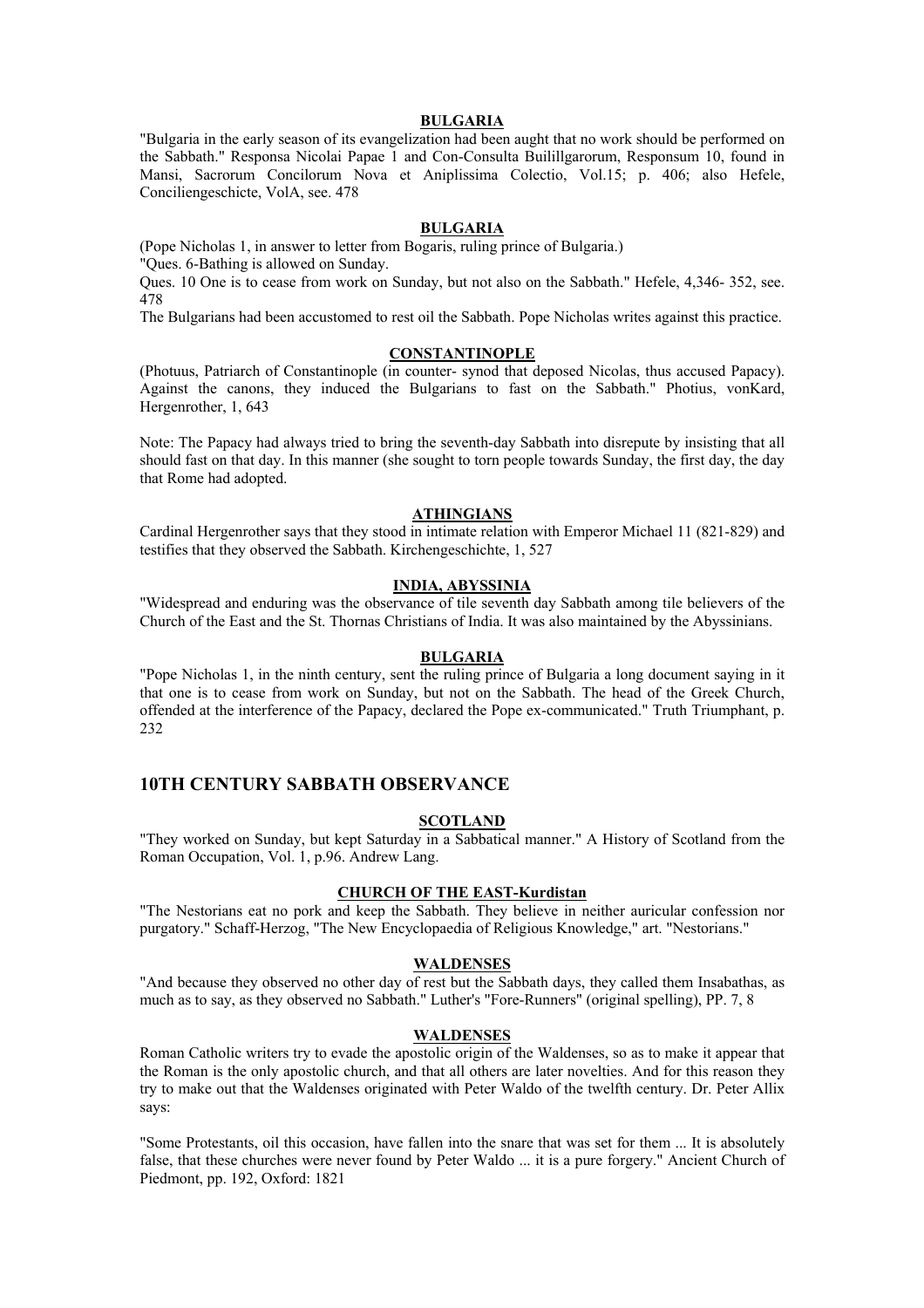#### **WALDENSES**

1t is not true, that Waldo gave this name to the inhabitants of the valleys: they were called Waldenses, or Vaudes, before his time, from the valleys in which they dwelt." ld., p. 182

#### **WALDENSES**

Oil the other hand, he "was called Valdus, or Waldo, because he received his religions notions from the inhabitants of the valleys." History of the Christian Church, Williarn Jones, Vol 11, p.2

## **11TH CENTURY SABBATH OBSERVANCE**

#### **SCOTLAND**

They field that Saturday was properly the Sabbath on which they abstained from work. "Celtic Scotland," Vol. 2, p. 350

#### **SCOTLAND**

"They worked on Sunday, but kept Saturday in a sabbatical manner ... These things Margaret abolished." A History of Scotland from the Roman Occupation," Vol.1, p. 96.

### **SCOTLAND**

1t was another custom of theirs to neglect the reverence due to the Lord's day, by devoting themselves to every kind of worldly business upon it, just as they did upon other days. That this was contrary to the law, she (Queen Margaret) proved to them as well by reason as by authority. 'Let us venerate the Lord's day.' said she, 'because of the resurrection of our Lord, which happened upon that day, and let us no longer do servile works upon it; bearing in mind that upon this day we were redeemed from the slavery of the devil. The blessed Pope Gregory affirms the same."' Life of Saint Margaret, Turgot, p. 49 (British Museum Library)

#### **SCOTLAND**

(Historian Skene commenting upon the work of Queen Margaret) 'Her next point was that they did not duly reverence the Lord's day, but in this latter instance they seemed to have followed a custom of which we find traces in the early Church of Ireland, by which they field Saturday to be the Sabbath on which they rested from all their labours." Skene, "Celtic Scotland," Vol.2, p. 349

## **SCOTLAND AND IRELAND**

"T. Ratcliffe Barnett, in his book on the fervent Catholic queen of Scotland who in 1060 was first to attempt the ruin of Columba's brethren, writes: 'In this matter the Scots had perhaps kept up the traditional usage of the ancient Irish Church which observed. Saturday instead of Sunday as the day of rest." Barnett, "Margaret of Scotland: Queen and Saint," p.97

#### **COUNCIL OF CLERMONT**

During the first crusade, Pope Urban 11 decreed at the council of Clermont (A.D. 1095) that the Sabbath be set aside in honour of the Virgin Mary." History of the Sabbath, p.672

### **CONSTANTINOPLE**

"Because you observe the Sabbath with the Jews and the Lord's Day with us, you seem to imitate with such observance the sect of Nazarenes." Migne, "Patrologia Latina," Vol. 145, p.506; also Hergenroether, "Photius," Vol. 3, p.746. (The Nazarenes were a Christian denomination.)

### **GREEK CHURCH**

"The observance of Saturday is, as everyone knows, the subject of a bitter dispute between tile Greeks and the Latins." Neale, "A History of the Holy Eastern ' Church," Vol 1, p. 731. (Referring to the separation of the Greek Church from the Latin in 1054)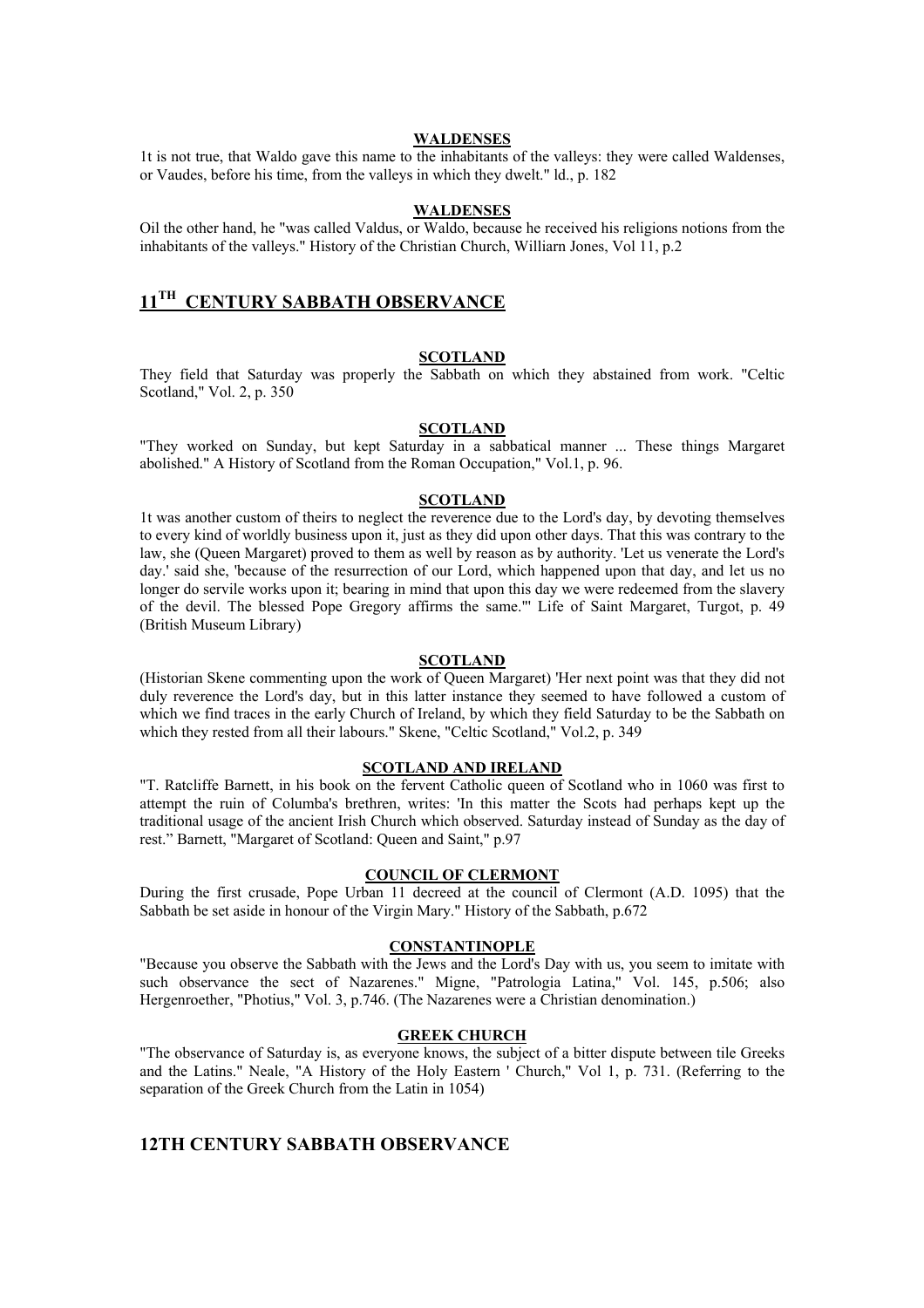#### **LOMBARDY**

Traces of Sabbath-keepers are found in the times of Gregory 1, Gregory VII, and in the twelfth century in Lombardy." Strong's Cyclopaedia, 1, 660

### **WALDENSES**

"Robinson gives an account of some of the Waldenses of the Alps, who were called Sabbati, Sabbatati, Insabbatati, but more frequently Inzabbalati. "One says they were so named from the Hebrew word Sabbath, because they kept the Saturday for the Lord's day.---General History of the Baptist Denomination, Vol.11, P. 413

## **SPAIN (Alphonse of Aragon)**

"Alphonse, king of Aragon, etc., to all archbishops, bishops and to all others...'We command you that heretics, to wit. Waidenses and Insabbathi, should be expelled away from the face of God and from all Catholics and ordered to depart from our kingdom."' Marianse, Praefatio in Lucam Tudensem, found in "Macima Gibliotheca Veterum Patrurn," Vol.25, p.190

### **HUNGARY FRANCE, ENG1 AND, ITALY, GERMANY.**

(Referring to the Sabbath- keeping Pasagini) "The spread of heresy at this time is almost incredible. From Gulgaria to the Ebro, from northern France to the Tiber, everywhere we meet them. Whole countries are infested, like Hungary and southern France; they abound in many other countries, in Germany, in Italy, in the Netherlands and even in England they put forth their efforts." Dr. Hahn, "Gesch. der Ketzer." 1, 13, 14

### **WALDENSES**

"Among the documents we have by the same peoples, an explanation of the Ten Commandments dated by Boyer 1120. Observance of the Sabbath by ceasing from worldly labours, is enjoined." Blair, History of the Waldenses, Volume 1, p. 220

#### **WALES**

"There is much evidence that the Sabbath prevailed in Wales university until AD 1115, when the first Roman bishop was seated at St. David's. The old Welsh Sabbath-keeping churches did not even then altogether bow the knee to Rome, but fled to their hiding places." Lewis, "Seventh Day Baptists in Europe and America," Volume 1, p.29

## **FRANCE**

"For twenty years Peter de Bruys stirred southern France. He especially emphasised a day of worship that was recognised at that time among the Celtic churches of the British Isles, among the Paulicians, and in the great Church of the East namely, the seventh day of the fourth commandment."

#### **PASAGINI**

The papal author, Bonacursus, wrote the following against the Pasagini": "Not a few, but many know what are the errors of those who are called Pasaagini ... First, they teach that we should obey the Sabbath. Furthermore, to increase their error, they condemn and reject all the church Fathers, and the whole Roman Church." D'Achery, Spicilegium 1J.211-214; Muratory, Antiq. nted. aevi.5, f.152, Halin, 3, 209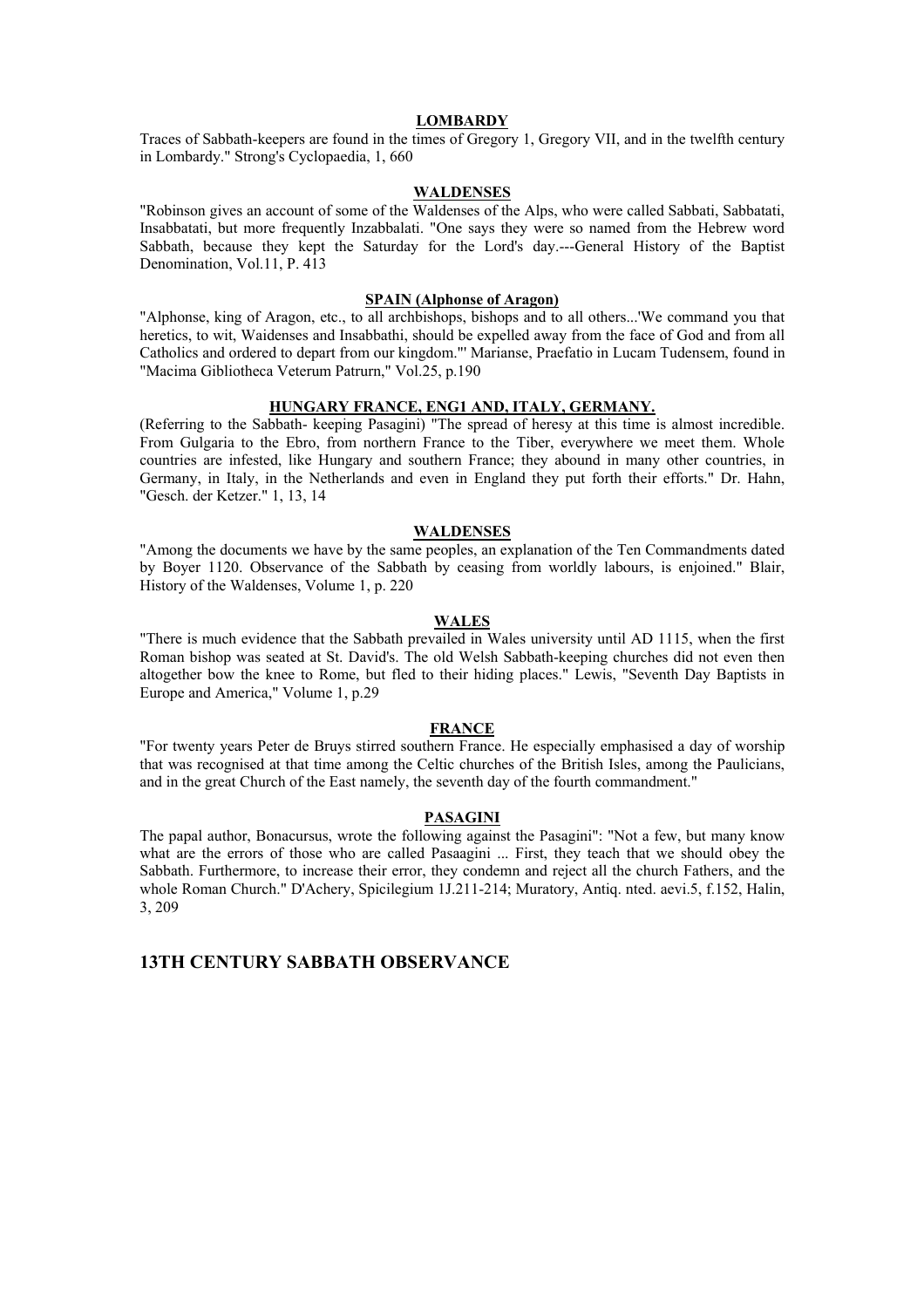#### **WALDENSES**

"They say that the blessed Pope Sylvester was the Antichrist of whom mention is made in the Epistles of St. Paul as having been the son of perdition. They also say that the keeping of the Sabbath ought to take place." Ecclesiastical History of the Ancient Churches of Piedmont," p. 169 (by prominent Roman Catholic author writing about Waldenses)

## **FRANCE (Waldenses)**

To destroy completely these heretics Pope Innocent III sent Dominican inquisitors into France, and also crusaders, promising "a plenary remission of all sins, to those who took on them the crusade ... against the Albigenses." Catholic Encyclopaedia, Vol.XlI, article "Raymond VI," p. 670

## **WALDENSES OF FRANCE**

"The inquisitors ... [declare] that the sign of a Vaudois, deemed worthy of death, was that he followed Christ and sought to obey the commandments of God." History of the Inquisition of the Middle Ages," H.C.Les, vol. 1

#### **FRANCE**

Thousands of God's people were tortured to death by the Inquisition, buried alive, burned to death, or hacked to pieces by the crusaders. While devastating tile city of Biterre the soldiers asked the Catholic leaders flow they should know who were heretics; "Slay them all, for the Lord knows who is His." History of the Inquisition, pp.96

### **FRANCE-KING LOUIS IX, 1229**

Published the statute "Cupientes" in which he charges himself to clear southern France from heretics as the Sabbath-keepers were called.

### **WALDENSES OF FRANCE**

"The heresy of the Vaudois, or poor people of Lyons, is of great antiquity, for some say that it has been continued down even since the time of Pope Sylvester; and others, ever since that of the apostles." The Roman Inquisitor, Reincrus Sacho, writing about l230.

## **FRANCE-Council Toulouse, 1229**

Canons against Sabbath-keepers: "Canon 1-The lords of the different districts shall have the villas, houses and woods diligently searched, and the hiding-places of the heretics destroyed. "Canon 14 - Lay members are not allowed to possess the books of either the Old or the New Testaments." Hefele, 5, 931, 962

#### **EUROPE**

"File Paulicians, Petrobusinas, Passaginians, Waldenses, lnsabbatati were great Sabbath-keeping bodies of Europe down to 1250 A.D."

#### **PASAGINIANS**

Dr. Halin says that if the Pasaginians referred to the 4th Commandment to support the Sabbath, the Roman priests answered, "the Sabbath symbolised the eternal rest of the saints."

### **MONGOLIA**

"The Mongolian conquest did not injure the Church off the East. (Sabbath-keeping.) On the contrary, a number of the Mongolian princes and a larger number of Mongolian queens were members of this church."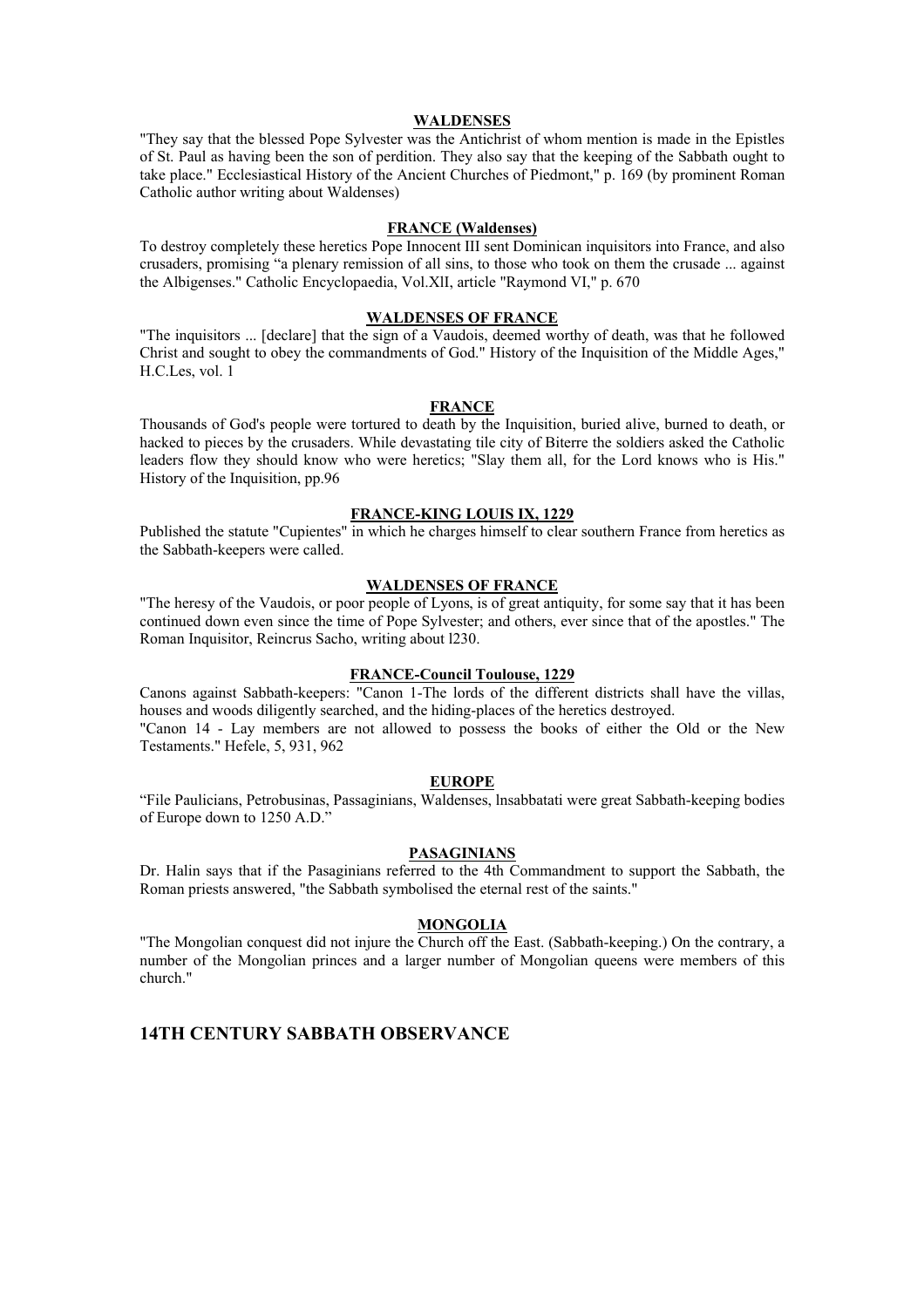#### **WALDENSES**

"That we are to worship one only God, who is able to help us, and not the Saints departed; that we ought to keep holy the Sabbath day." Luther's Fore-runners," p. 38

#### **INSABBATI**

For centuries evangelical bodies, especially the Waldenses, were called Insabbati because of Sabbathkeeping." Gui, Manueld' Inquisiteur

## **BOHEMIA, 1310 (Modern Czechoslovakia)**

1n 1310, two hundred years before Luther's theses, the Bohemian brethren constituted one fourth of the population of Bohemia, and that they were in touch with the Waldenses who abounded in Austria, Lombardy, Bohemia, north Germany, Thuringia, Brandenburg, and Moravia. Erasmus pointed out how strictly Bohemian Waldenses kept the seventh day Sabbath." Armitage, "A History of The Baptists," p.313; Cox, "The Literature of the Sabbath Question," vol. 2, pp. 201-202

### **NORWAY**

Then, too, in the "Catechism" that was used during the fourteenth century, the Sabbath commandment read thus; "Thou shaft not forget to keep the seventh day." This is quoted from "Documents and Studies Concerning the History of the Lutheran Catechism in the Nordish Churches," p.89. Christiania 1893

### **NORWAY**

"Also the priests have caused the people to keep Saturdays as Sundays." Theological Periodicals for the Evangelical Lutheran Church in Norway, Vol. 1, page 184 Oslo.

## **ENGLAND, HOLLAND, BOHEMIA**

'Ye wrote of the Sabbatarians in Bohemia, Transylvania, England and Holland between 1250 and 1600 AD" Truth Triumphant, Wilkinson, p.309

## **15TH CENTURY SABBATH OBSERVANCE**

#### **BOHEMIA**

Erasmus testifies that even as late as about 1500 these Bohemians not only kept the seventh day scrupulously, but also were called Sabbatarians." Cox, "The Literature of the Sabbath Question," Vol.2, pp.201, 202 "Truth Triumphant," p.264

## **NORWAY**

(Church Council field at Bergin, August 22,1435) "The first matter concerned a keeping holy of Saturday. It had come to the earth of the archbishop that people in different places of the kingdom had ventured the keeping holy of Saturday. It is strictly forbidden-it is stated-in the Church Law, for any one to keep or to adopt holy-days, outside of those which the pope, archbishop, or bishops appoint." The History of the Norwegian Church under Catholicism, R. Keyser, Vol.11, p. 488.0slo: 1858

#### **NORWAY 1435**

(Catholic Provincial Council at Bergin) "We are informed that some people in different districts of the kingdom, have adopted and observed Saturday-keeping. It is severely forbidden-in holy church canon one and all to observe days excepting those which the holy Pope archbishop, or the bishops command. Saturday-keeping must under no circumstances be permitted hereafter further than the church canon commands. Therefore, we council all the friends of God throughout all Norway who want to be obedient towards the. holy church to let this evil of Saturday- keeping alone; and the rest we forbid under penalty of sever church punishment to keep Saturday holy." Dip. Norveg., 7, 397

### **NORWAY, 1436**

(Church Conference at Oslo) It is forbidden under the same penalty to keep Saturday holy by refraining from labour." History of the Norwegian Church, p.401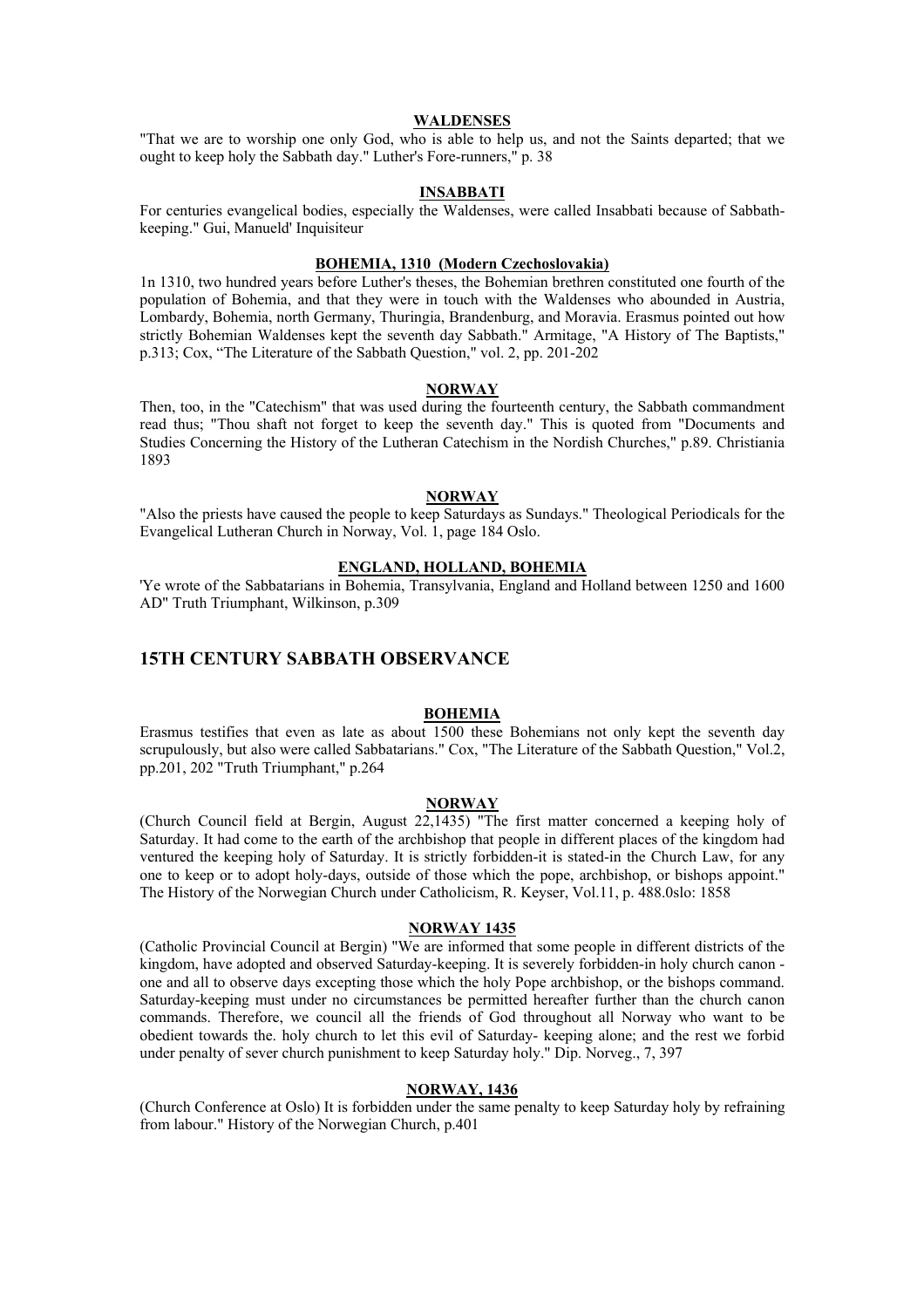#### **FRANCE - Waldenses**

Louis XII, King of France (1498-1515), being informed by the enemies of the Waldenses inhabiting a part of the province of Province. That several licinous crimes were laid to their account, sent the Master of Requests, and a certain doctor of the Sorbonne, to make inquiry into this matter. On their return they reported that they had visited all the parishes, but could not discover any traces of those crimes with which they were charged. On the contrary, they kept the Sabbath day, observed the ordinance of baptism, according to the primitive church, instructed their children in the articles of the Christian faith, and the commandments of God. The King having heard the report of his commisioners, said with an oath that they were better men than himself or his people." History of the Christian Church, Vol.11, pp. 71, 72, third edition. London: 1818

### **INDIA**

"Separated from the Western world for a thousand years, they were naturally ignorant of many novelties introduced by the councils and decrees of the Lateran. 'We are Christians and not idolaters,' was their expressive reply when required to do homage to the image of the Virgin Mary.`

## **16TH CENTURY SABBATH OBSERVANCE**

#### **ENGLAND**

In the reign of Elizabeth, it occurred to many conscientious and independent thinkers (as it previously had done to some Protestants in Bohemia) that the fourth commandment required of them the observance, not of the first, but of the specified 'seventh day of the week." Chambers' Cyclopaedia, article "Sabbath," Vol. 8, p. 462, 1537

## **RUSSIA (Council, Moscow, 1593)**

"The accused [Sabbath-keepers] were summoned; they openly acknowledged the new faith, and defended the same. The most eminent of them, the secretary, of state, Kuritzyn, lvan Maximow, Kassian, arch irnandrilc of the Fury Monastery of Novgorod, were condemned to death, and burned publicly in cages, at Moscow; December 17,1503." H. Sternberfi, "Ceschichte der Juden" (Lcipsig, 1873), pp.117-1122

#### **SWEDEN**

'This zeal for Saturday-keeping continued for a long time: even little things which might strengthen the practice of keeping Saturday were punished." Bishop Anjou, "Svenska Kirkans Historia after Motetthiers, Upsala

### **LICHENSTEIN FAMILY**

Estates im Austria, Bohemia, Morovia, Hungary. Lichenstein in the Rhine Valley wasn't their country until the end of the 7th century. "The Sabbatarians teach that the outward Sabbath, i.e. Saturday, still must be observed, They say that Sunday is the Pope's invention." Refutation of Sabbath, by Wolfgang Capito, published 1599

### **BOHEMIA**

(The Bohemian Brethren). Dr. R. Cox says: I find from a passage in Erasmus that at the early period of the Reformation when he wrote, there were Sabbatarians in Bohemia, who not only kept the seventh day, but were said to be ... scrupulous in resting on it." Literature of the Sabbath Question, Cox, Vol. 11, lip. 201, 202

#### **HISTORIAN'S LIST OF CHURCHES (16th Century)**

"Sabbatarians, so called because they reject the observance of the Lord's day as not commanded in Scripture, they consider the Sabbath alone to be holy, as God rested on that day and commanded to keep it holy and to rest on it." A. Ross

#### **GERMANY**

Dr. Esk (while refuting the Reformers) 'However, the church has transferred the observance from Saturday to Sunday by virtue of her own power, without Scripture." Dr. Esk's "Enchiridion," 1533, page 78, 79.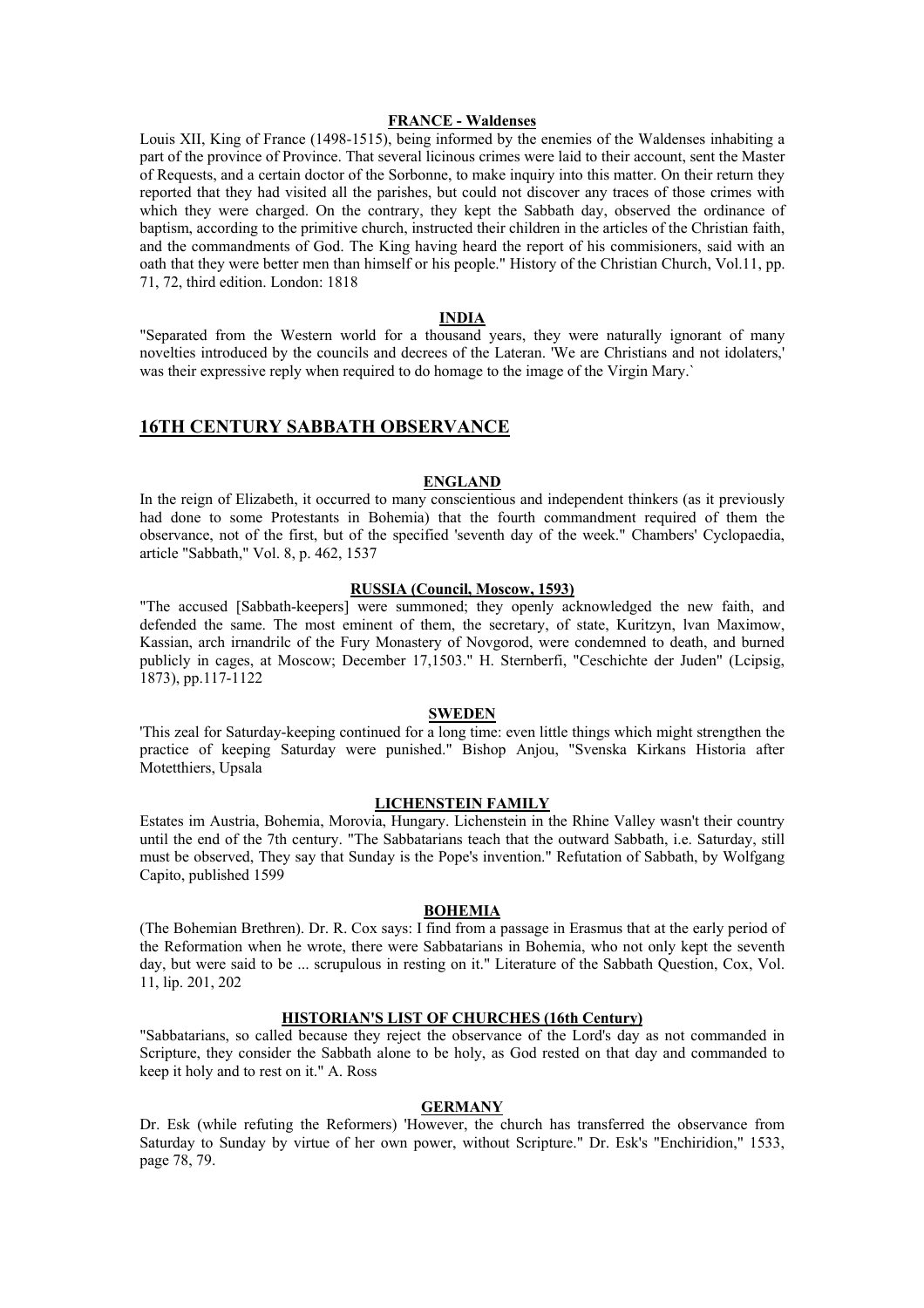### **PRINCES OF LICHTENSTISIN (Europe)**

About the year 1520 many of these Sabbath -keepers found shelter on the estate of Lord Leonhardt of Lichtenstein held to the observance of the true Sabbath.". J. N. Andrews, History of the Sabbath, p. 649, ed.

#### **INDIA**

"The famous Jesuit, Francis Xavier, called for the Inquisition, which was set up in Goa, India, in 1560, to check the 'Jewish wickedness' (Sabbath-keeping).," Adeney, "The Greek and Eastern Churches," p.527, 528

### **NORWAY-1544**

"Some of you, contrary to the warning, keep Saturday. You ought to be severely punished. Whoever shall be found keeping Saturday, must pay a file of ten marks." History of King Christian the Third," Niels Krag and S. Stephanius

#### **AUSTRIA**

"Sabatarians now exist in Austria." Luther, "Lectures on Genesis," A.D. 1523-27

#### **ABYSSINIA - AD 1534**

(Abyssinian legate at court of Lisbon) It is not therefore, in imitation of the Jews, but in obedience to Christ and His holy apostles, that we observe the day." Gedde's "Church History of Ethiopia," pp. 87,8

#### **DR. MARTIN LUTHER**

"God blessed the Sabbath and sanctified it to Himself, God willed that this command concerning the Sabbath should remain. He willed that on the seventh day the word should be preached." Commentary on Genesis, Vol.1, pp.138-140

### **BAPTISTS**

"Some have suffered torture because they would not rest when others kept Sunday, for they declared it to be the holiday and law of Antichrist." Sebastian Frank (A.D. 1536)

## **FINLAND - December 6, 1554**

(King Gustavus Vasa 1 of Sweden's letter to the people of Finland) "Some time ago we heard that some people in Finland had fallen into a great error and observed the seventh day, called Saturday." State Library at Helsingfors, Reichs register, Vom 1, 1554, Teil B. B. leaf 1120, pp. 175-180a

### **SWITZERLAND**

 "The observance of the Sabbath is a part of the moral law. It has been kept holy since the beginning of tile world." Ref. Noted Swiss writer, R Hospinian, 1592

#### **HOLLAND AND GERMANY**

Barbara of Thiers, who was executed in 1529, declared: "God has commanded us to rest on the seventh day." Another martyr, Christina Tolingerin, is mentioned thus: "Concerning holy days and Sundays, she said: 'In six days the Lord made the world, on the seventh day he rested. The other holy days have been instituted by popes, cardinals, and archbishops." Martyrology of the Churches of Christ, commonly called Baptists, during the era of the Reformation, from the Dutch of TA. Van Bright, London, 1850,1, pp. 113-4.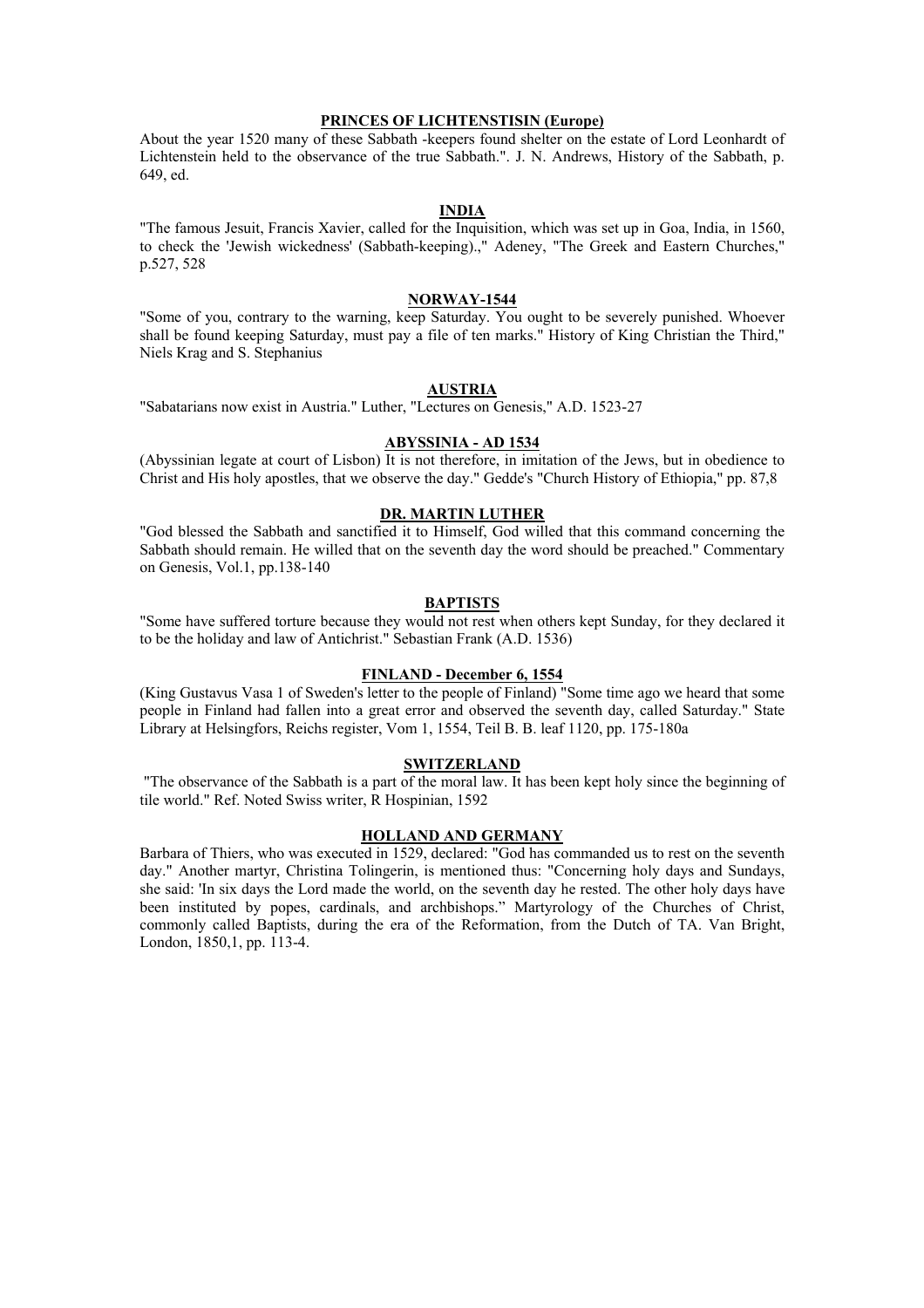# **17TH CENTURY SABBATH OBSERVANCE**

## **ENGLAND-1618**

"At last for teaching only five days in the week, and resting upon Saturday she was carried to the new prison in Maiden Lane, a place then appointed for the restraint of several other persons of different opinions from the Church of England. Mrs. Traske lay fifteen or sixteen years a prisoner for her opinion about the Saturday Sabbath." Pagitt's "Heresiography." p.196

#### **ENGLAND - 1668**

"Here in England are about nine or ten churches that keep the Sabbath, besides many scattered disciples, who have eminently preserved." Stennet's letters, 1668 and 1670. Cox, Sab.,1, 268

### **HUNGARY, RUMANIA**

"But as they rejected Sunday and rested on the Sabbath, Prince Sigmond Bathory ordered their persecution. Pechi advanced to position of chancellor of state and next in line to throne of Transylvania. He studied his Bible, and composed a number of hymns, mostly in honour of the Sabbath. Pechi was arrested and died in 1640.

### **SWEDEN AND FINLAND**

'Ye can trace these opinions over almost the whole extent of Sweden of that day-from Finland and northern Sweden. "in the district of Upsala the farmers kept Saturday in place of Sunday. "About the year 1625 this religious tendency became so pronounced in these countries that not only large numbers of the common people began to keep Saturday as the rest day, but even many priests did the same." History of the Swedish Church, Vol.1, p.256

## **MUSCOVITE RUSSIAN CHURCH**

"They solemnize Saturday (the old Sabbath). Samuel Purchase - "His Pilgrims." Vol. 1, p. 350

### **INDIA (Jacobites)- 1625**

"They kept Saturday holy. They have solemn service on Saturdays." Pilgrims, Part 2,1).1269.

## **AMERICA - 1664**

"Stephen Mumford, the first Sabbath-keeper in America come from London in 1664." History of the Seventh-day Baptist General Conference by Jasper Bailey, pp. 237, 238

## **AMERICA - 1671 (Seventh-day Baptists)**

"Broke front Baptist Church ill order to keep Sabbath." See Bailey's History, pp. 9,10

#### **ENGLAND**

Charles 1, 1647 (when querying the Parliament Commissioners) For it will not be found in Scripture where Saturday is no longer to be kept, or turned into the Sunday wherefore it must be the Church's authority that changed the one and instituted the other." Cox, "Sabbath Laws," p. 333.

### **ENGLAND-John Milton**

It will surely be far safer to observe the seventh day, according to express commandment of God, than on the authority of mere human conjecture to adopt the first." Sab. Lit. 2, 46-54

### **ENGLAND**

"Upon the publication of the 'Book of Sports' in 1618 a violent controversy arose among English divines on two point. - First, whether the Sabbath of the fourth commandment was in force; and, secondly, on what ground the First day of the week was entitled to be observed as the Sabbath."' Haydn's Dictionary of Dates, art. "Sabbatarians." p.602

### **ETHIOPIA - 1604**

Jesuits tried to induce the Abyssinian church to accept Roman Catholicism. They influenced King Zadenghel to propose to submit to the Papacy (AD 1604). "Prohibiting all his subjects, upon severe penalties, to observe Saturday any longer." Gedde's "Church History of Ethiopia." p.31 1, also Gibbon's "Decline and Fall," ch. 47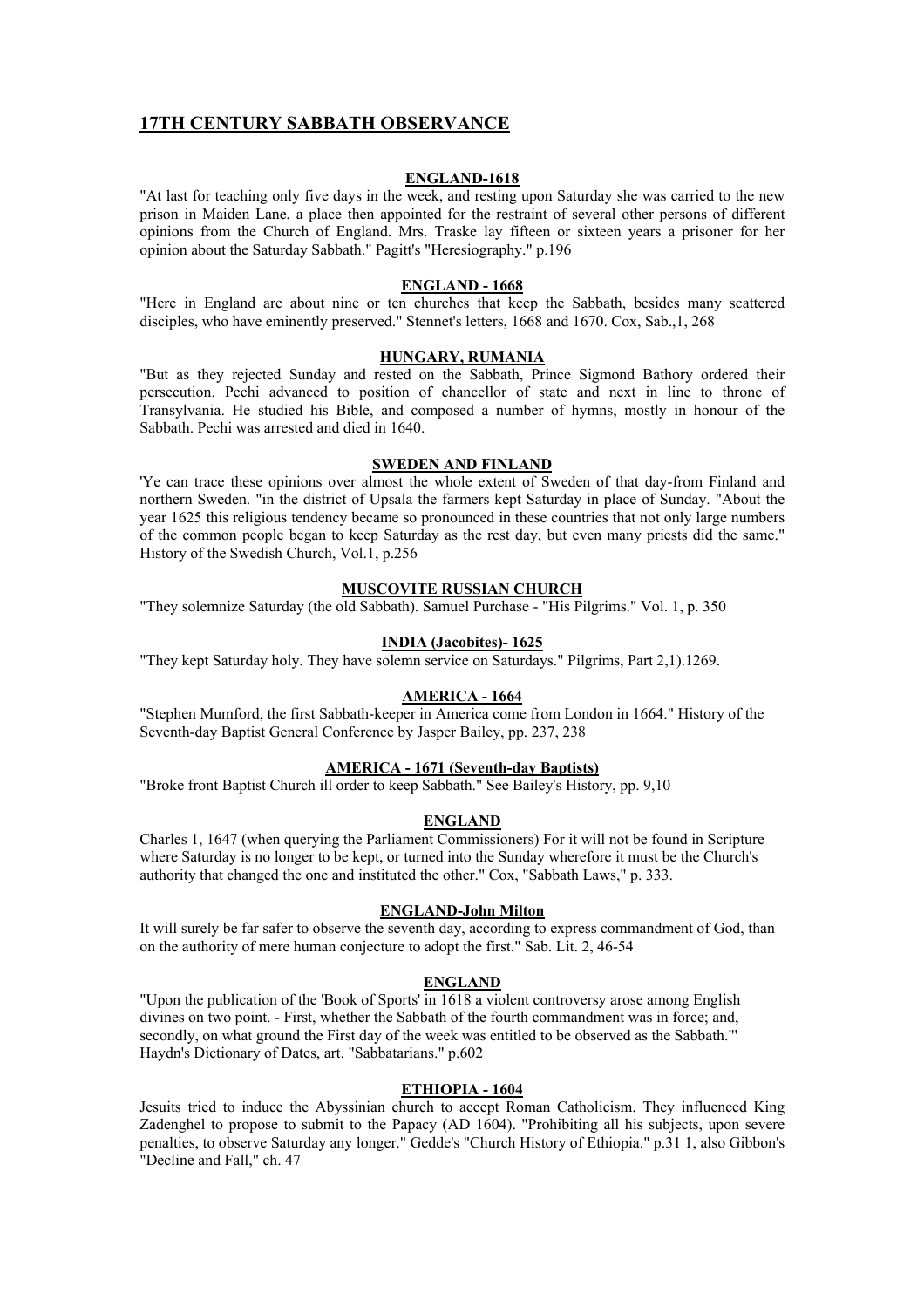#### **BOHEMIA, MORAVIA, SWITZERLAND, GERMANY**

One of the counsellors and lords of the court was John Gerendi, head of the Sabbatarians, a people who did not keep Sunday, but Saturday." Lanly, "The History of Socinianism." p. 60

#### **TELEGRAPH PRINT, NAPIER**

The inscription on the monument over the grave of Dr. Peter Chamberlain, physician to King James and Queen Anne, King Charles 1 and Queen Katherine says that Dr. Chamberlain was "a Christian keeping the commandment of God and the faith of Jesus. Being baptised about the year 1648, and keeping the seventh day for the Sabbath above thirty-two years."

## **18TH CENTURY SABBATH OBSERVANCE**

### **ABYSSINIA**

"'The Jacobites assembled on the Sabbath day, before the Domical day, in the temple, and kept that day, as do also the Abyssinians as we have seen from the confession of their faith by the Ethiopian king Clauditis." Abundaenus, "Historia Jacobatarum,"p.1 18-9 (18th Century)

#### **RUMANIA, 1760**

 "Joseph II' s edict of tolerance did not apply to the Sabbatarians, some of whom again lost all of their possessions." Jahrgang 2, 254

"Catholic priests aided by soldiers forcing them to accept Romanism nominally, and compelling the remainder to labour oil the Sabbath and to attend church on Sunday, these were the methods employed for two hundred fifty years to turn the Sabbatarians.

## **GERMANY-Tennhardt of Nurernber**

"He holds strictly to the doctrine of the Sabbath, because it is one of the ten commandments." Bengel's Meban und Wirken." Burk, p.579

He himself says: It cannot be shown that Sunday has taken the place of the Sabbath (P.366). the Lord God has sanctified the last day of the week. Antichrist, on the other hand, has appointed the first day of the week." Ki Auszug aus Tennhardt's "Schriften," P.49 (printed 1712)

### **BOHEMIA AND MORAVIA (Today Czechoslovakia).**

Their history from 1635 to 1867 is thus described by Adolf Dux: - The condition of the Sabbatarians was dreadful. Their books and writings had to be delivered to the Karisburg Consistory to becomes the spoils of flames." Aus Ungarn, pp. 289-291. Leipzig, 1850

#### **HOLLAND AND GERMANY**

"Dr. Cornelius stated of East Friesland, that when Baptists were numerous, "Sunday and holidays were not observed," (they were Sabbath- keepers). Der Anteil Ostfrieslands and Ref. Muenster," 1852, pp 129,34

### **MORAVIA**

Count Zinzendorf. In 1738 Zinzendorf wrote of h is keeping the Sabbath thus:---I have employed the Sabbath for rest many years already, and our Sunday for the proclamation of the gospel." Budingsche Sammiung, See. 8, p. 224. Leipzig, 1742

#### **AMERICA, 1741**

-Moravian Brethren (after Zinzendorf arrived from Europe). "As a special instance it deserves to be noticed that he is resolved with the church at Bethlehem to observe the seventh day as rest day. Id., pp. 5, 1421, 1422

### **AMERICA**

But before Zinzendorf and the Moravians at Bethlehem thus began the observance of the Sabbath and prospered, there was a small body of German Sabbath keepers in Pennsylvania. See Rupp's "History of Religious Denominations in the United States," pp. 109 - 123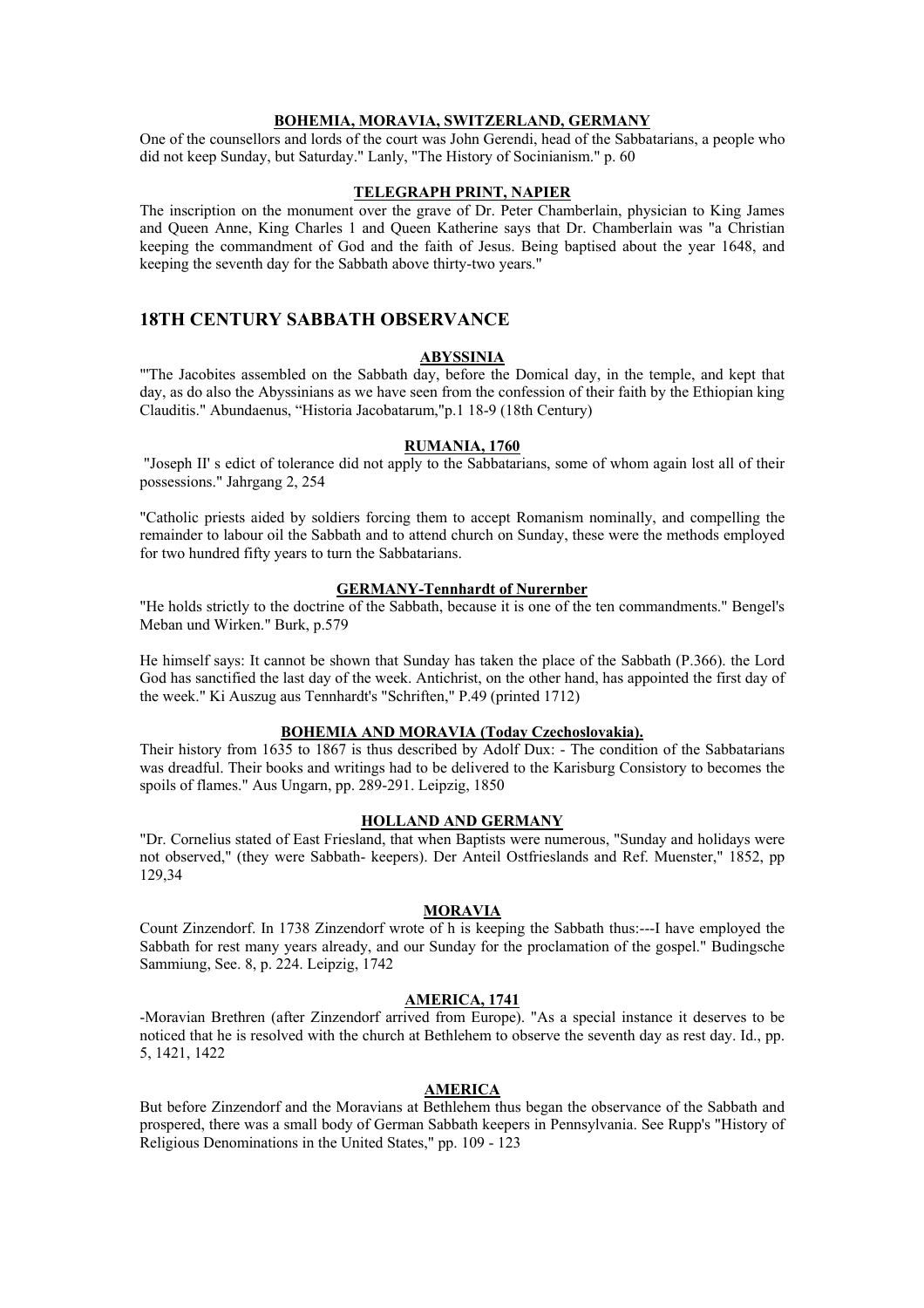## **19TH CENTURY SABBATH OBSERVANCE**

## **RUSSIA**

"But the majority moved to the Crimea and the Caucasus, where they remain true to their doctrine in spite of persecution until this present time. The people call thein Subotniki, or Sabbatarians," Sternberg, "Gesciticlite derJuden in Polen," p.124

#### **CHINA**

"At this time flung prohibited the use of opium, and even tobacco, and all intoxicating drinks, and the Sabbath was religiously observed." The Ti-Ping Revolution," by Llin-Le, and officer among them, Vol. 1, pp.36-48, 84

"The seventh day is most religiously and strictly observed. The Taiping Sabbath is kept upon our Saturday." P. 3 19

#### **CHINA**

"The Taipings when asked why they observed the seventh day Sabbath, replied that it was, first, because the Bible taught it, and, second, because their ancestors observed it as a day of worship." A Critical History of the Sabbath and the Sunday.

### **INDIA AND PERSIA**

"Besides, they maintain the solemn observance of Christian worship throughout our Empire, on the seventh day." Christian Researches in Asia," p.143

## **DENMARK**

"This agitation was not without its effect. Pastor M.A. Sornmer began observing the seventh day, and wrote in his church paper "Indovet Kristendom" No.5,187 an impressive article about the true Sabbath. In a letter to Elder John G. Matteson, he says: "Among the Baptists here in Denmark there is a great agitation regarding the Sabbath commandment. However, 1 am probably the only preacher in Denmark who stands so near to the Adventists and who for many years has proclaimed Christ's second coming." Advent Tidente," May, 1875

### **SWEDEN (Baptists)**

'Ye will now endeavour to show that the sanctification of the Sabbath has its foundation and its origin in a law which God at creation itself established for the whole world, and as a consequence thereof is binding on all men in all ages." Evangelisten (Tile Evangelist). Stockholm, May 30 to August 15,1863 (organ of the Swedish Baptist Church)

### **AMERICA, 1845**

"Thus we see Dan. 7, 25, fulfilled, the little horn changing times and laws. 'Therefore it appears to me that all who keep the first Sunday for the Sabbath are Pope's Sunday-keepers and God's Sabbathbreakers." Elder T.M. Preble, Feb.13, 1845

### **AMERICA**

 (Seventh-day Adventists) In 1844 Seventh-day Adventists arose and had spread to nearly all the world by the close of the 19th Century. Their name is derived from their teaching of the seventh day Sabbath and the Advent of Jesus. In 1874 their work was established in Europe, 1885 Australasia, 1887- South Africa, 1888 - Asia, 1888 - South America. Seventh - day Adventists uphold tile same Sabbath that Jesus and His followers kept. The sacred Torch of Truth was not extinguished through the long centuries. Adventists are working today in nearly 1000 languages of earth and have over 27,000 churches. Over ten million members around the globe welcome the sacred Sabbath hours.

## **20TH CENTURY**

### **BAPTIST: SUNDAY SABBATH NOT IN THE SCRIPTURES**

"There was and is a commandment to keep holy the Sabbath day, but that Sabbath day was not on Sunday ... It will be said, however, and with some show of triumph, that the Sabbath was transferred from (lie seventh to the first day of the week .... where can the record of such a transaction be found?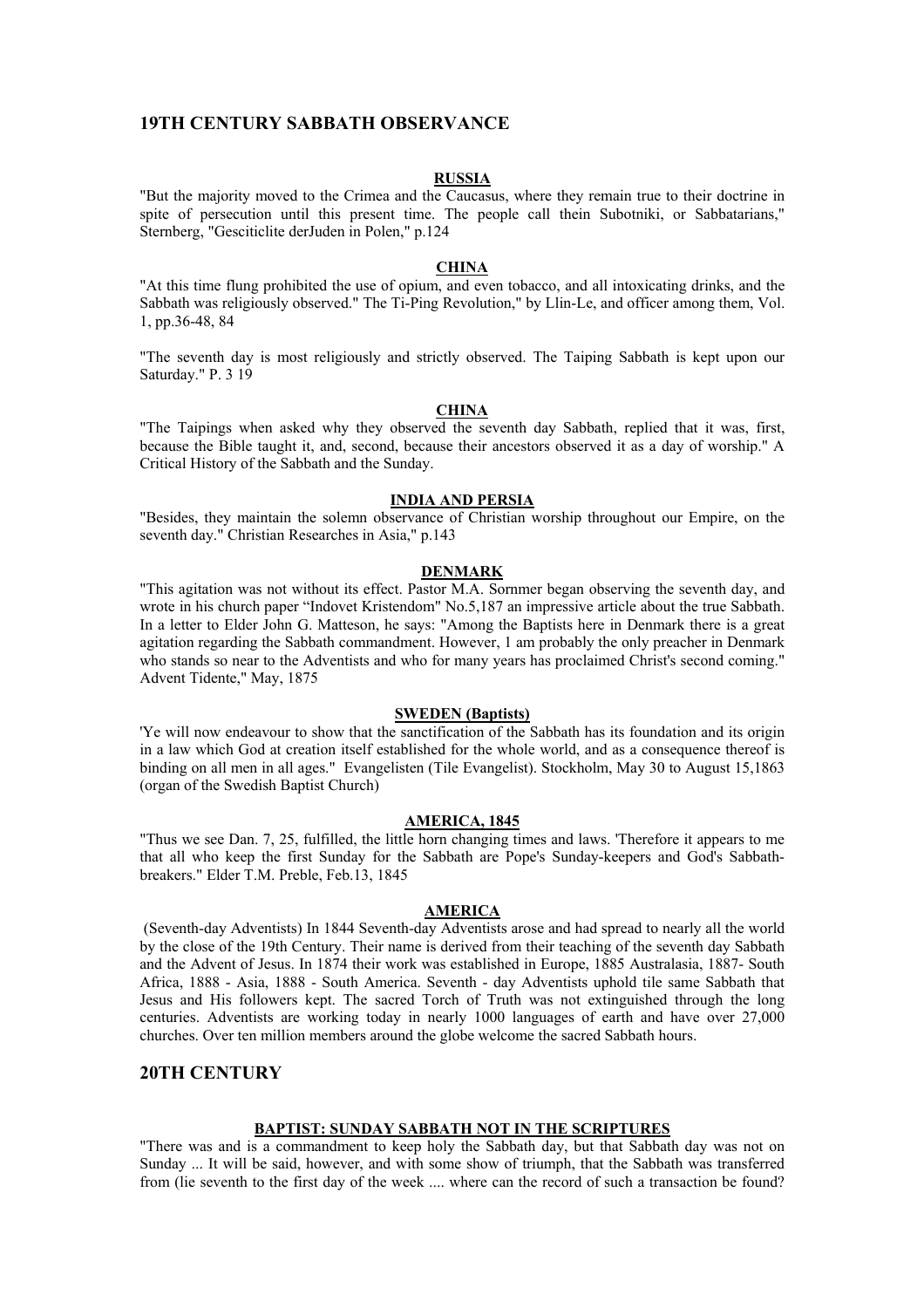Not in tile New Testament. Of course, 1 quite well know that Sunday did come into use in early Christian history as a religious day, as we learn from the Christian Fathers and other sources. But what a pity that it comes branded with the mark of paganism, and christened with the name o a sun god, when adopted and sanctioned by the papal apostasy, and bequeathed as a sacred legacy to protestantism!" Dr. Edward T. Hiscox, author of The Baptist Manual

"There was never any formal or authoritative change from me Jewish seventh day Sabbath to the Christian first day observance" William Owen Carver, The Lord's Day in One Day p.49

## **ROMAN CATHOLIC: NO SUCH LAW IN THE BIBLE**

"Nowhere in the Bible do we find that Jesus or the apostles ordered that the Sabbath be changed from Saturday to Sunday. We have the commandment of God given to Moses to keep holy the Sabbath day, that is, the seventh day of the week, Saturday. Today, most Christians keep Sunday because it has been revealed to us by the [Roman] church outside the Bible." Catholic Virginian, Oct. 3, 1947

Question: "Have you not any other way of proving that tile Church has power to institute festivals of precept?"

Answer: Had she not such power, she could not have done that in which all modern religionists agree with her - she could not have substituted the observance of Sunday, the first day of the week, for the observance of Saturday, the seventh day, a change for which there is no Scriptural authority" Stephen Keenan, A Doctrinal Catechism 3rd ed. p. 174

Some theologians have held that God likewise directly determined tile Sunday as the day of worship in the NEW LAW, that He Himself has explicitly substituted Sunday for the Sabbath. But this theory is entirely abandoned. It is now commonly held that God simply gave His church the power to set aside whatever day or days she would deem suitable as holy days. The church chose Sunday, the first day off the week, and in the course of time added other days as holy days." John Laux A Course in Religion for Catholic High Schools and Academics 1936, vol. 1 p. 51

## **ANGLICAN / EPISCOPAL**

'We have made the change from the seventh day to the first day, from Saturday to Sunday, on the authority of the one holy Catholic Church" Bishop Seymour, Why We Keep Sunday.

## **LUTHERAN: THEY ERR IN TEACHING SUNDAY SABBATH**

 But they err in teaching that Sunday has taken the place of tile Old Testament Sabbath and therefore must be kept as the seventh day had to be kept by the children of Israel. These churches err in their teaching for Scripture has in no way ordained the first day of the week in place of the Sabbath. There is simply no law in the New Testament to that effect" John Theodore Mueller, Sabbath or Sunday, pp. 15, 16

'We have seen how gradually the impression of the Jewish Sabbath faded from the mind of the Christian church, and how completely the newer thought underlying the observance of the first day took possession of the church. We have seen that the Christian of the first three centuries never confused one with the other, but for a time celebrated both." The Sunday Problem, a study book by the Lutheran Church (1923) p.36

"They [Roman Catholics] refer to the Sabbath Day, as having been changed into the Lord's Day, contrary to the Decalogue, as it seems. Neither is there any example whereof they make more than concerning the changing of the Sabbath Day. Great, say they, is the power of the Church, since it has dispensed with one of the Ten commandments!" Augsburg Confession of Faith, art. 28; written by Melanchthon and approved by Martin Luther, 1530; as published in The Book of Concord of the Evangelical Lutheran Church Henry Jacobs, editor (1911), p.63

## **PRESBYTERIAN: SUNDAY KEPT THE GENTILES HAPPY**

"Sunday being the first day of which the Gentiles solemnly adored that planet avid called it Sunday. Partly from its influence on that day especially, and partly in respect to its divine body (as they conceived it). The Christians thought fit to keep the same day and the same name of it, that they in might not appear carelessly peevish, and by that means hinder the conversion of the Gentiles, and bring a greater prejudice that might be otherwise taken against the gospel" T.M. Morer, Dialogues on the Lord's Day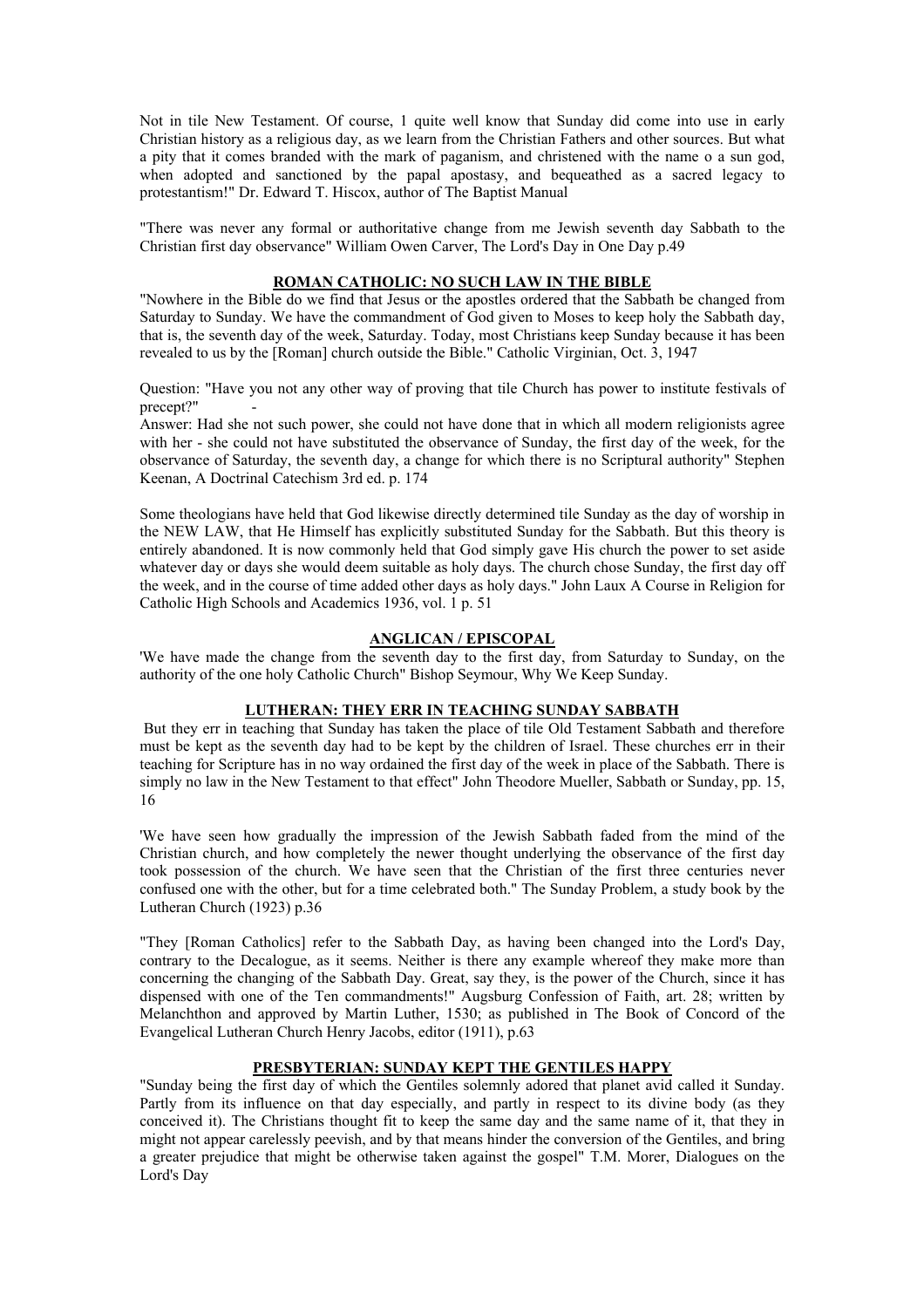#### **MOODY BIBLE INSTITUTE: "SABBATH WAS BEFORE SINAI"**

 "The Sabbath was binding in Eden, and it has been in force ever since. This Fourth Commandment begins with the word 'remember,' showing that the Sabbath had already existed when God wrote the law on the tables of stone at Sinai. How can men claim that this one commandment has been done away with when they admit that the other nine are still binding? D.L. Moody, Weighed and Wanting, p.47

## **METHODIST: JESUS DID NOT ABOLISH THE MORAL LAW**

 The moral law contained in the Ten Commandments, and enforced by the prophets. He Jesus did not take away. It was not the design of His coming to revoke any part of this. This is a law which can never he broken ... Every part of this law must remain in force upon all mankind and in all ages. Not depending either on time or place, or any other circumstances liable to change, but on the nature of man, and their unchangeable relation to each other." John Wesley, Sermons on Several Occasions, Volume 1, No. 25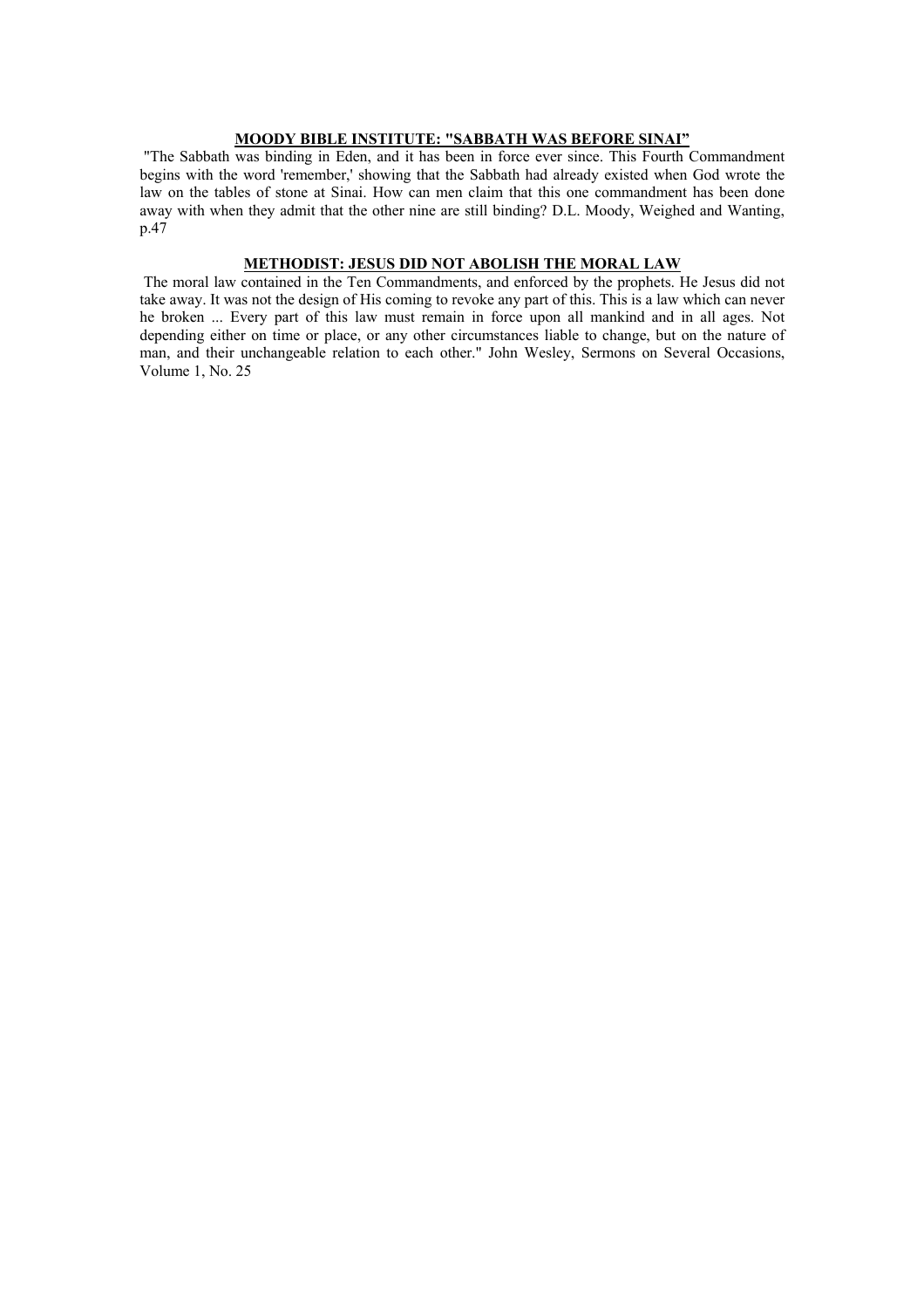# **Appendix IV – Rome Speaks About Sunday Sacredness**

"He shall intend to changes times and the law. " Daniel 7J.25

The Roman Catholic Church---its leaders, its priests, its scholars. its writers and its teachers-here unite to tell us the truth about the Bible Sabbath (the seventh day of the week) and fhe Sunday (the first day of the week).

"Sunday is a Catholic institution, and its claims to observance can be defended only on Catholic principles. From beginning to end of Scripture there is not a single passage that warrants the transfer of weekly public worship from the last day of the week to the first." -- Catholic Press Sydney, Australia, August 1900.

Is there no express commandment for the observance of the first day of the week as a Sabbath, instead of the seventh day? "None whatever. Neither Christ nor His apostles nor the first Christians celebrated [observed] the first day of the week, instead of ',the seventh as the Sabbath." -New York Weekly Tribune [Roman Catholic], May 24, 1900.

'Some non-Catholics object to Purgatory because there is no specific mention of it in Scripture. There is no specific mention of the word Sunday in Scripture [either]. The Sabbath is mentioned, but Sabbath means a keeping of Saturday. Yet the Christians of almost all denominations worship on Sunday not on Saturday. The Jews observe Saturday. Nowhere in the Bible is it stated that worship should be changed from Saturday to Sunday.

Martin A Scott, Things Catholics are Asked About, 1927, p. 236 1Scoff (1865-1954) was a Jesuit theologian and one of the foremost Catholic defenders of his time].

"Protestantism, in discarding the authority of the church has no good reasons for its Sunday theory, and ought logically to keep Saturday as the Sabbath." ---John Gilmary Shea, "The Observance of Sunday and Civil Laws for its Enforcement, in The American Catholic Quarterly Review, Jan. 1883, p. 152. Shea (1824-1892), a Catholic priest, wrote an important history of American Catholicism].

"Ques.---Have you any other way of proving that the church has power to institute festivals of precept [command holidays]? "Ans.---Had she not such power, she could not have done that in which all modem religionists agree with her.--She could not have substituted the observance of Sunday, the first day of the week, for the observance of Saturday, the seventh day, a change for which there is no Scriptural authority." -Stephen Keenan, A Doctrinal Catechism 1846 edition., p. 176 [Keenan was a Scottish priest, whose catechism has been widely used in Roman Catholic schools and academies].

"Ques.---Which is the Sabbath day?

"Ans.---Saturday is the Sabbath day.

- "Ques.---Why do we observe Sunday instead of Saturday?
- "Ans.---We observe Sunday instead of Saturday because the Catholic Church transferred the solemnity from Saturday to Sunday."

Geiermann, The Convert's Catechism of Catholic Doctrine, 195 7 edition, p. 50 1Geiermann (18 70- 1929) received the "apostolic blessing " of pope Pius X on this book, January 26, 19101.

1s not every Christian obliged to sanctify Sunday and to abstain on that day from unnecessary servile work? Is not the observance of this law among the most prominent of our sacred duties? But you may search the Bible from Genesis to Revelation, and you will not find a single line authorising the sanctification of Sunday. The Scriptures enforce the religious observance of Saturday, a day which we never sanctify." -James Cardinal Gibbons, The Faith of Our Fathers, 92nd edition, rev., p. 89 [Cardinal Gibbons (1834 - 1921) was archbishop of Baltimore. This book was the most famous Catholic book in America a hundred years ago].

1t is well to remind the Presbyterians, Baptists, Methodists, and all other Christians, that the Bible does not support them anywhere in their observance of Sunday. Sunday is an institution of the Roman Catholic Church and those who observe the day observe a commandment of the Catholic Church." - Priest Brady, in an address at Elizabeth, N.J. on March 17, 1903, reported its the Elizabeth, N.J.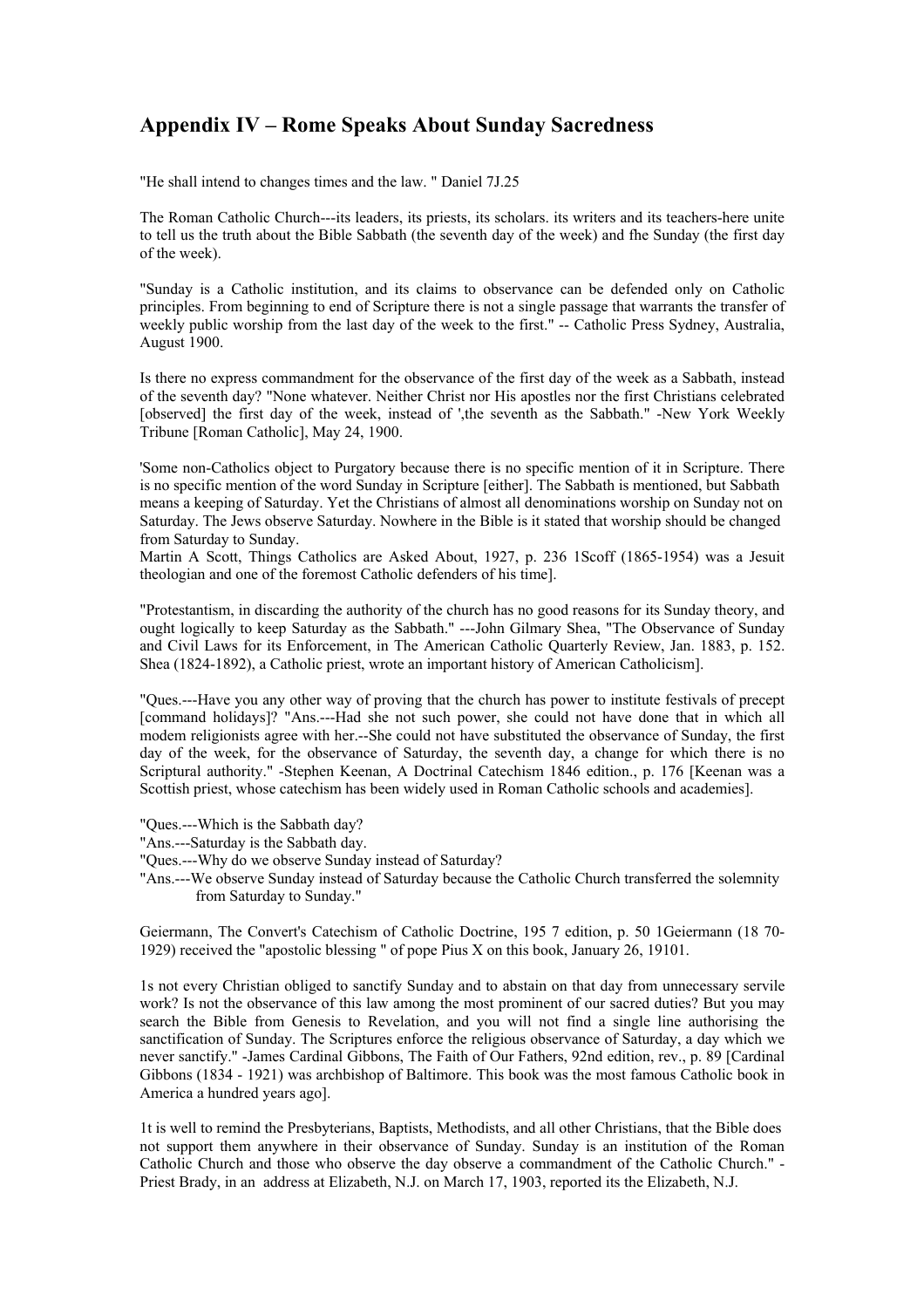News of March 18, 1903.

"Reason and common sense demand the acceptance of one or the other of these alternatives: either Protestantism and the keeping holy of Saturday, or Catholicity and the keeping holy of Sunday. Compromise is impossible." ---The Catholic Mirror, December 23,1893 1The Mirror is a Baltimore Roman Catholic weekly newspaper.

"For ages all Christian nations looked to the Catholic Church, and, as we have seen, the various states enforced by law her ordinances as to worship and cessation of labour on Sunday. Protestantism, in discarding the authority of the Church, has no good reason for its Sunday theory, and ought logically, to keep Saturday as the Sabbath. The State in passing laws for the due Sanctification of Sunday, is unwittingly acknowledging the authority of the Catholic Church, and carrying out more or less faithfully its prescription. The Sunday as a day of the week set apart for the obligatory public worship of Almighty God is purely a creation of the Catholic Church." ---John Gilmary Shea, in The American Catholic Quarterly Review, January 1883, p. 139 1Shea (18241892) was an important Catholic historian, of his time].

"Ques.--- How prove you that the Church hath power to command feasts and holy days? "Ans.---By the very act of changing the Sabbath into Sunday, which Protestants allow of [by observing it]; and therefore they fondly contradict themselves, by keeping Sunday strictly, and breaking most other feasts commanded by the same church.". ---Priest Henry Tuberville, An Abridgment of the Christian Doctrine, p. 58 [In 1833, Tuberville received a papal approbation- a special Vatican approval on this book.

- 1. Is Saturday the seventh day according to the Bible and the Ten Commandments? " 1 answer yes.
- 2. "2. Is Sunday the first day of the week and did the Church change the seventh day--Saturday Sunday, the first day? I answer yes.
- 3. "3. Did Christ change the day? I answer no! No!

"Faithfully yours, [Cardinal Gibbons" letter photostat. Cardinal Gibbons of Baltimore was the leading advocate of Catholicism in America at the end of the last century].

'Some theologians have held that God [in the Bible] likewise directly determined the Sunday as the day of worship in the New Law, that He Himself has explicitly substituted the Sunday for the Sabbath. But this theory is now entirely abandoned. It is now commonly held that God simply gave His [Catholic] Church the power to set aside whatever day or days, she would deem suitable as Holy Days. The Church chose Sunday, the first day of the week, and in the course of time added other days, as holy days." -- Vincent J. Kelly, Forbidden Sunday and Feast Day Occupations, 1943, p. 2. Kelly, a Catholic priest, prepared this at Catholic University of America.

"The pope has authority and has often exercised it, to dispense with the commands of Christ ... The pope's will stands for reason. He can dispense above the law, and of wrong make right, by correcting and changing laws." ---from Pope Nicholas ' time.

"Protestants ... accept Sunday rather than Saturday as the day for public worship after the Catholic Church made the change ... But the Protestant mind does not seem to realise that in accepting the Bible, in observing the Sunday, they are accepting the authority of the spokesman for the church, the Pope.". - Our Sunday Visitor, Feb. 5, 1950 1One of the largest US. Roman Catholic magazines].

"Ques.---What Bible authority is there for changing the Sabbath from the seventh to the first day of the week? Who gave the Pope the authority to change a command of God? "Ans.---It was the Catholic Church which, by the authority of Jesus Christ, has transferred this rest [from the Bible Sabbath] to the Sunday. Thus the observance of Sunday by the Protestants is an homage they pay, in spite of themselves, to the authority of the [Catholic] Church.". --Monsignor Louis Segur, Plain Talk About the Protestantism of Today, 1868, p. 213. L. G. Segur (1820-1881) was a French Catholic prelate and apologist, and later a diplomatic and judicial official at Rome.

"The Pope is not only the representative of Jesus Christ, but he is Jesus Christ Himself, hidden under veil of flesh." Catholic National, July, 1895.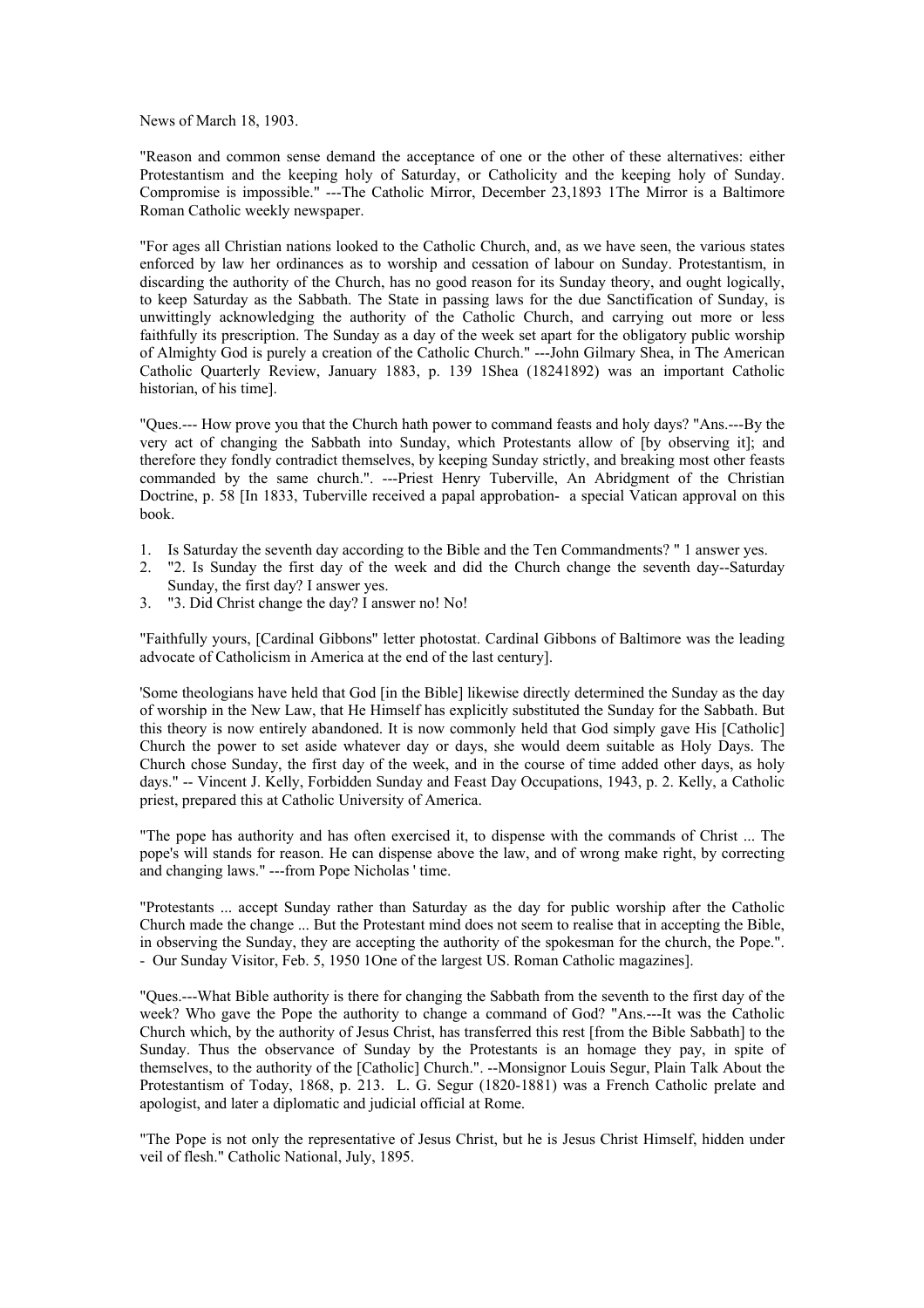[When the pope is crowned, he is reminded that he is] "the father of princes, and kings, and the Supreme Judge of the Universe', and on earth the Vicar of Jesus Christ our Saviour, and the Governor of the world."

Ferraris, Ecclesiastical Dictionary, art. "Pope "Lucius Ferraris (d. before 1763) was an Italian Catholic canonist of the Franciscan order and consultor of tire Holy Office its Rome].

"Ques.---By what authority did the Church substitute Sunday for Saturday? "Ans.---The Church substituted Sunday for Saturday by the plenitude of that divine power which Jesus Christ bestowed upon her." ---Peter F. Geiermann, Tire Convert's Catechism of Catholic Doctrine, 1923 edition, p. 59 Priest Geiermantr (1870-1929) was a well-known Catholic writer].

"The judicial authority will even include the power to forgive sins." --The Catholic Encyclopedia, vol. 12, p. 265, art. "Pope. "

"Thou art the shepherd, thou art the physician, thou art the director, thou art the husbandman, finally thou art another god on earth."

Marcellus, in the fourth session of The Fifth Lateran Council, 1512, an address to tile pope. Labbe and Cossart, History of the Councils, vol 24, col 109 [Marcellus (d. 1527) was a Catholic priest and archbishop of Coreyra. In appreciation of his many kindnesses, he was declared to be "noble lord of Venice".

"The Catholic Church ... by virtue of her divine mission, changed the day from Saturday to Sunday."

The Catholic Mirror, September 23, 1893. The Mirror, a Baltimore based Catholic weekly, was the official organ for Cardinal Gibbons.

"Ques.---When Protestants do profane work [regular employment] upon Saturday, or the seventh day of the week, do they follow the Scripture as their only rule of faith-do they find this permission clearly laid down in the Sacred Volume?

"Ans.---On the contrary, they have only the authority of [Catholic] tradition for this practice. In profaning Saturday, they violate one of God's commandments, which He has never abrogated,-- Remember thou keep holy the Sabbath day.'

"Ques.---Is the observance of Sunday, as the day of rest, a matter clearly laid down in Scripture?

"Ans. - It certainly is not; and yet all Protestants consider the observance of this particular day as essentially necessary to salvation. To say, we observe the Sunday, because Christ rose from tile dead )n that day is to say we act without warrant of Scripture; and we might as well [incorrectly] say, that we should rest on Thursday because Christ ascended to heaven on that day." ---Priest Steven Keenan, A Doctrinal Catechism, pp. 252, 254 [The catechism of this Scottish priest is widely used in Catholic schools to instruct children into their beliefs].

"Scripture and Tradition are called the remote rule of faith, because the Catholic does not base his faith directly on these sources. The proximate rule of faith is for him the One, Holy, Catholic, and Apostolic Church, which alone has received from God the authority to interpret infallibly the doctrines He has revealed, whether these he contained in Scripture or in Tradition ... 1f we consulted the Bible only, we should still have to keep holy the Sabbath Day, that is, Saturday." ---John Laux, A Course in Religion for Catholic High Schools and Academies, 1936 edition, vol. 1, p. 51 1JJ. Laux (18 78-1939) was a Catholic priest, teacher, and author of many Catholic histories as well as biographies of their saints.

"Like two sacred rivers flowing from Paradise, the Bible and divine Tradition contain the Word of God, the precious gems of revealed truths. "Though these two divine streams are in themselves, on account of their divine origin, of equal sacredness, and are both full of revealed truths, still, of the two, TRADITION is to us more clear and safe. "[full caps, theirs] --Joseph E. Di Bruno, Catholic Belief, 1884 ed., p. 45 /Di Bruno was an Italian Catholic cleric].

"Some of the truths that have been handed down to us by tradition and are not recorded in the Sacred Scriptures. are the following: That there are just seven sacraments; that there is a purgatory; that, in the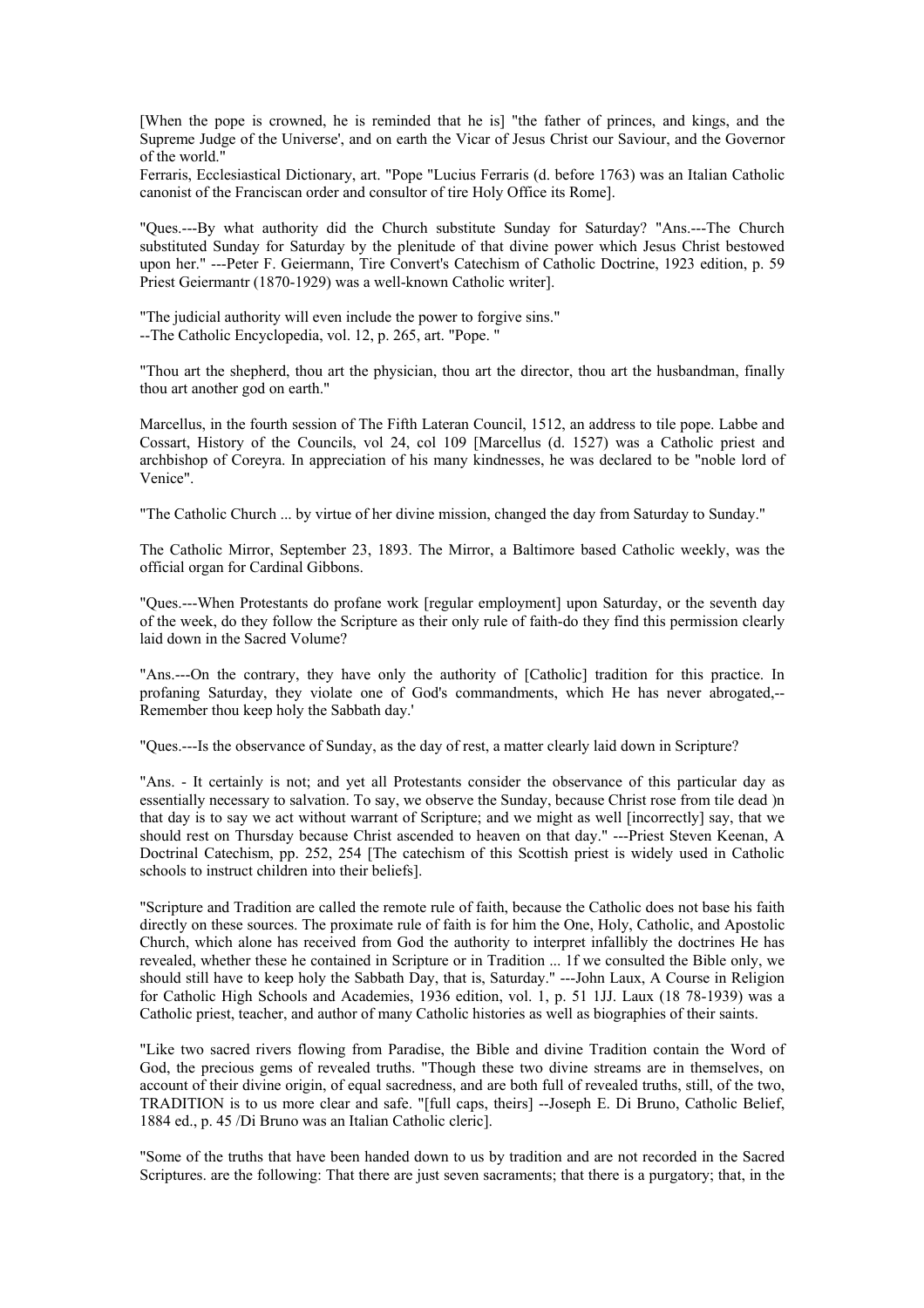new law, Sunday should be kept holy instead of the Sabbath; that infants should be baptized, and that there are precisely seventy-two books in the Bible [66 that are inspired, plus 6 apocryphal] ---Francis J. Butler, Holy Family Catechism, No. 3, p. 63. Butler (1859 - ?) was a Catholic priest of Boston and an author of a series of catechisms].

It is worthwhile to remember that this observance of Sunday-in which after all, the only Protestant worship consists not only has no foundation in the Bible, but it is in flagrant contradiction with its letter, which commands rest on the Sabbath, which is Saturday. It was the Catholic Church which, by the authority of Jesus Christ, has transferred this rest to the Sunday in remembrance of the resurrection of our Lord. Thus the observance of Sunday by the Protestants is an homage they pay, in spite of themselves, to the authority of the [Catholic] Church."

Louis Segur, Plain Talk About The Protestantism of Today, p. 213 IL. G. Segur (18201881), a French prelate, later was appointed as a diplomatic and judicial official its Rome.

"All the names which in the Scriptures are applied to Christ, by virtue of which it is established that He is over the church, all the same names are applied to the pope." ---Robert Cardinal Bellarmine, De Conciflorum Auctoritate - On the Authority of the Councils), Bk. 2, chap. 17. Bellarmine 1(1542- 1621), a professor and rector at the Gregorian University in Rome, is generally considered to have been one of the outstanding Jesuit instructors in the history of this organisation].

On April 30, 1922, in the Vatican throne room, a throng of cardinals, bishops, priests, nuns, boys, and girls, who had all fallen on their knees in reverence of the one before them, were addressed from the throne by Pope Pius Xl, who said: "You know that I am the Holy Father, the representative of God on the earth, the Vicar of Christ, which means I am God on the earth.". Pope Pius Xl, quoted in Tire Bulwark, October, 1922, p. 104. Pius Xl (1857-1939) was pope from 1922-1939, and was the one who signed the Treaty of the Lateran with Mussolini in 1929, whereby Vatican City was established. He consistently backed Mussolini's policies and government until he met with military reverses...

"The Pope can modify [change] the Divine Law."

Lucius Ferraris, Ecclesiastical Dictionary 1Ferraris (d. before 1763) was an Italian Catholic official of the Franciscan order, highly placed in tire Church].

'We define that the Holy Apostolic See and the Roman Pontiff holds the primacy over the whole world."

Philippe Labbe and Gabriel Cossart, The Most Holy Councils, vol. 13, col. 1167, on "The Council at Trent. "

"The Pope is of so great dignity and so exalted that he is not a mere man, but as it were God, and the vicar of God. He is the divine monarch and supreme emperor, and king of kings. Hence the Pope is crowned with a triple crown, asking of heaven and of earth and of the lower regions."

Lucius Ferraris, Prompta Bibliotheca, vol. 6, art. "Papa IF'. Ferraris (d. prior to 1763) was an Italian Catholic canonist and consultor to the Holy Office in Rome].

"We hold upon this earth the place of God Almighty." PopeLeo X111, in an encyclical letter dated June 20, 1894, The Great Encyclical Letters of Leo XIII, p. 304. Leo XIII (1810-11903) was pope from 18 78 until his death. He was one of tire most forceful popes of the nineteenth century]

Not the Creator of the universe, in Genesis 2:1-3,--but the Catholic Church "can claim the honour of having granted man a pause to his work every seven days [!]" --S. C. Mostra, Storia della Domenica, page 366-367. This is a recent work of the twentieth century (1969), prepared by the author under the direction of the leading Jesuit university in the world-the Gregorian, in Rome].

1f Protestants would follow the Bible, they should worship God on the Sabbath Day. In keeping the Sunday they are following a law of the Catholic Church." ---Albert Smith, Chancellor of tire Archdiocese of Baltimore, replying for the Cardinal in a letter dates] February 10, 1920.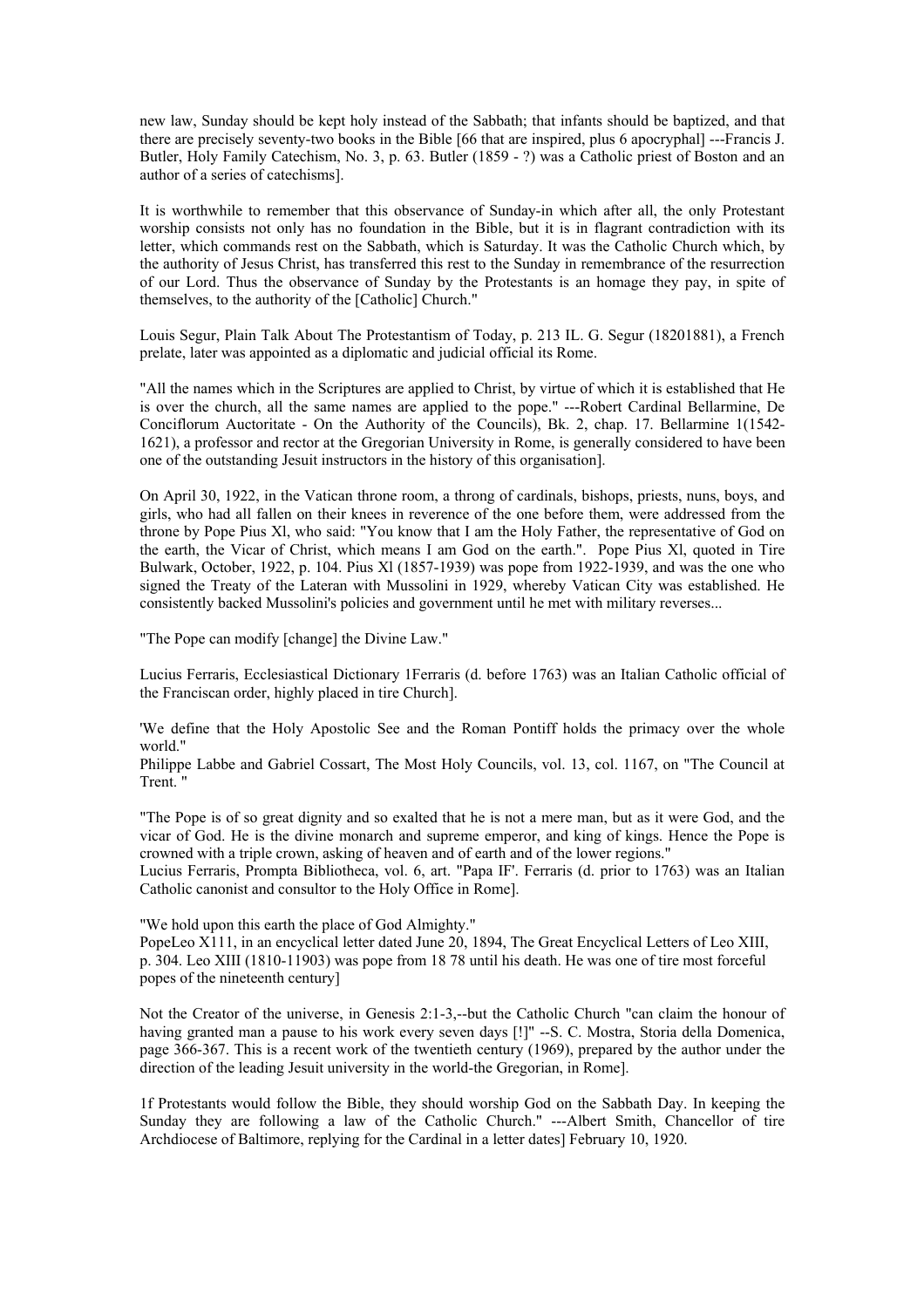The following Catholic tract was originally published in The Catholic Mirror (file magazine of Cardinal Gibbons of Baltimore), on September 2, 1893. In it, a contrast is made between tire Biblical faith and practice of the Hebrews, the Seventh-day Adventists, and the other Protestant churches, in order to ridicule tire usual Protestant position in regard to Sunday:

"The Israelite respects the authority of the Old Testament only, but the Adventist who is a Christian, accepts the New Testament on the same ground as the Old, viz.: an inspired record also. He finds that the Bible, his teacher is consistent in both parts; that the Redeemer, during His mortal life, never kept any other day than Saturday. The Gospels plainly evince to him this fact; while in the pages of the Acts of the Apostles, the Epistles and the Apocalypse [Revelation], not the vestige of an act cancelling the Saturday arrangement [seventh day Sabbath keeping] can be found.

"The Protestant world at its birth [as he thinks, at the time of the Sixteenth Century Reformation] found the Christian Sabbath too strongly entrenched to run counter to its existence [to oppose Sunday keeping]. It [Protestantism] was therefore planted under the necessity of acquiescing in the arrangement, thus implying the Church's right to change the day . . . The Christian Sabbath [Sunday] is therefore to this day the acknowledged offspring of the Catholic Church. As Spouse of the Holy Ghost, without a word of remonstrance from the Protestant world." Christian Sabbath, 2nd ed, The Catholic Mirror, 1893, p. 31.

"All of us believe many things in regard to religion that we do not find in the Bible. For example, nowhere in the Bible do we find that Christ or the apostles changed [the day] from Saturday to Sunday. We have the commandment of God given to Moses to keep holy the Sabbath Day, that is the 7th day of the week, Saturday. Today most Christians keep Sunday because it has been revealed to us by the Church outside the Bible." -- "To Tell You Tire Truth, " Tire Catholic Virginian, 22, October 3, 1947, p. 9.

"Protestants often deride the authority of Church tradition, and claim to be directed by the Bible only; yet they, too, have been guided by customs of the ancient Church, which find no warrant in the Bible, but rest on Church tradition only! A striking instance of this is the following:--The first positive command in the Decalogue is to 'Remember the Sabbath Day to keep it holy,' . . . But the Sabbath Day, the observance of which God commanded, was our Saturday. Yet who among either Catholics or Protestants, except a sect or two, ever keep that commandment now? None. Why is this? The Bible, which Protestants claim to obey exclusively, gives no authorisation for the substitution of the first day of the week for the seventh. On what authority, therefore, have they done so? Plainly on the authority of that very Catholic Church which they abandoned, and whose traditions they condemn." ---John L. Stoddard, Rebuilding a Lost Faith, p. 80 1Stoddard (1850-1931) was an agnostic writer most of his life, who later was converted to Catholicism.

"A. We observe Sunday instead of Saturday because the Catholic Church transferred the solemnity from Saturday to Sunday." ---Peter Geiermann, CSSR, A Doctrinal Catechism, 1957 edition, p. 50 1Geiermaitn (1870-1929) received a papal approbation from the Vatican on his book on January 25, 19101.

"Q. What is the Third Commandment? The fourth in Protestant Bibles, because the Catholic Church took out the Second Commandment-Exodus 20:4-61 "A. The Third Commandment is: Remember that thou keep holy the Sabbath day. "Q. Which is the Sabbath day? "A. Saturday is the Sabbath day. "Q. Why do we observe; Sunday instead of Saturday? "A. The Catholic Church, after changing the day of rest from Saturday, the seventh day of the week, to Sunday, the first day, made the third commandment refer to Sunday as the day to be kept as the Lord's Day. Catholic Encyclopedia, vol. 4, p. 153.

"Ques.---What do we conclude from all this? "Ans.---That Protestants have no Scripture for the measure of their day of rest,--that they abolish the observance of Saturday without warrant of' Scripture,---that they substitute Sunday in its place without Scriptural authority,--consequently, that for all this, they have only traditional authority. Yet Protestants would look upon a main who would ... keep the Saturday and profane the first day, as a victim of perdition. Hence we must conclude from the Protestant belief of our teachings], that the Scripture, which does not teach these things clearly, does not contain all necessary truths, and, consequently, cannot be the only rule of faith." ---Stephan Keenan, A Doctrinal Catechism, pp. 334-335. Keenan was a Scottish Catholic priest, whose catechism is much used in Roman Catholic schools to instruct children and youth.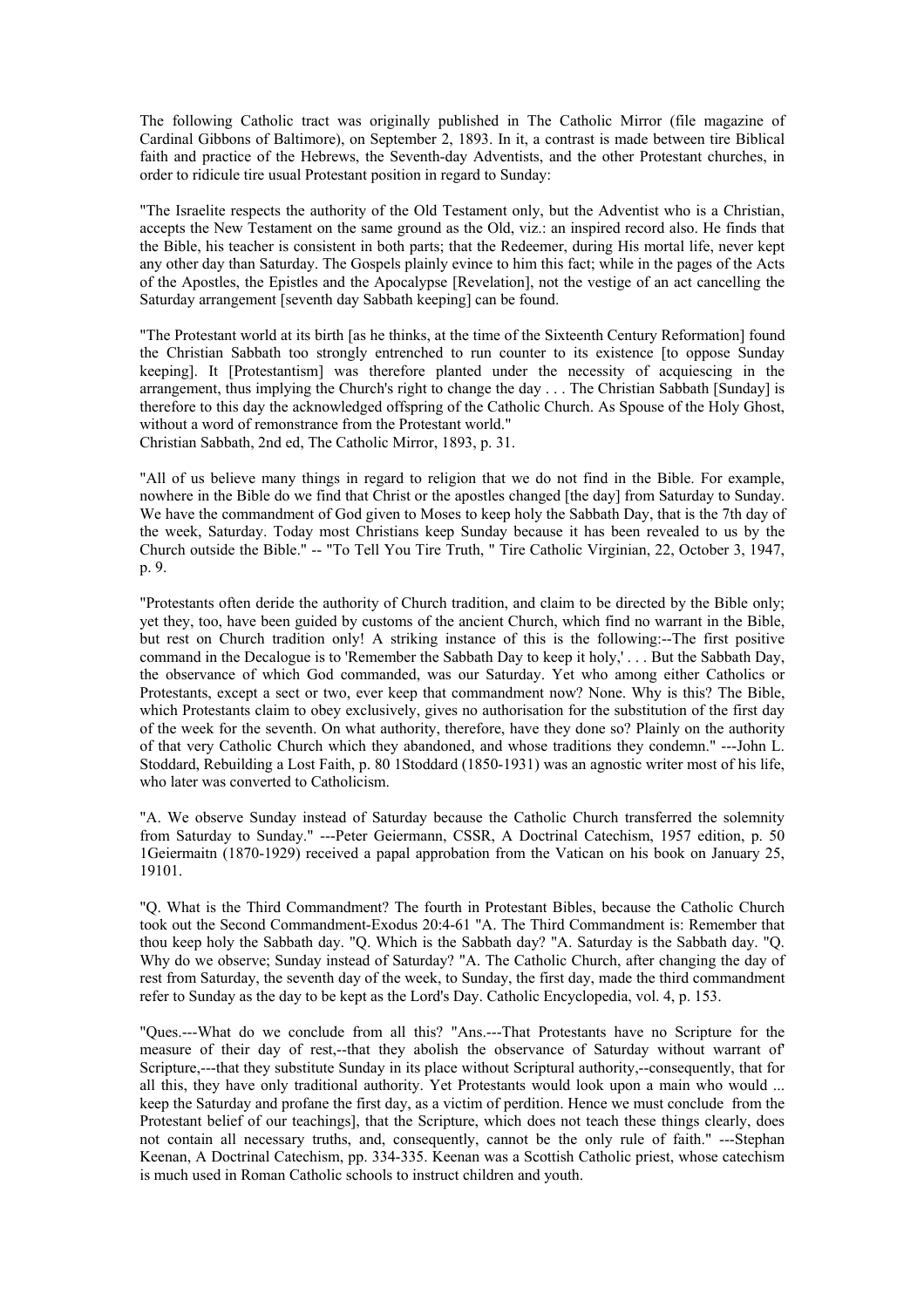'We Catholics, then, have precisely the same authority for keeping Sunday holy instead of Saturday as we have for every other article of our creed; namely, the authority of 'the church of the living God, the pillar and ground of the truth' (1 Timothy 3:15). Whereas you who are Protestants have really no authority for it whatever; for there is no authority for it in the Bible, and you will not allow that there can be authority for it anywhere else. Both you and we do, in fact, follow tradition in this matter; but we follow it, believing it to be a part of God's word, and the [Catholic] Church to be its divinely appointed guardian and interpreter; you follow it I the Catholic Church], denouncing it all the time as a fallible and treacherous guide, which often 'makes the commandments of God of none effect'. [quoting Matt. 15:61." ---The Brotherhood at St. Paul. The Clifton Tracts, Vol. 4, tract 4, p. 15. Roman Catholic.

"The Church changed the observance of the Sabbath to Sunday by right of the divine, infallible authority given to her by her founder, Jesus Christ. The Protestant claiming the Bible to be the only guide of faith, has no warrant for observing Sunday. In this matter the Seventli-day Adventist is the only consistent Protestant. " -- Tit e Cath ofic Un iverse B ullefin, A ugust 14, 1942, p. 4 1Th is is tit e political weekly n e wspaper at tit e Cleveland Catholic Diocesel.

"By what authority did the [Catholic] Church change the observance of the Sabbath from Saturday to Sunday?

"The Protestant world has been, from its infancy in the sixteenth century, in thorough accord with the Catholic Church, in keeping 'holy' not Saturday, but Sunday ... If however, on the other hand, the latter [the Catholics] furnish arguments, incontrovertible by the great mass of Protestants, ... [they] appealing to their common teacher, the Bible, the great body of Protestants, so far from clamouring, as they do with vigorous pertinacity for the strict keeping of Sunday, have no other resource left than the admission that they have been teaching and practicing what is Scripturally false. For over three centuries, by adopting the teaching and practice of what they have always pretended to believe an apostate church, contrary to every warrant and teaching of 'Sacred Scripture. To add to the intensity of this Scriptural and unpardonable blunder, it involves one of the most positive and emphatic commands of God to His servant, man: 'Remember the Sabbath Day to keep it holy.' "

Christian Sabbath a tract for Protestants], 2nd ed., The Catholic Mirror, 1893, pp. 6- 7.

"Now the [Catholic] Church ... instituted, by God's authority, Sunday as the day of worship. This same Church, by the same divine authority, taught the doctrine of Purgatory ... We have, therefore, the same authority for Purgatory as we have for Sunday." --Martin J. Scott, Things Catholics Are Asked About, 1927, p.236 [Jesuit theologian and writer].

"Ques. -(a) The Bible says, 'The seventh day is the Sabbath of the Lord,' and we read in your literature that it is the only Bible, Sabbath there is. Will you please explain how the Sunday observance originated? (b) Do you think the Seventh-day Adventists keep the right day? Ans. --- If you follow the Bible alone there can be no question that you are obliged to keep Saturday holy, since that is the day especially prescribed by Almighty God to be kept holy to the Lord. In keeping

Sunday, non-Catholics are simply following the practise of the Catholic Church for 1800 years, a tradition, and not a Bible ordinance. What we would like to know is since they deny the authority of the Church, on what grounds can they base their faith of keeping Sunday? Those who keep Saturday, like the Seventh-day Adventists, unquestionably have them by the hip in this practise. And they cannot give them any sufficient answer which would satisfy an unprejudiced mind. With the Catholics there is no difficulty about the matter. For, 'since we deny that the Bible is the sole rule of faith, we can fall back upon the constant practise and tradition of the Church." Francis George Lentz, The Question Box. 1900, p. 98-99 /Lentz, who died in 1917, was an Illinois Catholic priest].

"The [Catholic] Church, by the power our Lord gave her, changed the observance of Saturday to Sunday."-The Catholic Canon, H. Cafferata, The Catechism Simply Explained, 1932 edition, p. 80.

"The Catholic Church: has decreed for many centuries that Christians observe this day of rest on Sunday."

Pope John XXIII, Mater et Magistra (Mother and Teacher), section 251, dated May 15,1961 [John XX111 was pope from 1958 to 1963.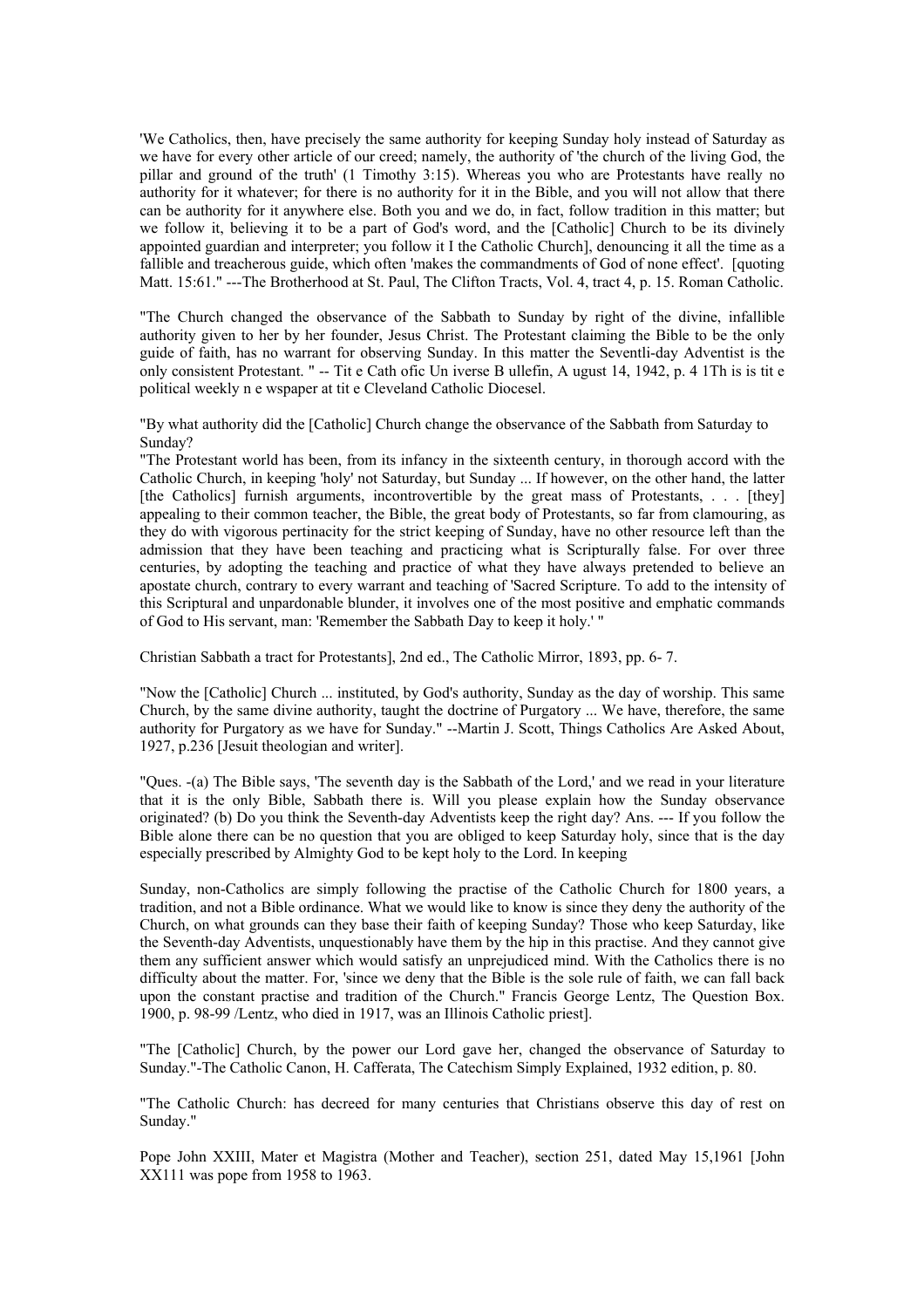"The Church.... after changing the day of rest from Sabbath, or the seventh day of the week, to the first, made the Third Commandment refer to Sunday as the day to be kept holy as the Lord's Day." ---The Catholic Encyclopedia, vol. 4, p. 153 1The Sabbath commandment is the fourth commandment (Exodus 20:8-11), but is reckoned as the third by Roman Catholics, because they dropped the second (that forbade image worship), and then split the tenth into two to make up the full number].

"The Catholic Church for over one thousand years before the existence of a Protestant, by virtue of her Divine mission, changed the day from Saturday to Sunday ... But the Protestant says: 'How can 1 receive the teachings of an apostate Church? How, we ask, have you managed to receive her teaching all your life, in direct opposition to your recognised teacher, the Bible, on the Sabbath question?" --- The Christian Sabbath, 2nd ed., published by tile Catholic Mirror of Baltimore, 1893, pp. 29-31. [The journal of James Cardinal Gibbons.

1f you follow the Bible alone there can be no question that you are obliged to keep Saturday holy, since that is the day especially prescribed by Almighty God to be kept holy to the Lord." ---Priest F. G. Lentz, The Question Box, 1900, p. 98. Lentz (d. 1917) was a Catholic priest and writer, based in the Illinois areal.

The following statement comes from a tract written to the Protestants of England, by John Milner (1752-1826), the English Vicar Apostolic of the Roman Catholic Church. The entire tract is air appeal for Protestants to return fully to the Church of Rome:

"The first precept in the Bible, is that of sanctifying the seventh day: 'God blessed the SEVENTH DAY, and sanctified it. Gen.' 2:1 This precept was confirmed by God, in the Ten Commandments: 'Remember the Sabbath clay to keep, it holy'. 'The SEVENTH DAY is the Sabbath of the Lord thy God.' [Ex. 20:8-11]. On the other hand, Christ declares that he is 'not come to destroy the law, but to fulfil it.' Matt. 5:17. He himself observed the [Seventh-day] Sabbath: 'And as his custom was, he went into the synagogue on the Sabbath day.' Luke 4:1611 His disciples likewise observed it, after His death: 'They rested on the Sabbath day according to the commandment.' Lk. 23:56.

"Yet, with all this weight of Scripture authority for keeping the Sabbath, or seventh day holy, Protestants, of all denominations, make this a profane day and transfer the obligation of it to the first day of the week, or the Sunday. Now what authority have they for doing this? None at all, but the unwritten Word, of The Church of the Catholic church, which declares that the apostles made the change in honour of Christ's resurrection, and the descent of the Holy Ghost, on that day of the week.". John Milner, The End of Religious Controversy, in a Friendly Correspondence Between a Religious Society of Protestants, and a Roman Catholic Divine, "Letter 11, To James Brown, Esq, " 1897, p. 89.

"Ques.---What Bible authority is there for changing the Sabbath from the seventh to the first day of the week? Who gave the Pope the authority to change a command of God? "Ans.---If the Bible is the only guide for the Christian, then the Seventh-day Adventist is right, in observing the Saturday with the Jew ... Is it not strange that those who make the Bible their only teacher, should inconsistently follow in this matter the tradition of the Catholic Church?". Bertrand Conway, The Question Box, 1903 ed, pp. 254- 255; 1915 ed, p. 179. Conway (18 72-1959) was a Paulist father in the Catholic Church].

"The Adventists are the only body of Christians with the Bible as their teacher, who can find no warrant in its pages for the change of day from the seventh to the first ... Reason and common sense demand the acceptance of one or the other of these alternatives: either Protestantism and the keeping holy of Saturday, or Catholicity and the keeping holy of Sunday. Compromise is impossible." --Catholic Mirror, September 2 and December 23, 1893 1The Catholic Mirror, a Baltimore Journal was at this time tire official organ of Cardinal Gibbons].

"Prove to me from the: Bible alone that 1 am bound to keep Sunday holy. There is no such law in the Bible. It is a law of the holy Catholic Church alone. The Bible says 'Remember the Sabbath day to keep it holy.' The Catholic Church says, No. By my divine power 1 abolish the Sabbath day and command you to keep holy the first day of the week. And ho! The entire civilised world bows down in reverent obedience to the command of the' Holy Catholic Church."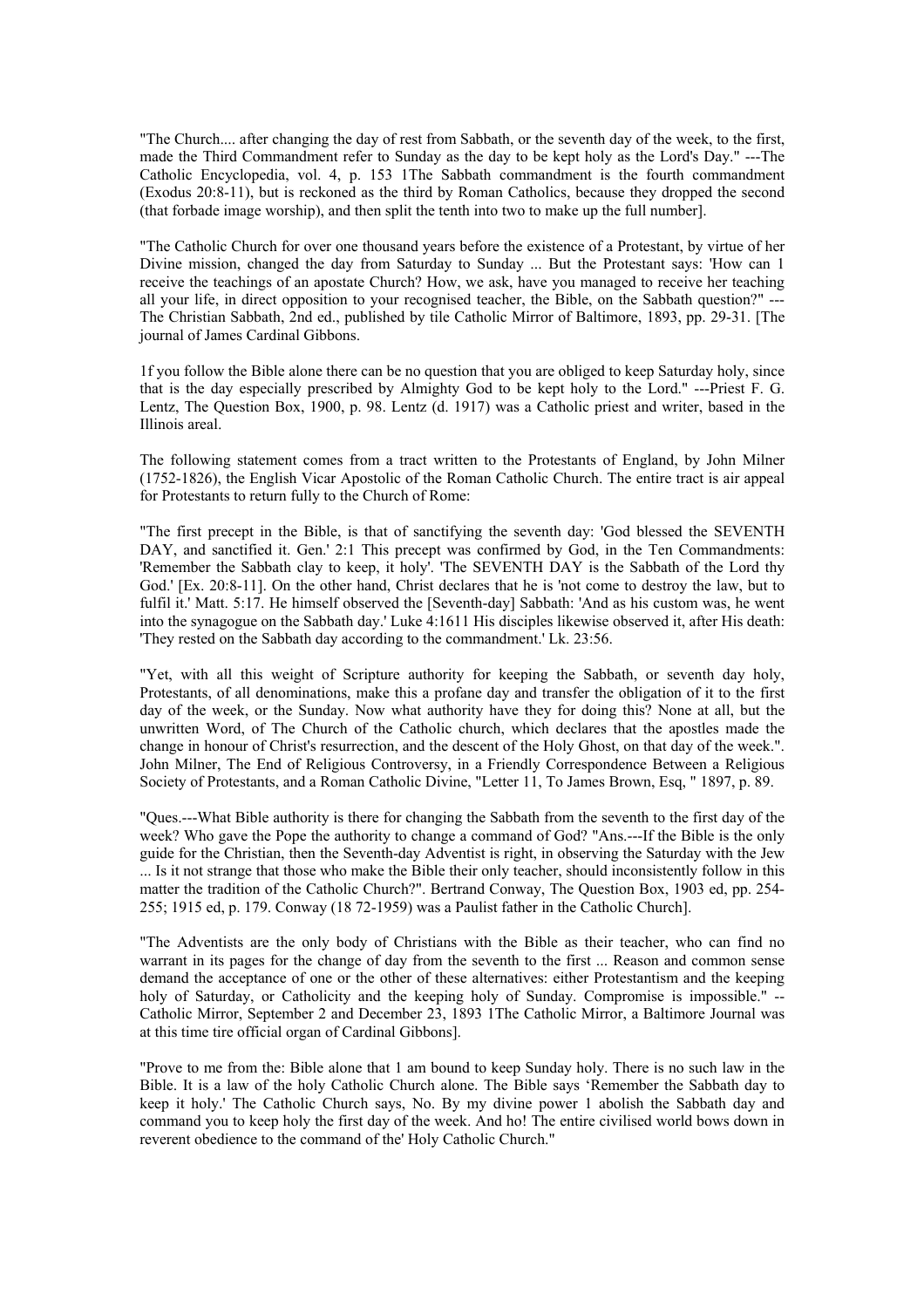Thomas Enright, CSSR, President of Redemptorist College, Kansas City, Mo., in a lecture at Hary'ord, Kansas, February 18, 1884, and printed in the Hartford Kansas Weekly Call, February 22, 1884, and the American an Sentinel, a New York Roman Catholic journal in June 1893, page 173.

"Of course the Catholic Church claims that the change was her act ... AND THE ACT IS A MARK of her ecclesiastical power." the office of Cardinal Gibbons, through Chancellor H.F. Thomas, November 11, 1895.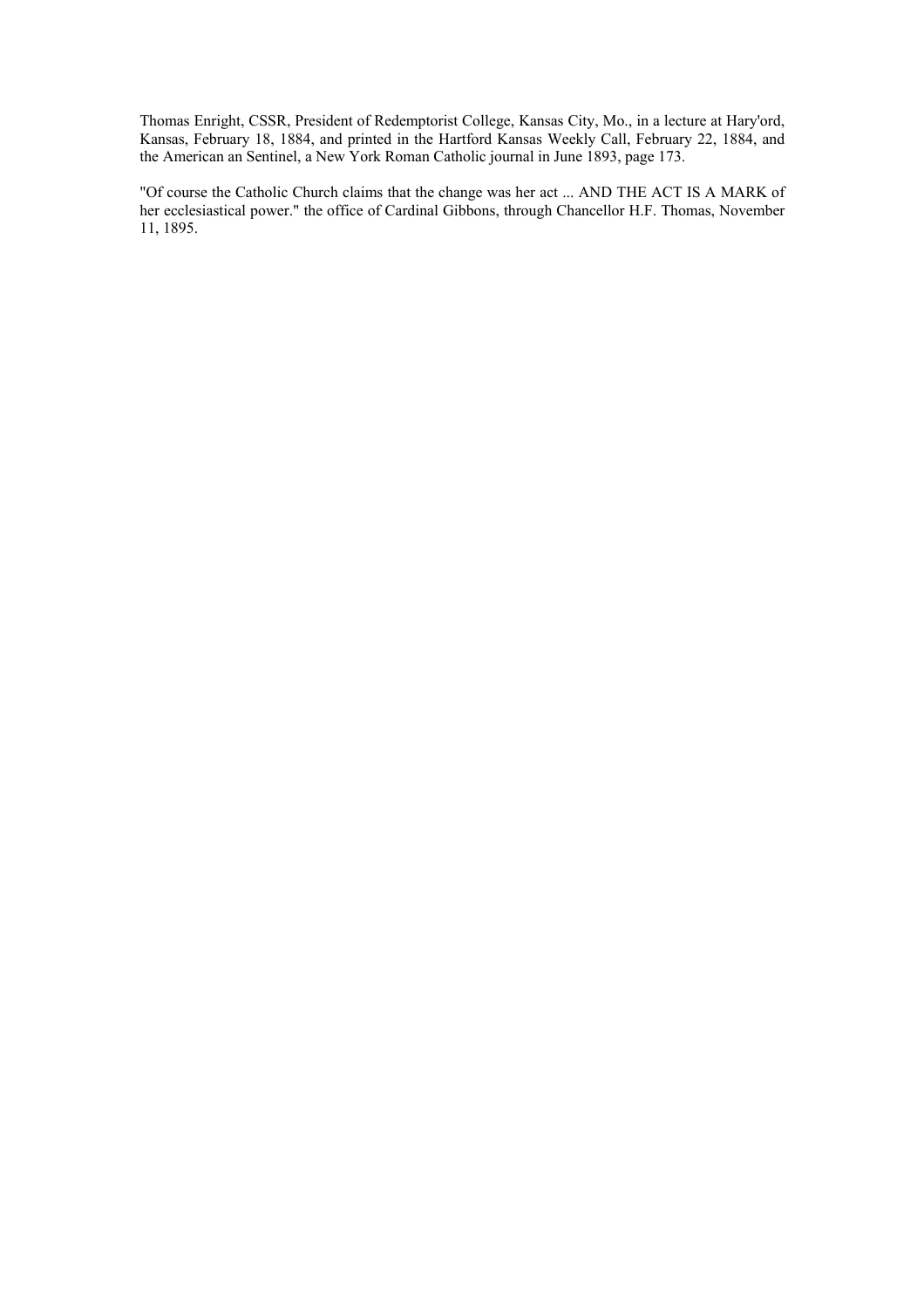# **Appendix V –How Sunday Sacredness Came Into the Church**

## **BY GRADUAL STEPS**

Archdeacon Farrar of the Church of England wrote: The Christian church made no formal, but a gradual and almost unconscious transference of the one day to the other. (The Voice From Sinai, Archdeacon F W Farrar, London, Isbister & Co., 1892, page 167)

#### **INFLUENCE OF SUN WORSHIP**

Originally Sunday was the festal day of Roman sun worship. It was observed as "the Venerable Day of the Sun" in honour of the sun god Mithra. The religion of Mithra itself originated in Persia and Babylon many centuries before Christ. Franz Cumont, an outstanding authority on ancient religion says of Roman Mithraism:

The worshippers of Mithra held Sunday sacred, and celebrated the birth of the sun on the 25th December.

(Franz Cumont, The Mysteries of Mithra, Dover Publications, New York, 1956, page 191)

## **ADOPTED INTO THE CHURCH**

The first 'clear reference to Sunday observance within the Christian church comes from Rome about AD155-160. Justin Martyr, a church leader and philosopher stated:

Sunday is the day on which we hold our common assembly, because it is the first day on which God, having wrought a change in the darkness of matter, made the world, and Jesus Christ our Saviour on the same day rose from the dead.

(Justin Martyr, First Apology Chapter 67, Tr The Ante Nicene Fathers, Vol. 1, page 186)

Notice his reasons - the first day of creation and Christ's resurrection. But he offers no scriptural authorisation for either. There is none! Aside from his two reasons, the statement does reveal that Sunday was being observed in Rome and vicinity as the day for common assembly in the second century AD. This was about one hundred years after the cross.

The practice of Sunday assembly in Rome at that time, however, does not indicate that a universal change from the seventh to the first day had taken place at that time. As we shall see, the Bible Sabbath continued to be kept for many centuries throughout the Christian world, with Sunday observance gradually spreading and growing in importance as it was promoted and enforced by Rome.

## **ROME'S INITIATIVE**

While no evidence can be found to support the view that Christian Sunday keeping originated with Christ and His apostles, there is clear evidence that the practice did begin in the Roman church and grew as the Roman church gained power.

The Roman congregation was composed of Jews and Gentiles. This is reflected in Paul's epistle to the Romans (see Romans 1: 13; 11: 13). Friction in the church between Jew and, Gentile necessitated the writing of this epistle (see Romans 3,4,5; 2:17,25-27; 14: 1, etc.). Evidently the problems were never wholly corrected, for history shows that the Roman church eventually reacted against whatever was considered to be Jewish, particularly the Sabbath.

This situation was further complicated because the Roman civil authorities regarded Christianity as a Jewish sect, and as part of the general Jewish community who were in constant revolt against Rome. The church took its share of punishment for the misdemeanors of Jews. In AD49 the Emperor Claudius expelled all Jews, from Rome. Among them were Christians (see Acts 18:2).

One of the measures taken by Roman Gentile Christians to disassociate themselves from Jews in the eyes of the public was to use the traditional pagan Sunday as a day of assembly. This brought them closer to their pagan neighbours and-made it easier for those accustomed to Sunday in their old religion to adopt Christianity. Thus a trend set in toward Sunday observance and away from the Sabbath. Many other pagan practices came into the church for that same reason.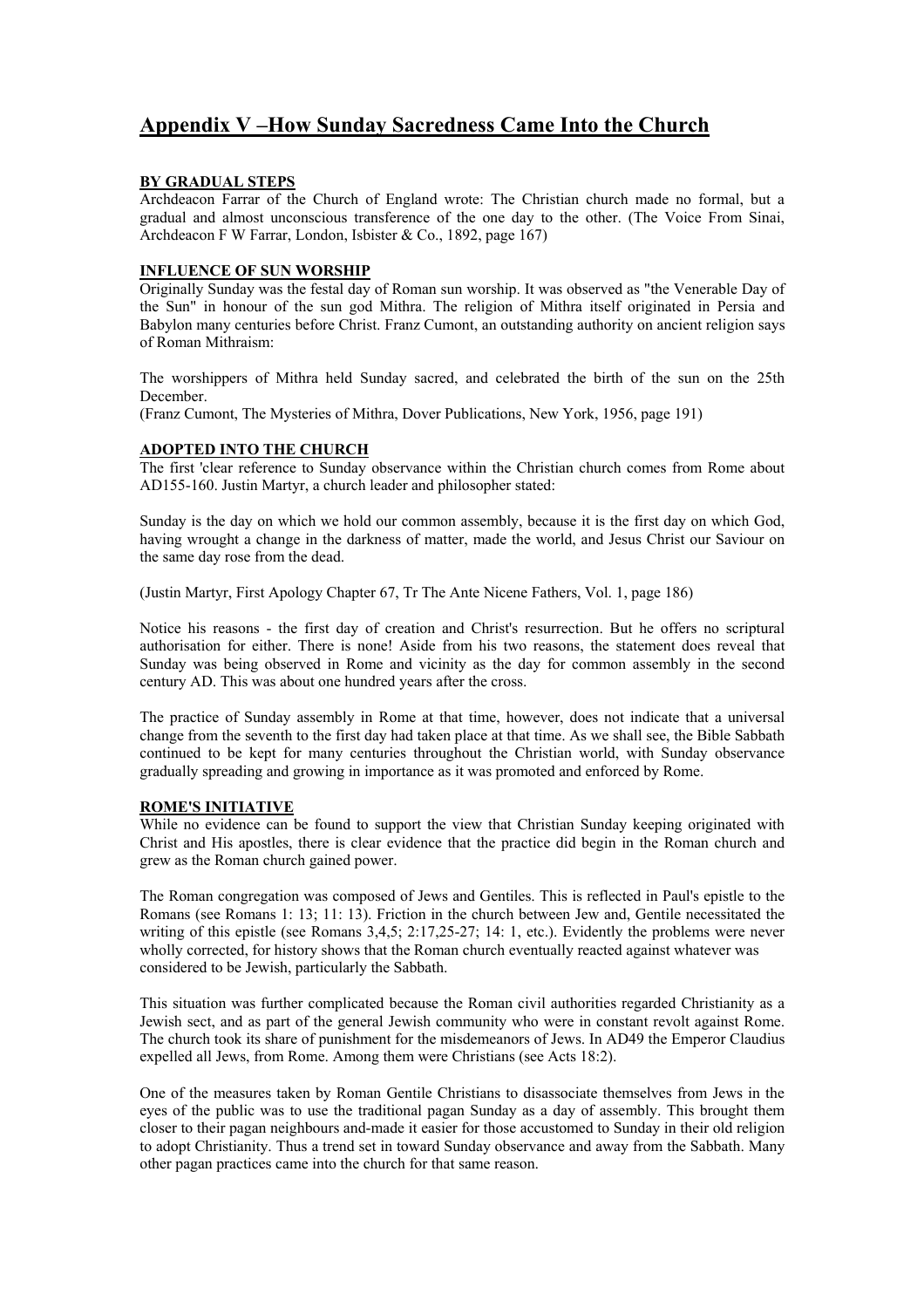As Rome became stronger, she grew more and more confident in adopting pagan customs, as Cardinal Newman truthfully stated:

Confiding then in the power of Christianity to resist the infection of evil, and to transmute (change) the very instruments and appendages of demon worship to an evangelical use ... the rulers o the church from early times were prepared... to adopt, or imitate, or sanction the existing rites and customs of the populace as well as the philosophy of the educated class.

1. For in-depth study of the Jew-Gentile problems in Rome see Samuele Bacchiochi, From Sabbath to Sunday. The Pontifical Gregorian University Press, Rome. 1977, pages 166-198, from which many of the above particulars were gathered.

'Constantine, in order to recommend the new religion to the heathen, transferred into it the outward ornaments to which they had been accustomed in their own."

"(These) are all of pagan origin, and sanctified by their adoption into the church."

(Cardinal John Henry Newman, An Essay on the Development of Christian Doctrine, Passim, pages 371, 372)

In this way, the popularity of customs and traditions of paganism and the unpopularity of things considered Jewish, led to the establishment of Sunday in place of the Sabbath. Augustus Neander (1798-1850), leading German authority in church history, stated:

Opposition to Judaism introduced the particular festival of Sunday very early, indeed, into the place of the Sabbath. The festival of Sunday, like all other festivals, was always only a human ordinance and it was far from the intentions of the apostles to establish a divine command in this respect. Far from them, and from the early apostolic church to transfer the laws of the Sabbath to Sunday. Perhaps at the end of the second century a false application of this kind had begun to take place.

(Augustus Neander, The History of the Christian Religion and Church, First Ed., translated by Henry John Rose, B.D., Philadelphia: James M Campbell & Co,, 1843, page 186)

Over the next couple of centuries the movement toward Sunday keeping and away from the Sabbath was urged on by church authorities. The Sabbath was proclaimed a day of fasting and sadness while Sunday was made a day of rejoicing and feasting.

Sunday was presented as the day on which the creation should be commemorated, because it: was on the first day that God created light. It was also the day of Christ's resurrection, and therefore should be honoured. The Sabbath, it was claimed, was imposed upon the Jews as punishment for their stubbornness. All this was totally unbiblical of course, but it had its effect.

## **THE FIRST SUNDAY LAW**

By the onset of the fourth century the ground had been well prepared for the first Sunday law, in history. It was issued by the Emperor Constantine in AD321.

On the venerable day of the sun let the magistrates and people residing in t he cities rest, and let all workshops be closed. In the country, however, persons engaged in agriculture may freely and lawfully continue their pursuits; because it often happens that another day is not so suitable for grain sowing

or vine planting; lest by neglecting the proper moment for such operations, the bounty of heaven should be lost. (Codex Justinianus, Lib. S. tit. 12, S; translated in History of the Christian Church Philip Schaff, D.D., 7 Vol. ed., Vol. Ill, New York. Charles Scribner's Sons, 1893, page 380)

It is important to note that this was a stale law, not an ecclesiastical (church) law. But it marked the beginning of many hundreds of religious and political decrees to support and enforce Sunday observance.

## **AFTER CONSTANTINE'S EDICT**

The first ecclesiastical law for Sunday keeping was enacted 300 years after Christ by the Council of, Laodicea (AD364). After stating that "on Saturday the gospels and other portions of the Scripture shall he read aloud" (Canon 16), the act went on to legislate against seventh-day Sabbath rest, as follows: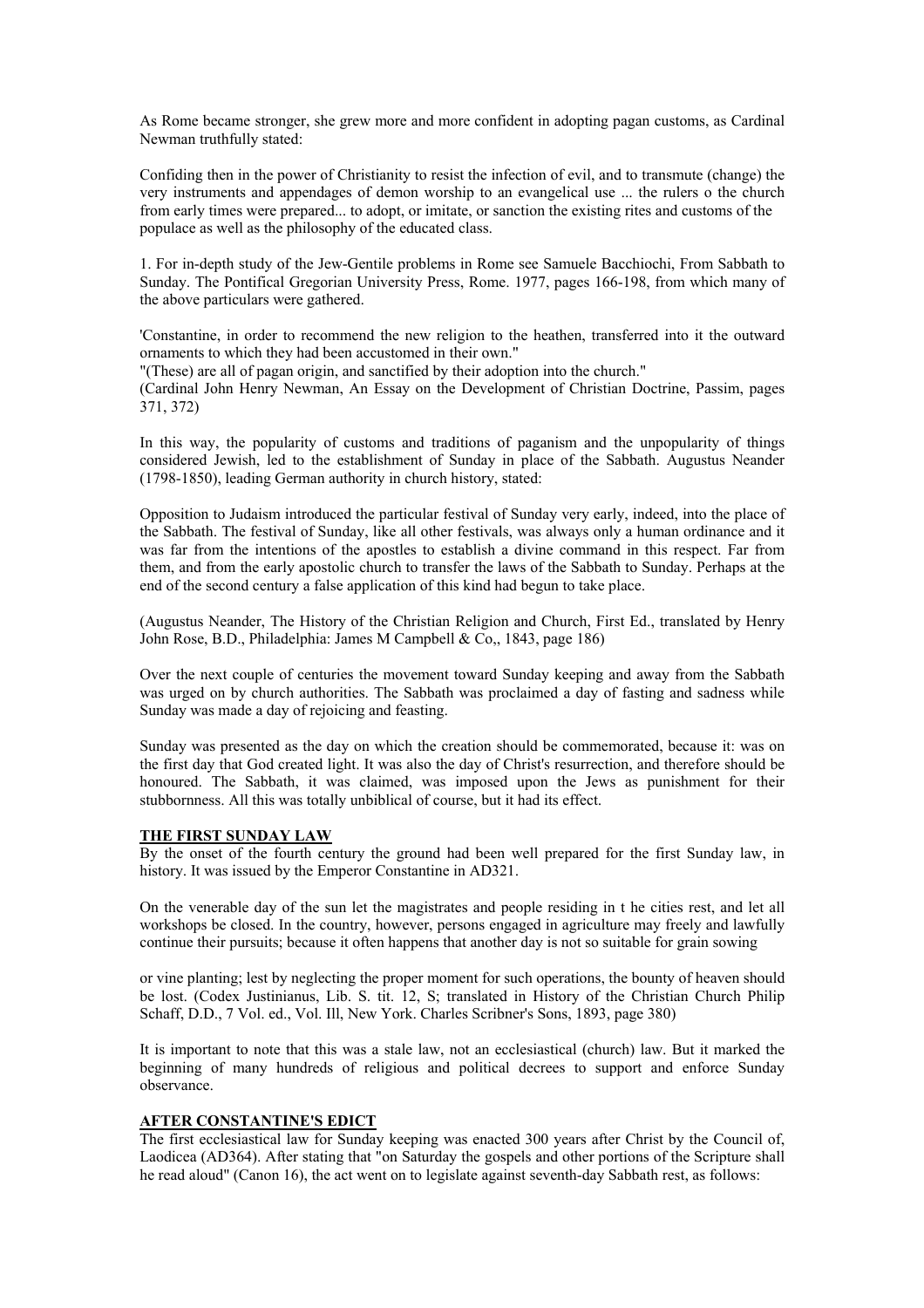Christians shall not Judaise and be idle on Saturday (Sabbath in the original), but shall work on that day: but the Lord's day (meaning Sunday) they shall especially honour, and as being Christians, shall, if possible, do no work on that day. If, however, they are found Judaising (doing as Jews do) they shall be shut out from Christ. (Charles Joseph Hefele, D.D. (R.C.), A History of the Church Councils, Vol. 11, Edinburgh: T & T Clark, 1896, Page 316)

The two laws together, the pro-Sunday state law of Constantine and the pro-Sunday law of the church, effectively transferred Sabbath keeping to Sunday. Constantine said "Rest on Sunday". The church also said 'West on Sunday", but the church went further and said, in effect, "You must not rest on the Sabbath". 1f you rest on the Sabbath you will be shut out from Christ. A short time afterward, Bishop Eusebius, historian and leading figure at the Council of Laodicea, stated:

All things whatsoever it was duty to do on the Sabbath, these we have transferred to the Lord's Day as being more appropriate. (Eusebius, Commentary on the Psalms, cited in a commentary on the Apocalypse, Moses Stewart, Vol. II, Andover Alien. Morrill, and Wardell, 1845, page 40)

#### **SABBATH AND SUNDAY TOGETHER**

However, despite all measures aimed at eliminating the observance of the seventh day as the Sabbath, it continued throughout the centuries. It was observed as a companion to Sunday. Athanasius, a Greek church leader (died AD 373) wrote:

On the Sabbath day we gathered together, not being infected with Judaism, for we do not lay hold of false sabbaths, but we come on the Sabbath to worship Jesus, the Lord of the Sabbath. (Athanasius, Homilia de Semente, Sec. 1 in Migne ed. Patrologia Gracca, Vol. 28, Col. 144 [Greek])

Gregory, Bishop of Nyssa (AD331-396), also Greek, wrote similarly:

With what kind of eyes do you see the Lord's Day (Sunday), you who dishonour the Sabbath? Do you not know that these days are sisters? (Gregory of Nyssa, De Castigotione, "On Reproof" in Migne Patrologia Gracca, Vol. 46, Col. 309)

Other statements from the fourth and fifth centuries say much the same:

Let the slaves work five days; but opt the Sabbath Day and the Lord's Day, let them have leisure to go to church for instruction and piety. (Constitutions of the Holy Apostles. BK. 8, Sec. 4, Ch. 33. trans. in Ante Nicene Fathers, Vol. 7, page 495, [AD 375)

Keep the Sabbath, and the Lord's Day festival; because the former is the memorial of creation, and the latter of the resurrection. (Constitutions of the Holy Apostles, BK. 7, Sec. 2, Ch. 23, trans. in Ante Nicene Fathers, Vol. 7. page 469)

In some places no day is omitted, on which the Communion is riot offered; in some (it is offered) only on the Sabbath and the Lord's Day (Sunday), and in some only on the Lord's day. (Augustine, AD430, Letter -54 to Januarius--- Chapter 2, in Migne Patrologia Latina, Vol. 33. Col. 200)

There are no public services among them in the day except on Saturday and Sunday, when they meet together at the third hour for the purpose of holy communion.

(John Cassian, AD440. Institutes Ill., Book 3, Ch. 2, trans. in Nicene and Post Nicele Fathers, 2nd series. Vol. II, page 213)

Despite efforts on the part of Rome to destroy the Sabbath it continued to be kept for many centuries after Christ in the eastern churches, in far away Persia, Armenia, Ethiopia, Britain, and other places. But in the Roman church, the western arm of Christianity, it seems that the Sabbath was discarded altogether some time in the fourth century. Note how the Greek historians Socrates and Sozomen observed this situation as follows: